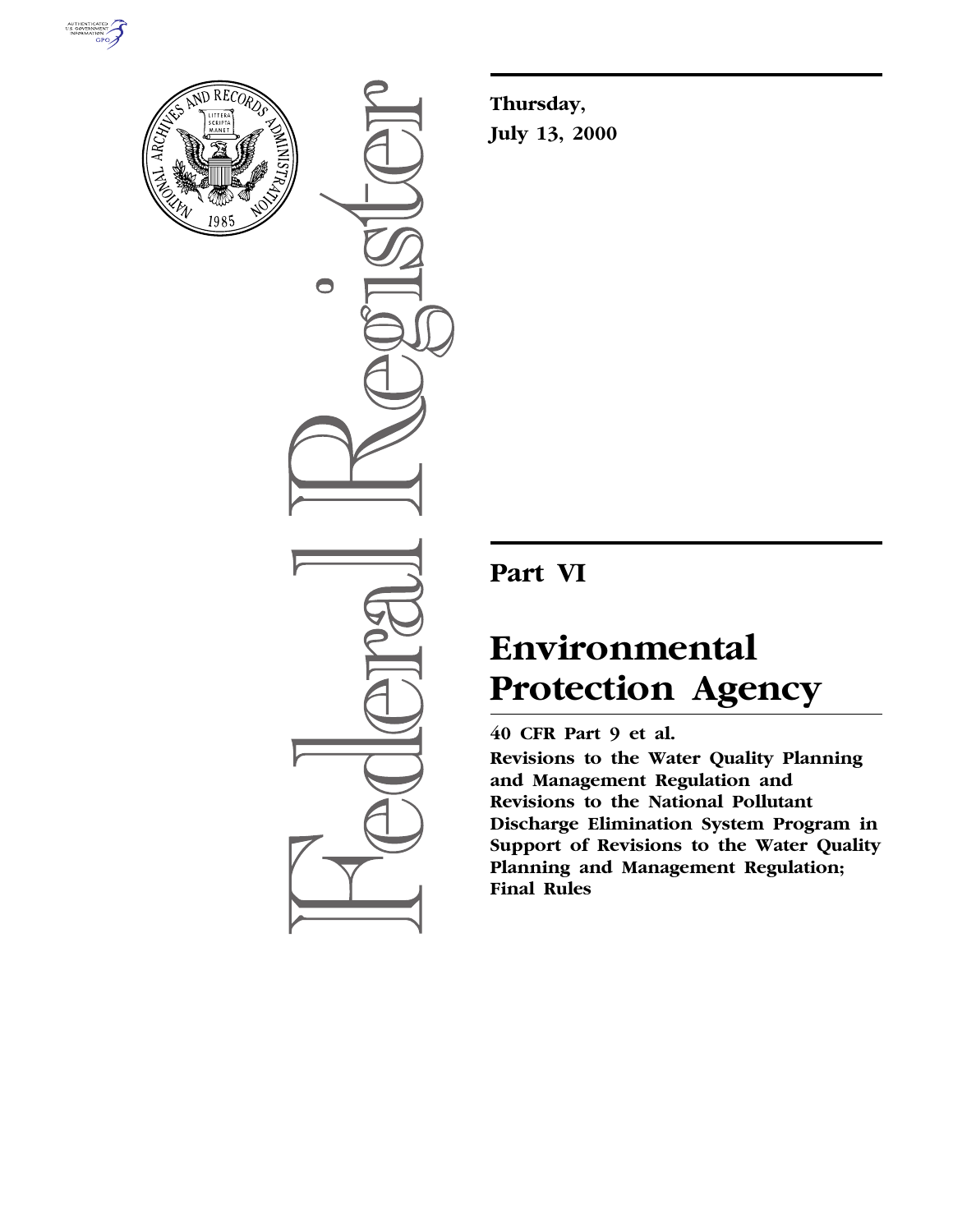#### **ENVIRONMENTAL PROTECTION AGENCY**

#### **40 CFR Parts 9, 122, 123, 124, and 130 [FRL–6733–2]**

#### **Revisions to the Water Quality Planning and Management Regulation and Revisions to the National Pollutant Discharge Elimination System Program in Support of Revisions to the Water Quality Planning and Management Regulation**

**AGENCY:** Environmental Protection Agency.

#### **ACTION:** Final rule.

**SUMMARY:** Today's final rule revises and clarifies the Environmental Protection Agency's (EPA) current regulatory requirements for establishing Total Maximum Daily Loads (TMDLs) under the Clean Water Act (CWA) so that TMDLs can more effectively contribute to improving the nation's water quality. Clean water has been a national goal for many decades. While significant progress has been made, particularly in stemming pollution from factories and city sewage systems, major challenges remain. These challenges call for a focused effort to identify polluted waters and enlist all those who enjoy, use, or depend on them in the restoration effort. Today's action will establish an effective and flexible framework to move the country toward the goal of clean water for all Americans. It establishes a process for making decisions in a common sense, cost effective way on how best to restore polluted waterbodies. It is based on identifying and implementing necessary reductions in both point and nonpoint sources of pollutants as expeditiously as practicable. States, Territories, and authorized Tribes will develop more comprehensive lists of all waterbodies that do not attain and maintain water quality standards. States, Territories, and authorized Tribes will schedule, based on priority factors, the establishment of all necessary TMDLs over 10 years, with an allowance for another five years where necessary. The rule also specifies elements of approvable TMDLs, including implementation plans which contain lists of actions and expeditious schedules to reduce pollutant loadings. States, Territories, and authorized Tribes will provide the public with opportunities to comment on methodologies, lists, prioritized schedules, and TMDLs prior to submission to EPA. The rule lays out specific timeframes under which EPA will assure that lists of waters and

TMDLs are completed as scheduled, and necessary National Pollutant Discharge Elimination System (NPDES) permits are issued to implement TMDLs. The final rule explains EPA's discretionary authority to object to, and reissue if necessary, State-issued NPDES permits that have been administratively continued after expiration where there is a need for a change in the conditions of the permit to be consistent with water quality standards and established and approved TMDLs.

EPA believes that these regulations are necessary because the TMDL program which Congress mandated in 1972 has brought about insufficient improvement in water quality. EPA had been concerned about this lack of progress for some time when, in 1996, it established a Federal Advisory Committee. The Committee was asked to advise EPA on possible improvements to the program. After careful deliberations, the Committee recommended that EPA amend several aspects of the regulations.

EPA believes that these regulations will benefit human health and the environment by establishing clear goals for identification of impaired waterbodies and establishment of TMDLs. The regulations will also ensure that States, Territories and authorized Tribes give a higher priority to restoring waterbodies which have a greater potential to affect human health or threatened or endangered species thereby focusing the benefits of these regulations on the most pressing problems.

**DATES:** This regulation is not effective until 30 days after the date that Congress allows EPA to implement this regulation. EPA will publish notice of the effective date in the **Federal Register**. This action is considered issued for purposes of judicial review, as of 1:00 p.m. Eastern Daylight Time, on July 27, 2000 as provided in § 23.2. **ADDRESSES:** The complete administrative records for the final rule have been established under docket numbers W–98–31 and W–99–04, and include supporting documentation as well as printed, paper versions of electronic comments. Copies of information in the record are available upon request. A reasonable fee may be charged for copying. The records are available for inspection and copying from 9 a.m. to 4 p.m., Monday through Friday, excluding legal holidays, at the Water Docket, EPA, East Tower Basement, 401 M Street, SW, Washington, DC. For access to docket materials, please call (202) 260–3027 to schedule an appointment.

**FOR FURTHER INFORMATION CONTACT:** Jim Pendergast, U.S. EPA, Office of Wetlands, Oceans and Watersheds (4503F), 1200 Pennsylvania Ave., N.W., Washington, D.C. 20460, (202) 260–9549 for information pertaining to Part 130 of today's rule, or Kim Kramer, U.S. EPA, Office of Wastewater Management (4203), 1200 Pennsylvania Ave., N.W., Washington, D.C. 20460, (202) 401– 4078, for information regarding Parts 122, 123, and 124.

#### **SUPPLEMENTARY INFORMATION:**

#### **A. Authority**

Clean Water Act sections 106, 205(g), 205(j), 208, 301, 302, 303, 305, 308, 319, 402, 501, 502, and 603; 33 U.S.C. 1256, 1285(g), 1285(j), 1288, 1311, 1312, 1313, 1315, 1318, 1329, 1342, 1361, 1362, and 1373.

#### **B. Table of Contents of This Preamble**

- I. Introduction
	- A. Background
	- 1. What are the water quality concerns addressed by this rule? 2. What are the current statutory
	- authorities to support this final rule?
	- 3. What is the regulatory background of today's action? a. What are the current requirements?
	- b. What changes did EPA propose in
	- August 1999?
	- c. What has EPA done to gather information and input as it developed this final rule?
	- B. What are the significant issues in today's rule?
	- 1. What are EPA's objectives for today's rule?
	- 2. What are the key differences between the proposal and today's final rule?
- II. Changes to Part 130 A. What definitions are included in this
	- final rule? (§ 130.2)
	- 1. What definitions are added or revised?
	- 2. Response to requests for new definitions.
- B. Who must comply with the
- requirements of subpart C? (§ 130.20) C. What is the purpose of subpart C ? (§ 130.21)
- D. What water-quality related data and information must be assembled to develop the list of impaired waterbodies ? (§ 130.22)
- E. How must the methodology for considering and evaluating existing and available water-quality related data and information to develop the list be documented ?  $(\S 130.\overline{2}3)$
- F. When must the methodology be provided to EPA ? (§ 130.24)
- G. What is the scope of the list of impaired waterbodies? (§ 130.25)
- H. How do you apply your water quality standards antidegradation policy to the listing of impaired waterbodies? (§ 130.26)
- I. What is the format and content of the list? (§ 130.27)
- J. What must the prioritized schedule for submitting TMDLs to EPA contain? (§ 130.28)
- K. Can the list be modified? (§ 130.29)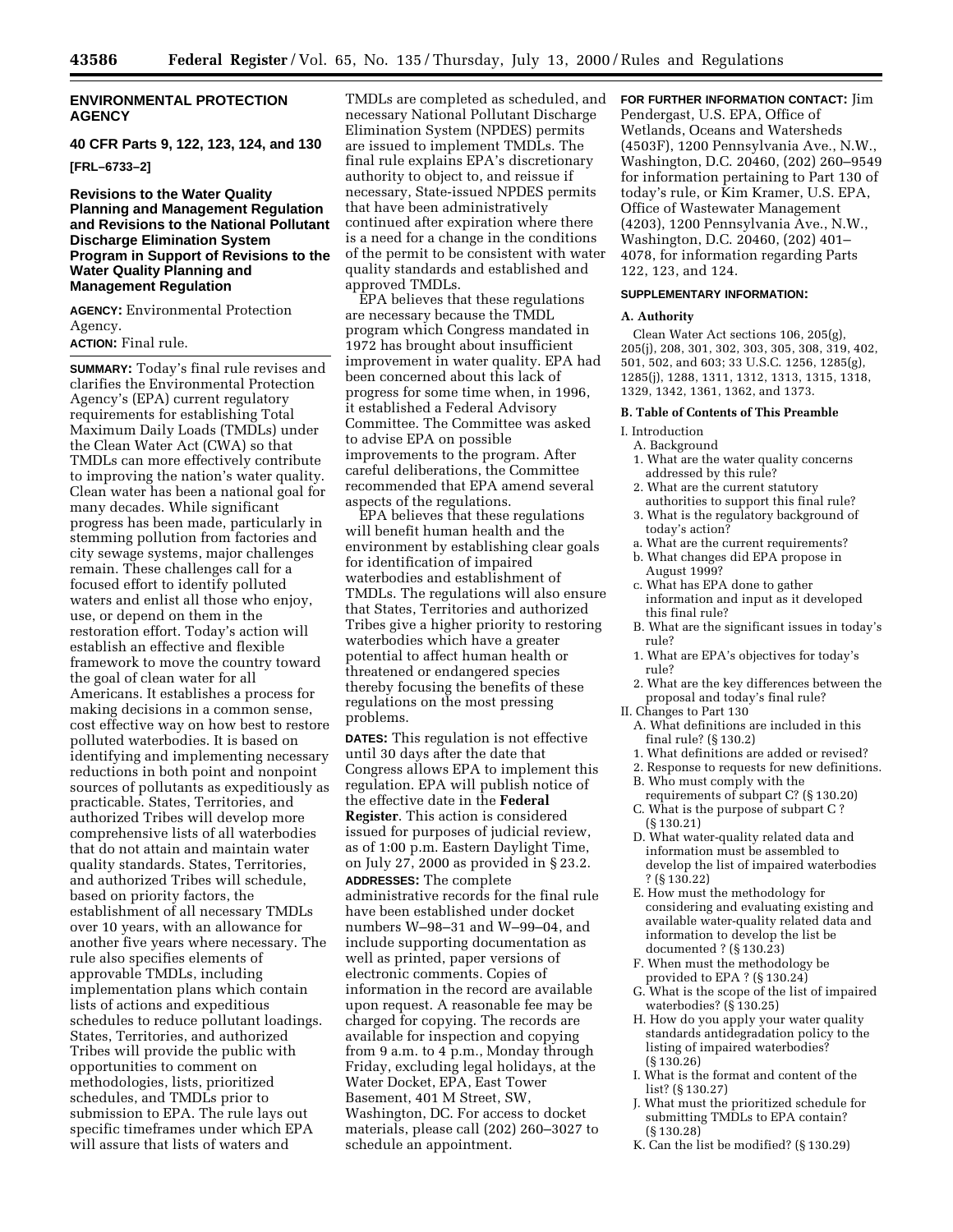- L. When must the list of impaired waterbodies be submitted to EPA and what will EPA do with it? (§ 130.30)
- M. Must TMDLs be established? (§ 130.31)
- N. What is a TMDL? (§ 130.32(a))
- O. What are the minimum elements of a TMDL? (§ 130.32(b))
- P. What are the requirements of the implementation plan? (§ 130.32(c))
- Q. What are the special requirements for Total Maximum Daily Thermal Loads? (§ 130.32(d))
- R. How must TMDLs take into account endangered and threatened species? (§ 130.32(e))
- S. How are TMDLs expressed? (§ 130.33)
- T. What actions must EPA take on TMDLs
- that are submitted for review? (§ 130.34) U. How will EPA assure that TMDLs are
- established? (§ 130.35) V. What public participation requirements
- apply to the lists and TMDLs? (§ 130.36) W. What is the effect of this rule on TMDLs
- established when the rule is first implemented? (§ 130.37)
- X. Continuing planning process (§ 130.50) Y. Water quality management plans
- (§ 130.51)
- Z. Petitions to EPA to establish TMDLs (§ 130.65)
- AA. Water quality monitoring and report (§§ 130.10 and 130.11)
- AB. Other sections (§§ 130.0, 130.1, 130.3, 130.7, 130.61, 130.62, 130.63, and 130.64)
- III. Changes to Parts 122,123, and 124
	- A. Reasonable further progress toward attaining water quality standards in impaired waterbodies in the absence of a TMDL
	- 1. Background
	- 2. Requirements for new and significantly expanding dischargers
	- 3. EPA authority to reissue state-issued expired and administratively-continued NPDES Permits
	- B. New tools to ensure implementation of established TMDLs
	- 1. Background
	- 2. Designation of concentrated animal feeding operations
	- 3. Designation of concentrated aquatic animal production facilities
	- 4. Designation of point source storm water discharges associated with silvicultural operations
	- 5. EPA authority to reissue state-issued expired and administratively-continued NPDES Permits
- IV. Costs and benefits of the rule
- V. Regulatory requirements
	- A. Regulatory Flexibility Act (RFA) as amended by the Small Business Regulatory Enforcement Fairness Act of 1996 (SBREFA), 5 U.S.C. 601 *et seq.*
	- B. Regulatory Planning and Review, Executive Order 12866
	- C. Unfunded Mandates Reform Act
	- D. Paperwork Reduction Act
	- E. Federalism, Executive Order 13132
	- F. Consultation and Coordination with Indian Tribal Governments, Executive Order 13084
	- G. Protection of Children from Environmental Health Risks and Safety Risks, Executive Order 13045
- H. National Technology Transfer and Advancement Act
- I. Congressional Review Act

#### **Entities Potentially Regulated by the Final Rule**

State, Territorial or authorized Tribal Governments.

States, Territories and authorized Tribes.

This table is not intended to be exhaustive, but rather provides a guide for readers regarding entities likely to be regulated by this action. This table lists the types of entities that EPA is now aware could potentially be regulated by this action. Other types of entities not listed in this table could also be regulated. To determine whether you are regulated by this action, you should carefully examine the applicability criteria in § 130.20. If you have questions regarding the applicability of this action to a particular entity, consult one of the persons listed in the **FOR**

#### **FURTHER INFORMATION CONTACT** section.

#### **Response to Comments**

This preamble explains in detail the elements of the final TMDL regulations and the amendments which EPA is making to the NPDES program in order to support implementation of the TMDL program. EPA has made changes to its proposal in response to comments received on the proposed rules. EPA has evaluated all the significant comments it received including comments submitted after the close of the comment period and prepared a Response to Comment Document containing EPA's response to those comments. This document complements discussions in this preamble and is available for review in the Water Docket.

#### **Before Reading This Preamble, You Should Read the Final Rule**

#### **I. Introduction**

#### *A. Background*

1. What are the Water Quality Concerns Addressed by this Rule?

The CWA includes a number of programs aimed at restoring and maintaining water quality. These include national technology-based effluent limitation guidelines; national water quality criteria guidance; State, Territorial and authorized Tribal water quality standards; State, Territorial and authorized Tribal nonpoint source (NPS) management programs; funding provisions for municipal wastewater treatment facilities; State, Territorial and authorized Tribal water quality monitoring programs; and the NPDES permit program for point sources. These programs have produced significant and

widespread improvements in water quality over the last quarter-century, but many waterbodies still fail to attain or maintain water quality standards due to one or more pollutants.

The National Water Quality Inventory Report to Congress for 1998 indicates that of the 23 percent of the Nation's rivers and streams that have been assessed, 35 percent do not fully support water quality standards or uses and an additional 10 percent are threatened. Of the 32 percent of estuary waterbodies assessed, 44 percent are not fully supporting water quality standards or uses and an additional 9 percent are threatened. Of the 42 percent of lakes, ponds, and reservoirs assessed (not including the Great Lakes), 45 percent are not fully supporting water quality standards or uses and an additional 9 percent are threatened. The report also indicates that 90 percent of the Great Lakes shoreline miles have been assessed, and that 96 percent of these are not fully supporting water quality standards and an additional 2 percent are threatened. The report indicates that pollutants in rainwater runoff from urban and agricultural land are a leading source of impairment. Agriculture is the leading source of pollutants in assessed rivers and streams, contributing to 59 percent of the reported water quality problems and affecting about 170,000 river miles. Hydromodification is the second leading source of impairment, and urban runoff/storm sewers is the third major source, contributing respectively 20 percent and 12 percent of reported water quality problems. EPA recognizes that a large percentage of streams has not been assessed but believes that there is sufficient information in hand to warrant concern over those unassessed waters and the slow pace at which many waters are attaining water quality standards.

The 1998 section 303(d) lists of impaired waterbodies submitted by States and Territories provided additional information. The section 303(d) lists relied, in part, on information in the section 305(b) reports. The States and Territories identified over 20,000 individual waterbodies including river and stream segments, lakes, and estuaries that do not attain State water quality standards despite 28 years of pollution control efforts. These impaired waterbodies include approximately 300,000 miles of river and shoreline and approximately 5 million acres of lakes. Approximately 210 million people live within 10 miles of these waterbodies. State and local governments also reported that they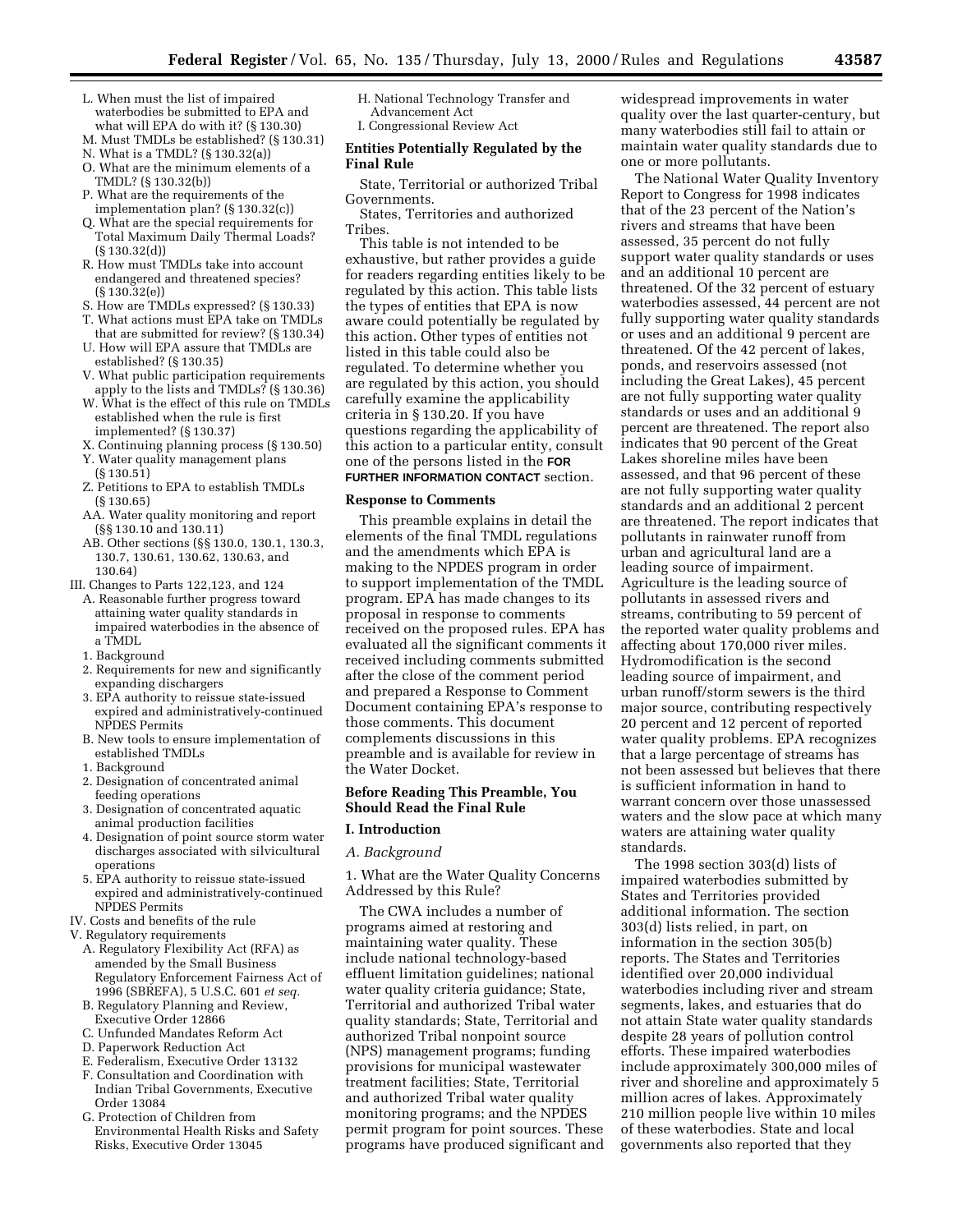issued 2,506 fish advisories and closed 353 beaches in 1998.

EPA believes that a significant part of the response to these problems must be a more rigorous implementation of the TMDL program. EPA believes that today's rule will provide the tools for States, Territories and authorized Tribes to bring the assessment and restoration authorities provided by section 303(d) into greater use and result in significant improvements in the quality of the Nation's waterbodies.

2. What are the Current Statutory Authorities That Support This Final Rule?

The goal of establishing TMDLs is to assure that water quality standards are attained and maintained. Section 303(d) of the CWA which Congress enacted in 1972 requires States, Territories and authorized Tribes to identify and establish a priority ranking for waterbodies for which technology-based effluent limitations required by section 301 are not stringent enough to attain and maintain applicable water quality standards, establish TMDLs for the pollutants causing impairment in those waterbodies, and submit, from time to time, the list of impaired waterbodies and TMDLs to EPA. EPA must review and approve or disapprove lists and TMDLs within 30 days of the time they are submitted. If EPA disapproves a list or a TMDL, EPA must establish the list or TMDL. In addition, EPA and the courts have interpreted the statute as requiring EPA to establish lists and TMDLs when a State fails to do so. Furthermore, the requirement to identify and establish TMDLs for waterbodies exists regardless of whether the waterbody is impaired by point sources, nonpoint sources or a combination of both. *Pronsolino* v. *Marcus*, 2000 WL 356305 (N.D. Cal. March 30, 2000.)

Listing impaired waterbodies and establishing TMDLs for waterbodies impaired by pollutants from nonpoint sources does not mean any new or additional implementation authorities are created. Once a TMDL is established, existing State, Territorial and authorized Tribal programs, other Federal agencies' policies and procedures, as well as voluntary and incentive-based programs, are the basis for implementing the controls and reductions identified in TMDLs.

CWA Section 402 establishes a program, the NPDES Program, to regulate the ''discharge of a pollutant,'' other than dredged or fill materials, from a ''point source'' into ''waters of the United States.'' The CWA and NPDES regulations define a ''discharge

of a pollutant,'' ''point source,'' and ''waters of the United States.'' The NPDES Program is administered at the federal level by EPA unless a State, Tribe or U.S. Territory assumes the program after receiving approval by the federal government. Under section 402, discharges of pollutants to waters of the United States are authorized by obtaining and complying with the terms of an NPDES permit. NPDES permits commonly contain numerical limits on the amounts of specified pollutants that may be discharged and specified best management practices (BMPs) designed to minimize water quality impacts. These numerical effluent limitations and BMPs or other non-numerical effluent limitations implement both technology-based and water qualitybased requirements of the Act. Technology-based limitations represent the degree of control that can be achieved by point sources using various levels of pollution control technology. If necessary to achieve compliance with applicable water quality standards, NPDES permits must contain water quality-based limitations more stringent than the applicable technology-based standards.

3. What is the Regulatory Background of Today's Action?

a. What are the Current Requirements?

EPA issued regulations governing identification of impaired waterbodies and establishment of TMDLs, at § 130.7, in 1985 and revised them in 1992. These regulations provide that:

• State, Territorial and authorized Tribal lists must include those waters still requiring TMDLs because technology based effluent limitations required by the CWA or more stringent effluent limitations and other pollution controls (*e.g.,* management measures) required by local, State, or Federal authority are not stringent enough to attain and maintain applicable water quality standards;

• State, Territorial and authorized Tribal lists must be submitted to EPA every two years, beginning in 1992, on April 1 of every even-numbered year;

• The priority ranking for listed waters must include an identification of the pollutant or pollutants causing or expected to cause the impairment and an identification of the waterbodies targeted for TMDL development in the next two years;

• States, Territories and authorized Tribes, in developing lists, must assemble and evaluate all existing and readily available water quality-related data and information:

• States, Territories and authorized Tribes must submit, with each list, the methodology used to develop the list and provide EPA with a rationale for any decision not to use any existing and readily available water quality-related data and information; and

• TMDLs must be established at levels necessary to implement applicable water quality standards with seasonal variations and a margin of safety that takes into account any lack of knowledge concerning the relationship between effluent limitations and water quality.

The regulations define a TMDL as a quantitative assessment of pollutants that cause water quality impairments. A TMDL specifies the amount of a particular pollutant that may be present in a waterbody, allocates allowable pollutant loads among sources, and provides the basis for attaining or maintaining water quality standards. TMDLs are established for waterbody and pollutant combinations for waterbodies impaired by point sources, nonpoint sources, or a combination of both point and nonpoint sources. Indian Tribes may be authorized to establish TMDLs for waterbodies within their jurisdiction. To date, however, no Tribe has sought or received CWA authority to establish TMDLs.

The NPDES regulations, in several provisions and under certain circumstances, allow the permitting authority and/or EPA to subject certain previously non-designated sources to NPDES program requirements. EPA established these jurisdictional regulations in 1973 when the Agency and the States focused permitting resources primarily on continuous discharges, for example, industrial and municipal sources. Also, in the early stages of CWA implementation, the Agency and the States focused on implementation of technology-based standards. At that time, EPA attempted to limit the scope of the NPDES permitting program to certain types of point sources. The D.C. Circuit rejected that attempt, however, and explained that EPA could not exempt point sources from the NPDES program. *NRDC* v. *Costle,* 568 F.2d 1369, 1377 (D.C. Cir. 1977). Although the Court rejected this attempt, it did recognize the Agency's discretion to define ''point source'' and ''nonpoint source.'' The existing NPDES regulations identifying animal production and silvicultural sources represents an early attempt to do so.

Also, under the NPDES program regulations, a Regional Administrator may review and object to State-issued NPDES permits. The procedures by which a Regional Administrator may review and object to these permits are found in § 123.44. The existing objection authority, under section 402(d) of the Act, grants EPA 90 days within which to object to a proposed State permit that fails to meet the guidelines and requirements of the Act.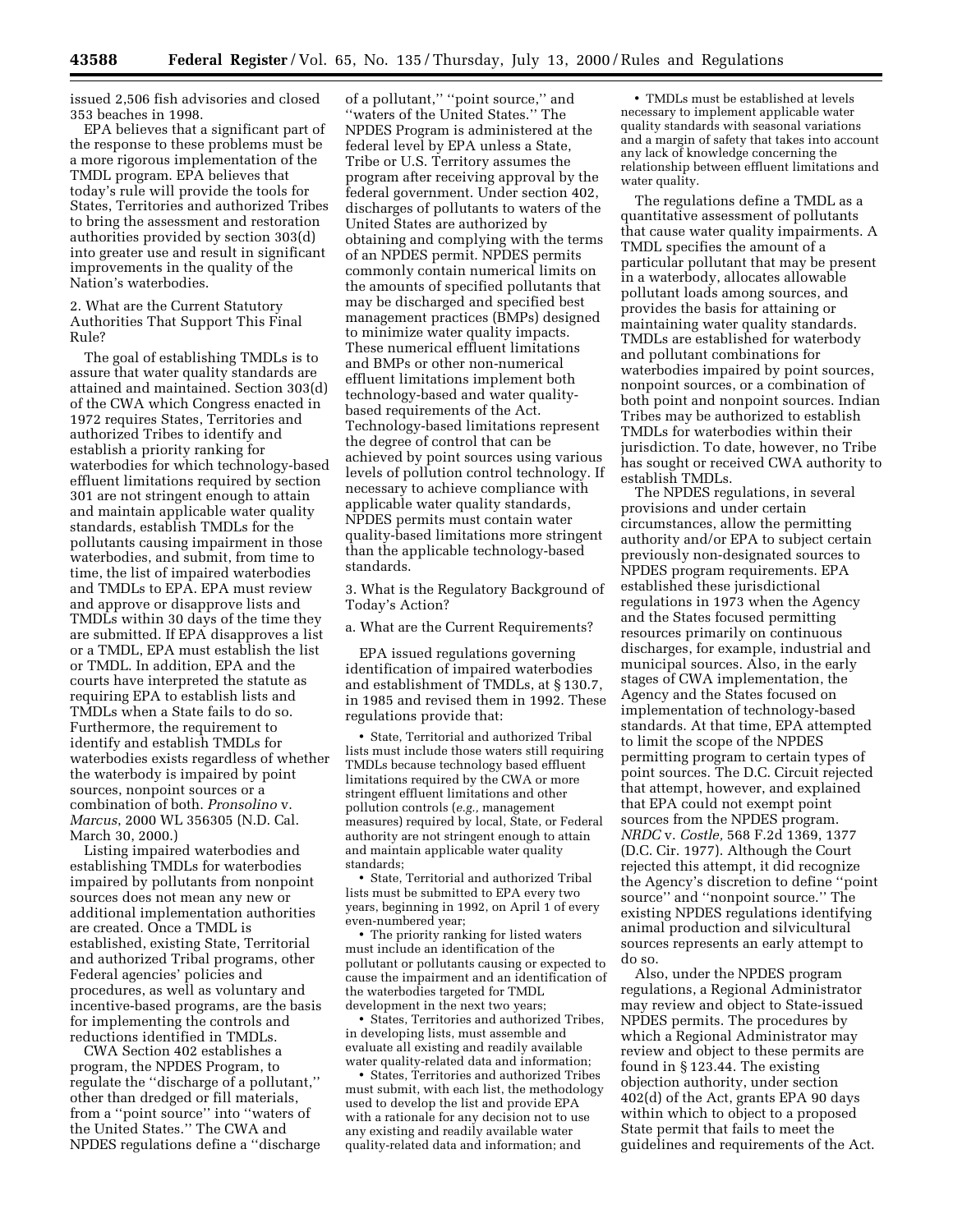If a State fails to respond to an EPA objection within 90 days of objection, exclusive authority to issue the NPDES permit to that discharger passes to EPA.

b. What Changes Did EPA Propose in August 1999?

In 1996, the Office of Water determined that there was a need for a comprehensive evaluation of EPA's and State, Territorial and authorized Tribal implementation of section 303(d) requirements. EPA convened a committee under the Federal Advisory Committee Act (TMDL FACA committee) to undertake such an evaluation and make recommendations for improving implementation of the TMDL program, including recommendation for revised regulations and guidance. The TMDL FACA committee included 20 individuals with diverse backgrounds, including agriculture, forestry, environmental advocacy, industry, and State, local, and Tribal governments. On July 28, 1998, the committee submitted its final report to EPA which contained more than 100 consensus recommendations, a subset of which recommended regulatory changes. The TMDL FACA committee recommendations helped guide the development of the revisions which EPA proposed in August 1999.

In proposing revisions to the regulations governing TMDLs, EPA also relied upon the past experience of States and Territories. EPA's proposal recognized and responded to some of the issues raised by stakeholders regarding the effectiveness and consistency of the TMDL program. EPA also proposed changes intended to resolve some of the issues and concerns raised by litigation concerning the identification of impaired waterbodies and the establishment of TMDLs. Finally, EPA proposed changes to the NPDES permitting regulations to assist in the establishment and implementation of TMDLs and to better address point source discharges to waters not meeting water quality standards prior to establishment of a TMDL.

Key elements of the changes proposed in August, 1999 include:

• State, Territorial, and authorized Tribal section 303(d) listing methodologies would become more specific, subject to public review, and provided to EPA for review prior to submission of the list.

• States, Territories and authorized Tribes would develop a more comprehensive list of waterbodies impaired and threatened by pollution, organize it into four parts, and submit it to EPA.

• States, Territories and authorized Tribes would establish TMDLs only for waterbodies on the first part of the list.

• States, Territories and authorized Tribes would keep waterbodies on the lists until water quality standards were achieved.

• States, Territories and authorized Tribes would establish and submit to EPA schedules to establish all TMDLS within 15 years of listing.

• States, Territories, and authorized Tribes would rank TMDLs into high, medium or low priority.

• TMDLs would include 10 specific elements, one of which is an implementation plan.

• States, Territories, and authorized Tribes would notify the public and give them the opportunity to comment on the methodology, lists, priority rankings, schedules, and TMDLs prior to submission to EPA.

• New and significantly expanded discharges subject to NPDES permits would need to obtain an offset for the increased discharge before being allowed to discharge the increase.

• Certain point source storm water discharges from silviculture would be required to seek a permit if necessary to implement a TMDL.

• EPA could designate certain animal feeding operations and aquatic animal production facilities as sources subject to NPDES permits in authorized States.

• EPA could object to expired and administratively continued State-issued NPDES permits.

• Regulatory language would codify requirements pertaining to citizens' rights to petition EPA.

c. What has EPA Done to Gather Information and Input as it Developed This Final Rule?

EPA published the proposed rule on August 23, 1999, and provided for an initial 60 day comment period, which was later extended to a total of 150 days. EPA received about 34,000 comments on the proposal comprised of about 30,500 postcards, 2,700 letters making one or two points, and 780 detailed comments addressing many issues. EPA has reviewed all these comments as part of the development of today's final rule.

EPA also engaged in an extensive outreach and information-sharing effort following the publication of the proposed rule. The Agency sponsored and participated in six public meetings nationwide, to better inform the public on the contents of the proposed rules, and to get informal feedback from the

public. These meetings took place in Denver, Los Angeles, Atlanta, Kansas City, Seattle, and Manchester, New Hampshire. In addition, EPA participated in numerous other meetings, conferences and informationsharing sessions to discuss the proposed rule and listen to alternative approaches to achieving the nation's clean water goals.

The Agency has had an ongoing dialogue with State and local officials and their national/regional organizations throughout the development of this rule. EPA has met with organizations representing State and local-elected officials including: the National Governors' Association, the Western Governors' Association, the National Conference of State Legislatures, the National Association of Counties, the National League of Cities and EPA's State and Local Advisory Group. Many discussion sessions were held with officials who administer State and local programs related to water quality, agriculture, forestry, and harbors. Discussions were held with such organizations as the Environmental Council of the States, the Association of State and Interstate Water Pollution Control Administrators, the Association of Municipal Sewerage Agencies, the Association of Municipal Water Agencies, the National Association of State Agricultural Departments, the National Association of State Foresters, the Western States Water Council, the Association of State Drinking Water Administrators, the National Association of Flood and Storm Water Management Agencies, the Interstate Conference on Water Policy, and the Western States Land Commissioners

EPA met with groups representing business, industry, agriculture, and forestry interests, including the Electric Power Research Institute, the Utility Water Action Group, American Water Works Association, the American Forest and Paper Association, the Family Farm Alliance, the National Association of Conservation Districts, a number of State Farm Bureaus, corn and soybean grower organizations and forestry associations. EPA also met with environmental and citizen groups including the Natural Resources Defense Council, Sierra Club, Friends of the Earth and Earth Justice. EPA participated in numerous Congressional briefings and hearings held in Washington and in several field locations. The results of these meetings and discussions are reflected in today's rule.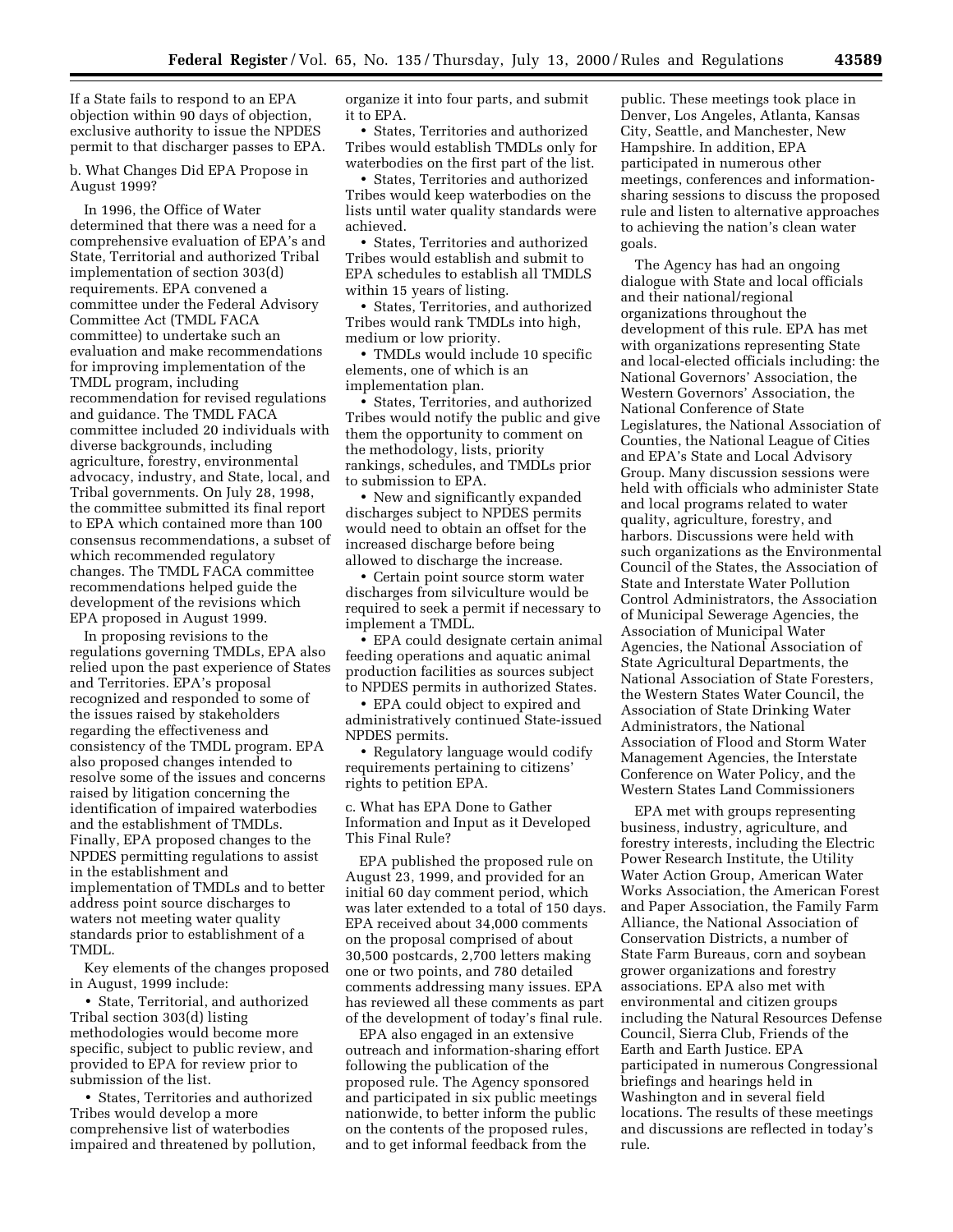*B. What are the Significant Issues in Today's Rule?*

#### 1. What are EPA's Objectives for Today's Rule?

States, Territories, and authorized Tribes are essential in carrying out a successful program and EPA looks forward to working with them in developing this program. Further, we believe that, ultimately, any successful effort depends on a cooperative approach that pulls together the variety of entities and stakeholders involved in the watershed. EPA through this rulemaking seeks to provide a framework that facilitates this approach.

EPA received many comments regarding the overall purpose of the proposed rule. Many commenters expressed concerns that EPA was putting too much emphasis on TMDLs and ignoring other programs and initiatives under the CWA which are also aimed at restoring or maintaining water quality. A common theme through many comments was that the Agency should not attempt to force-fit clean up of every impairment through the TMDL process. EPA agrees with the commenters that for some waterbodies and watersheds, existing plans and agreements may accomplish much of what this rule intends. However, EPA believes that identifying waterbodies that are impaired and establishing TMDLs is both statutorily required and will help focus ongoing activities for more efficient attainment of water quality standards.

The CWA requires TMDLs for pollutants in impaired waterbodies if implementation of technology-based effluent limitations is not sufficient to attain water quality standards. Today's rule clarifies this concept to require that TMDLs be established for all pollutants in impaired waterbodies unless enforceable Federal, State, Territorial or authorized Tribal controls will result in attainment of water quality standards by the time the next list in the listing cycle is required.

EPA recognizes that watershed or other plans developed under other State, Territorial or authorized Tribal programs or by other Federal agencies, such as wet weather flow plans, Coastal Zone Management plans, or conservation plans administered by the Natural Resources Conservation Service, have the same goal as a TMDL. EPA believes that these other activities are crucial to the attainment of water quality standards either because they will result in attainment of water quality standards before a TMDL is established or because they are the basis for implementation of the controls required

by TMDLs. Thus, today's rule provides a role for the various programs aimed at improving water quality—both as an alternative to developing a TMDL in certain circumstances, and a means for implementing TMDLs.

Many commenters also perceived EPA's proposal as an attempt to supplant State, Territorial or authorized Tribal primacy. Today's rule preserves the primary responsibilities of States, Territories and authorized Tribes and clarifies EPA's responsibilities under the CWA. EPA believes that today's rule provides greater clarity regarding the requirements for States, Territories and authorized Tribes and EPA's own responsibilities for the TMDL program. EPA believes that today's rule establishes a framework for effective, cooperative efforts between State, Territorial, authorized Tribal governments, individuals, local governments and other Federal agencies.

EPA is also conscious of the need for adequate resources. EPA has sought to increase funding for development and implementation of TMDLs in both the FY 2001 Federal budget and prior budgets. In the FY 2001 Federal budget the Agency has requested an additional \$45 million in CWA Section 106 grants specifically for the TMDL program. In FY 2001, EPA requested \$250 million for section 319 nonpoint source grants, an increase of \$50 million (25%) over FY 2000. In addition, the FY 1999 and FY 2000 budgets of \$200 million per year for section 319 grants represented a doubling (100% increase) of the prior section 319 funding. To further support State nonpoint source implementation, EPA has proposed an FY2002 budget that gives States and Territories the option to reserve up to 19% of their Clean Water State Revolving Fund capitalization grants to provide grants for implementing nonpoint source and estuary management projects.

2. What Are the Key Differences Between the Proposal and Today's Final Rule?

This section summarizes the significant changes EPA has made in the rule adopted today compared to the proposed rule. A more detailed discussion of all the changes is included in the specific sections for these changes in this preamble.

*a. Threatened waterbodies.* EPA proposed that threatened waterbodies be listed on Part 1 of the list, meaning that TMDLs would have to be established for them as for impaired waters. After carefully considering comments, particularly the concerns raised by commenters regarding the technical

difficulties inherent in determining when water quality trends are declining and the difficulty in making listing decisions, EPA is not requiring that States, Territories or authorized Tribes list threatened waterbodies on the section 303(d) list or that TMDLs be prepared for these waterbodies. States, Territories and authorized Tribes retain, at their discretion, the option to list threatened waterbodies on their section 303(d) list and establish TMDLs for these waterbodies.

*b. The four-part 303(d) list.* EPA proposed that the section 303(d) list include all impaired waterbodies, sorted into four parts, and a priority ranking for those waterbodies with respect to establishing TMDLs. Part 1 of the list would include impaired waterbodies for which TMDLs would be required to be established within 15 years. Part 2 of the list would include waterbodies impaired by pollution that is not caused by a pollutant. TMDLs would not be required for these waterbodies. Part 3 of the list would include waterbodies for which TMDLs had been established but water quality standards not yet attained. Part 4 would include waterbodies for which technology-based controls or other enforceable controls would attain water quality standards by the next listing cycle. Today's final rule adds a clarification that if during the development of each list, a waterbody previously listed on Part 3 of the list has not made substantial progress towards attainment of water quality standards, it must be moved to Part 1 and a new TMDL must be established. Today's rule also allows States, Territories and authorized Tribes to submit their list in different formats. EPA will still approve all four parts of the list, but States, Territories and authorized Tribes may submit lists in any of three formats. Lists may be submitted to EPA as described in the proposal—that is, as one four-part list published by itself, as part of the section 305(b) water quality report, or with Part 1 submitted separately to EPA as a section 303(d) submission and Parts 2, 3 and 4 submitted to EPA as a section 303(d) component of the section 305(b) water quality report.

*c. Inclusion of schedules in the section 303(d) list.* EPA proposed that States, Territories and authorized Tribes should submit the list and priority rankings to EPA for approval, and should separately submit a schedule for establishing TMDLs which would not be subject to EPA approval. Today's rule requires States, Territories, and authorized Tribes to submit a prioritized schedule for establishing TMDLs for waterbodies listed on Part 1. Further, as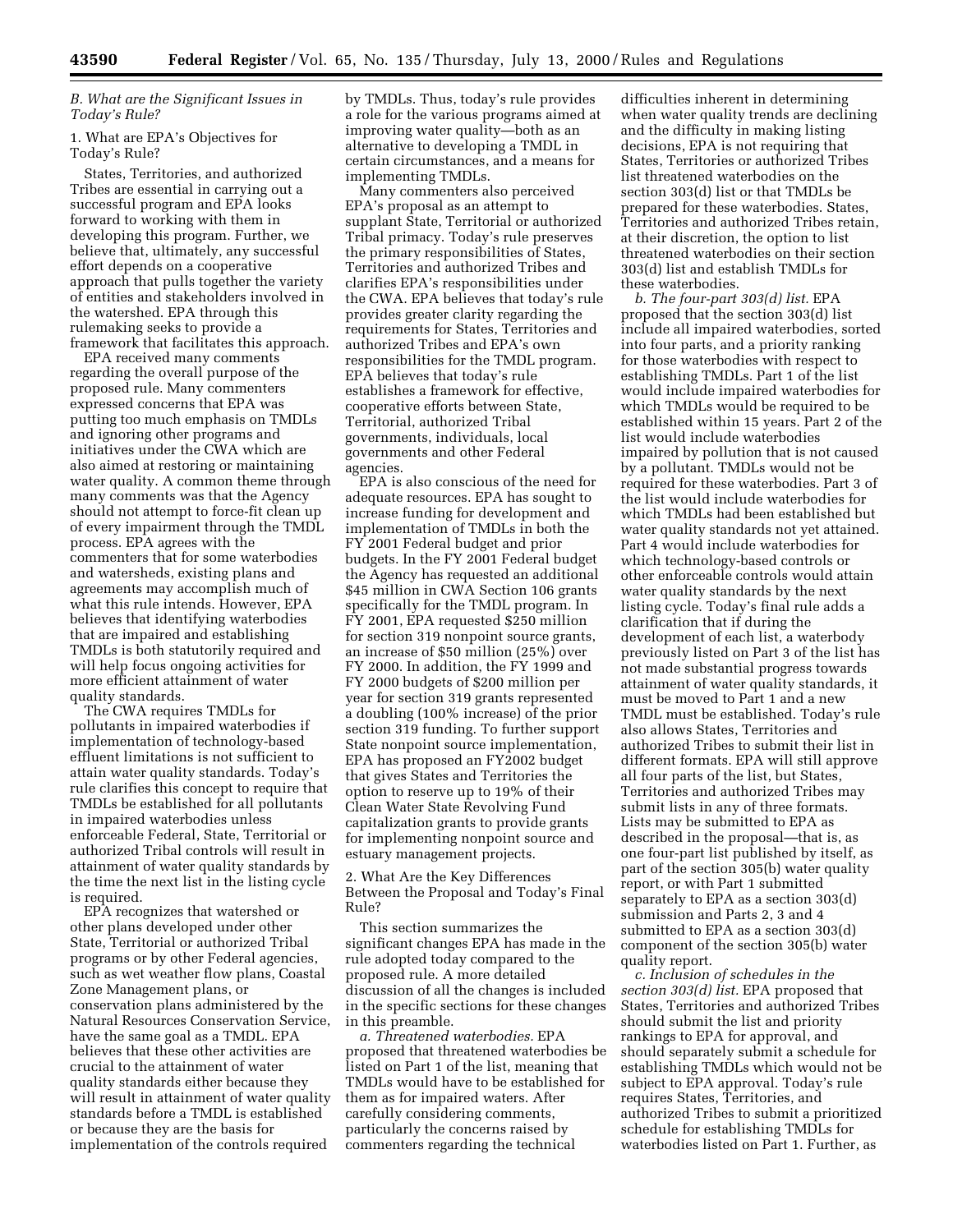suggested by some commenters, the final regulations require that TMDL establishment be scheduled as expeditiously as practicable and within 10 years of July 10, 2000, or 10 years from the due date for the first list on which the waterbody appeared, whichever is later, rather than the 15 year period EPA proposed. However, the schedule can be extended for up to 5 years when a State, Territory, or authorized Tribe explains that despite expeditious action establishment of TMDLs within 10 years is not practicable.

*d. Implementation plan.* EPA proposed that TMDLs must contain an implementation plan as a required element for approval. Today's rule, like the proposal, requires an implementation plan as a mandatory element of an approvable TMDL, and includes substantial changes to the reasonable assurance and implementation plan requirements in response to the comments received. The implementation plan requirements differ depending on whether waterbodies are impaired only by point sources subject to an NPDES permit, only by other sources (including nonpoint sources), or by both. EPA is also adding specificity regarding when the NPDES permits implementing wasteload allocations must be issued. Finally EPA is establishing a goal of 5 years for implementing management measures or control actions to achieve load allocations, and a goal of 10 years for attaining water quality standards.

*e. Reasonable assurance.* EPA proposed that States, Territories and authorized Tribes provide reasonable assurance that the wasteload and load allocations reflected in TMDLs would be implemented. Today's final rule clarifies how reasonable assurance can be demonstrated for waterbodies impaired by all pollutant sources, and provides additional detail on how reasonable assurance can be demonstrated for nonpoint sources. These changes reflect and seek to address the uncertainties inherent in dealing with nonpoint pollutant sources and recognize the importance of voluntary and incentive-based programs. Finally, today's rule specifies how EPA will provide reasonable assurance when it establishes TMDLs.

*f. The petition process.* EPA proposed to codify requirements applicable to petitions which can be filed with the Administrator by citizens who believe that EPA has failed to comply with its TMDL responsibilities under the CWA. Today's rule does not include requirements codifying the petition process. EPA notes, however, that

eliminating the proposed petition process from the rule does not change the fact that any person is entitled, under the Administrative Procedure Act (APA), to petition EPA to take specific actions regarding identification of impaired waterbodies and establishment of TMDLs.

*g. Offsets.* EPA proposed to require new and significantly expanded discharges subject to the NPDES permit program to obtain an offset for their increased load before being allowed to discharge the increase. Today's rule does not include any requirement for an offset.

*h. Silviculture, Animal Feeding Operations, and Aquatic Animal Production Facilities.* EPA proposed to allow EPA and States to designate certain point source storm water discharges from silviculture as subject to the NPDES permitting program. EPA also proposed to allow EPA to designate certain animal feeding operations and aquatic animal production facilities as point sources in NPDES authorized states. EPA has decided to withdraw this proposal.

#### **II. Changes to Part 130**

This section explains in detail the elements of the final Part 130 TMDL regulations and how these regulations differ from the proposal. EPA has made several significant changes to the proposal, clarified other requirements, and rewritten and reorganized the regulatory language. Most of these changes have been made in response to comments received on the proposed rule.

#### *A. What Definitions are Included in This Final Rule? (§ 130.2)*

Today's final action revises the definitions of load (or loading), load allocation, wasteload allocation, and TMDL, and adds definitions for the terms pollutant, total maximum daily thermal load, impaired waterbody, thermal discharge, reasonable assurance, management measures, waterbody, and list. In addition, for reasons explained in detail later in this section EPA has decided not to promulgate definitions which were not proposed but were suggested by the commenters.

1. What Definitions are Added or Revised?

a. New Definition of Pollutant  $(S 130.2(d))$ 

*What did EPA propose?* On August 23, 1999, EPA proposed to add a definition for ''pollutant'' that was the same as the definition in the CWA at section 502(6). EPA also proposed to

clarify that, in EPA's view, the definition of pollutant would encompass drinking water contaminants that are regulated under section 1412 of the Safe Drinking Water Act and that may be discharged to waters of the U.S. that are the source water of one or more public water systems. EPA was proposing to clarify that drinking water contaminants that meet these criteria are pollutants as defined in the CWA.

*What comments did EPA receive?* EPA received many comments on this proposed definition which are addressed fully in the Response to Comment Document included in the Docket. Most commenters offered suggestions as to which particular substances (particularly naturally occurring pollutants, FIFRA registered pesticides, and flow) may or may not be pollutants, and requested specific recognition of these substances in the definition. Others objected to inclusion of drinking water contaminants in the definition, believing that they were better addressed by the Safe Drinking Water Act requirements. In addition, EPA received several requests for more examples to help clarify the distinction between pollutants and pollution. Some commenters understood EPA to propose that ''pollutant'' includes non-point source pollution while others did not. Others gave examples of situations where they believed it would be impossible to decide whether a waterbody was impaired by pollution or a pollutant. Examples given included: biological impairment due to displacement of bedload sediment during high intermittent streamflow caused by increased impervious surface, and impairment due to low dissolved oxygen levels in hydropower releases.

*What is EPA promulgating today?* EPA is promulgating a definition of pollutant that is identical to the definition in EPA's current NPDES regulations. That definition is identical to the CWA definition except that it excludes certain radioactive materials from the definition. *Train* v. *Colorado Public Int. Research Group,* 426 U.S. 1, 25 (1976) (Congress did not intend for materials governed by the Atomic Energy Act to be included in the category of pollutants subject to regulation by EPA under the CWA). In recognition that the CWA definition does not expressly discuss drinking water contaminants, EPA is not including a reference to drinking water contaminants in the final language. However, EPA interprets the CWA definition of pollutant to include, in most cases, drinking water contaminants that are regulated under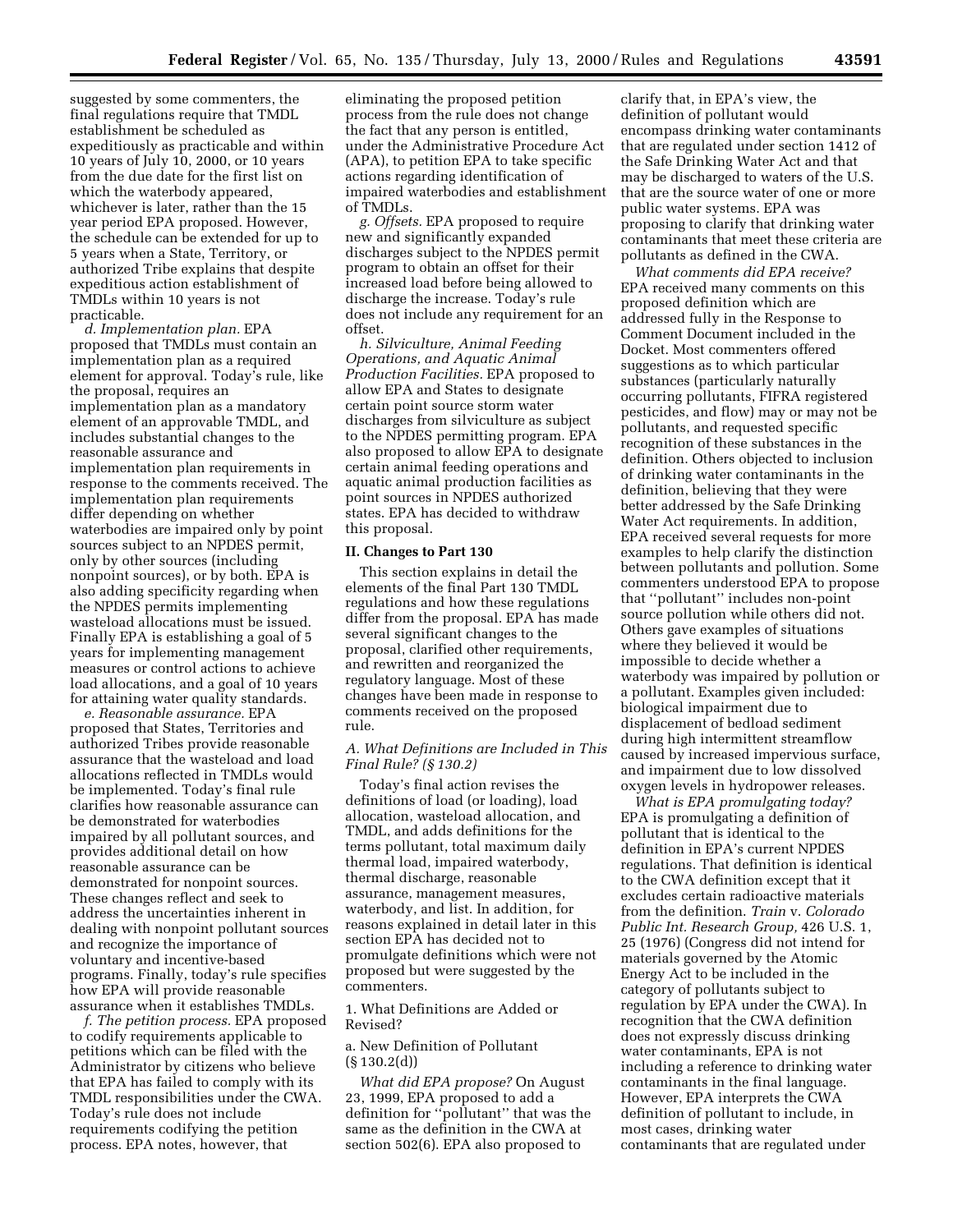section 1412 of the Safe Drinking Water Act (SDWA). This interpretation is consistent with both the language and the intent of the CWA. First, drinking water contaminants fall within the meaning of one or more of the terms used by Congress to define pollutant. Second, the term ''public water supplies'' is listed under CWA section 303(c)(2)(A) as a potential beneficial use to be protected by water quality standards. EPA expects that virtually all drinking water contaminants that are regulated in the future will be encompassed by one of or more of the terms used to define pollutants.

EPA wishes to clarify the relationship between pollutants and pollution for purposes of section 303(d). Pollution, as defined by the CWA, and the current regulations is ''the man-made or maninduced alteration of the chemical, physical, biological, and radiological integrity of a waterbody.'' This is a broad term that encompasses many types of changes to a waterbody, including alterations to the character of a waterbody that do not result from the introduction of a specific pollutant or the presence of pollutants in a waterbody at a level that causes an impairment. In other words, all waterbodies which are impaired by human intervention suffer from some form of pollution. In some cases, the pollution is caused by the presence of a pollutant, and a TMDL is required. In other cases it is caused by activities other than the introduction of a pollutant.

The following are two examples of pollution caused by pollutants. The discharge of copper from an NPDES regulated facility is the introduction of a pollutant into a waterbody. To the extent that this pollutant alters the chemical or biological integrity of the waterbody, it is also an example of pollution. (Copper is not likely to cause an alteration to the water's physical integrity.) Similarly, landscape actions that result in the introduction of sediment into a waterbody constitute pollution when that sediment (which is a pollutant) results in an alteration of the chemical, physical, or biological integrity of the waterbody. TMDLs would have to be established for each of these waterbodies.

Degraded aquatic habitat is evidence of impairment which may be caused solely by channelization of a stream's bottom. In this case the waterbody would be considered impaired by pollution that is not a result of the introduction or presence of a pollutant. However, if the channelization also caused the bottom to become smothered by excessive sediment deposition, then

the waterbody impairment is caused by a pollutant (sediment) and a TMDL would be required.

Based on data contained in the 1998 section 303(d) lists, EPA believes that many waterbodies that fail to attain water quality standards, fail to do so because a specific substance or material, a pollutant, has been or is being introduced into the waterbody. EPA believes the vast majority of impairments are caused by the introduction of pollutants and does not anticipate large numbers of waterbodies to be identified as impaired only by pollution. Of the top 15 categories of impairment identified on the 1998 section 303(d) lists, 11 categories are directly or indirectly associated with pollutants: sediments, pathogens, nutrients, metals, low dissolved oxygen, temperature, pH, pesticides, mercury, organics, and ammonia. Together, these categories account for 77% of the total impairments listed. In comparison, three of the top 15 categories either are not associated with pollutants or the link to pollutants is generally unknown: habitat alterations, impaired biologic communities and flow alterations. These categories account for only 12% of the total number of listed impairments.

While TMDLs are not required to be established for waterbodies impaired by pollution but not a pollutant, they nonetheless remain waterbodies which fail to attain or maintain water quality standards. EPA believes that States, Territories and authorized Tribes should use approaches and institute actions other than TMDLs to begin the task of returning these waterbodies to full attainment of water quality standards. As explained later in the preamble, one of the reasons for including these waterbodies on Part 2 of the list is to ensure that they remain in the public's eye and are not simply ignored.

Another frequently asked question concerns pollutants that are ''natural.'' Water quality standards often fail to distinguish between pollutants that are introduced into a waterbody as the result of some human activity and those that are present in a waterbody due to natural processes such as weathering of metals from geologic strata. Where a natural pollutant occurs along with an anthropogenic pollutant, they both must be accounted for within the TMDL so that the TMDL is established at a level that will implement the water quality standards. For example, cadmium originating from the natural weathering of a geologic outcrop, as well as cadmium from a mine tailings pond, must be accounted for in the wasteload allocation of a TMDL to ensure that the

wasteload allocation is properly set to achieve water quality standards. EPA recognizes that there may be instances where the introduction of natural substances alone may cause the waterbody to exceed the water quality standards unless the standard contains an exception for addressing such situations. In those circumstances, EPA encourages States, Territories, and authorized Tribes to revise their water quality standards to reflect and recognize the presence and effect of substances that occur naturally.

EPA does not believe that flow, or lack of flow, is a pollutant as defined by CWA Section 502(6). Some commenters have urged EPA to revise the proposed regulations to require TMDLs for all forms of pollution, including hydromodification, which reduce the amount of water flowing through a river or stream. They argue that since low flow can lead to non-attainment of water quality standards, *e.g.,* use as a fishery, waterbodies impacted by low flow should be listed on Part 1 and have TMDLs established for them. While EPA believes that waterbodies which do not attain and maintain water quality standards solely because of low flow must be identified on Part 2 of a State's section 303(d) list, it does not believe section 303(d)(1)(C) requires that States must establish TMDLs for such waters. This is because EPA interprets section 303(d)(1)(C) to require that TMDLs be established for ''pollutants'' and does not believe ''low flow'' is a pollutant. Section 303(d)(1)(C) provides that States shall establish TMDLs ''for those pollutants'' which the Administrator identifies as suitable for such calculation. In 1978, EPA said that all pollutants under proper technical permit conditions were suitable for TMDL calculations. However, low flow is not a pollutant. It is not one of the items specifically mentioned in the list of pollutants Congress included at section 502(6) of the CWA. Nor does it fit within the meaning of any of those terms.

Instead, low flow is a condition of a waterbody (*i.e.,* a reduced volume of water) that when man-made or maninduced would be categorized under the CWA as pollution, provided it altered the physical, biological and radiological integrity of the water. Many forms of human activity, including the introduction of pollutants, can cause water pollution. Not all pollutioncausing activities, however, must be analyzed and allocated in a TMDL. Section 303(d) is a mechanism that requires an accounting and allocation of pollutants introduced into impaired waters (whether from point or nonpoint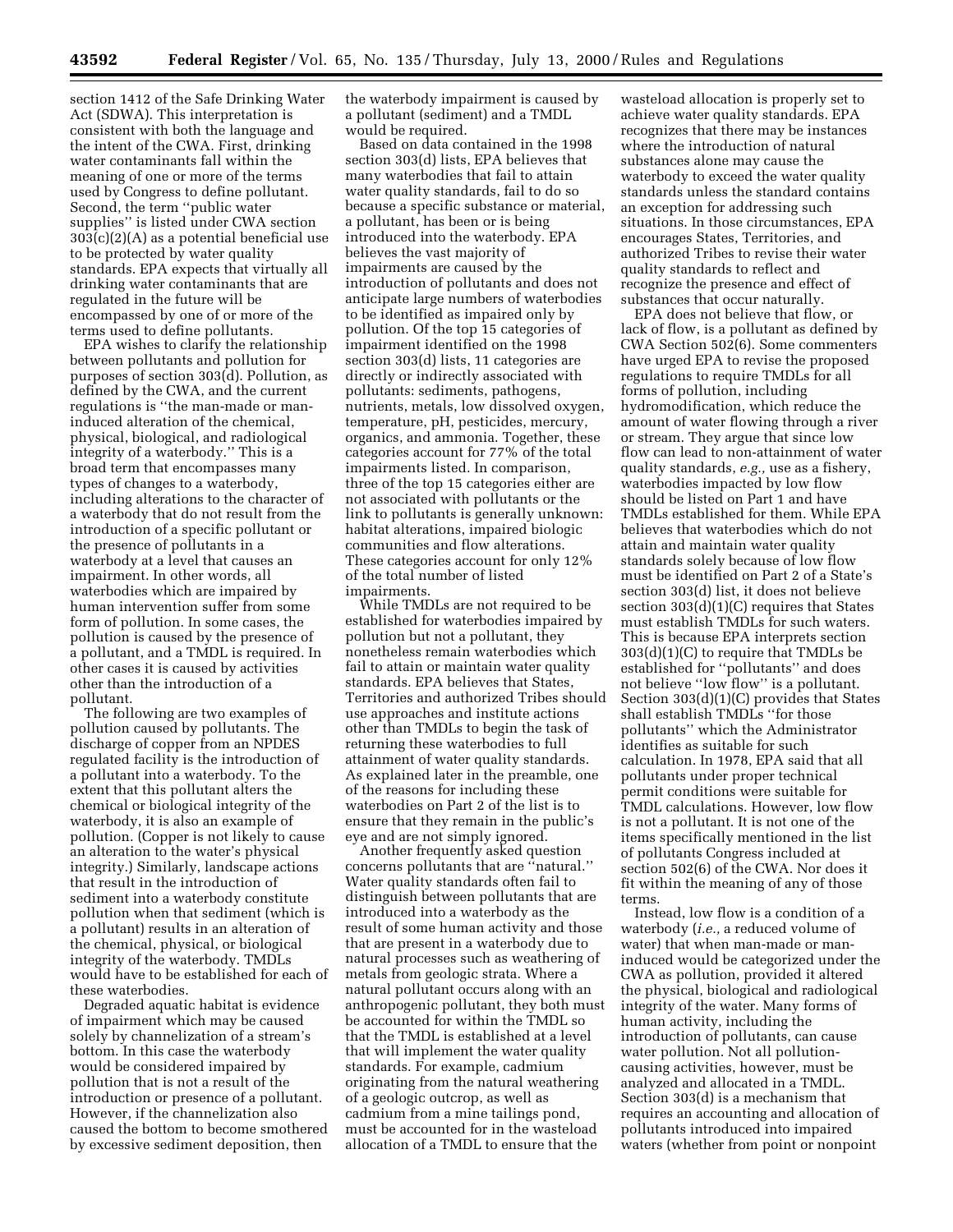sources). If low flow in a river, even if man-induced, exacerbates or amplifies the impairing effect of a pollutant in that river by increasing its concentration, that factor is to be accounted for and dealt with in the TMDL by calculating and allocating the total pollutant load in light of, among other things, seasonal variations in flow. However, where no pollutant is identified as causing an exceedance of water quality standards, EPA does not believe the CWA requires a TMDL to be established.

The Supreme Court's decision in *PUD. No 1 of Jefferson County et al.* v. *Washington Dept. of Ecology et al.*, 511 U.S. 700 (1994), does not compel a different result. In that case a city and local utility district wanted to build a dam on the Dosewallips river in Washington State. The project would divert water from the river to run the dam's turbines and then return the water to the river below the dam. To protect salmon populations in the river, the state imposed a minimum flow requirement as part of its CWA section 401 certification of the project. The Court determined that compliance with section 303(c) water quality standards is a proper function of a section 401 certificate. Accordingly, the Court concluded that pursuant to section 401, the state may require the dam project to maintain minimum stream flow necessary to protect the river's designed use as salmon habitat.

The Supreme Court in *Jefferson County* did not interpret section 303(d) and did not hold that TMDLs had to be established for flow-impacted waters. The Court did reject petitioner's claim that the CWA is only concerned with water ''quality'' and does not allow the regulation of water ''quantity.'' Like EPA, it recognized that water quantity may be closely related to water quality and that reduced stream flow may constitute ''pollution'' under the Act. However, in holding that section 401 certification applied to dam projects as a whole—including pollution-causing water withdrawals—and not just discharges of pollutants, the Court did not decide that a section 303(d) TMDL must be established for low flowimpaired waterbody. This is because *Jefferson County* did not decide that low flow was a pollutant. Under section 303(d) it is pollutants, not pollution, for which TMDLs must be established.

However, EPA recognizes that there will be cases where flow or lack thereof will enhance the ability of a pollutant to impair a waterbody. EPA has provided for this eventuality by requiring that States, Territories and authorized Tribes consider seasonal variations, including

flow, when establishing TMDLs. (See discussion at § 130.32(b)(9).)

Also, EPA declines at this time to define ''chemical wastes'' as that term appears in the definition of ''pollutant'' to exclude pesticides designated for aquatic uses. EPA recognizes that the requirements of section 303(d) and this rule may lead to waterbodies being listed due to the presence of pesticides registered under the Federal Insecticide, Fungicide and Rodenticide Act (FIFRA) because water quality standards for that chemical are exceeded. EPA will continue to evaluate the interface between its regulatory responsibilities under FIFRA and the CWA.

**Note:** EPA erroneously listed ''pollution'' as a proposed new definition in the preamble to the proposal. In fact, the definition of pollution is included in the current rules and has been revised by simply adding a citation of the CWA section defining that term.

#### b. Revised Definition of Loading (§ 130.2(e))

*What did EPA propose?* EPA proposed to make a grammatical revision to the definition of ''load or loading'' by using the words ''loading of pollutant'' to clarify that loading is the introduction of a pollutant whether man-made or naturally-occurring rather than as a parenthetical explanation of what is man-caused loading. EPA did not consider this change substantive and did not discuss it in the preamble to the proposed rule.

*What comments did EPA receive?* Some commenters expressed concern about perceived inconsistencies between (1) the proposed definition of loading and the expression of a TMDL at proposed § 130.34 and (2) between this definition and the proposed definition of a TMDL at § 130.2(h)(2). Other commenters requested revisions to clarify that the load describes when the water quality standard is attained, that the definition does not apply to nonpoint sources, or that ambient temperature increases are not a load. Another commenter suggested that EPA include the definition of load capacity included in the current requirements which EPA did not include in the proposal.

*What is EPA promulgating today?* EPA has carefully considered these comments but is promulgating this definition as proposed. EPA does not believe that there are inconsistencies between the definition and the manner in which TMDLs may be expressed pursuant to § 130.33. EPA does not interpret the final rule to require that TMDLs be always expressed as the load or load reduction of the pollutant causing the impairment. The final rule

at § 130.33(b)(4) preserves the flexibility to express the TMDL as a quantitative expression of a modification to a characteristic of the waterbody that results in a certain load or load reduction. Similarly, EPA does not believe there are inconsistencies between the proposed definition of load as a substance or matter introduced in a waterbody and the proposed definition of a TMDL at § 130.2(h)(2) which would have required identification and quantification of the load ''that may be present'' in the waterbody. TMDLs are generally established using the principle of mass balance, which is the core principle of water quality modeling. The mass of a pollutant in a waterbody is a function of the mass introduced into the waterbody and the mass that flows out of the waterbody. The same principle applies for thermal energy.

EPA sees no inconsistency between describing loading as an introduction of a substance or matter into a waterbody and requiring identification of the pollutant load present within the waterbody for the purpose of establishing TMDLs. The characterization of a mass of material as a load into, or a load within, a waterbody will depend in some instances on how the State, Territory, or authorized Tribe decides to frame the TMDL.

EPA is not revising the definition of load to suggest that the load describes when the water quality standard is attained. The definition of ''load or loading'' merely refers to the quantity of matter or thermal energy introduced into a waterbody; it is not intended to include an interpretation of the environmental consequence of that load. It is the calculation of the TMDL and the resulting allocations which establish the loading targets necessary to achieve water quality standards.

EPA is not revising the definition of load or loading to exclude nonpoint sources. As noted above, EPA believes that section 303(d) applies to all sources including nonpoint sources, and that all sources are considered when allocations needed to attain or maintain water quality standards are established. EPA has consistently required the inclusion of pollutants from nonpoint sources in estimates of loading. By defining ''load allocations'' which pertain to nonpoint sources as ''best estimate of loadings,'' the language of the current regulations clearly demonstrates that EPA intended for pollutants from nonpoint sources to be included in the definition of load and loading. Therefore, EPA believes it is simply a continuation of its policy to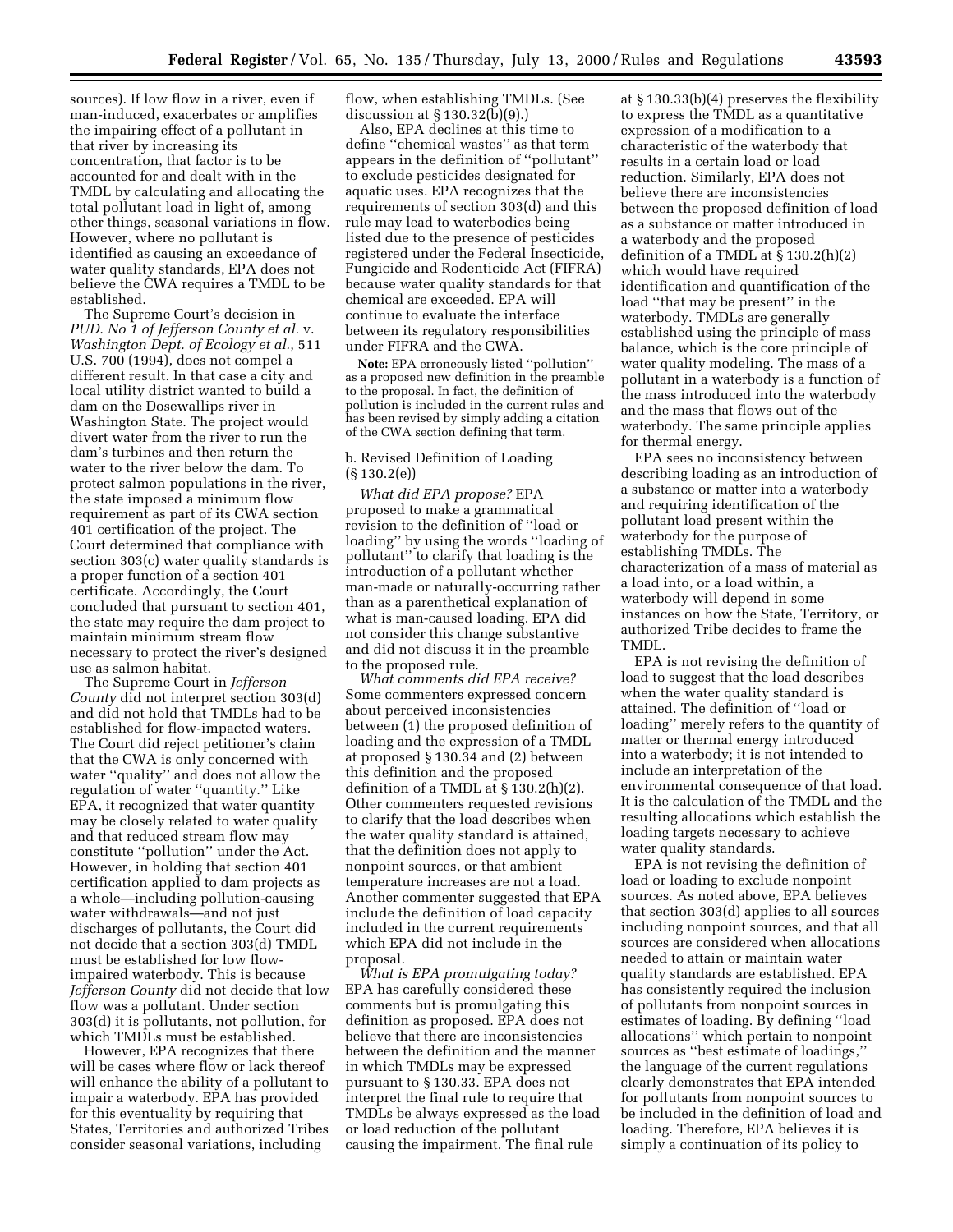consider the definition of loads to apply to nonpoint sources.

Similarly, EPA is not revising the definition of load or loading to exclude increases in temperature due to solar input. EPA does not believe that the source of a load should disqualify it from being a load. What needs to be done to mitigate heat load from solar input will be addressed by a State, Territory, or authorized Tribe when it establishes the TMDL.

Finally, EPA is not including the definition of load capacity contained in the existing regulations. EPA proposed to delete the definition of '' load capacity'' because retaining a separate definition of load capacity would only add confusion as to whether a TMDL consisted merely of the load capacity or the ten elements of the TMDL. The loading capacity is found as element three in the eleven elements of the TMDL. EPA continues to believe that retaining a separate definition of load capacity would only add confusion as to whether a TMDL consisted merely of the load capacity or the ten elements of the TMDL promulgated in today's regulation.

c. Revised Definition of Load Allocation (§ 130.2(f))

*What did EPA propose?* EPA proposed to simplify the existing definition of ''load allocation'' by defining it as simply the part of the total load in a TMDL that is allocated to nonpoint sources, including atmospheric deposition, or natural background sources, as opposed to wasteload allocation to point sources. In proposing this change, EPA moved the substantive requirement of how a load allocation is determined from the definition of load allocation to the description of a TMDL in proposed § 130.33(b).

*What comments did EPA receive?* EPA received a large number of comments with regard to its definition of load allocations, covering a range of issues. Again, many commenters asserted that EPA did not have the statutory authority to address pollutant loadings from nonpoint sources because Congress intended the TMDL provisions of the CWA to apply only to waterbodies impaired by point sources or waterbodies where control of point sources alone would result in attainment of water quality standards.

In contrast, many commenters supported the inclusion of pollutant loadings from nonpoint sources in the TMDL program. A frequently-cited reason for the need for such an approach was the commenters' belief that existing nonpoint source programs had so far failed to adequately address nonpoint source pollution. Numerous commenters urged EPA to require quantitative estimates of pollutant loadings from nonpoint sources, while acknowledging that doing so would be more difficult than for point sources.

Some commenters suggested that EPA retain the existing definition of load allocation, along with the definitions of wasteload allocation, loading capacity, and TMDL. These commenters believed that the current definitions provide more clarity as to how loadings are defined and allocated than did the proposed definitions.

Other commenters suggested that the definition of load allocation should not include specific reference to atmospheric deposition or natural background. These commenters contended that the technical uncertainties in linking atmospheric deposition sources to water quality and the lack of Clean Air Act authority to control atmospheric loadings would make it difficult to calculate and implement load allocations. Furthermore, the commenters contended that natural background cannot be reduced and therefore should not be part of the load allocation.

Several comments called for including point sources not covered by the NPDES permit program (such as certain types of storm water sources) under the load allocation portion of the TMDL, rather than the wasteload allocation portion.

*What is EPA promulgating today?* In response to comments, EPA is clarifying that pollutants from storm water runoff not regulated under NPDES must be accounted for in the load allocation. EPA is also clarifying that pollutants from other sources, such as groundwater, air deposition or background pollutants from upstream sources must be accounted for in the load allocation.

For the reasons discussed earlier in today's preamble, EPA continues to believe that the CWA requires TMDLs to consider loadings from nonpoint sources. For these reasons, EPA rejects the suggestions that EPA delete the definition of load allocation, and consider the TMDL to consist only of wasteload allocations for point sources regulated by NPDES permits. EPA also continues to believe that load allocations must reflect contributions from atmospheric deposition. Where these loads exist, they contribute to the overall load of a pollutant within a waterbody and must be accounted for in the TMDL. Otherwise, the sum of load and wasteload allocations will exceed the amount necessary for the waterbody

to attain water quality standards. For these reason and the reasons expressed in the Response to Comment Document, EPA believes that load allocations must include pollutant loads from all sources not already reflected in the wasteload allocations.

EPA believes that, at a minimum, it is possible to determine the total of aggregated loadings from air deposition to a particular waterbody. As a result, EPA expects that States, Territories and authorized Tribes will initially develop load allocations based on nationwide reductions expected as a result of programs developed under the Clean Air Act, and any State-required reductions in emission from local sources. As techniques improve to quantify the relative contributions of different sources, EPA expects that States, Territories and authorized Tribes will more specifically identify air sources and the expected reduction from these sources.

EPA does not consider a loading to surface water from groundwater to necessarily be part of the background loading. The background loading in a TMDL is generally either the loading from upstream of the waterbody for which the TMDL is being established, or else is a loading to the waterbody that originates from natural, not anthropogenic, sources. Pollutants entering a waterbody from groundwater can originate from either natural or anthropogenic sources. For example, the chlorides in groundwater that seep into a waterbody can originate from the geological rock formations or from brine seeping from oil production wells. In either case, the load allocation will address these loadings as part of the load allocation.

EPA recognizes that by moving some of the details from the current definition of load allocation into the TMDL regulatory requirements of § 130.32, it has shortened the definition of load allocation in the current rule. EPA believes this is appropriate because the new § 130.32 provides sufficient additional information about the nature of a load allocation (and a wasteload allocation). EPA believes it is better to include this information in one place, and has selected to do so in § 130.32.

#### d. Revised Definition of Wasteload Allocation (§ 130.2(g))

*What did EPA propose?* EPA proposed to simplify the existing definition of ''wasteload allocation'' by defining it as simply the part of the total load in a TMDL that is allocated to a point source. In proposing this change, EPA moved the substantive requirement of how a wasteload allocation is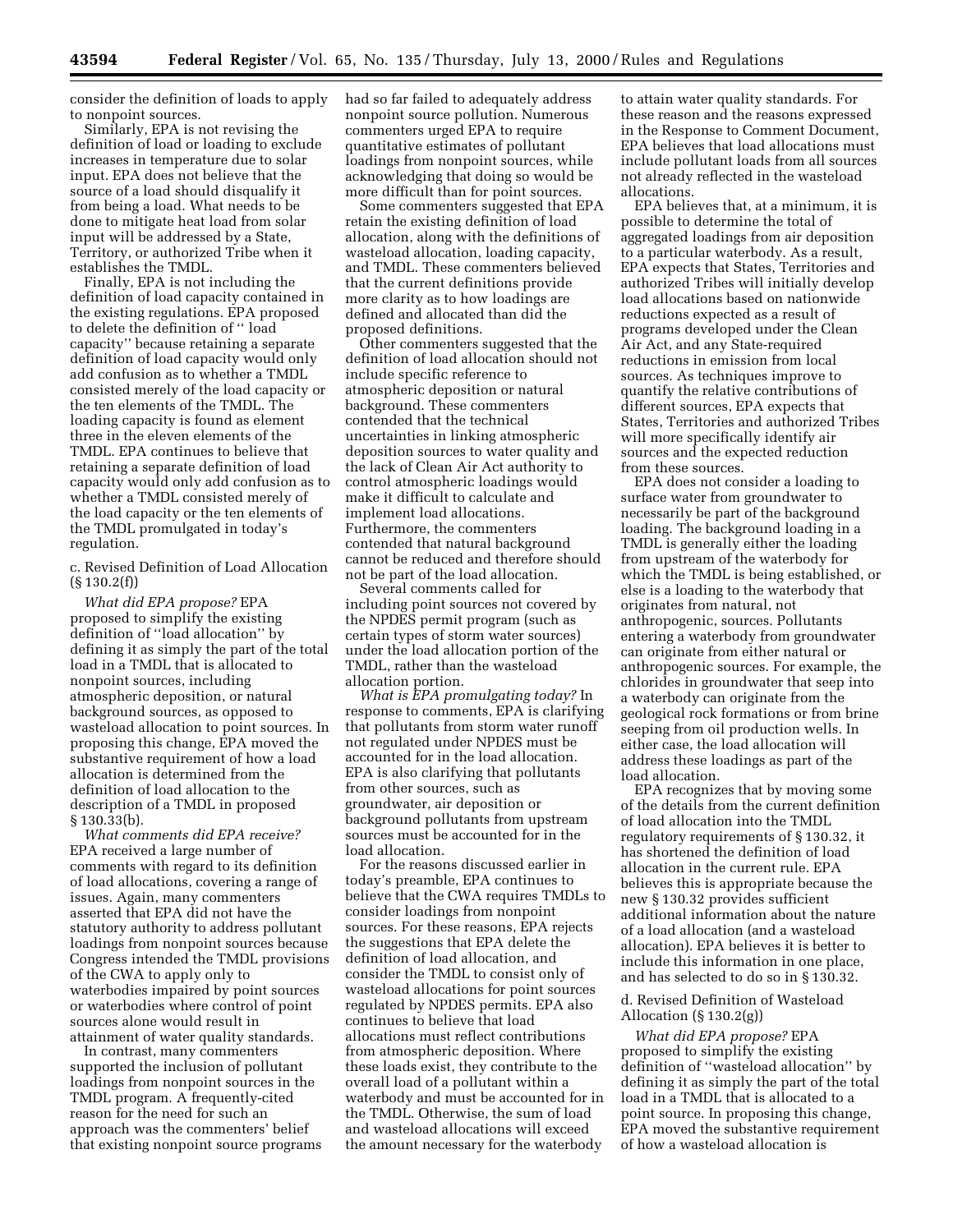determined into the description of a TMDL in proposed § 130.33(b).

*What comments did EPA receive?* Some commenters said that wasteload allocations should include only loads from point sources covered by the NPDES permit program, but not include loads from point sources not covered by NPDES, such as some types of storm water. Other commenters indicated that all point sources should be included in the wasteload allocation, regardless of their status with regard to NPDES.

A significant number of commenters said EPA should retain language in the existing definition which states that wasteload allocations are a form of effluent limits. One commenter noted that wasteload allocations should be defined as allocated to individual, classes or groups of sources.

*What is EPA promulgating today?* Today's rule clarifies that only point sources subject to an NPDES permit need to be included in the wasteload allocation. All other sources of a pollutant, be they point source or nonpoint sources, are included in the load allocation. In 1985, when EPA published the definition contained in the existing regulations, all point source discharges were subject to an NPDES permit. The Water Quality Act of 1987, however, provided that not all storm water discharges from point sources were subject to NPDES permits. As a result, today some storm water discharges through point sources are not subject to NPDES requirements. Generally, these are storm water discharges that do not fall into the eleven categories of storm water associated with industrial activities or that are below the threshold of the storm water phase II regulations. To continue this approach, EPA is clarifying that wasteload allocations apply only to point source discharges which are or can be subject to an NPDES permit.

Also, EPA is clarifying that for waterbodies impaired by both point and nonpoint sources, anticipated load reductions from nonpoint sources may be taken into account in calculating the wasteload allocation. EPA received a number of comments stating that in such cases implementation of the TMDL may proceed on different schedules for point and nonpoint sources and supporting the recognition in the final rule of a such a phased approach to implementation of TMDLs (*i.e.* ''phased TMDLs''). EPA interprets the term ''phased TMDLs'' to describe TMDLs where the wasteload allocations are based on expected reductions from sources other than those regulated by NPDES permits. A phased TMDL includes wasteload allocations that are

based on those expected load allocations and includes a monitoring plan to verify the load reductions. See Guidance for Water Quality-Based Decisions: The TMDL process, EPA 440/ 4–91/001. EPA considers that the combination of requirements for reasonable assurance and the implementation plan in today's rule provide the structure for phased TMDLs. The definition of reasonable assurance provides the basis by which a State, Territory, or authorized Tribe can demonstrate that the load allocations in the TMDL are likely to occur. The implementation plan also requires that the TMDL establish a schedule or timetable which includes a monitoring or modeling plan to measure the effectiveness of point and nonpoint source control measures. Such a plan would include data collection, the assessment for water quality standards attainment, and, if needed, additional predictive modeling.

EPA recognizes it is difficult to ensure with precision that implementing nonpoint source controls will achieve expected load reductions. For example, management measures for nonpoint sources may not perform according to expectations to achieve expected pollutant load reductions despite best efforts. EPA believes that an important part of the phased approach, as discussed above, is the recognition that ultimate success in achieving water quality standards for nonpoint sources may depend upon an iterative approach. States, Territories and authorized Tribes may determine to what extent nonpoint source management measures are meeting the performance expectations on which they are based and implement improved management measures, designs or operations and maintenance procedures. Today's rule at  $§ 130.32(c)(2)(v)$  provides for interim, measurable milestones for determining whether management measures or other action controls are being implemented, and a process for implementing stronger and more effective management measures if necessary. EPA recognizes that this type of approach might involve very long time-frames before water quality standards are eventually realized. EPA also expects that information on actual performance of management measures may lead to questions concerning the appropriateness of the water quality standards and that, in some cases, States, Territories and authorized Tribes may initiate use attainability analyses to determine the appropriate use and, possibly, revise the use on the basis of

the information gathered during implementation phase of the TMDL.

EPA is deleting the sentence in the current definition that defines a wasteload allocation as a type of water quality based effluent limitation. EPA acknowledges that water quality-based effluent limitations that derive from a TMDL are based on the TMDL wasteload allocation, but does not believe that wasteload allocations serve as water quality based effluent limits. EPA explained this in its 1991 ''Technical Support Guidance for Water Quality-based Toxics Control.'' Wasteload allocations reflect the mass load of a pollutant that allows a waterbody to attain water quality standards based on the averaging period of the water quality standard. For example, a wasteload allocation based on attaining the 4-day average water quality criterion for copper reflects a 4 day mass load. Effluent limitations reflect periods established by NPDES regulations: generally weekly and monthly limits for publicly owned treatment works and daily and monthly limits for other facilities (see § 122.45(d)) and therefore are not the strict equivalent of a wasteload allocation.

#### e. Revised Definition of TMDL (§ 130.2(h))

*What did EPA propose?* EPA proposed to define a ''TMDL'' as a written plan and analysis established to ensure that an impaired waterbody attains and maintains water quality standards in the event of reasonably foreseeable increases in pollutant loads. Under the proposed revisions, a TMDL would also have had to include ten basic elements, which were described in § 130.33(b) and are listed in section I.A.3.b. of this preamble. EPA's proposal was meant to amplify the existing regulatory definition that a TMDL is the sum of load and wasteload allocations and a margin of safety, taking into consideration seasonal variations.

*What comments did EPA receive?* EPA received numerous comments regarding its proposed changes to the definition of TMDLs. Specific comments regarding the ten proposed elements of a TMDL are addressed later in the discussion of § 130.32(b) of today's rule. Some commenters expressed concerns that the proposed definition expanded the concept of a TMDL beyond that mandated by section 303(d). Additional commenters suggested that section 303(d) requires TMDLs only for point sources, and suggested that the TMDL definition reflect this. Others interpreted the proposed definition as going beyond the statutory concept of a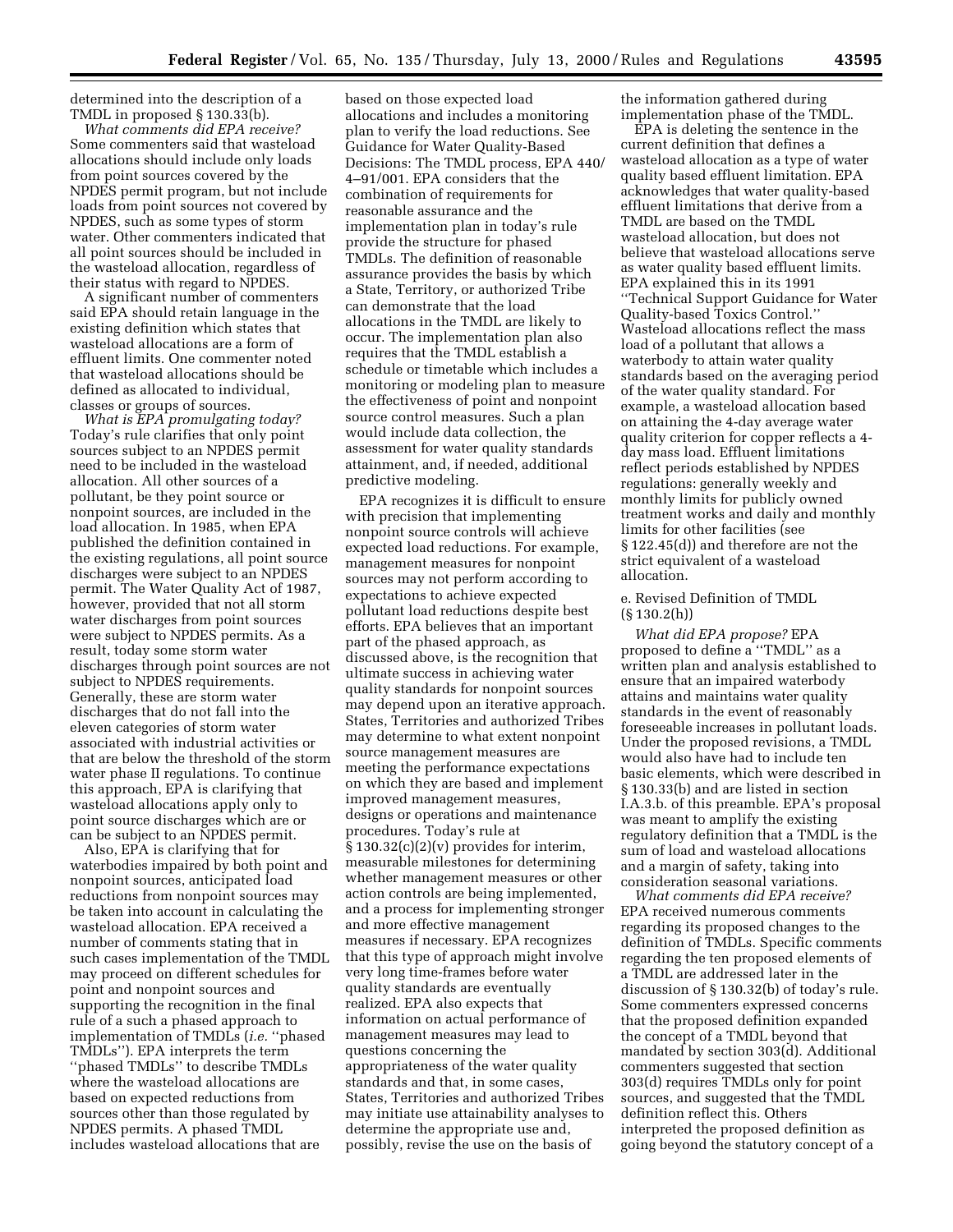TMDL as simply a calculation of the total load necessary to attain and maintain water quality standards. Further comments suggested that the proposed definition was too vague. All these commenters recommended that the existing definition be retained.

Some commenters supported the proposed definition and agreed that it was consistent with section 303(d). These commenters suggested that EPA clarify how the ten elements of the TMDL achieve the statutory concept, *i.e.,* quantify the sum of load and wasteload allocations with a margin of safety and take into consideration seasonal variations.

Further comments expressed concern that the proposed definition required a separate TMDL analysis for each pollutant causing an impairment and for each waterbody. Several commenters believed EPA has no authority to require TMDLs to address growth and recommended that references to growth be stricken from the definition.

*What is EPA promulgating today?* Today's rule modifies the proposal in a number of ways. EPA is adding the word ''quantitative'' to the final definition at § 130.2(f) to clarify that the TMDL must contain a quantified plan for allocating pollutant loads to attain and maintain water quality standards. EPA is also clarifying that a TMDL must assure that water quality standards are attained and maintained throughout the waterbody and in all seasons of the year. EPA believes this revision clarifies that the TMDL quantifies how water quality standards will be attained and maintained. As proposed and promulgated, the total effect of all the elements of the TMDL require a quantification of the sum of load and wasteload allocations, along with a margin of safety and consideration of seasonal variations, and EPA believes that the definition in the final rule is consistent with section 303(d). Also, EPA has reorganized the provisions of two of the elements and split one, such that there are now eleven elements of a TMDL; this change is discussed in the preamble discussion of § 130.32(b).

EPA declines to use the existing regulatory definition of TMDL as suggested by many comments for several reasons. Based on its experience in reviewing and approving TMDLs, EPA continues to believe that the TMDL elements in the final rule definition specify in appropriate detail the information EPA considers necessary to quantify loadings and determine whether the loadings, once implemented, would result in attainment of water quality standards in the waterbody. They will also provide

EPA with an element missing from the current regulations, *i.e.,* assurance that the TMDL will in fact be implemented. EPA believes that this information will allow the Agency to make timely and appropriate decisions on TMDLs submitted for review. It will also provide certainty to States, Territories and authorized Tribes on what an approvable TMDL is. Furthermore, as previously discussed in today's preamble, section 303(d) applies to both point sources and nonpoint sources.

EPA is deleting the reference to reasonable foreseeable increases in pollutant loads from the proposed introductory paragraph in the definition, because these increases are addressed in the element of the TMDL that pertains to increases in pollutant loading. EPA addresses other comments and concerns about how TMDLs consider increases in pollutant loads in the Response to Comments document and in today's preamble discussion about § 130.32(b).

Finally, in the promulgated definition, EPA is clarifying that it considers a TMDL to apply to one pollutant in a waterbody. However, this does not mean that EPA requires a separate data collection, data analysis, or report for each TMDL. Instead, EPA encourages States, Territories, and authorized Tribes to establish TMDLs on a coordinated basis for a group of waterbodies within a watershed, and that a single analysis can be conducted for several pollutants, instead of for only a single pollutant. EPA does not construe the new definition of waterbody at § 130.2(q) to limit the ability of States, Territories and authorized Tribes to establish TMDLs on a watershed basis. In fact, EPA encourages coordinating the establishment of TMDLs on a watershed basis. Also, EPA did not intend to require that States, Territories, and authorized Tribes conduct a separate TMDL analysis for each pollutant in a waterbody or watershed. EPA wants to provide States, Territories and authorized Tribes the flexibility to develop and focus their TMDLs as appropriate, *i.e.,* to address single or multiple impairments in a waterbody, in part of a waterbody, or in multiple waterbodies.

#### f. New Definition of TMDTL (§ 130.2(i))

EPA is promulgating a definition of the term ''total maximum daily thermal load'' or TMDTL to help promote clarity with respect to the requirements which apply to TMDTLs. A TMDTL is a TMDL for a waterbody impaired by thermal discharge(s). In general, the same requirements for an approvable TMDL

also apply to TMDTLs, since they are a subset of TMDLs. However, waterbodies with a thermal discharge will be evaluated for listing based on whether the waterbody is supporting a balanced, indigenous population of shellfish, fish, and wildlife. If such waters are listed, they will receive a TMDTL which must be calculated to assure protection and propagation of such a population.

#### g. New Definition of Impaired Waterbody (§ 130.2(j))

*What did EPA propose?* EPA proposed a definition of ''impaired waterbody'' to define precisely waterbodies which should be considered as not attaining water quality standards and proposed to include within that definition waterbodies impaired by unknown causes.

*What comments did EPA receive?* Many commenters objected to that part of the definition which required them to account for waterbodies impaired by unknown causes. They believed that the concept was too vague and too broad. They were concerned that some would argue that certain waterbodies should be deemed impaired when there was no evidence of impairment.

*What is EPA promulgating today?* In response to the comments, EPA is making a change to the proposed definition to clarify its intent regarding waterbodies impaired by unknown causes. EPA does not intend for States, Territories, and authorized Tribes to list waterbodies in the absence of any information demonstrating an impairment. Rather, by proposing to require listing of impaired waters even if the pollutant causing the impairment is unknown, EPA wanted to ensure that lack of information regarding the specific pollutant would not be a reason for not listing an impaired water. After consideration of the comments received, EPA has decided to modify the proposed provision. In situations where the specific pollutant is unknown, but there is information showing impairment, such information tends to consist of biological information (*e.g.,* information showing a water is not supporting a designated or existing aquatic life habitat use). Therefore, EPA is replacing the reference to unknown causes of impairments in the proposal with a provision requiring that waterbodies be considered impaired (and thus listed) when biological information indicates that they do not attain and maintain water quality standards. Prior to developing a TMDL for such waters, the State, Territory, or authorized Tribe would need to identify the particular pollutant causing the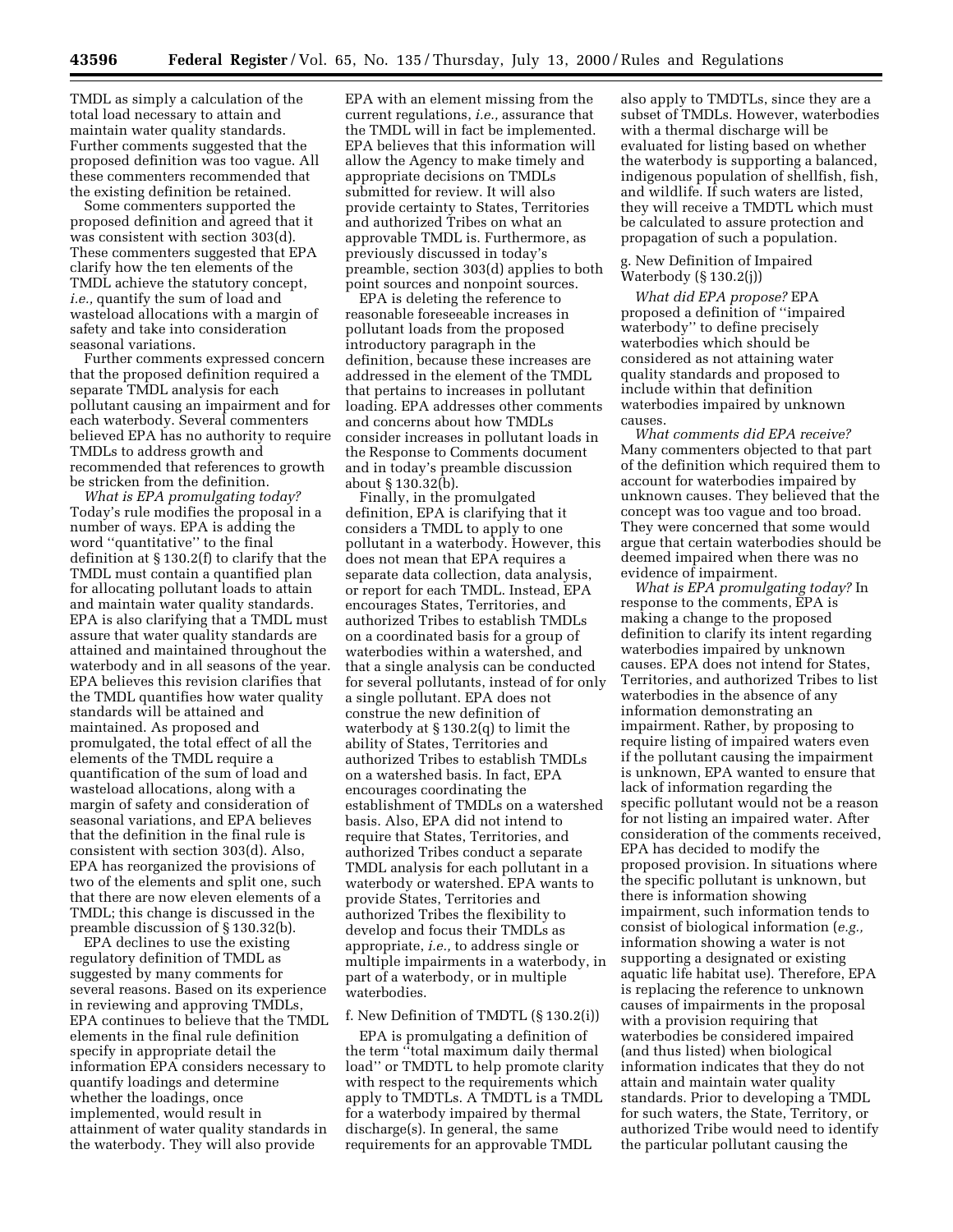impairment. EPA is aware that in past lists, some States, Territories, and authorized Tribes have identified broad categories of pollutants, such as metals or nutrients, as the cause of impairments. Under today's regulation, the only situation in which the State may identify the pollutant as unknown until such time that the TMDL is developed is for waters where the only information demonstrating impairment is biological information. EPA is developing guidance to assist States, Territories, and authorized Tribes to identify the causes of a biological impairment. See draft ''Stressor Identification Guidance'', April 28, 2000. Otherwise, EPA expects that States will be able to identify the particular metal, nutrient, or other pollutant causing the impairment.

EPA is also modifying the definition of impaired waterbody to include waters that fail to attain and maintain water quality standards. EPA is using the phrase ''attain and maintain'' to mean that the waterbody must consistently continue to meet water quality standards throughout the waterbody in order to be considered not impaired. Any failure to meet an applicable standard would mean that the waterbody should be listed and a TMDL should be developed if it is listed on Part 1. The use of the phrase ''attain and maintain'' can be distinguished from the proposed requirement to list threatened waters, which is not included in today's action. Threatened waters are those that are meeting standards, but exhibit a declining trend in water quality such that they would likely exceed standards in the future. Such waters are not required to be included on the section 303(d) list though States can do so. By waters that do not attain and maintain standards, EPA intends to ensure that States, Territories, and authorized Tribes list waters that may occasionally meet an applicable standard, but fail to consistently do so. As in the proposal, the Agency is including in the promulgated definition language from section 303(d)(1)(B) which establishes the standard for considering a waterbody impaired by thermal discharges, *i.e.,* the waterbody does not have or maintain a balanced indigenous population of shellfish, fish and wildlife. As discussed in the preamble to the proposed rule (64 FR 46021– 46022, August 23, 1999) and later in today's preamble, EPA interprets section 303(d) to require TMDLs only for waterbodies impaired by pollutants.

Finally, EPA believes that the term impaired waterbodies is a plain language definition of the pre-existing regulatory term water quality limited

segment which derived from the CWA. EPA interprets section 303(d) as pertaining to parts of or complete waterbodies that do not attain and maintain water quality standards. For these waterbodies technology-based controls are insufficient to attain water quality standards and water qualitybased controls are required, *i.e.,* they are water-quality limited. Also in today's rule, EPA defines waterbody to include one or multiple segments of rivers, lakes, estuaries, etc. Thus, EPA believes that the term ''impaired waterbodies'' is analogous to the term water-quality limited segment and more understandable to the general public.

h. New Definition of Management Measures (§ 130.2 (m))

*What did EPA propose?* EPA did not propose a definition for ''management measures.'' Instead, the proposed regulations used the term Best Management Practices (BMPs), a definition of which was carried over in the proposal from the current requirements.

*What comments did EPA receive?* Commenters pointed out that the definition of BMPs in the current regulations refers only to nonpoint sources, and they suggested that it should be revised to refer to all sources to which BMPs could be applied. These would include some point sources such as certain storm water discharges. Commenters also were concerned that the reference to BMPs as being selected by an agency would limit the applicability of certain BMPs in the context of establishing TMDLs.

*What is EPA promulgating today?* EPA agrees with the commenters that it intended the term BMPs in the proposal to include the management of sources other than nonpoint sources. However, rather than modify the pre-existing definition of BMP to accomplish that result, which could have unforeseen impacts on other Agency programs which use this term, EPA is including a definition of ''management measures'' in today's regulation. This term and definition retain those concepts in the current definition of BMPs which are applicable to TMDLs but eliminate the references to nonpoint sources and selection by an agency. EPAbelieves the definition of ''management measure'' is a logical outgrowth of the proposed definition of ''BMP'' and a reasonable response to the above-referenced comments.

i. New Definition of Thermal Discharge  $(S_{130.2(0)})$ 

*What did EPA propose?* EPA proposed adding the definition of

''thermal discharge'' to clarify the meaning of the term for the purpose of identifying impaired waterbodies and establishing Total Maximum Daily Thermal Loads (TMDTLs) pursuant to section 303(d). EPA proposed to define the term as ''the discharge of heat from a point source.'' EPA believed that the definition was important since waterbodies impaired by thermal discharge are subject to section 303(d) listing and TMDTL requirements, and furthermore, the test for measuring successful implementation is different than for other pollutants.

*What comments did EPA receive?* EPA received several comments on this definition. Some comments requested clarification of whether EPA meant discharge of heat from all point sources. Other comments suggested that the definition be revised to include nonpoint sources of heat.

*What is EPA promulgating today?* EPA is promulgating the proposed definition with a minor change to clarify that it applies to only those point sources ''that are required to have NPDES permits.'' EPA provided detailed explanations in the preamble to the proposal regarding its interpretation of the statute as it pertains to inclusion of thermal discharges in the TMDL program. (64 FR 46017 August 23, 1999). As discussed in the preamble to the proposed rule, EPA believes the CWA reference to ''balanced, indigenous population of shellfish, fish and wildlife'' refers only to those discharges subject to sections 301 and 306, which relate to point sources subject to NPDES permits. Therefore EPA is not expanding the definition of thermal discharge to include nonpoint sources. EPA acknowledges that nonpoint sources and other sources not subject to NPDES permits can introduce heat into a waterbody. However, for reasons discussed in the preamble to the proposed rule, EPA believes that the CWA requires that TMDLs rather than TMDTLs be established for these waterbodies if they are impaired solely by these sources and that they must attain water quality standards, and not just a balanced, indigenous population of shellfish, fish and wildlife.

j. New Definition of Reasonable Assurance (§ 130.2(p))

*What did EPA propose?* EPA proposed to define ''reasonable assurance'' as a demonstration that wasteload allocations and load allocations in a TMDL would be implemented. EPA proposed that each TMDL provide reasonable assurance that allocations contained in a TMDL would, in fact, be implemented to attain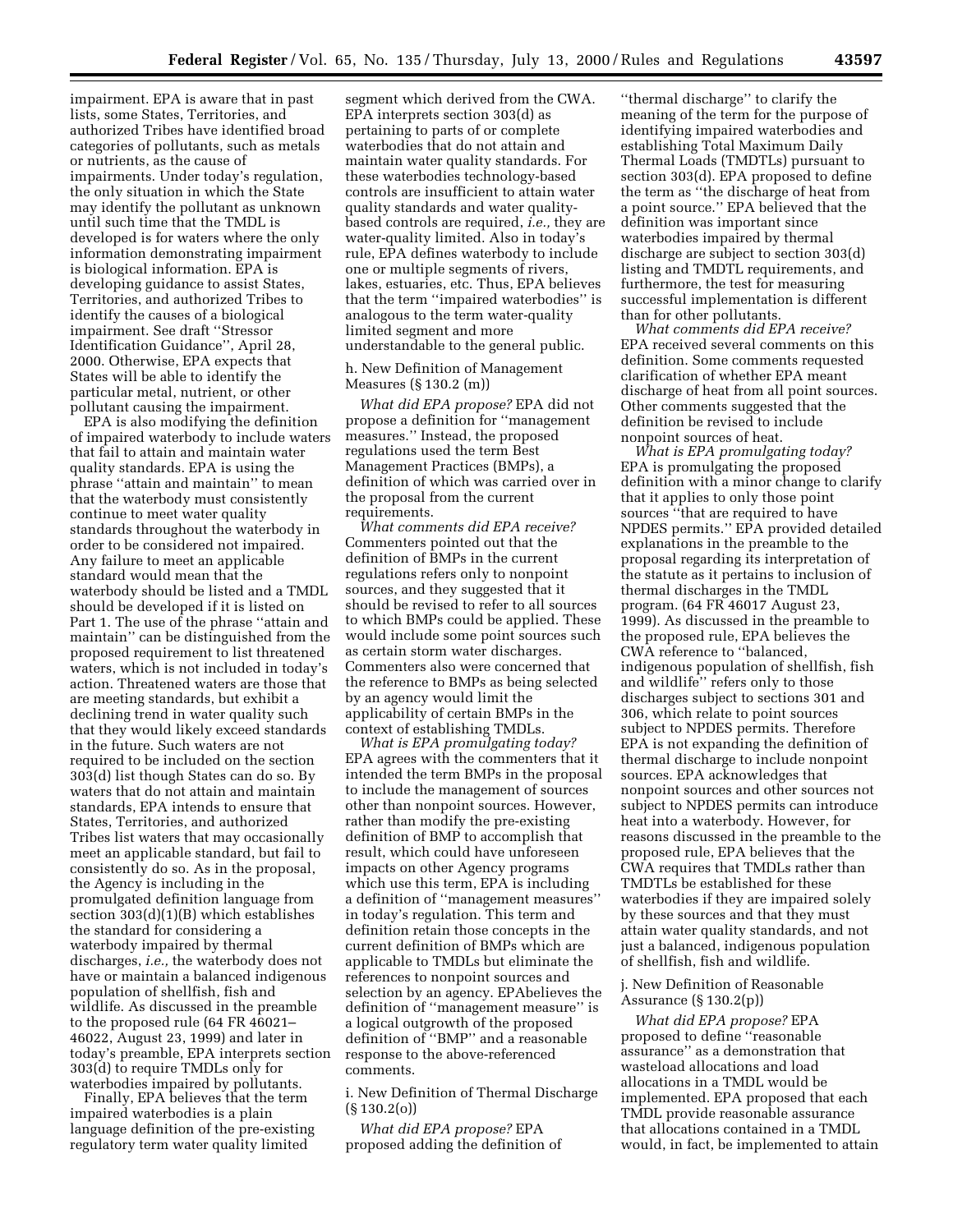and maintain water quality standards in the waterbody. EPA incorporated the term in proposed § 130.33(b)(10)(iii) dealing with TMDL implementation plans to emphasize that implementation of the allocations in TMDLs is critical to the ultimate attainment of standards in impaired waterbodies across the country.

*What comments did EPA receive?* EPA received a number of comments generally opposing the concept of reasonable assurance. Some commenters believe that EPA does not have the authority to require States, Territories or authorized Tribes to demonstrate reasonable assurance, and that the definition of reasonable assurance was too prescriptive. EPA also received comments generally in support of the reasonable assurance provision, noting that it is important to have assurance that implementation will occur and that water quality standards will be met.

EPA received many comments on specific aspects of the proposed definition of reasonable assurance. A major theme was that the proposed definition did not recognize that State, Territorial and authorized Tribal nonpoint source programs are largely voluntary. Furthermore, many commenters noted that States may have limited regulatory authority to address nonpoint sources, and perceived the definition of reasonable assurance as forcing States to adopt regulatory controls on nonpoint sources. Many commenters urged that voluntary, incentive-based programs should be acceptable as reasonable assurance. Conversely, a number of commenters believed that regulatory controls for nonpoint sources were necessary to provide reasonable assurance, or that, in order to provide reasonable assurance, implementation plans needed to be enforceable. A few commenters suggested that States, Territories and authorized Tribes need to have regulatory authority to control pollutants from nonpoint sources in the event that voluntary programs do not succeed.

Numerous commenters expressed concern about the funding component of reasonable assurance. A frequentlycited concern was that States would not be able to guarantee full funding to implement the TMDL at the time a TMDL was established. Some commenters also believed that the funding provision was not well-defined, and that, when reviewing TMDLs, EPA would not be able to evaluate whether the State had demonstrated ''adequate funding.'' Others noted that States, Territories and authorized Tribes lack adequate funding and staff to establish

and implement TMDLs and that EPA needs to ensure adequate funding through the section and other programs.

EPA received some comments regarding the ability of existing State and Federal authorities and programs to satisfy the reasonable assurance provision. Some commenters suggested that approval of a State, Territorial or authorized Tribal nonpoint source program or nonpoint source management plan should by itself, constitute reasonable assurance. Other commenters disagreed and said that reference to existing programs by itself is not adequate, and that control actions assuring TMDL implementation must be specific to the source and the waterbody. Some commenters urged flexibility in allowing for a variety of implementation mechanisms to satisfy reasonable assurance such as other Federal and State forest and land management programs. Several comments pointed out that it would be difficult to provide reasonable assurance, given the challenge of aligning multiple State and Federal agencies, and multiple watershed groups.

Some commenters suggested that EPA needs to better define what it means that procedures and mechanisms relating to nonpoint sources of a pollutant must be implemented expeditiously, or specify a particular timeframe for their implementation. A few commenters believed that EPA was not in a position to evaluate what constitutes expeditious, and that the term should be eliminated.

A few commenters questioned EPA's authority to provide reasonable assurance when it establishes a TMDL for nonpoint sources. Some also questioned EPA's authority to condition section 319 grant funds as a way of providing reasonable assurance. Conversely, a few commenters supported EPA's full use of its authorities to implement TMDLs, or to condition section 319 funds, as necessary.

*What is EPA promulgating today?* Today's rule contains a revised definition of reasonable assurance. Reasonable assurance continues to mean a demonstration that TMDLs will be implemented through regulatory or voluntary actions, by Federal, State or local governments, authorized Tribes or individuals.

Reasonable assurance is a demonstration that a TMDL's implementation plan will indeed be implemented. (See § 130.32(c).) EPA believes that it has the authority to require the demonstration of reasonable assurance as part of the implementation

plan. Section 303(d) requires that a TMDL be established at a level necessary to implement water quality standards and requires EPA to review and either approve or disapprove the TMDL. CWA section 501(a) also authorizes EPA to adopt regulations as necessary to implement the Act. To approve a TMDL, EPA believes it is necessary to determine whether a TMDL is in fact established at a level necessary to attain water quality standards. For EPA to determine that the TMDL will implement water quality standards, there must be a demonstration in the TMDL of reasonable assurance that the TMDL's load and wasteload allocations will be implemented. Otherwise, the allocations presented in a TMDL lack a necessary link to anticipated attainment of water quality standards.

#### *Reasonable Assurance for Point Sources for Which an NPDES Permit is Required*

Reasonable assurance for point sources for which an NPDES permit is required means that States, Territories and authorized Tribes must identify procedures that will ensure that permits will be modified, issued or reissued as expeditiously as practicable to incorporate effluent limits consistent with the wasteload allocations. For these demonstrations of reasonable assurance, the phrase ''as expeditiously as practicable'' means in general that the permitting authority, either an authorized State, Territory, or Tribe, or EPA, will issue the permit as follows. For facilities receiving a permit for the first time, ''as expeditiously as practicable'' means that the permitting authority must issue the permit that implements the wasteload allocation before the facility begins to discharge. Under EPA's current NPDES rules, a facility may only discharge pollutants from point sources into waters of the United States as authorized by an NPDES permit (§ 122.1). New facilities must receive their permit before they can lawfully discharge pollutants. Also, current NPDES regulations require that NPDES effluent limitations be consistent with the applicable wasteload allocation in an approved TMDL (§ 122.44(d)(1)(vii)(B)). Therefore, EPA believes that its interpretation of ''as expeditiously as practicable'' for facilities receiving their first permit is consistent with the current practice of the NPDES permit program. For facilities currently permitted, ''as expeditiously as practicable'' means that the permitting authority will reissue the permit as soon as it can after the permit expires, taking into account factors such as available permitting resources, staff and budget constraints, other competing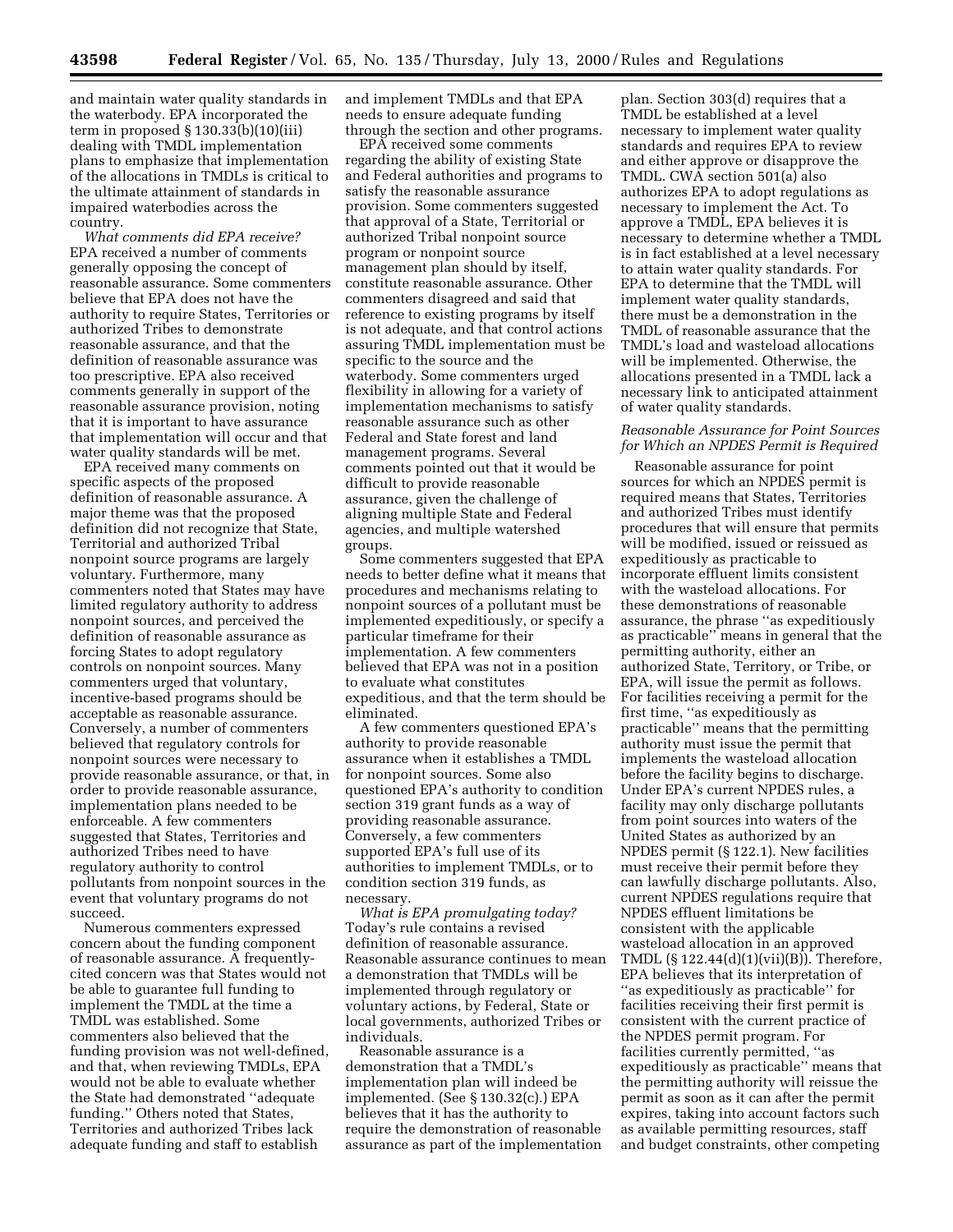priorities, and watershed efficiencies. Alternatively, the permitting authority, may choose to modify the permit prior to expiration in accordance with the permitting authority's modification requirements.

The phrase ''as expeditiously as practicable'' adds a time element to the word ''expeditiously'', which was used in the proposal. The dictionary definition of ''expeditiously'' is fast or rapidly. EPA received comments about ''how fast is fast,'' and whether any factor governed how quickly EPA expected a permitting authority to issue or reissue NPDES permits. EPA intended that permitting authorities would not delay their normal issuance or reissuance of permits and would modify the permits when they contained a reopener provision allowing modification of the permit conditions on the basis of new information. EPA is using the phrase ''as expeditiously as practicable'' in the final rule to clarify further what EPA means by the word ''expeditiously'' used in the proposal. This clarification should allow permit authorities to schedule permit issuance and reissuance actions consistent with the relevant factors discussed above.

#### *Reasonable Assurance for Sources for Which an NPDES Permit is Not Required*

For all other sources, including nonpoint sources, storm water sources for which an NPDES permit is not required, atmospheric deposition, groundwater and background sources, reasonable assurance means that actions implementing the load allocations meet a four-part test. The control actions or management measures must be (1) specific to the pollutant and waterbody for which the TMDL is being established, (2) implemented as expeditiously as practicable, (3) accomplished through reliable delivery mechanisms, and (4) supported by adequate funding. For these sources, each TMDL must meet each one of these tests prior to EPA approval.

*(1) Specific to the pollutant and waterbody.* The first part of the four part test for reasonable assurance is that the management measure or control be specific to the pollutant and waterbody. By this, EPA means that the State, Territory, or authorized Tribe knows of, and can point to, information showing that the management measure relied upon to achieve the reduction in the loading can reduce that pollutant. By ''specific,'' EPA does not intend that States, Territories or authorized Tribes collect new or additional site-specific information, but rather that they provide EPA existing data that relates to the

specific waterbody and pollutant. For example, a State may rely on a program that installs buffer strips to demonstrate reasonable assurance. In this example, the State would point to National Resource Conservation Service information showing that buffer strips are effective in mitigating erosion and thus can reduce loadings of the specific pollutant, *i.e.,* sediment. Also, the State would need to show which waterbodies within the watershed would receive buffer strips and explain the characteristic of these buffer strips. In this way, the State may fulfill the requirements of this part of the four part test. For atmospheric deposition, where the controls will result from Clean Air Act regulations, reference to current or anticipated Clean Air Act regulations should explain how those regulations relate to the specific pollutant of concern.

*(2) As expeditiously as practicable.* EPA intended that States, Territories, and authorized Tribes would implement management measures as quickly as they reasonably could in light of other water quality needs. For the reasons discussed above, EPA is using the phrase ''as expeditiously as practicable'' in the final rule to clarify the word ''expeditiously'' as used in the proposal. EPA expects that States, Territories, and authorized Tribes will make nonpoint source controls implementing a TMDL for which there are no point sources subject to NPDES permits a high priority for nonpoint source program funding. Scheduling of nonpoint source controls is also discussed in section II.P. of this preamble. For atmospheric deposition, adoption of Clean Air Act regulations and implementation of those regulations pursuant to the provisions of the Clean Air Act would satisfy the reasonable assurance requirement that implementation will occur as expeditiously as practicable.

*(3) Reliable delivery mechanisms.* EPA did not include the concept of ''reliable delivery mechanism'' in the proposed definition of reasonable assurance. EPA did discuss this concept in the preamble discussion of the definition. ( 64 FR 46033, August 23, 1999). Reliable delivery mechanism means the programmatic and administrative means by which the management measures and control actions will be implemented and monitored. Several comments expressed concern that the preamble discussion was not reflected in the rule language, and suggested that this preamble phrase should be included in the definition. EPA was persuaded by the comments that it should do this.

EPA is also adding the word ''effective'' to modify ''reliable delivery mechanism.'' EPA believes that this concept is a logical outgrowth of the preamble to the proposed rule. There, EPA discussed that voluntary and incentive-based programs may be used to demonstrate reasonable assurance. It goes without saying that these programs must be ''effective'' in order to provide reasonable assurance. Nevertheless, to avoid confusion, EPA decided to be clear and add the word ''effective'' to the final rule.

Some existing nonpoint source related programs may also be reliable and effective delivery mechanisms specific to the waterbody and pollutant for purposes of providing reasonable assurance. Programs, procedures or authorities including State, Territorial or authorized Tribal programs approved under section 319 of the CWA or existing conservation or water quality protection programs administered by the United States Department of Agriculture which have demonstrated success in delivering water quality improvements in the past may be reliable delivery mechanisms for the purpose of § 130.2(p). State, Territories and authorized Tribes will need to explain how these programs will be implemented in the specific impaired waterbody and how they address the pollutant causing the impairment. For atmospheric deposition, implementation of the Clean Air Act regulatory program could provide the necessary reliable delivery mechanism.

*(4) Adequate funding.* Finally, today's rule clarifies what EPA considers to be ''adequate funding'' for the purpose of demonstrating reasonable assurance. In response to comments, EPA is including in the final rule the funding language from the proposed rule preamble, and providing a more detailed discussion of this term below. (64 FR 46033 to 46034, August 23, 1999). EPA believes that adequate funding means that existing water quality funds have been allocated to implement load allocations to the fullest extent practicable and in a manner consistent with the effective operation of the clean water program in the State, Territory, or authorized Tribe. EPA believes that implementing TMDLs is a central part of water quality management. At the same time EPA recognizes that effective water quality programs are comprised of many different activities which must be carried out concurrently. It would make no sense to fund only TMDL activities and eliminate other important activities. For atmospheric deposition, where controls will be required by Clean Air Act regulations, the process for adoption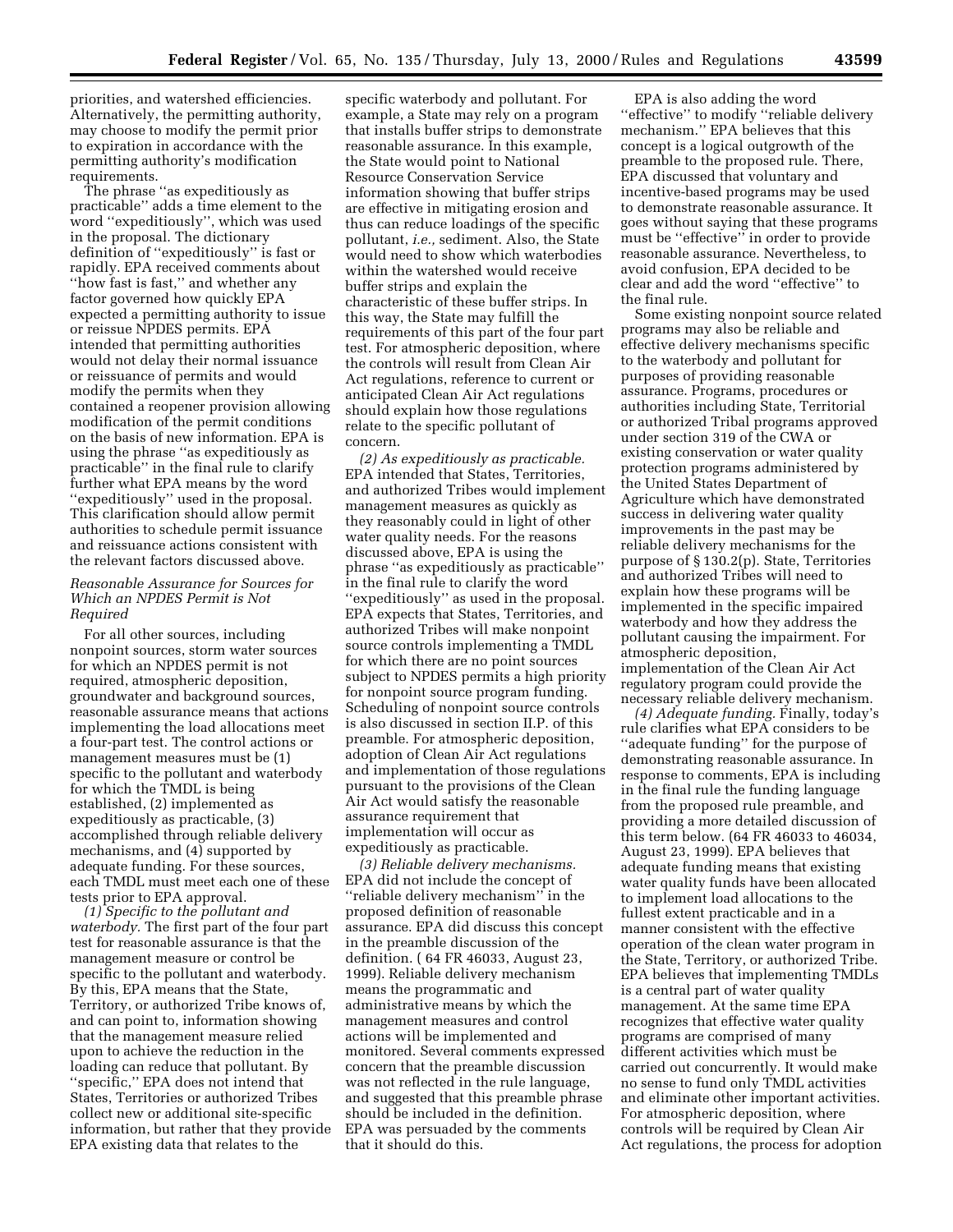and implementation of those regulations should satisfy the requirement for adequate funding.

Today's rule requires that States, Territories and authorized Tribes identify adequate clean water program funding to implement load allocations. Clean water program funding includes Federal funding through the CWA and some related Federal, State, Territorial or authorized Tribal funding. In the event that funding is not currently adequate to implement the TMDL, EPA may approve the TMDL if the State, Territory, or authorized Tribe provides an explanation of when adequate funds will be available and a schedule by which these funds will be obtained and used to implement the TMDL. EPA believes that such a schedule identifying when load allocations will be implemented as funding becomes available is necessary to provide reasonable assurance that load allocations will be achieved where adequate funding is not currently available. As indicated in implementation plans provisions, such a schedule must assure that implementation will be as expeditious as practicable (*i.e.,* within 5 years when practicable) for waterbodies impaired only by sources which are not subject to NPDES permits, including nonpoint sources.

#### *Use of Existing Programs*

EPA believes that existing nonpoint source programs can provide the suite of control actions and management measures for States to rely on when meeting the reasonable assurance test. Examples of voluntary and incentivebased actions or existing programs include State, Territorial or authorized Tribal programs to audit implementation of agricultural management measures and memoranda of understanding between State, Territorial and authorized Tribal governments and organizations that represent categories, subcategories or individual sources which assure implementation and effectiveness of management measures.

A State, Territory, or authorized Tribe may need to consider other programs to address pollutants introduced in a waterbody by atmospheric deposition or groundwater. For example, the State, Territory, or authorized Tribe could rely on scheduled reductions in atmospheric sources under the Clean Air Act or similar State authority. Likewise, it could rely on reduced groundwater loadings as a result of remedial actions under the Resource Conservation and Recovery Act (RCRA) or similar State authority. If these programs cannot

provide reasonable assurance that the pollutant loads will be reduced, the load reduction will have to be assigned to other sources.

Generally, a State, Territory, or authorized Tribe will demonstrate reasonable assurance for the part of the load allocation that addresses the loading of pollutants contributed by background sources by quantifying the loading so that it can be included in the calculation of the total loading in a waterbody. In these situations, this background loading would be presumed to be constant and load reductions will be assigned to other sources. However, if a State, Territory, or authorized Tribe expects that the background loadings will decrease as a result of some action and is relying on this decrease in the calculation of wasteload and load allocations, then the State, Territory, or authorized Tribe will need to apply the four-part test to demonstrate the reasonable assurance for this expected reduction.

The test of reasonable assurance in today's rule is not met simply by having programs, authorities or voluntary measures described in the definition of reasonable assurance in place. In order for such programs, authorities or measures to provide reasonable assurance each one of the four parts of the test must be satisfied. For example, if a State offers a particular voluntary program approved under section 319 as proof of reasonable assurance, EPA will review the program information to see whether it specifically addresses the waterbody/pollutant of concern, includes actions that will be implemented as expeditiously as practicable, will be accomplished through a reliable delivery mechanism with a good track record of success and meet the adequate funding test.

#### *Reasonable Assurance When EPA Establishes TMDLs*

In some cases, EPA will have to disapprove a State's TMDL and establish the TMDL. When establishing a TMDL, EPA will also have to provide reasonable assurance as required by §§ 130.32(c) and 130.2(p). In providing reasonable assurance, EPA may rely on various statutory or regulatory authorities to meet the four-part test which applies to load allocations for sources not subject to an NPDES permit. EPA cannot, of course, require States, Territories or authorized Tribes to use their own statutory or regulatory authorities to provide reasonable assurance for EPA. EPA may, however, condition some or all CWA grants to the fullest extent practicable and in a manner consistent with the effective

operation of other CWA programs in order to meet the adequate funding part of the four-part reasonable assurance test. Such action would by itself serve to satisfy that part of the reasonable assurance test when EPA establishes a TMDL. For example, EPA may condition section 319 grants such that States can only use some or all of these funds to implement management measures in watersheds where EPA has established a TMDL that includes load reductions for nonpoint sources. Similarly, EPA may condition section 106 grants to States such that some of the funds for monitoring can only be used to support the monitoring specified in TMDL implementation plans. EPA may also use its voluntary, incentive-based programs, such as section 104(b)(3) demonstration grants for watershed restoration, to ensure that management measures are funded and implemented. EPA may provide reasonable assurance for wasteload allocations by issuing NPDES permits within the time frames prescribed by § 130.32(c)(1)(ii) where EPA is the permitting authority, or by objecting to expired State-issued permits so that new permits will be issued to implement wasteload allocations from approved TMDLs.

By requiring such a demonstration of reasonable assurance before it may approve or establish a TMDL, EPA does not intend to create a mandatory duty or legal obligation that either the State, Territory, authorized Tribe or EPA implement those actions identified as providing reasonable assurance. The reasonable assurance demonstration is a ''snapshot-in-time'' identification of those voluntary and regulatory actions that the State, Territory, authorized Tribe or EPA intends to take to ensure that the nonpoint source load allocations assigned in the TMDL will be realized. If such demonstration is deemed satisfactory at the time the TMDL is being reviewed or developed by EPA, the TMDL may be approved or established. If in the future, the State, Territory, authorized Tribe or EPA determines that the TMDL is not being implemented, or that the implementation plan needs to be revised, the State, Territory, authorized Tribe or EPA may take action, as appropriate under existing State, Territorial, Tribal or Federal legal authority, to effect implementation or revise the TMDL. Nothing in this rule, however, creates in EPA or the States new legal authority beyond that provided by existing State, Territorial, Tribal or Federal law to implement load allocations for nonpoint sources or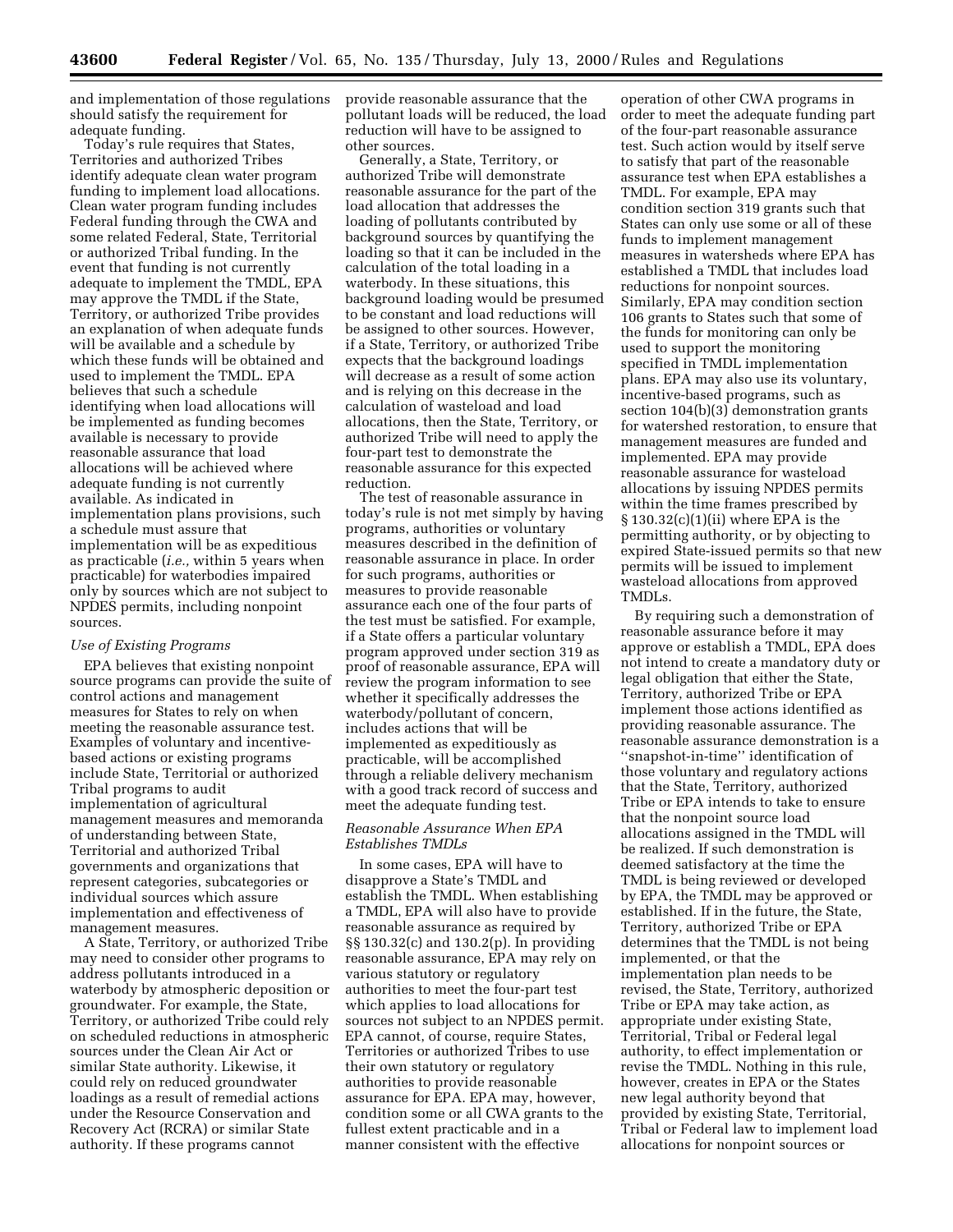creates for EPA, States, Territories or authorized Tribes a mandatory duty to do so.

#### k. New Definition of Waterbody  $(S 130.2(q))$

*What did EPA propose?* EPA proposed a definition of the new term ''waterbody'' to codify EPA's interpretation of the term for the purposes of TMDLs. The proposed definition would have provided States, Territories, and authorized Tribes more flexibility than the current regulation which refers to segments and would have allowed States, Territories, and authorized Tribes to tailor the geographical size of the watershed for which the TMDL was being established to match the pollutants and nature of impairment.

*What comments did EPA receive?* EPA received a number of comments on this definition. Most commenters suggested that the definition exclude ephemeral streams and wetlands. These commenters expressed concern over the application of water quality standards to these waterbodies, and thus suggested that TMDLs should not be established for them. Other comments expressed concern that the definition would prevent establishment of a TMDL for one segment of a river.

*What is EPA promulgating today?* After review of comments, EPA is promulgating the proposed definition with two minor changes. First, EPA is revising the proposed language to recognize that waterbodies can be made up of one or more segments of rivers, streams, lakes, wetlands, coastal waters or ocean waters. EPA did not intend to require that a TMDL consider the full geographic extent of a waterbody. Rather EPA intended to give States, Territories and authorized Tribes the flexibility to establish TMDLs for one or more segments. Second, EPA is adding a recommendation to the rule that the use of segments should be consistent with the use of segments in a State's water quality standards. EPA is making this recommendation to help promote consistency between how TMDLs are developed and how water quality standards are expressed.

EPA does not believe that the nature of a waterbody, such as an ephemeral stream or a wetland, and the challenge that nature may pose to establishing a TMDL, should preclude it from being defined as a waterbody. EPA believes that this is a water quality standard issue and that the appropriate forum for resolving questions about water quality standards is in the development of the standards themselves, and not in the

application of the standards in a TMDL context.

1. New Definition of List (§ 130.2(v))

*What did EPA propose?* EPA proposed to include a new definition to refer to the four elements of the list and the prioritized schedule. EPA proposed this revision to expedite reference to the four elements and schedule within the rule.

*What comments did EPA receive?* EPA received no substantial comments unique to this definition. Some commenters did offer suggestions on what are acceptable elements of a list; these comments are addressed in parts of today's preamble that address these elements.

*What is EPA promulgating today?* EPA is revising the proposed definition of ''list of impaired waterbodies'' to make it consistent with other provisions of the final rule. First, EPA is clarifying that the list consists of all four parts of the required submission. This is to ensure that there is no confusion over whether certain parts of the list that may be submitted along with the State's section 305(b) report are in fact part of the section 303(d) list. In addition, the definition states that Part 1 of the list includes both waterbodies identified for TMDL development and the prioritized schedule for those waterbodies. This revision makes the definition consistent with the requirement to submit the prioritized schedule as part of the list itself, subject to EPA approval or disapproval, rather than as a separate document with the list submission that EPA will review but not take action on.

2. Response to Requests for New Definitions

*What did EPA propose?* EPA's proposal of August 23, 1999, requested comments on all aspects of adding new definitions.

*What comments did EPA receive?* EPA received comments suggesting that EPA add several definitions for terms used in the proposed rule or discussed in comments which requested additions to the requirements of the final rule.

*What is EPA promulgating today?* EPA has decided not to add other definitions to § 130.2. EPA is not adding a definition of ''balanced indigenous population of fish, shellfish, and wildlife.'' There is an existing regulatory definition of the term ''balanced indigenous population'' in § 125.70 that, although it explicitly applies only to the regulations implementing section 316(a), provides the Agency's interpretation of this term for purposes of identifying impaired waterbodies and

establishing TMDLs pursuant to section 303(d).

EPA is not adding a definition of ''watershed.'' The term is not used within the final rule to trigger a regulatory provision, and thus does not require definition. EPA prefers to allow States, Territories, and authorized Tribes the flexibility to define a watershed within the context of their own programs. However, EPA encourages the use of the hydrologic unit codes for watersheds defined by the U.S. Geologic Survey since they are a uniform system of watershed identification that will clearly identify to other States, Territories, Tribes, EPA and the public the boundaries of watersheds defined by the States in the context of their water quality programs.

EPA is not including a specific definition in the final rule for '' trading'' and thus declines to add trading-related definitions for ''real,'' ''quantifiable'' or ''surplus'' as suggested by some comments as being necessary if EPA included regulatory provisions for trading.

EPA is not adding a definition of ''existing and readily available,'' ''manmade or man-induced,'' ''point source,'' ''nonpoint source,'' and ''waters of the contiguous zone.'' This final rule at § 130.22(b) already provides a definition of existing and readily available waterquality related data and information by enumerating particular categories of water-quality related data and information that must be considered. The regulations clearly state that this list is not exhaustive, but rather is intended to identify specific kinds of water quality-related data and information that will be considered existing and readily available, in addition to water-quality related data and information in other relevant categories that are not explicitly listed in the regulations. EPA does not believe it can accurately identify each and every type of water-quality related data and information that should be considered in every state's listing process, in light of the broad variety of relevant waterquality related data and information that is and will be available. Therefore, it is appropriate to list specific categories that are likely to exist for every state, and leave it to the States, Territories, and authorized Tribes to collect and evaluate other relevant information.

The CWA itself uses the term ''manmade or man-induced'' within the statutory definition of pollution; EPA believes this term is very clear and needs no further clarification. The CWA already defines ''point source'' and EPA does not believe that today's rule needs to reiterate this definition. EPA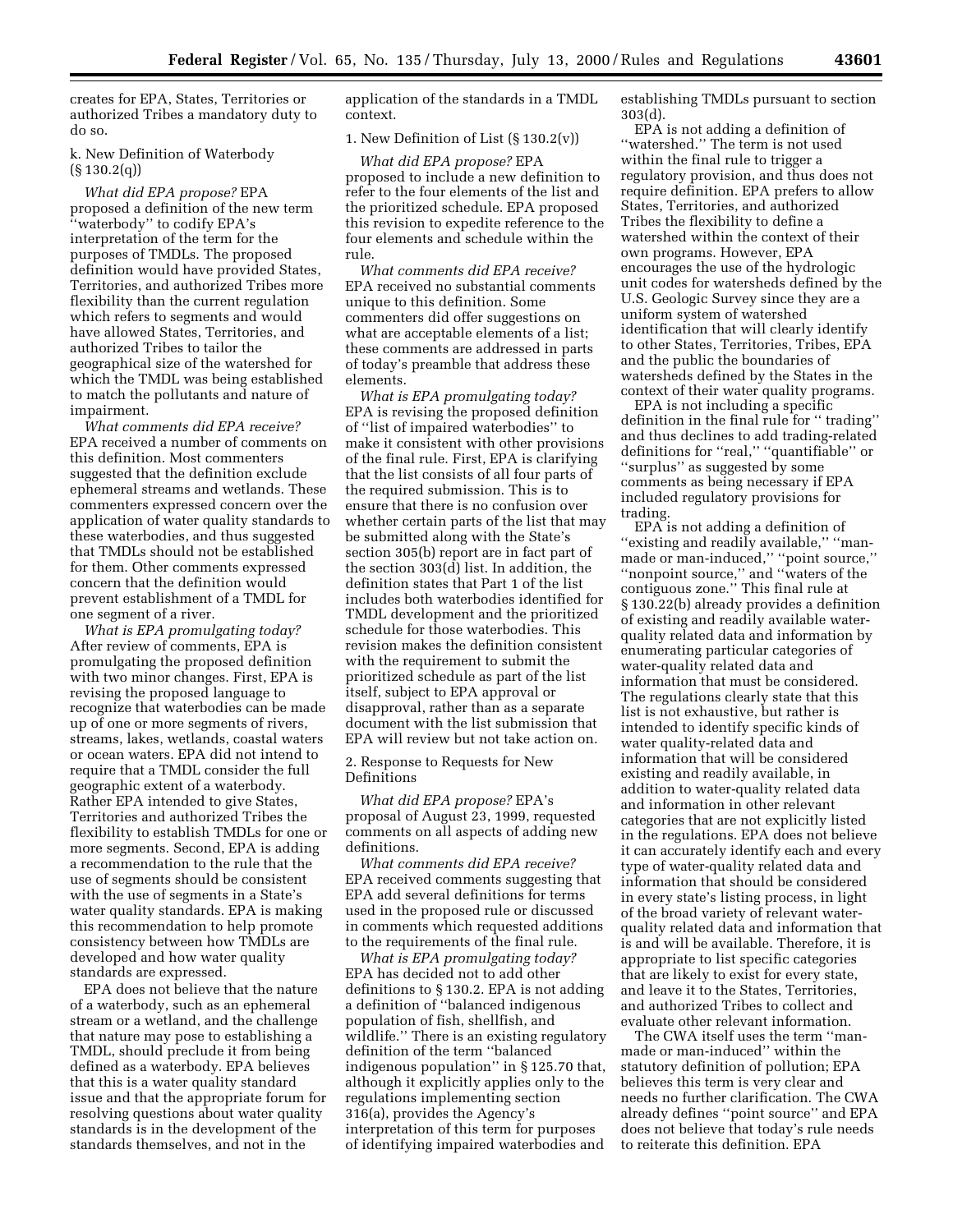interprets ''nonpoint source'' to apply to all sources that do not meet the statutory definition of a point source. Finally, the CWA at section 502(a) already defines the term ''contiguous zone'' and EPA does not believe that it needs to reiterate this definition in today's final rule.

EPA disagrees that it should add a definition of ''sensitive aquatic species.'' This term was used in the proposal merely to indicate a factor that States, Territories and authorized Tribes should consider when establishing priorities for TMDLs. Since this is a discretionary practice in the final rule, EPA believes that it need not define the term.

EPA also disagrees that it should add a definition of ''seasonal variations.'' This term originates in CWA section 303(d)(1)(C). EPA believes it means seasonal variation in environmental conditions which affect a waterbody's character, *e.g*., variations in a waterbody's temperature, flow rate, or dissolved oxygen level. EPA does not believe the term needs a separate regulatory definition. Further, § 130.32(b)(9) provides sufficient explanation of what is to be included in the assessment of seasonal variation.

EPA disagrees that it should add a definition of ''comprehensive watershed management plan." This term is not used in the final rule, and thus does not require definition.

EPA disagrees that it should add a definition of ''natural sources/causes'' or ''ephemeral stream.'' EPA believes these terms are best defined in State, Territorial and authorized Tribe's water quality standards. The term ''natural sources/causes'' was suggested to clarify how a TMDL would address impairments caused by natural sources or causes. EPA believes this question is best addressed when a State, Territory, or authorized Tribe decides the appropriate water quality criteria for that waterbody. The term ''ephemeral stream'' was suggested to identify a type of waterbody for which special water quality standards would be necessary. Again, EPA believes this question is best addressed when a State, Territory, or authorized Tribe decides the appropriate water quality criteria for that waterbody.

#### *B. Who Must Comply With the Requirements of Subpart C? (§ 130.20)*

*What did EPA propose?* EPA's proposal included a list of entities which would be subject to the subpart C regulations. The proposal defined the term ''you'' to pertain to States, Territories, and authorized Tribes. The proposal also stated that portions of subpart C apply to EPA.

*What comments did EPA receive?* EPA received only a few of comments on this section. These comments expressed concern that EPA was only subject to unspecified portions of subpart C, and recommended that EPA should be subject to the same requirements as are States, Territories, and authorized Tribes.

*What is EPA promulgating today?* EPA declines to further clarify this section. Its purpose is to explain that the term ''you'' as used in a rule written in plain English applies to States, Territories and authorized Tribes. As to the parts of the rule that apply to EPA, EPA considers that §§ 130.22, 130.23, 130.25, 130.26, 130.27, 130.28, 130.29,130.31, 130.32, 130.33, 130.36, and 130.37 apply to EPA when EPA establishes lists or TMDLs. These are the same substantive requirements that apply to States, Territories, and authorized Tribes.

Other sections of subpart C pertain to EPA's review and approval or disapproval of lists and TMDLs. These sections are specifically identified in the titles for the sections.

#### *C. What is the Purpose of Subpart C? (§ 130.21)*

EPA proposed to include this section in the regulations to give the reader an overall summary of the requirements included in §§ 130.22 through 130.37 of Subpart C. EPA received many comments regarding the purpose of its proposal. These comments are all addressed in other parts of this preamble or in the Response to Comments Document. For the sake of clarity, this section has been slightly expanded in today's rule to reflect decisions made on the various requirements which are explained in detail following sections of the preamble. In addition, the section clearly lays out the actions which EPA will undertake in the absence of approvable actions by a State, Territory, or authorized Tribe. Finally, this section is reorganized to group together requirements for States, Territories, and authorized Tribes, and those for EPA.

#### *D. What Water-Quality Related Data and Information Must be Assembled To Develop the List of Impaired Waterbodies? (§ 130.22)*

*What did EPA propose?* In § 130.22 of the proposal, EPA included a listing of the sources of water-quality related data and information which a State should consider in order to develop its list of impaired waterbodies. Generally, EPA proposed to retain the requirements of current  $\S 130.7(b)(5)$  with one significant addition. EPA proposed at

§ 130.22(b)(4) that States, Territories and authorized Tribes should consider the information included in the Drinking Water Source assessments mandated by the Safe Drinking Water Act. EPA intended that the data obtained from these sources would then be analyzed using the State's methodology developed under proposed § 130.23.

*What comments did EPA receive?* EPA received a significant number of comments concerning both this section and proposed § 130.23. Some commenters specifically addressed the list of data sources proposed in § 130.22. Their comments are addressed in this section. EPA also received many comments dealing with the issues of data quality, types of data which should be considered as existing and readily available, and the use of monitored vs. modeled or evaluated data. Some commenters raised these issues in the context of § 130.22, others in the context of § 130.23 For the sake of clarity EPA is addressing these issues in the discussion of § 130.23.

As far as the list of sources, a significant number of commenters took exception to inclusion of the source water assessments while others supported it. Some commenters suggested that source water assessments were not appropriate sources of data because they are likely to be desk-top short-term qualitative documents containing no actual data, and suggested that sanitary surveys would be better sources of data. Others believed that EPA should clarify that ground water assessments should not be used for listing decisions. Other commenters suggested either additions or deletions from the list.

*What is EPA promulgating today?* After careful consideration of these comments, EPA is promulgating this section as proposed. The Agency appreciates that there are other sources of data available and does not intend the list to be exclusive. States must consider other types of water quality-related data and information that are existing and readily available. On the other hand, EPA does not expect the States, Territories and authorized Tribes to use data contained in the listed documents, including source water or groundwater assessments, in an indiscriminate fashion. The expressed purpose of § 130.23 is to document the decision process the States, Territories and authorized Tribes will use to consider how data from these and any other existing and readily available sources will be used in making listing decisions. Thus, States, Territories, and authorized Tribes must consider all existing and readily available water quality-related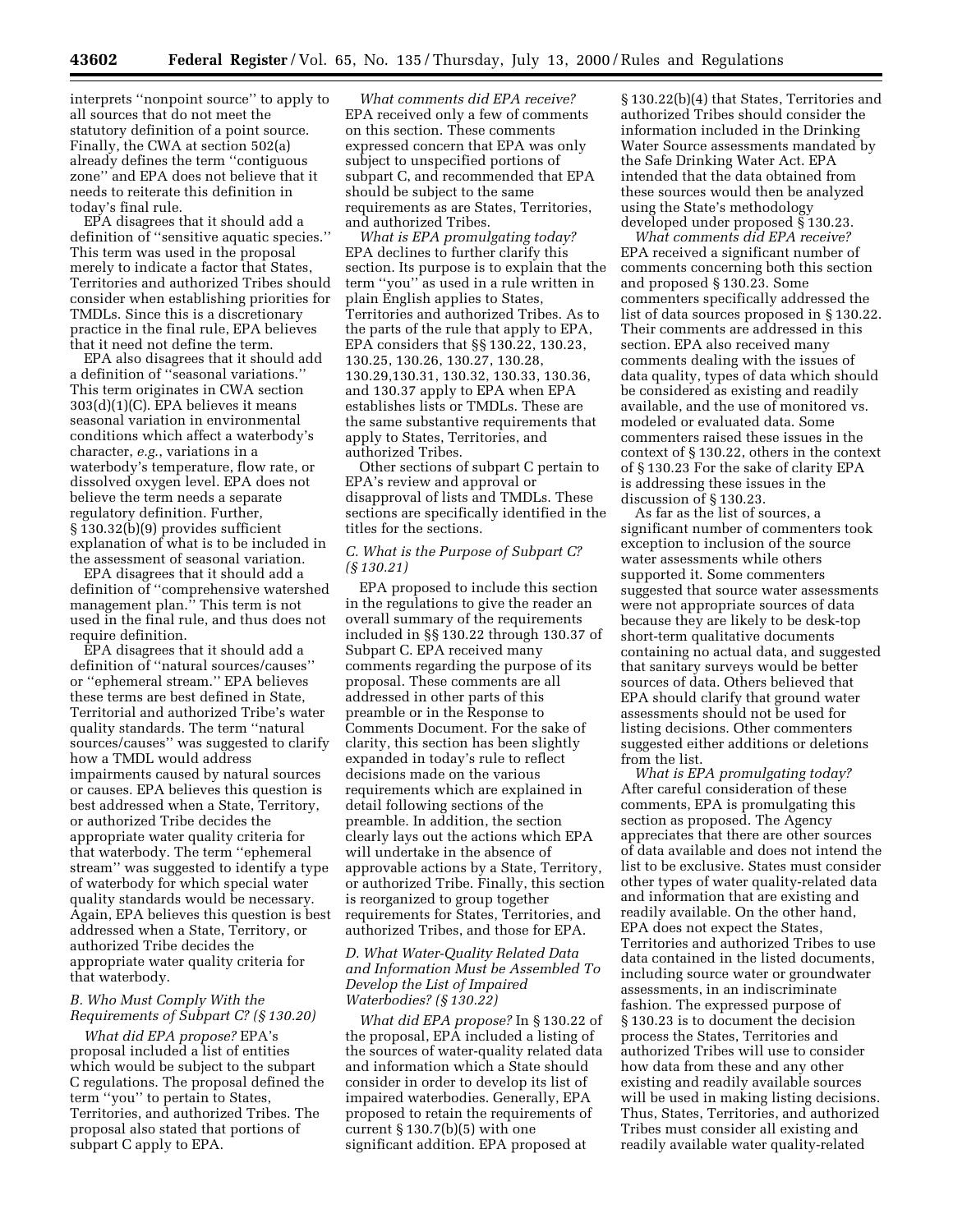data and information in the listing process, but may decide not to use certain such data or information as a basis for listing waters. These decisions will be explained in the state's methodology, discussed below, so that the public and EPA will have an opportunity to provide input on the decision process.

#### *E. How Must the Methodology for Considering and Evaluating Existing and Available Water-Quality Related Data and Information to Develop the List be Documented? (§ 130.23)*

*What did EPA propose?* Under the current regulations, States, Territories and authorized Tribes must submit to EPA documentation justifying their decisions to list or not list waterbodies at the same time they submit the list. EPA proposed to decouple the two requirements to provide for early input from stakeholders and EPA on this decision-making process. EPA's rationale was that resolving methodology issues early in the process would lead to better, more readily approvable lists. EPA proposed to require that States, Territories, and authorized Tribes develop a methodology covering all aspects of how existing and readily available data and information would be used to identify waterbodies as impaired, assign priorities and develop a schedule for establishing TMDLs.

*What comments did EPA receive?* EPA received a significant number of comments concerning the use of all existing and readily available data as a basis for listing and delisting impaired waters. Many commenters strongly advocated the use of data from all sources, with or without QA/QC documentation. These commenters were concerned that setting data quality requirements too high would result in a less than comprehensive assessment of all waters, and therefore dramatically limit or underestimate the identification and listing of impaired waters. They pointed out that listing and TMDL establishment is an iterative process, and that if necessary, States, Territories and authorized Tribes could collect supplemental data to confirm or make adjustments to their initial listing decisions. Numerous commenters suggested that data should not be used for the basis of listing and delisting unless it met rigorous QA/QC requirements, and was collected and processed with documented and scientifically valid protocols. Several commenters supported the establishment of prescribed QA/QC data quality guidelines in order to assure that all data met a minimum level of technical credibility.

Numerous commenters suggested that EPA specify in detail the contents of an adequate assessment methodology. In this approach, EPA would establish requirements for sampling design, data collection, and data analysis and interpretation. Other commenters objected to such a ''one size fits all'' approach, and believed that the format and contents of the methodology should be left to States, Territories and authorized Tribes.

Several commenters expressed concerns over the proposed requirement that there be a separate public participation process in the development of the methodology, while others asked for more specific public participation requirements which would mandate involvement of certain stakeholders. Several commenters also suggested that the methodology be adopted through rulemaking. Some commenters asked that the final methodology be made available to the public.

A number of commenters expressed concern over the adequacy of current monitoring programs to characterize and evaluate their waters in a comprehensive manner, regardless of how restrictive the States, Territories and authorized Tribes are in the use of existing and readily available data and information. They pointed out that State, Territorial and authorized Tribal monitoring programs needed to expand their spatial and temporal coverage, monitor for additional parameters, and rapidly incorporate biological and habitat quality indicators.

Finally, some commenters suggested that the methodology needed to consider how to resolve disagreements involving waterbodies that crossed Territorial and all Tribal boundaries.

*What is EPA promulgating today?* EPA is making several changes to the proposed language to conform with decisions explained elsewhere in this preamble. These changes reflect the decision that the section 303(d) list include four Parts, and for Part 1, the prioritized schedule for establishing TMDLs. Also, in recognition of the fact that EPA will be reviewing and commenting on, but not approving or disapproving, the methodology, EPA has revised the regulatory text to say that States, Territories, and authorized Tribes ''should'', rather than must, include certain elements in the methodology.

EPA is retaining the proposed requirement that there be a separate public participation process in the development of the methodology. EPA recognizes the cost savings of combining the public participation of the methodology with that of the list. However, EPA believes there is a significant benefit to the public to have reviewed the methodology before the public reviews the list of impaired waters. EPA is also adding language to encourage States, Territories and authorized Tribes to provide direct notification of the availability of the draft methodology to persons who submit a written request. This change conforms with changes made to § 130.36 and makes all public notice requirements contained in the final rule consistent. EPA believes it is reasonable to expect States to provide direct notification to such parties, and that it will not be burdensome. Public participation is essential to ensuring accurate, comprehensive lists, and providing persons with sufficient interest in the process to request notification in writing is a fairly simple way to further ensure that all interested parties receive notice of the availability of the draft methodology. EPA notes that States need not respond to such requests by providing copies of the methodology itself, but rather may simply notify the requesting parties that the methodology is available for public review and comment. EPA also agrees with the comment that the public should have access to the final methodology and is adding language to this effect. Today's final rule does not specify how States, Territories, and authorized Tribes are to make the methodology available. EPA expects that they will use their existing practices for doing so. EPA is requiring that the final methodology be made available to the public.

EPA also agrees with the commenter's concerns regarding State, Territorial and authorized Tribal monitoring protocols. The final regulations specify that the methodology should describe procedures that States, Territories and authorized Tribes will use to collect ambient water quality information. EPA believes this is reasonable and appropriate to provide as part of the methodology since this information will likely be critical in listing waterbodies as well as determining whether waterbodies are meeting standards and may be removed from the list. It is important for the public to be informed of the data collection methods the State, Territory, or authorized Tribe intends to use, and to have an opportunity to comment on such methods. EPA believes this process will serve to minimize concerns that would otherwise be raised later, when the State, Territory, or authorized Tribe lists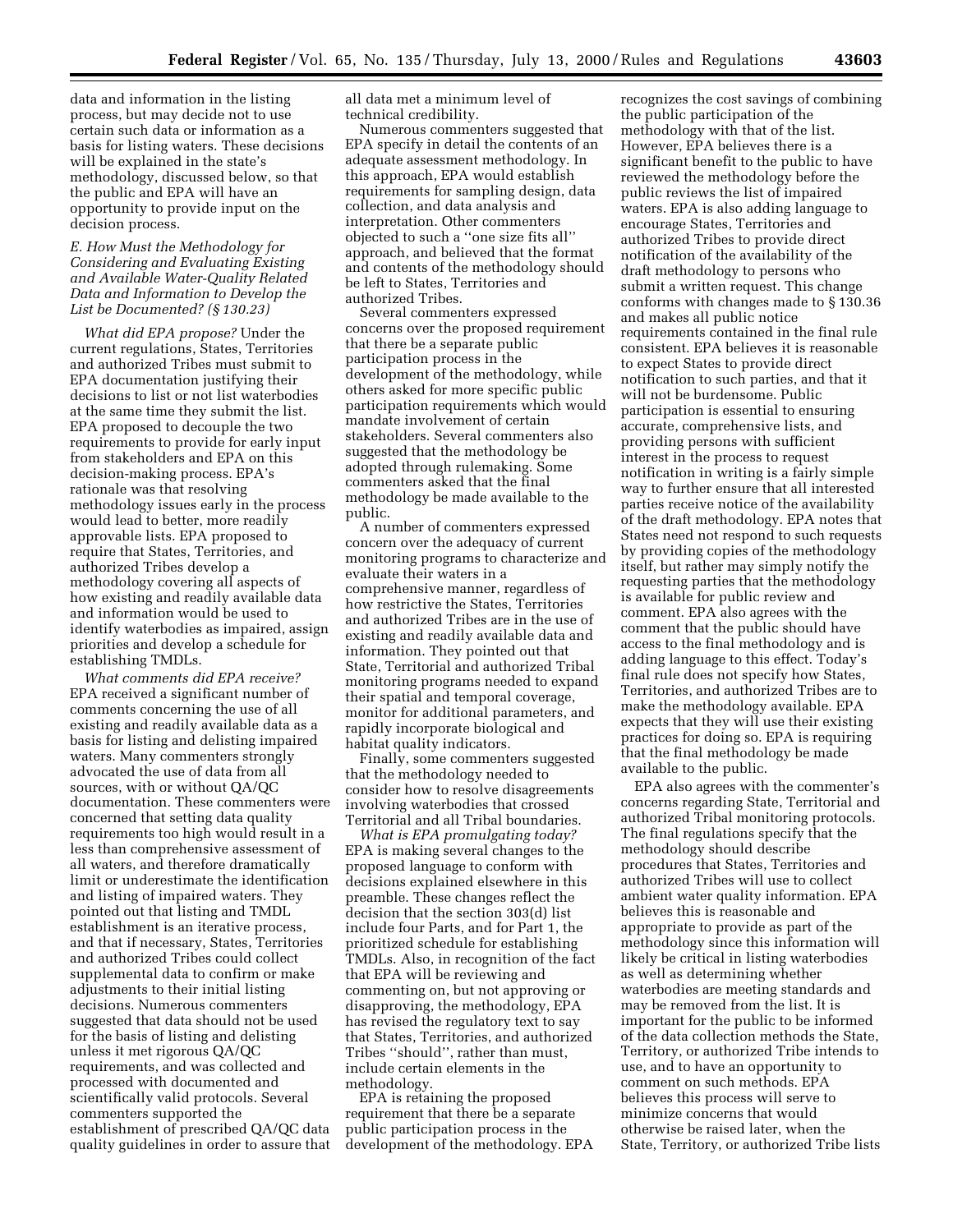or removes waters based on data it has collected through its ambient water quality data collection programs.

EPA supports the collection and use of high quality data in decision making. EPA's grant regulations require that when grantee projects, such as State and Territorial water quality work using CWA section 106 funds, involve environmentally-related measurement or data generation, the grantee shall implement quality assurance practices that produce data of quality adequate to meet the project objectives. 40 CFR 31.45. Because regulations already require quality assurance practices, EPA declines to duplicate these requirements in today's rule. EPA has published guidance which governs EPA's own data collection activities and references quality assurance/quality control guidances for others. See ''Policy and Program Requirements to Implement the Mandatory Quality Assurance Program'', EPA Order 5360.1, April 3, 1984, as revised July 16, 1998.

Similarly, EPA recognizes the concern that quality assurance practices could be set at so high a level as to preclude consideration of most environmental water-quality related data. For this reason, EPA is committing in the final rule to comment about a State's, Territory's or authorized Tribe's assessment methodology. This will allow EPA to express concerns about the assessment methodology, including whether the State, Territory, or authorized Tribe inappropriately included or excluded water-quality related data. In addition, EPA will consider this when EPA reviews the list of impaired waters.

The final rule at  $\S 130.23(e)(2)$  now provides that the State, Territory, or authorized Tribe should develop a process for resolving disagreements with other jurisdictions involving waterbodies crossed by Territorial and Tribal boundaries, in addition to the State and authorized Tribal boundaries discussed in the proposal. EPA is adding Territories to this provision because, under section 303(d), Territories are considered in the same way as States. EPA is adding Tribes that are not authorized to administer section 303(d) to this provision because, in part, Tribes without section 303(d) authorization may have authorization under section 303(d) for water quality standards, and a resolution of disputes over how to interpret and use water quality standards becomes relevant.

EPA also declines to specify in the final rule the detailed contents of an adequate assessment methodology. EPA believes that States, Territories, and authorized Tribes need the flexibility to

tailor their assessment methodology to their monitoring programs and the waterbodies within their jurisdiction and that methods change over time. To assist States, Territories and authorized Tribes, EPA is, however, developing guidance on this subject which will include key elements of monitoring programs, monitoring design for achieving comprehensive coverage of assessments, and decision criteria for determining impairments. This guidance will be available to the States, Territories, and authorized Tribes in 2000, unless delayed by the TMDL rider.

EPA recognizes the concerns expressed by commenters over the adequacy of current monitoring programs to characterize and evaluate their waters in a comprehensive manner. EPA continues to work with States, Territories, and other stakeholders to increase the quality and comprehensiveness of water quality monitoring and assessment programs. This is achieved through data sharing and development of consistent monitoring designs and assessment criteria. EPA provides technical assistance, guidance and resources for monitoring design and implementation. EPA and its partners in States, Territories, Tribes and other Federal agencies are developing a consolidated assessment methodology that will provide a consistent approach for characterizing water quality.

#### *F. When Must the Methodology be Provided to EPA? (§ 130.24)*

*What did EPA propose?* EPA envisioned the methodology as an evolving document which States, Territories and authorized Tribes would revise as appropriate at some time during the listing cycle. EPA proposed that States, Territories and authorized Tribes would submit their first final methodology to EPA no later than January 31, 2000, and no later than January 31 of every year preceding the year when a list would be due, but noted in the preamble that the first date was subject to change based on the date when these regulations would be promulgated. EPA also proposed that it would review the listing methodology and provide comments to the State, Territory, or authorized Tribe. EPA proposed to consider the methodology in its approval or disapproval of the section 303(d) list and explained in the preamble to the proposal that it was considering using the way in which EPA's comments on the draft methodology were addressed as a factor in approving or disapproving the list.

*What comments did EPA receive?* Commenters expressed differing opinions on how frequently the methodology should be submitted. Some advocated a one time submission, with updates as needed. Others suggested that the methodology be submitted with each list. There was a diverse set of comments concerning the role of EPA in formally approving the methodology. Some commenters strongly endorsed a formal approval/ disapproval of the methodology as part of EPA's action on the submitted list. Some commenters believed that EPA had no role in reviewing or approving the methodology. They believed that it was strictly a State, Territorial and authorized Tribal responsibility to establish and implement data collection and assessment protocols. Numerous commenters strongly advocated that EPA only provide advice, comment and technical guidance to States, Territories and authorized Tribes.

*What is EPA promulgating today?* EPA continues to believe that the methodology will be an evolving document; therefore, the final rule requires that it be provided to EPA during every listing cycle. However, EPA recognizes that not all aspects of the methodology may change during any given cycle, and the final rule provides that only revised portions of the methodology need be provided. EPA will already have the previous list's methodology, and will have provided comments on the unchanged portions during prior list cycles. Therefore, EPA's comments will likely focus on any changed portions of the methodology. However, the State, Territory, or authorized Tribe must make available to the public for comment the entire methodology, including portions unchanged from prior listing cycles. EPA expects the State, Territory, or authorized Tribe to address in its final methodology comments from the public on all aspects of the methodology, including those that were not changed.

As was proposed, the final rule requires that the methodology and updates to the methodology be provided to EPA at least once per four-year listing cycle. EPA's rationale for choosing a four year list submittal cycle is explained later in this preamble. Except for the first listing cycle pursuant to these regulations, States, Territories and authorized Tribes must provide the methodology no later than two years prior to the due date of the list. This time provides sufficient time for States, Territories and authorized Tribes to collect water-quality related data for the next section 303(d) list consistent with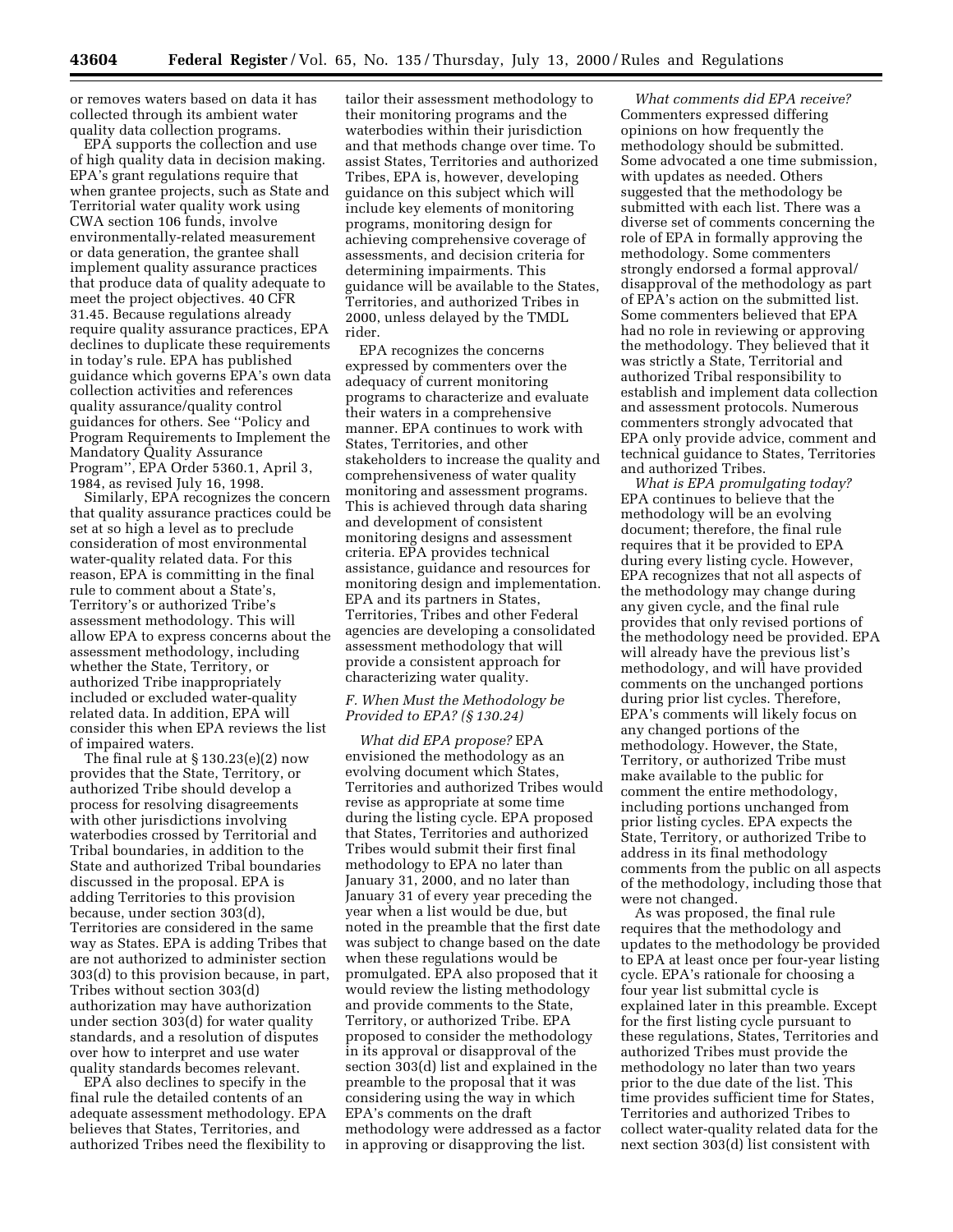their most recent assessment methodology. This schedule is compressed for the first list because EPA agrees with the commenters who expressed an urgency in seeing these regulations implemented. The methodology for the first list required to be submitted under today's regulations is due no later than November 1, 2001, five months before the list is due, unless the rider is in effect through that date. EPA believes this date strikes a balance between the competing concerns of allowing States, Territories and authorized Tribes sufficient time to develop a methodology (including providing an opportunity for the public to comment) consistent with today's regulations, and having state lists submitted under today's regulations without undue delay. States, Territories and authorized Tribes will have nine months to develop the methodology and submit it to EPA. EPA will review the methodology and provide comments within 60 days (by July 1, 2001). Thus, the State, Territory, or authorized Tribe will have nine months from the time it receives EPA's comments on its methodology to develop and submit its section 303(d) list.

EPA will not formally approve or disapprove the methodology but provide comments to help the State, Territory, or authorized Tribe develop appropriate methodologies for listing decisions so that the ultimate goal of § 130.23—approvable lists—is achieved. Thus, EPA's review of and comments on State, Territory, or authorized Tribe methodologies will focus on whether the methodology will result in an adequate review of all existing and readily available water quality-related information, whether the factors that will be used to make listing and removal decisions are reasonable, whether the process for evaluating different kinds of water-quality related data and information is sufficient, whether the process for resolving jurisdictional disagreements is sufficient, whether the process for developing a prioritized schedule is reasonable and consistent with the requirements of the CWA and EPA's regulations, and whether the State, Territory, or authorized Tribe has adequately responded to comments from the public on its draft methodology.

In its review of the State's, Territory's or authorized Tribe's list submission, EPA will consider whether the State, Territory, or authorized Tribe adequately addressed EPA's comments on its final methodology. In some cases, the failure to address such comments may result in a disapproval or partial disapproval of the state's list

submission. For example, if EPA concludes that the state's methodology fails to adequately consider certain kinds of relevant water-quality related data and information, but this deficiency is not corrected in the final list submission, EPA may disapprove the list if it determines that this deficiency resulted in the state's failure to include certain waterbodies required to be listed. Therefore, EPA is in the final regulation committing to provide comments to States, Territories and authorized Tribes within 60 days of receiving the methodology. This should give States, Territories and authorized Tribes sufficient time to make necessary adjustments in their methodology to submit an approvable list to EPA.

EPA is also revising the proposed language to require in the final rule that States, Territories and authorized Tribes provide to EPA a summary of public comments they received on their final methodology and of their response to significant comments. EPA believes that it can better provide informed comments on State, Territory, and authorized Tribe methodologies if it knows what comments they received. Also, EPA believes it needs this information to assist in its review and approval or disapproval of the lists of impaired waterbodies in order to understand issues raised by members of the public and how they were addressed in the listing process.

In the event that the effective date of today's rule is later than May 1, 2001, States, Territories, and authorized Tribes are not required to develop the methodology for the year 2002 list under the requirements of this regulation. Instead, States, Territories, and authorized Tribes will need to provide a methodology under the previous regulation. See Section V.5 of the preamble.

#### *G. What is the Scope of the List of Impaired Waterbodies? (§ 130.25)*

*What did EPA propose?* EPA proposed to eliminate the term ''water quality-limited segments still requiring TMDLs'' from the regulations and to broaden the scope of the list. EPA proposed requiring States, Territories and authorized Tribes to list all impaired or threatened waterbodies, regardless of whether the waterbody was expected to attain water quality standards following the application of technology-based controls required by section 301 and 306 of the CWA, more stringent effluent limitations, or other required pollution controls.

EPA proposed that States, Territories and authorized Tribes would list all waterbodies impaired or threatened by

pollutants, by pollution, by atmospheric deposition, and by unknown pollutants. EPA proposed that these waterbodies be listed regardless of the source of the impairment: point source, nonpoint source or a combination of both. EPA's rationale for this proposed section was to provide a list that served as a comprehensive public accounting of impaired and threatened waterbodies and provided all stakeholders with an ongoing record of success in attaining water quality standards as TMDLs were completed and implemented.

*What comments did EPA receive?* EPA received a significant number of comments suggesting that threatened waterbodies not be included on the section 303(d) lists. These commenters stated that the section 303(d) list was expressly for waterbodies not meeting water quality standards—not waterbodies currently meeting water quality standards even if they exhibited a declining trend in water quality. Several commenters supported the inclusion of threatened waters on the section 303(d) list. They asserted that protective pollution control efforts would prevent further deterioration of these waters, and prevent them from becoming ''formally'' impaired. Many commenters suggested that threatened waters not be listed, but be tracked and reported elsewhere. Some commenters expressed concern that EPA had not yet provided sufficient guidance on how to define a declining trend, and that radically different approaches would be employed by the States. In general the States were very concerned with the workload that requirement might entail, in light of what they believed to be a more expansive definition of a TMDL.

A significant number of commenters suggested that only waters impaired by an identified pollutant should be required to be listed, and that waters impaired by pollution, where no pollutant could be identified, should not be listed. It was their view that the section 303(d) list was intended to identify waterbodies for which TMDLs for a pollutant or pollutants were to be established. Numerous commenters supported the required listing of waterbodies impaired by pollution. It was their position that the inclusion of pollution impairments was a more comprehensive reporting of the status of the nation's waterbodies, and allowed States, Territories and authorized Tribes to target pollution control actions more effectively.

Several commenters objected to the use of drinking water standards as a basis for listing impaired waterbodies because they believed that MCLs are developed for protecting drinking water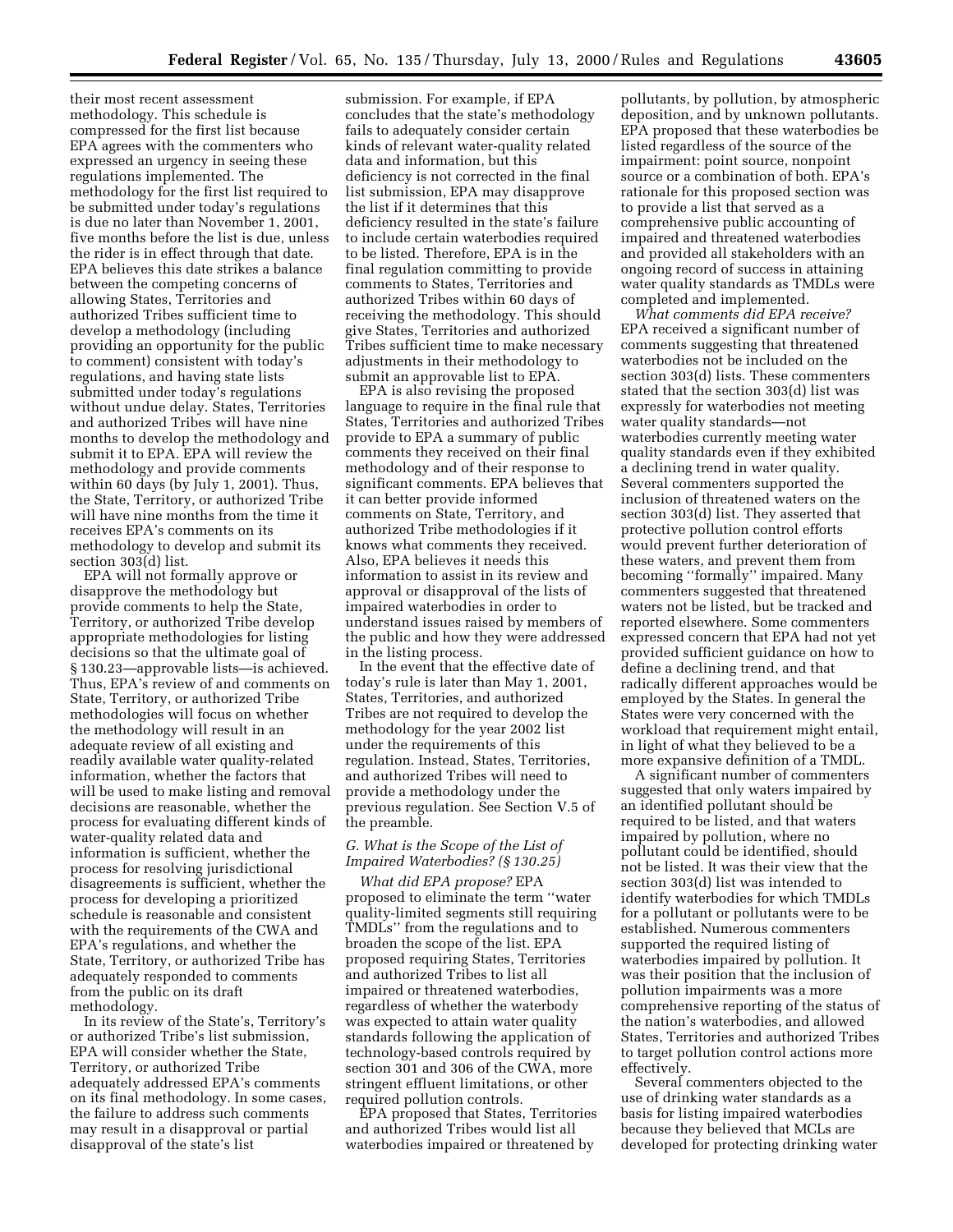at the tap and are wholly inappropriate for use as a standard to define ambient water quality impairments.

EPA received numerous comments suggesting that the requirement to list waterbodies impaired or threatened by an unknown pollutant be eliminated. Some commenters believe that this language was so wide-open as to lead members of the public to request that waterbodies be listed in the absence of any information even indicating an impairment. Many commenters were concerned that listing for an impairment without identifying a pollutant could have significant adverse regulatory implications. Several commenters were concerned that in many cases of biological impairment, the pollutant could never be identified. Other commenters supported listing waterbodies where the pollutant was unidentified. They endorsed the strategy to first list the waterbody, and then attempt to identify the pollutant as a first step in establishing the TMDL.

Several commenters strongly challenged EPA's authority to require the listing of waterbodies impaired by nonpoint source pollution. It was their interpretation of section 303(d) that the text ''waterbodies for which effluent limitations required by section  $301(b)(1)(A)$  and  $(B)$ , and are not stringent enough to implement any water quality standard,'' applies expressly only to point sources, and, therefore, exempts waters impaired by nonpoint sources alone. Many commenters were concerned that the inclusion of nonpoint source only waters would greatly expand the number of waters listed, and because of excessive resource demands, reduce the effectiveness of dealing with point source impairments. Other commenters supported the requirement to list waters impaired only by nonpoint sources. In general, these commenters suggested that waters be listed regardless of the cause of the impairment—point source, nonpoint source or both.

A significant number of commenters suggested that EPA should not require the listing of waterbodies threatened by atmospheric deposition. Several of these commenters challenged EPA's statutory authority under the CWA to require that waters impaired by atmospheric deposition be listed. A number of these commenters suggested that the Clean Air Act was a more appropriate vehicle for addressing the effects and controls of air sources of pollutants. Many commenters stated that it was technically infeasible to link and estimate the significance of the atmospheric contribution of a pollutant, and that adequate technical tools to

establish TMDLs for pollutants contributed by air deposition did not yet exist. Several commenters supported the listing of waterbodies impaired or threatened by atmospheric sources of pollutants. These commenters stated that the source of the impairment was irrelevant as to whether a waterbody should or should not be listed.

*What is EPA promulgating today?* EPA is making two significant changes to the proposed language. First, EPA is not requiring that States Territories or authorized Tribes, include threatened waters. However, EPA is encouraging States, Territories and authorized Tribes to include on the list those waterbodies which they anticipate will become impaired before the next listing cycle.

Waterbodies which exhibit a declining trend in water quality at the time a list is being developed such that water quality standards will likely be exceeded by the time of the next list submission are not required to be listed under the final rule. However, EPA expects that such waters will either exceed standards at the next listing cycle if the declining trend continues as expected and must then be listed or will attain standards by that time if the declining trend is reversed. Thus, a State, Territory, or authorized Tribe still has an incentive to adopt controls that address threatened waterbodies so that listing and TMDL development can ultimately be avoided. Moreover, if declining trends are not reversed, it is likely that the waterbody will be required to be included in the next list and scheduled for TMDL development if included on Part 1. For this reason, TMDL development will not be delayed more than four years compared to the proposed approach for requiring listing of threatened waters.

Alternatively, a State, Territory, or authorized Tribe could decide to list a threatened waterbody on the section 303(d) list, schedule a TMDL if the impairment was caused by a pollutant, and proceed with establishing the TMDL. If a State, Territory, or authorized Tribe chooses to do so, this TMDL will be subject to the requirements of subpart C, that is, the TMDL must be submitted to EPA for review, and EPA's approval or disapproval and establishment of a TMDL will be based on the requirements of subpart C. In addition, as required by § 130.35(a), EPA must establish a TMDL for any waterbody that a State, Territory, or authorized Tribe lists and does not make substantial progress in establishing the TMDL as compared to its approved schedule. The decision to include threatened waters or not is left entirely

to the discretion of States, Territories, and authorized Tribes. EPA will not use grant conditions or other mechanisms to influence this decision.

Second, EPA is clarifying that in order for a waterbody to be listed in the absence of information regarding the presence of a pollutant, there has to be some biological information, (*e.g.* not supporting a designated or existing habitat use) supporting the impairment finding.

EPA is declining to make any of the changes suggested by the commenters pertaining to the scope of the list of impaired waterbodies as described by § 130.25. Most of the comments suggesting that the scope of the list should be narrowed based their rationale on their interpretation of the CWA and EPA's authority under section 303(d). As stated in section I.A.2. of this preamble, EPA believes that the CWA does require that States, Territories, or authorized Tribes list waters impaired regardless of the source, except for the statutory exception for those waters where the installation of technologybased treatment will attain and maintain water quality standards. Accordingly, today's rule provides more examples of the types of sources, including atmospheric deposition and ground water, that may cause impairments requiring placement of the waterbody on the section 303(d) list.

EPA continues to believe that there are merits in ensuring that the States, Territories and authorized Tribes have a complete accounting of impaired waterbodies and that the public should be able to have access to the list. As EPA explained in the preamble to the proposed regulations, there should be a close relationship between the information that States, Territories, or authorized Tribes used to develop the section 305(b) list and the information used to establish the section 303(d) list. Indeed, one requirement of § 130.22 is that States, Territories, or authorized Tribes evaluate and consider their most recent section 305(b) report in developing their section 303(d) lists of impaired waterbodies. Therefore EPA does not believe that requiring the more complete section 303(d) list imposes an undue burden on the States, Territories, or authorized Tribes because they are using water-quality related data and information that they have in hand and may have already evaluated for their section 305(b) report. In addition, as discussed later in this preamble, EPA is providing States, Territories and authorized Tribes with significant flexibility in the way they can provide the list to EPA which will further alleviate this burden.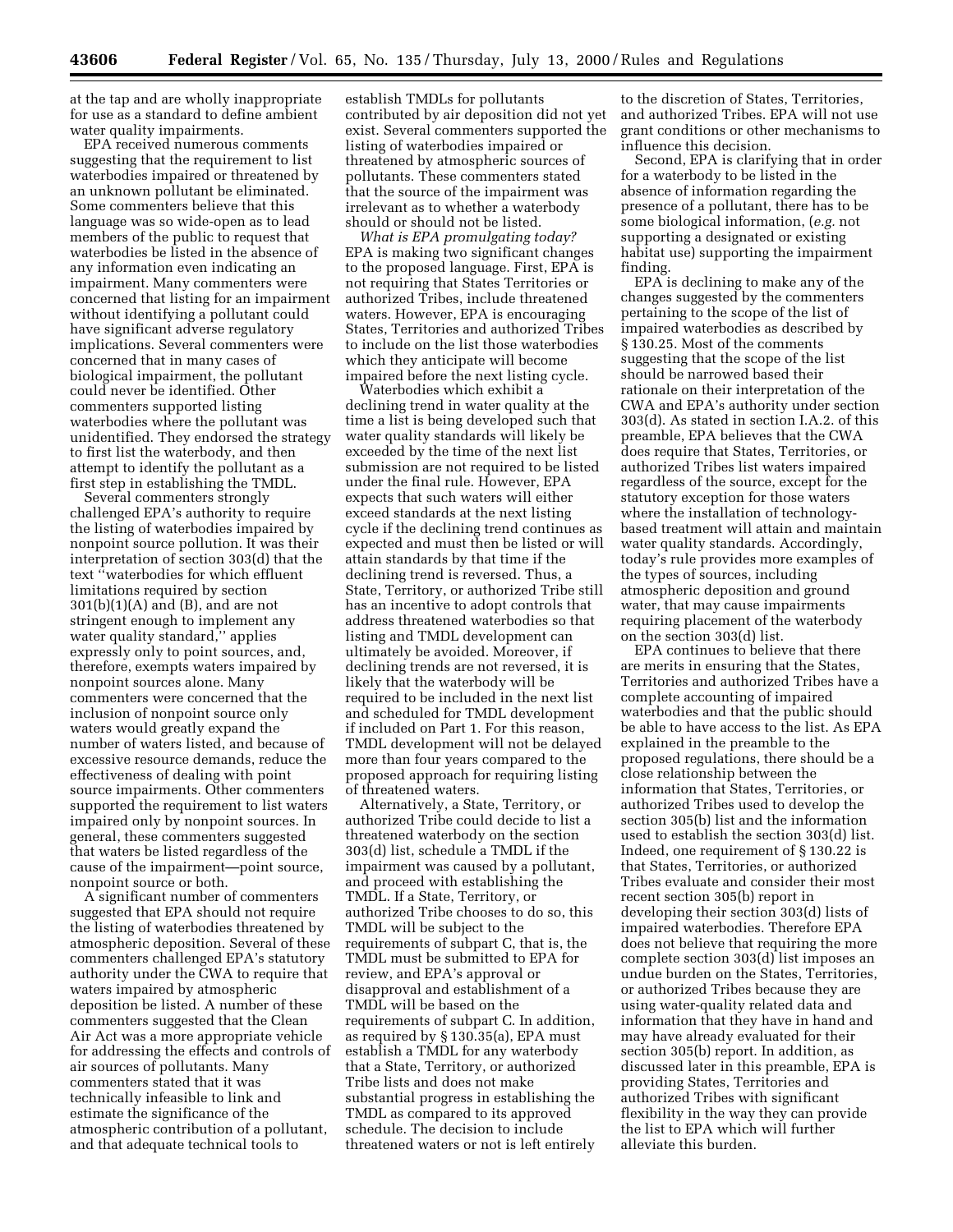Today's rule at § 130.25(a) also recognizes that the existing and readily available water-quality related data and information used by States, Territories and authorized Tribes for environmentally-related measurement or data generation must include appropriate quality assurance and quality control. EPA's grant regulations require that when grantee projects, such as State and Territorial water quality work using CWA section 106 funds, involve environmentally-related measurement or data generation, the grantee shall implement quality assurance practices that produce data of quality adequate to meet the project objectives. 40 CFR 31.45. Similarly, any monitoring or analysis activities undertaken by a Tribe with EPA funds must be performed in accordance with quality assurance/quality control practices.(§ 130.10). Therefore, EPA believes that it is consistent with the current requirements for how States, Territories and authorized Tribes consider data to recognize that the existing and ready available data and information must include appropriate quality assurance and quality control.

#### *H. How do you Apply Your Water Quality Standards Antidegradation Policy to the Listing of Impaired Waterbodies? (§ 130.26)*

*What did EPA propose?* EPA proposed to clarify how State, Territorial and authorized Tribal antidegradation policies should be used in identifying and listing impaired and threatened waterbodies under section 303(d). As described in the preamble to the proposed rule, antidegradation policies and associated implementation procedures are an essential part of State, Territorial and authorized Tribal water quality standards and are required under Part 131. The preamble further described the relationship between the section 303(d) listing requirements and antidegradation policies. EPA proposed requiring that any decline in water quality for Outstanding National Resource Waters (ONWRs) waterbodies would represent an impairment, and that such waterbodies should be identified and listed. EPA also proposed requiring identification and listing of unimpaired waterbodies as threatened when trend data and information indicated that a designated use would not be maintained and protected by the time of the next listing cycle. For all waterbodies, EPA proposed requiring identification and listing of waterbodies as impaired where the designated use, or a more protective existing use, was not maintained. An existing use is a use actually attained in the waterbody on or

after November 28, 1975 (when the Water Quality Standards regulations were published), whether or not the use is included in the Water Quality Standard. See § 131.3(e). EPA also proposed listing such waterbodies as threatened when trend data indicated the designated use, or a more protective existing use, would no longer be attained at the end of the next listing cycle.

*What comments did EPA receive?* EPA received a number of comments specific to the use of antidegradation policies in identifying and listing threatened and impaired waterbodies. Many commenters disagreed that the definition of water quality standards in the CWA and Part 131 includes an antidegradation policy, thereby asserting that EPA does not have the authority to impose such policy on States and that antidegradation policies cannot serve as a basis for listings under section 303(d). Other commenters asserted that antidegradation policies, while part of water quality standards, are intended to apply only to waters that already attain water quality standards and thus antidegradation policies should not be considered when identifying and listing impaired waterbodies. Several commenters believed that ONRW waterbodies should not be listed as impaired based on a measurable change in water quality since there was no exceedance of a water quality standard; others asserted it was illogical since a decline in water quality could be temporary. Several commenters believed that EPA should remove the protection of existing uses from the water quality standards regulation. Several commenters believed that EPA should not require listing of threatened waters on the basis of a decline in water quality in unimpaired waterbodies, since EPA explicitly allows for a lowering of these waters' quality to accommodate important social and economic development. Finally, many commenters asserted that EPA lacks the statutory authority to require listing of threatened waters.

*What is EPA promulgating today?* After carefully considering the comments received on the use of State, Territorial and authorized Tribal antidegradation policies in identifying and listing impaired and threatened waterbodies, EPA is promulgating the following requirements. First, ONRW waterbodies are impaired and must be listed when the water quality of such waterbodies has declined. Second, any waterbody not maintaining a designated use or more protective existing use is impaired and must be listed. Consistent with the decision not to require listing

of threatened waterbodies, EPA is not including in the final rule the proposed provision requiring listing of unimpaired waterbodies that are determined to be threatened based on adverse trend data and information.

EPA rejects the assertion made by many commenters that antidegradation policies are not part of water quality standards and that EPA lacks the authority to promulgate such policies for States, Territories or authorized Tribes. As described in the preamble to the proposed rule, antidegradation policies are a required element of State, Territorial and authorized Tribal water quality standards. The preamble to the Advance Notice of Proposed Rulemaking to the Water Quality Standards Regulation discusses at length both the statutory and regulatory basis for these longstanding requirements. ( 63 FR 36779–36787. July 7, 1998). Further, EPA has in the past, and may in the future, promulgate replacement Federal water quality standards when State, Territorial or authorized Tribal water quality standards do not include an antidegradation policy which provides protection of water quality consistent with the Federal antidegradation policy at § 131.12. ( § 131.32, 61 FR 64816 December 9, 1996). Quite simply, antidegradation policies are part of water quality standards.

EPA also rejects commenters' assertions that antidegradation policies should not be considered when identifying and listing impaired waterbodies because they apply only to waters that already attain water quality standards. As discussed in the preamble to the proposed rule, § 131.12(a)(1) requires that existing uses and the water quality necessary to protect them be maintained and protected. This is the fundamental level of water quality protection, applicable to all waters of the U.S., established by the Federal antidegradation policy. While existing uses and designated uses may be equivalent, this is not always the case. (63 FR 36751, July 7,1998). For example, a waterbody may be designated as a warm water fishery, but in reality be supporting a cold-water fishery, a more protective existing use. While the coldwater fishery has not yet been adopted as the designated use, as the existing use it must be maintained and protected. The intent of § 131.12(a)(1) is to ensure that the more protective existing use is maintained and protected. In this example if the cold-water fishery is an existing use and is impaired prior to its adoption as the designated use in the water quality standards, such impairment is a failure to meet an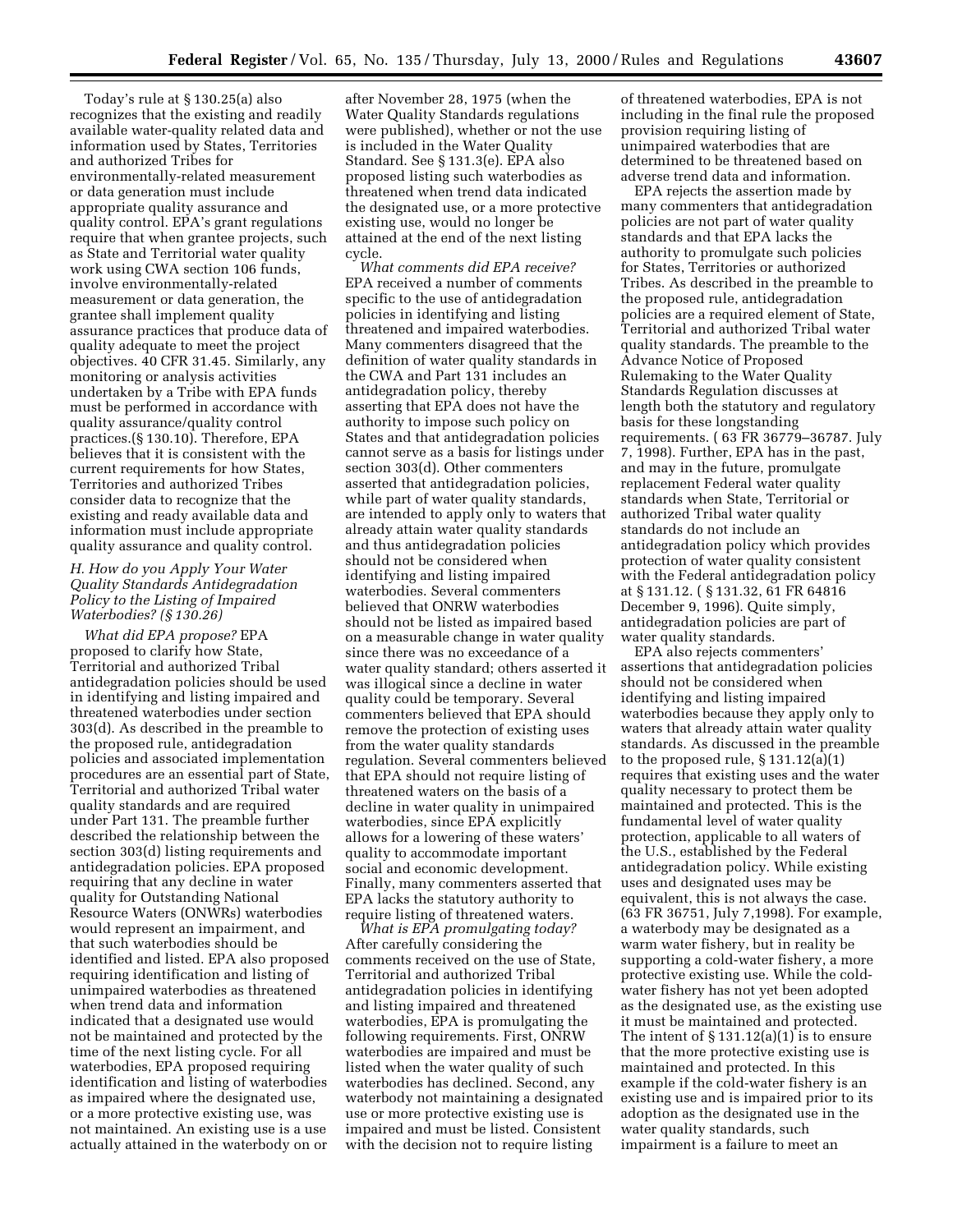existing use and the water must be listed. Therefore, EPA believes that waterbodies which are not maintaining designated uses or more protective existing uses are impaired and must be listed under section 303(d).

EPA rejects the suggestion to remove protection of existing uses. To the extent this comment is related to the water quality standards regulations, it is outside the scope of today's action. EPA recognizes the inherent challenges associated with identifying and protecting existing uses. However, EPA has long-standing requirements for the protection of existing uses—prohibiting the removal of existing uses and requiring the adoption of designated uses consistent with existing uses. The existing requirement that water quality necessary to protect existing uses be maintained and protected will ensure that past or present water quality, at a minimum, will be maintained and protected. Requiring listing of waterbodies that are not maintaining designated uses or more protective existing uses as impaired is not only consistent with these longstanding requirements, but further clarifies and strengthens the protection of existing uses.

EPA disagrees that degradation of the ONRW waterbody does not constitute an exceedance of a water quality standard. Section 131.12(a)(3) establishes the highest level of protection for waterbodies by prohibiting the lowering of water quality. Thus, the level of water quality present at the time a waterbody is classified as a ONRW water, even that which exceeds the threshold for designated use attainment, must be maintained and protected. The only exception to this prohibition, as discussed in the preamble to the water quality standards regulation (54 FR 54100, November 8, 1983), is for activities that result in short-term and temporary changes. EPA guidance has not defined short-term or temporary, but views these terms as limiting water quality degradation for weeks or months, not years, with the intent of limiting degradation to the shortest possible time. For an ONRW waterbody the applicable standard is the prohibition on lowering of water quality. Therefore, EPA believes that when degradation to a waterbody classified as an ONRW occurs (beyond that which is short-term and temporary), such waterbody is impaired and must be listed under section 303(d). EPA acknowledges that an ONRW waterbody may have very high water quality which far exceeds the threshold required for

attainment of its designated use. However, the level of protection established by Tier 3 is intended to maintain that level of water quality into the future. EPA notes that classification of any individual waterbody as an ONRW is solely at the discretion of the State, Territory, or authorized Tribe.

#### *I. What is the Format and Content of the List? (§ 130.27)*

*What did EPA propose?* EPA's proposal at § 130.27 would have established a specific format and content for States, Territories, and authorized Tribes to follow, which organized the types of waterbodies included on the list and clearly identified which waterbodies would require the establishment of TMDLs. The proposed rule would have required that a list consist of four parts:

Part 1—Waterbodies impaired or threatened by one or more pollutants or unknown causes for which TMDLs would be required .

Part 2—Waterbodies impaired or threatened by pollution for which TMDLs would not be required.

Part 3—Waterbodies for which EPA has approved or established a TMDL and water quality standards have not yet been attained.

Part 4—Waterbodies that are impaired, but for which implementation of technology-based or other enforceable controls are expected to result in attainment of water quality standards by the next listing cycle. A TMDL would not be required for waterbodies on this part of the list.

EPA explained its belief that these four parts were necessary because the list no longer would include only waterbodies for which TMDLs were required. EPA wanted to ensure that the public and stakeholders would be aware of the different regulatory treatment afforded waterbodies depending on the basis of their inclusion on the various parts of the list.

EPA also specifically requested comments on the advisability of identifying specific situations where the proposed technical conditions for establishment of TMDLs are not met, what those situations might be and whether EPA should include waters impaired by pollutants in such circumstances on a separate part of the list. These comments are addressed fully in the Response to Comments Document and in section II.M. of this preamble.

*What comments did EPA receive?* EPA received many comments on the proposed format and content. In general, the same commenters who opposed the

broader scope of the list also opposed the four parts proposed in § 130.27 for the same reasons—lack of statutory authority and burden for the States. These commenters suggested that EPA maintain the current regulation requiring a one part list of waterbodies impaired by a pollutant or pollutants, and for which a TMDL is required.

Some commenters who supported the proposed broader scope of the list also supported the four part list of impaired waterbodies. However, many commenters opposed the establishment of the Part 4 component of the four-part list. Some opposed it because they believed that all waterbodies impaired by a pollutant, for which a TMDL has not been established, should be listed on Part 1. Others opposed it, because they believed that the States should not have to list impaired waterbodies where a pollution control mechanism was being implemented.

Several commenters supported the establishment of the Part 4 component, but did not agree that only enforceable controls should be determinative for inclusion of waterbodies on Part 4. Many of these commenters stated that voluntary measures, including community-based initiatives and incentive-based measures should also qualify a waterbody for inclusion on Part 4.

EPA received numerous comments concerning the proposed requirement that a waterbody on Part 4 must attain water quality standards by the next listing cycle, or be moved to Part 1. They expressed the view that one listing cycle might not be a sufficient amount of time to achieve water quality standards, and that as long as reasonable progress towards attainment was being made, the waterbody should remain on Part 4. In contrast, several commenters supported the proposed requirements, based on their belief that one listing cycle should be sufficient to determine whether other controls were adequate to attain water quality standards.

A number of commenters were concerned about the implications of EPA's proposal to require the listing of waterbodies where impairment was caused by an unknown pollutant on Part 1. They were concerned that States would list waterbodies for broad and unspecified reasons, which would hinder the establishment of a TMDL.

Some commenters advocated tracking impaired waterbodies that met the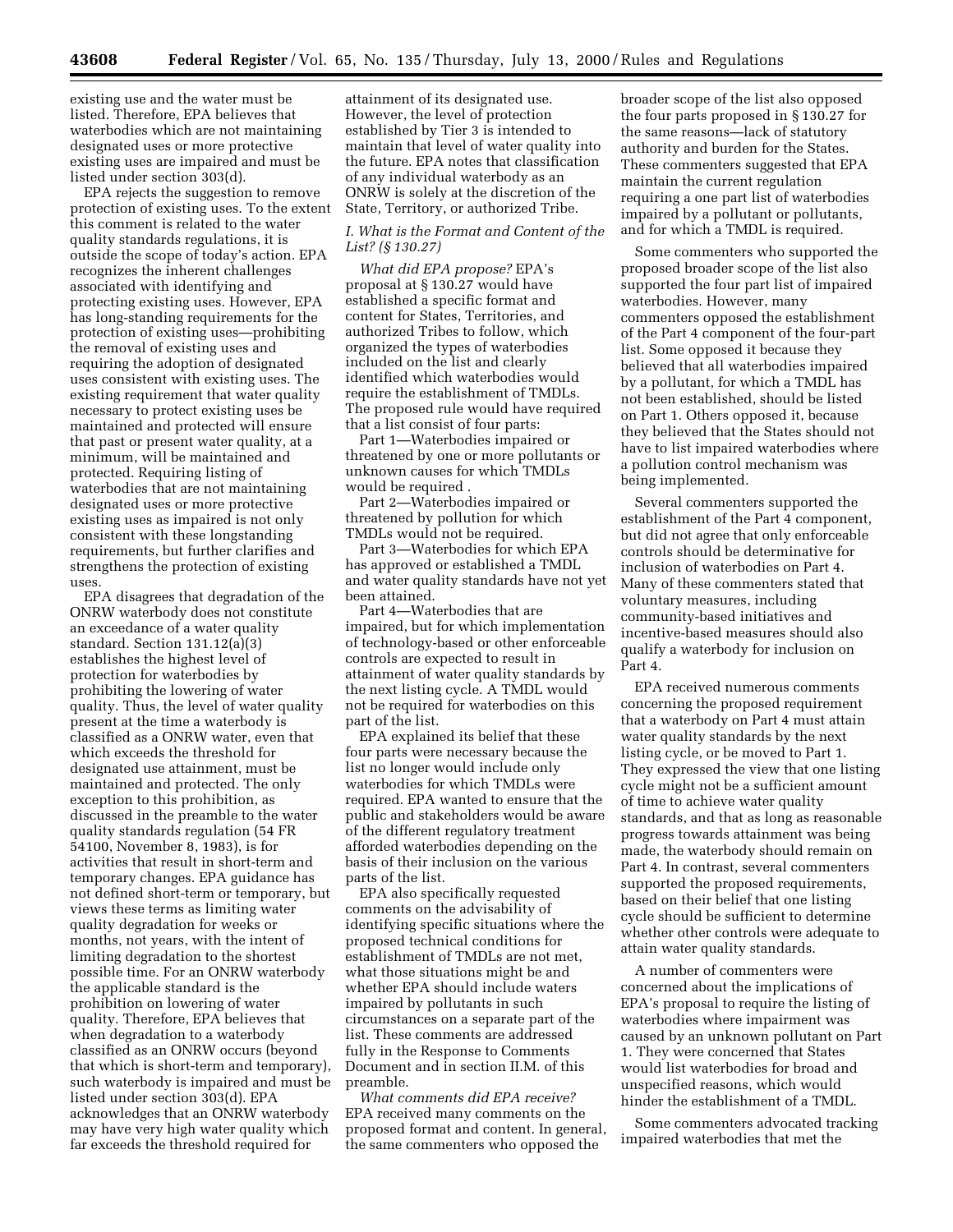definition of EPA's proposed Parts 2, 3, and 4 by way of other existing reporting mechanisms (*e.g.,* the section 305(b) report). These commenters expressed support for identifying impaired waterbodies for any reason, but expressed a preference that section 303(d) be used only to address those waterbodies for which a TMDL is required.

*What is EPA promulgating today?* After analyzing all the comments received, EPA is making a number of significant changes to the proposed language but is retaining the concept that the list must be divided into four parts. EPA believes that the distinctions provided by the four parts are important to address some of the concerns expressed by commenters that the list would be confusing to the public and could lead some to believe that TMDLs were required for every waterbody on the section 303(d) list. EPA also believes that each part is important for different reasons. Parts 1, 3 and 4 will provide valuable information regarding the progress made by waterbodies impaired by pollutants. Progress in establishing TMDLs can be tracked by following the movement of waterbodies from Part 1 to Part 3 of the list. Effectiveness of control measures should result in waterbodies removed from Part 3 or Part 4 and from the list altogether. If control measures are effective, very few waterbodies should move from Part 4 to Part 1 or from Part 3 back to Part 1; the final regulations clarify circumstances which would warrant such changes. Part 2 helps ensure that stakeholders are aware of the extent to which waterbodies in a State, Territory, or authorized Tribe are impaired by pollution. In addition, if States, Territories or authorized Tribes decide to list the waterbodies which they anticipate will become impaired before the next listing cycle, and such waterbodies are included on Part 1, they must also include them in the prioritized schedule for TMDL establishment.

Today's final rule also requires that Part 3 waterbodies be moved to Part 1 of the list if a State, Territory, or authorized Tribe, or EPA determines that the waterbodies are not showing substantial progress towards attainment of standards. This review could be part of the analysis conducted by a State, Territory, or authorized Tribe for its section 303(d) list submittal. If a State, Territory, or authorized Tribe, or EPA determines that such progress is not occurring, then the State, Territory, or authorized Tribe must include the waterbody on Part 1 on the next section 303(d) list and revise the schedule to identify when the new TMDL will be

established. This provision is consistent with EPA's proposal that TMDL implementation plans contain a description of when TMDLs must be revised, and is intended to ensure that such revisions will occur as envisioned by the implementation plan, and when otherwise appropriate. Thus, as part of their consideration of existing and readily available water quality-related data and information, States, Territories, and authorized Tribes must also consider any such data and information regarding Part 3 waterbodies and their progress towards attainment of standards. If, in that review, there is data or information that shows substantial progress is not being made, the waterbody must be moved to Part 1.

This provision is particularly important for waterbodies with TMDLs established prior to the effective date of today's rule or under the pre-existing regulations within 18 months of publication of today's rule because these TMDLs are not required to include implementation plans. Therefore, if there is data or information available to the State, Territory, or authorized Tribe that shows such waterbodies are not making substantial progress towards attainment of standards, the State, Territory, or authorized Tribe must include the waterbody on Part 1 and schedule a new TMDL. The new TMDL should be better able to achieve water quality standards, since it will be required to contain an implementation plan that meets the requirements of § 130.32(c).

EPA will use the TMDL implementation plan to assess whether the waterbodies on Part 3 of the list exhibit substantial progress towards attainment of water quality standards. As required by § 130.32(c), each TMDL established in accordance with today's rule will include a monitoring and/or modeling plan and criteria to determine whether substantial progress toward attaining water quality standards is not occurring and the TMDL needs to be revised. EPA will use the modeling and monitoring information and criteria to assess progress. For TMDLs established prior to the effective date of today's rule or prior to the end of the transition period described in § 130.37, EPA and the State may consider information from section 305(b) reports and other available water quality information along with information on implementation of wasteload and load allocations to determine whether the waterbody is making substantial progress. In this review, EPA will also consider the pollutant controlled by the TMDL and the size and expected

response of the waterbody to changed loads.

The final rule requires that waterbodies that are expected to attain and maintain water quality standards by the next listing cycle through implementation of technology-based effluent limits or other enforceable controls (best practicable control technology and secondary treatment) be listed on Part 4 of the list. EPA believes that there is a benefit to the public of knowing that these waterbodies, though currently impaired, are expected to attain and maintain water quality standards once the technology-based requirements are implemented.

EPA continues to believe that impaired waterbodies can only be placed on Part 4 of the list (1) if they are subject to technology-based requirements of the CWA or other enforceable controls, and (2) for one listing cycle. Part 4 of the list can be construed as an exception to the requirement that TMDLs must be established for all waterbodies impaired by a pollutant or pollutants. Therefore EPA believes that it is appropriate to limit the scope and duration of this exception. Although EPA strongly supports the use of voluntary programs to resolve many impairment situations, EPA believes that enforceable controls will simplify the States, Territories and authorized Tribes' task of demonstrating that water quality standards will be attained within the relatively short period between listing cycles. Similarly EPA believes that a clear cut endpoint to this exception is necessary to ensure that the enforceable controls are sufficient to attain water quality standards.

EPA disagrees with commenters who stated that EPA lacks authority to require listing of impaired waters under the Clean Water Act. EPA's analysis is described in the preamble to the proposed rule. 64 FR 46020–23, August 23, 1999. In particular, EPA disagrees with the reading of section 303(d)(1)(A) as limited to waters that may need water quality-based effluent limitations, *i.e.,* only waters that are not meeting standards due to point source discharges. First, EPA disagrees that the use of the word ''effluent limitations'' in section 303(d) requires a reading of this section as limited to waters with sources that have effluent limitations. Rather, the term ''effluent limitation'' must be read in the context of the rest of section 303(d). Read in that context, EPA believes that Congress intended to exclude from listing only those waters where such limits are sufficient to implement standards, but did not mandate excluding any other categories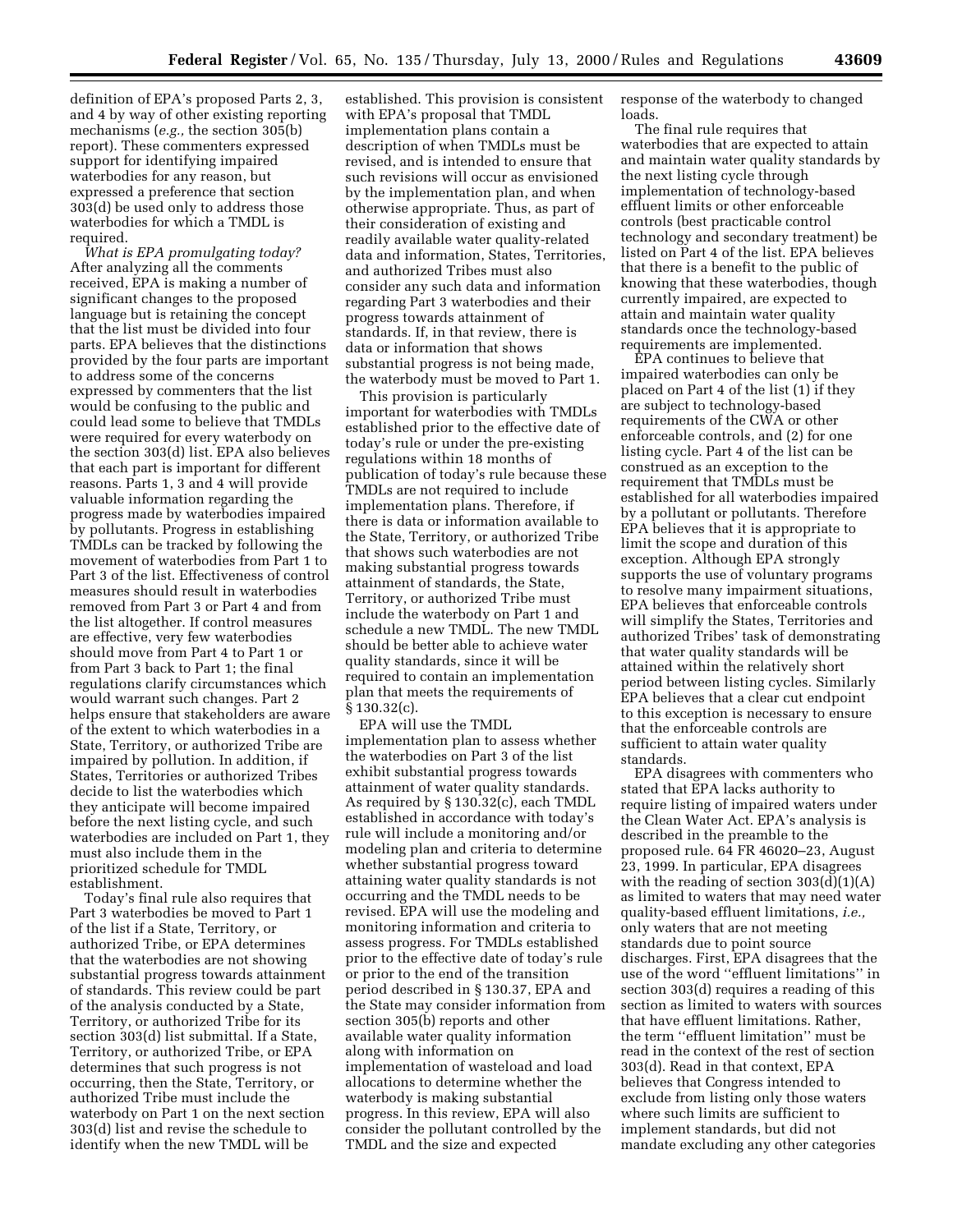of waters. In the absence of plain language mandating such an exclusion, EPA believes that a reasonable interpretation of section 303(d), consistent with the broader goals of the Act, is that all other waters can be required to be listed, since all are waters where effluent limits are insufficient to implement standards.

In addition, there is no other indication in the statutory language that section 303(d)(1)(A) only requires listing of waters that require water qualitybased effluent limitations. In fact, such limitations are to be established under a different section of the Act (section 302(a)), which is not mentioned in section 303(d). Moreover, EPA disagrees that the legislative history referenced by one commenter supports a different interpretation. The commenter notes that the legislative history of section 303(d) reveals a clear Congressional intent to provide a mechanism for establishing water quality effluent limitations. However, the commenter points to a statement in the legislative history that describes the section 302 process for establishment of water quality-related effluent limitations for a single point source or a group of point sources, not listing of waters under section 303(d). The legislative history simply describes the basis on which more stringent effluent limitations will be set (*i.e.,* the reduction needed to make the total load of the discharges from municipal and industrial sources consistent with water quality standards) under section 302(a), and does not support the proposition that only waters that need water quality-based effluent limitations should be listed under section 303(d). See H.R. 92–911 at 105– 106, March 11, 1972.

EPA also believes its interpretation of section 303(d) is a different situation than the interpretation of section 211(k)(6) of the Clean Air Act addressed in *American Petroleum Institute* v. *EPA*, 198 F.3d. 275 (D.C. Cir. 2000). In that case, the court struck down EPA's interpretation of the phrase ''marginal, moderate, serious, or severe'' ozone nonattainment areas in the Clean Air Act to include other areas not classified as marginal, moderate, serious, or severe. In today's action, EPA is not interpreting a statutory phrase intended to circumscribe the limits of the availability of a regulatory option, as it was in the regulation at issue in the *API* case (in that case, the ability to opt-into the federal reformulated gasoline program). Rather, EPA is interpreting the language of section 303(d) to identify the universe of waterbodies that Congress clearly intended not be listed, and believes that universe consists of

only one category of waters—those for which effluent limitations required by sections  $301(b)(1)(A)$  and  $(B)$  are sufficient to implement standards. This is not a situation where Congress ''makes an explicit provision for apples, oranges, and bananas,'' and therefore was ''unlikely to have meant grapefruit.'' *Id.* at 278, citations omitted. Rather, it is a situation where Congress identified only a particular category to be excluded, and remained silent on what should be included. In light of the Act's silence on the waters that must be listed, EPA believes a reasonable interpretation is to require all waters not meeting standards to be listed. This ensures that such waters will have TMDLs developed if appropriate, and will otherwise have their water quality problems identified, tracked, and addressed.

Under this interpretation, each part of the list is authorized to be required by the Act, since none of the categories include waters expressly excluded by Congress. First, Part 1 includes those waters that are not meeting standards in spite of required effluent limitations, due to pollutants. Second, Part 2 also includes waters that are not meeting standards in spite of required effluent limitations, due to pollution where there is no pollutant causing or contributing to the impairment. Third, Part 3 includes waters that are not meeting standards in spite of required effluent limitations, where a TMDL has been completed. Fourth, Part 4 includes waters that are not meeting standards in spite of required effluent limitations, due to pollutants, where TMDL development need not be immediately scheduled because required controls on point and/or nonpoint sources are expected to result in achievement of standards by the next listing cycle. Thus, none of these categories include waters expressly excluded by Congress in Section 303(d), and all include waters not meeting standards. In light of the overall goals of the Act, EPA believes it is appropriate to require these waters to be listed to help ensure that they will ultimately meet standards.

EPA also disagrees that it lacks statutory authority in particular for requiring listing of Part 2 waters. Some commenters who opposed this provision argue that the reference to 'pollution'' in the second sentence of section 303(d)(1)(A) refers to the consequence of introducing pollutants rather than requiring the listing of waterbodies impaired by pollution. EPA disagrees, and believes that its interpretation of the statutory language is a reasonable one. EPA also notes that it is not relying solely on the presence

of the word ''pollution'' in the second sentence of section 303(d)(1)(A) to support its authority to require listing of Part 2 waters. EPA's analysis of section 303(d) to authorize listing of waters beyond those requiring water qualitybased effluent limitations is described above. The presence of the word ''pollution'' is simply additional indication that Congress did not intend to exclude Part 2 waters from the listing requirement, and provides further support for EPA's authority to require them to be listed. EPA believes that its interpretation of the presence of the word ''pollution'' is reasonable and more consistent with the goals of the Act than commenters' interpretation.

Finally, some commenters misconstrue statements EPA made in the proposal. The commenters state that the proposal recognizes that the reach of the section  $303(d)$  list is co-extensive with the waters requiring TMDLs, based on a statement in the proposal regarding development of TMDLs for waters with nonpoint sources of pollutants. However, this statement was made to explain that there is no express exclusion of nonpoint source waters from section  $303(d)(1)(A)$ , and therefore such waters are not automatically excluded from the requirement to develop TMDLs. EPA's statement in the proposal was made to explain why TMDLs are required for nonpoint source pollutants, and was not an assertion that only waters that need TMDLs may be listed. In fact, EPA also states clearly in the proposal that its interpretation of the listing obligation is not limited to only those waters needing TMDLs. See 64 FR 46022 (''While EPA interprets section 303(d) to require identification of all waters not meeting water quality standards \* \* \* EPA interprets section 303(d) to require that TMDLs only be established where a waterbody is impaired or threatened by a pollutant.'')

The final regulations also clarify that when biological information indicates that waterbodies are impaired but the pollutant is unknown, these waterbodies should be placed on Part 1 of the list unless data and information clearly indicate that pollution, not a pollutant, is the cause of the impairment.

Waterbodies may be removed from Part 1 in several ways. If a TMDL is established and approved by EPA, the waterbody may be moved to Part 3 of the list for the pollutant the TMDL addresses. In the absence of a TMDL, if new data or information shows that the waterbody is meeting the applicable water quality standard for a particular pollutant, the waterbody may be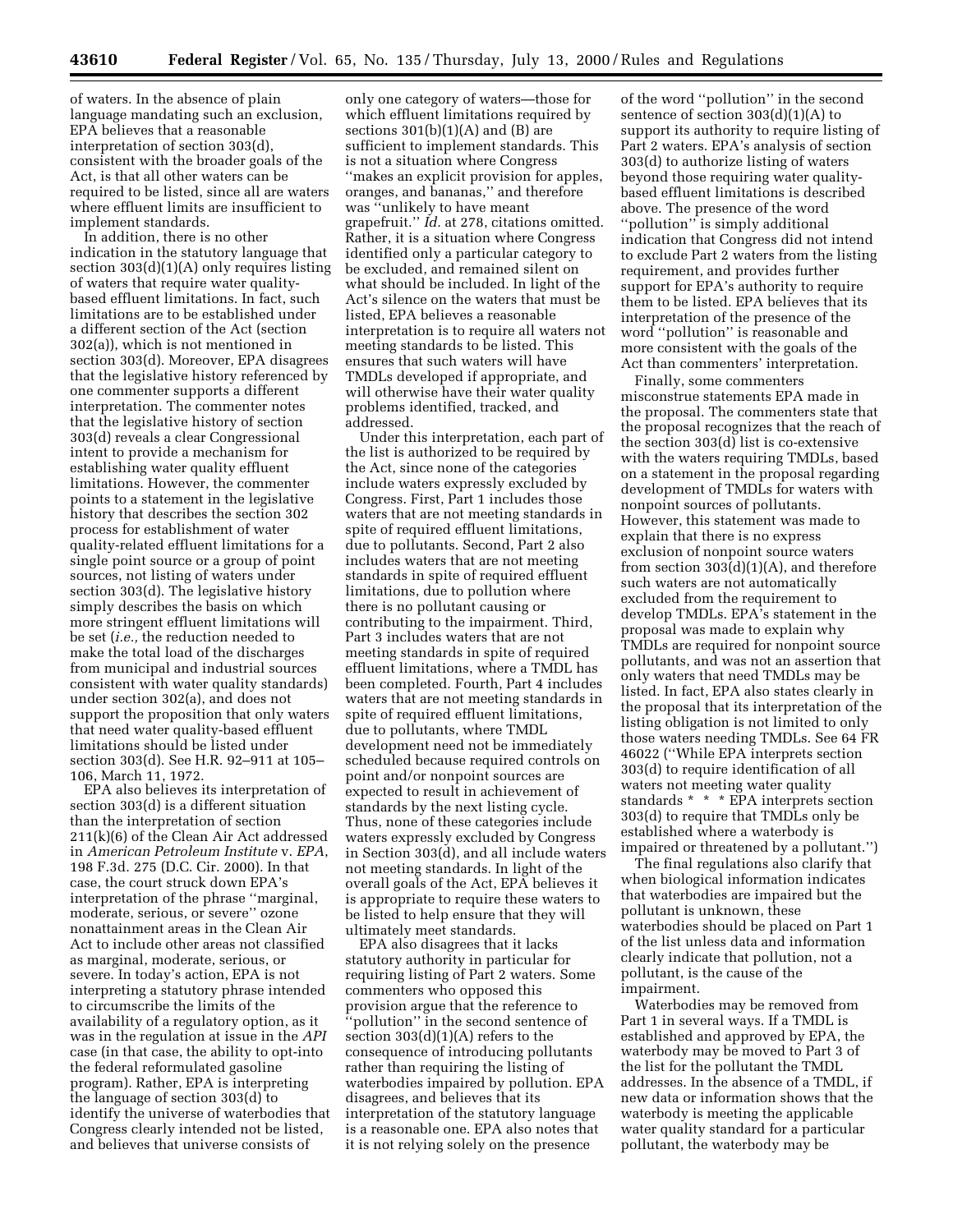removed from the section 303(d) list for that pollutant.

EPA agrees with the commenters who suggested that information on Parts 2, 3 and 4 could be submitted as part of the section 305(b) report. The final regulations provide States, Territories and authorized Tribes with the flexibility to submit their list in any of three ways: as a stand alone list, as a clearly identified component of the section 305(b) report or in two sections: Part 1 as a stand alone list with Parts 2, 3 and 4 clearly identified in the section 305(b) report. Regardless of which format the States choose, the information must be consistent with the requirements of §§ 130.22, 130.25, 130.26, 130.27, 130.28, and 130.29. EPA will review and approve or disapprove all four parts of the list. When States, Territories or authorized Tribes elect to submit all or part of their list as a component of the section 305(b) report, it is only the information required by §§ 130.27 and 130.28 that is considered to be part of the section 303(d) submittal. EPA recognizes that the section 305(b) report includes information other than that required by §§ 130.27 and 130.28; this additional information is not considered as part of the section 303(d) list.

No matter which reporting format a State, Territory, or authorized Tribe chooses, EPA will take action on the entire list (*i.e.,* all four parts). These two options are included for the sole purpose of providing flexibility to those States that wish to coordinate their section 305(b) reports with their section 303(d) lists. While joint reporting of the section 305(b) report and the section 303(d) list is not required, coordination of the two reports provides benefits for States, Territories, and authorized Tribes willing to use this option. These benefits include eliminating possible redundancy in monitoring, assessing, and reporting on the condition of water quality for two related CWA requirements. They also include using limited monitoring resources more efficiently which may free resources to increase the numbers of waterbodies assessed and improve the quality of the data collected. Under the regulations, the most recent section 305(b) report is considered to be existing and readily available information that a State, Territory, or authorized Tribe must consider in assembling the section 303(d) lists and the methodology must describe how the section 305(b) report will be considered in the listing process. EPA notes that, even under the two options for the list format that allow for full or partial consolidation with the section 305(b) report submission, the

regulations do not require that all waters identified as not meeting standards on the section 305(b) report be included on the section 303(d) list.

Finally, EPA is making a minor change to the proposed language of § 130.27(c) which would have required EPA and States to agree on the georeferencing system used to identify the geographic location of the impaired waterbodies. The final regulations require that States use either the National Hydrography Database or subsequent revisions, which is the system used by EPA and the U.S. Geological Survey or a compatible system.

#### *J. What Must the Prioritized Schedule for Submitting TMDLs to EPA Contain? (§ 130.28)*

*What did EPA propose?* In the proposal, EPA included proposed § 130.28 dealing with how States should prioritize the impaired waterbodies on Part 1 of their list and proposed § 130.31 which would have required States to provide to EPA a schedule depicting when TMDLs would be developed. Both the priority rankings and the schedule would have had to be submitted to EPA at the same time as the list but EPA proposed to only approve the list and priority ranking, not the schedule.

In § 130.28 EPA proposed that States, Territories, and authorized Tribes would assign either a high, medium or low priority to each waterbody and pollutant combination on Part 1 of the list. The proposal would have required States, Territories and authorized Tribes to consider in their priority ranking the two factors listed in section 303(d)(1) of the CWA, and the severity of the impairment and the designated use of the waterbody, and also listed a number of proposed optional factors. EPA further proposed that a high priority would have to be assigned to impaired waterbodies designated for use as public drinking water supplies, where the impairment was contributing to a violation of an Maximum Contaminant Level (MCL), and for waterbodies supporting a species listed as endangered or threatened under section 4 of the Endangered Species Act, unless the State, Territory, or authorized Tribe could demonstrate that the impairment did not affect the listed species. The proposal would have required States, Territories, and authorized Tribes to provide EPA with an explanation of how they had used the ranking factors in determining their priorities.

Section 130.31 of the proposal would have eliminated the current requirement that the listing submission include a list of the waterbody/pollutant

combinations scheduled for TMDL development in the next two years. Instead, EPA proposed that States, Territories, and authorized Tribes be required to submit with Part 1 of their list comprehensive schedules for establishing TMDLs for all waterbody/ pollutant combinations on Part 1 of their list as expeditiously as practicable and no later than 15 years after the initial listing with a reasonably paced workload and generally in accordance with their priority rankings. EPA also proposed to recommend, but not require, that TMDLs for high priority waterbody/pollutant combinations be established first.

*What comments did EPA receive?* EPA received a significant number of comments specific to the proposed priority ranking requirements. Several comments supported EPA's proposal, others, however, objected to this provision, for one of two reasons. Some comments said EPA should give States the flexibility to prioritize their waterbody/pollutant combinations anyway they choose. Others objected to this provision because of their opinion that a high, medium and low priority ranking was insufficiently precise.

There were a wide variety of comments with regard to the factors that should be employed in priority rankings of waterbody/pollutant combinations. Some comments said that only the two factors cited in section 303(d)(1) of the CWA—severity of impairment and uses of the waterbody—should be considered. Other comments said these two factors alone were too narrow to provide an adequate basis for ranking, and called for a variety of other factors to be considered. Some said that certain factors listed in EPA's proposed regulation—aesthetic, cultural, historic—should not be considered at all in priority ranking because they were not related to the goals and objectives of the CWA.

EPA received comments offering a variety of views on the issue of whether or not to specify certain factors that would automatically put a waterbody/ pollutant combination in the high priority category. Some supported this concept in general, while other comments opposed it. Numerous comments objected to one or both of the two factors listed in EPA's proposal presence of threatened or endangered species or contribution to a violation of an MCL in a waterbody designated for public water supply use. The most frequently expressed concern about the endangered species factor was the need to prove a negative (*i.e.* a pollutant is not harming the listed species). The most common criticism of the public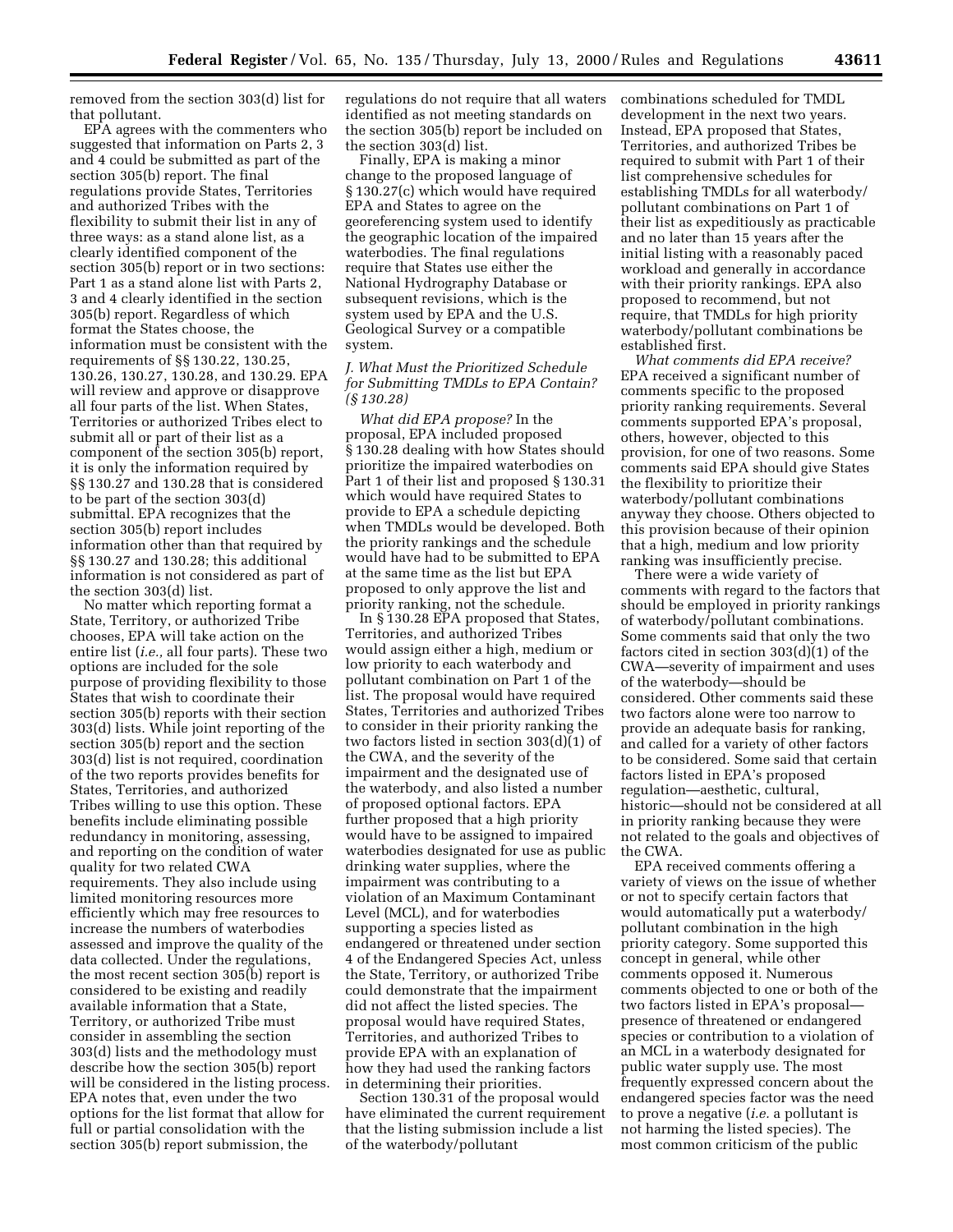water supply ranking factor was that the EPA proposal seemed to be applying the Safe Drinking Water Act MCL in the raw water supply, rather than at the tap. Some comments, however, indicated that it was imperative to consider such situations as high priority, regardless of other, possibly mitigating, factors. Further comments suggested additional factors that should merit automatic high priority ranking for a waterbody/ pollutant combination—waterbodies for which fish consumption advisories had been issued were mentioned several times in this regard.

EPA received numerous comments on the issue of schedules for TMDL establishment. Some comments supported retaining the existing regulatory requirement. Some comments said States should not have to provide any schedule for TMDL establishment while others supported the proposal. Several comments said that schedules laid out under a State's rotating basin/ watershed approach, rather than priorities put forth in the proposal, should be the primary determinant of the schedule for TMDL development. Commenters were split on the issue of EPA review and approval of the schedule. A substantial number of comments said States should not get locked into the comprehensive 15 year schedules they would initially submit, and should be able to modify the schedules over time, to adjust to new information and changing circumstances. Some comments said that after the initial listing of a waterbody and pollutant combination, 15 years was a reasonable maximum time for TMDL establishment. On the other hand, quite a few comments said 15 years was far too long a period and recommended considerably shorter timelines for TMDL establishment. Still others said that 15 years might not be enough time for establishing certain types of TMDLs, particularly ones involving high degrees of complexity or difficult-to-address issues such as air deposition or legacy pollutants.

*What is EPA promulgating today?* Having considered the comments received on the proposal's provisions on priority ranking (§ 130.28) and scheduling (§ 130.31), EPA is promulgating a rule that requires States, Territories and authorized Tribes to develop and submit a prioritized schedule. This approach combines the two proposed provisions into one, § 130.28 of today's rule, entitled ''What must your prioritized schedule for submitting TMDLs to EPA contain?'' EPA is not promulgating the proposed requirement that waterbody/pollutant combinations be categorized into high,

medium, and low priorities. Rather, today's rule requires that Part 1 of the list include a prioritized schedule for establishing TMDLs on Part 1 of the list. This change recognizes the close connection between prioritizing and scheduling waterbodies for TMDL development. Schedules are considered part of the list and subject to EPA review and approval.

Section 303(d) requires States to ''establish a priority ranking'' for the waters it identifies on the list, taking into account the severity of the pollution and the uses to be made of such waters, and to develop TMDLs ''in accordance with the priority ranking.'' To implement this provision, EPA is requiring States, Territories and authorized Tribes to develop a schedule for TMDL establishment that identifies when each TMDL will be completed. In developing the schedule, States, Territories and authorized Tribes will need to decide which TMDLs are higher priority than others, taking into account the statutory factors identified above, as well as other relevant factors described in the regulations. EPA is not requiring States, Territories or authorized Tribes to specifically identify each TMDL as high, medium or low priority, since the scheduling process will require that each TMDL be ranked in priority order by date of development rather than by categorization as high, medium or low priority. The statute does not prescribe a particular method of establishing a priority ranking, and EPA believes that prioritizing by developing a schedule is a reasonable, efficient way to do this.

In particular, the schedule is preferable to simply requiring that waterbodies be categorized as high, medium or low priority, since it identifies a specific time frame within which the public can expect each TMDL to be developed, and thus better enables public participation in TMDL development because citizens can anticipate when work will happen on a particular TMDL that is of interest to them. Categorization would not necessarily inform the public when specific TMDLs are to be developed, but rather simply identifies which TMDLs the State, Territory, or authorized Tribe believes should be done first. In addition, requiring a prioritized schedule rather than categorization plus a schedule eliminates a step in the process that EPA believes is unnecessary and adds little value to the list. Once a schedule is developed, whether a State, Territory, or authorized Tribe believes a particular TMDL is of high, medium or low priority is unimportant and the relative priority of each TMDL will be apparent based on

whether it is to be developed early or late in the schedule. The public will be able to comment on the time frame in which the State, Territory, or authorized Tribe intends to develop each TMDL. In this way the schedule provides the public better information on the State's, Territory's, or authorized Tribe's priority ranking for TMDL development than simply identifying waterbodies as high, medium, or low priority. Requiring a prioritized schedule eliminates the need for such categorization.

In today's rule, EPA is modifying the proposed regulations to require that the prioritized schedule for TMDL development be submitted as part of the section 303(d) list for EPA approval or disapproval. This approach is consistent with section 303(d) of the Act, which requires States, Territories, and authorized Tribes to both identify waters and establish a priority ranking for the identified waters as the first step in the process that is ultimately intended to result in the attainment of water quality standards. While the Act does not explicitly require EPA to approve or disapprove the priority ranking as part of the list submission, EPA believes that doing so is a reasonable exercise of its discretion to ensure that the goals of section 303(d) are achieved, consistent with EPA's authority under section 501(a) to adopt regulations necessary to carry out its functions under the Act. The priority ranking, embodied in the prioritized schedule required by today's regulations, is an essential step between the identification of waters and the development of TMDLs for waters that need them. The prioritized schedule ensures that TMDLs are developed at a reasonable, even pace and that the statutory factors (severity of pollution and uses to be made of the waters) are considered in deciding when particular TMDLs will be developed. Thus, because of the critical importance of the prioritized schedule in the overall section 303(d) process, EPA believes it needs to ensure that a State's, Territory's, or authorized Tribe's schedules are reasonable and consistent with the Act by reviewing and approving or disapproving the schedules as part of the list submissions, and establishing schedules in the event of a disapproval or a failure by the State, Territory, or authorized Tribe to do so.

For the sake of clarity the following discussion follows the structure of 130.28.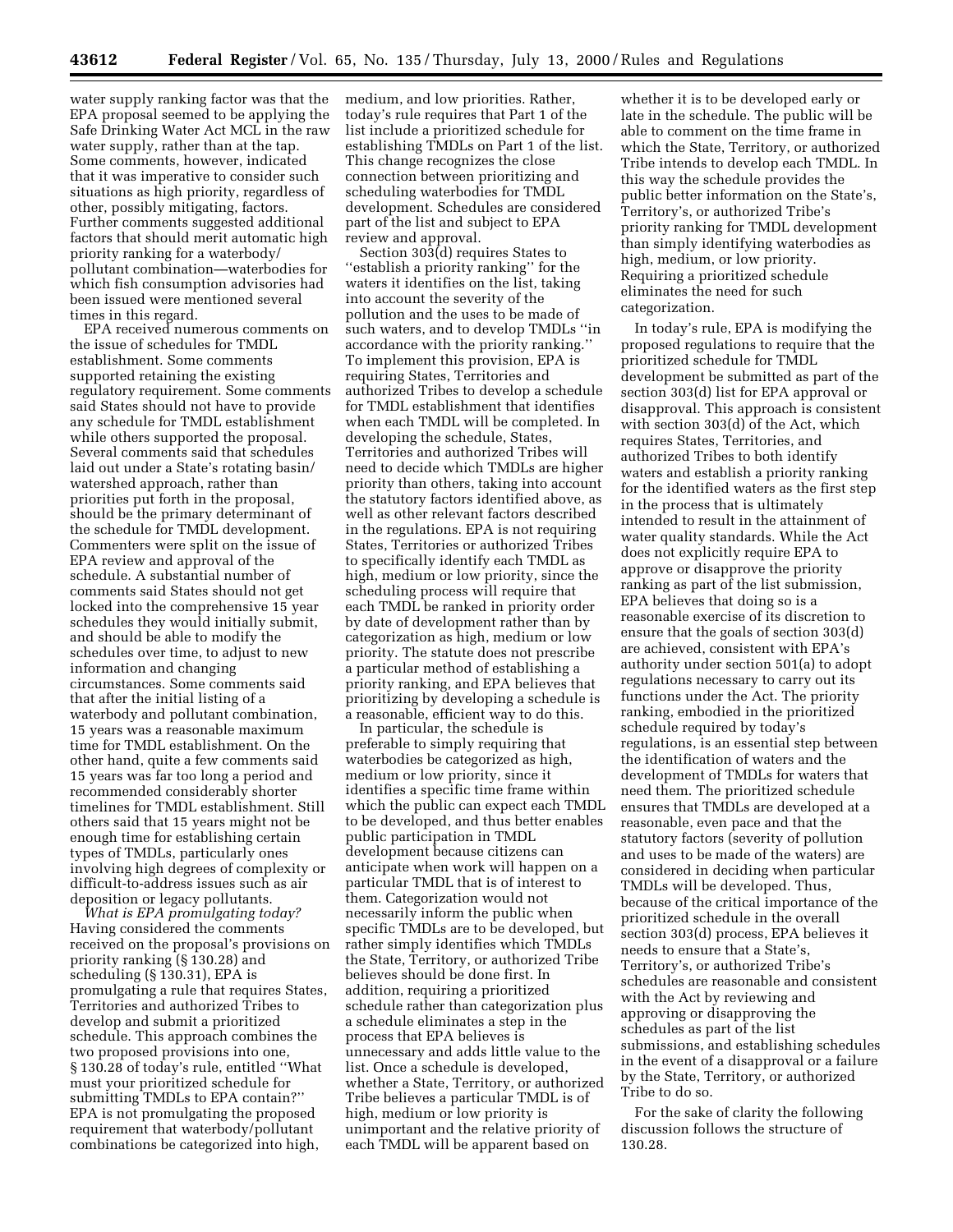#### *Expeditious Schedules (§ 130.28(b))*

EPA is revising the proposal to require that establishment of TMDLs be evenly paced and as expeditious as practicable. In addition, States should schedule TMDLs no later than 10 years from July 11, 2000 or the initial listing date, which ever is later. The rule also provides that the schedule for specific TMDLs can be extended for an additional 5 years if a State, Territory, or authorized Tribe explains to EPA that the shorter schedule is not practicable.

EPA is shortening the proposed 15 year schedule to a requirement that the schedule be as expeditious as practicable and evenly paced, and that it should generally not extend beyond 10 years. As pointed out by many commenters, a ten year schedule is consistent with current EPA policy. See ''New Policies for Establishing and Implementing Total Maximum Daily Loads,'' August 8, 1997. As stated in the 1997 policy memorandum, EPA was to work with States to help schedule TMDL establishment within 13 years, *i.e.,* by 2010. EPA believes that some States, Territories, or authorized Tribes can complete the TMDL development within 10 years, as evidenced by some current State schedules and by increased resources devoted to TMDL programs in many States as well as available through increased Federal funding. Currently, 46 States are developing TMDLs based on schedules of 13 years or less, 20 of which are developing TMDLs based on a 10-year schedule. Further, EPA believes that making this change is reasonable since the regulations also provide that the schedule can be extended up to an additional 5 years for a total of 15 years if the State, Territory, or authorized Tribe explains that it needs the additional time to complete the task.

A State, Territory, or authorized Tribe would need to explain why a 10-year schedule is not practicable. For example, a State, Territory, or authorized Tribe could show that, despite working expeditiously, given the number of TMDLs that are required, they will require more than 10 years to complete all TMDLs. The State, Territory, or authorized Tribe could also show that the complexity of one or more TMDLs might require more time to collect information to quantify loadings from sources or to secure commitments for loading reductions for sources outside the State, Territory, or authorized Tribe. In these cases, the State, Territory, or authorized Tribe may schedule some TMDLs within an additional five years.

By changing ''reasonably paced'' to ''evenly paced'', EPA intends that States, Territories, and authorized Tribes must schedule TMDL development in a way that reflects a generally even pace in establishing TMDLs over the length of the schedule. EPA recognizes that States, Territories and authorized Tribes will have valid reasons for establishing more TMDLs in some years and fewer TMDLs is other years. This may occur due to the varying degree of complexity and efficiencies which pertain to TMDL development in different watersheds in a State, Territory, or authorized Tribe. However, the general trend and pace of TMDL establishment across the schedule, after allowing for understandable year-to-year variation, should, with some exceptions, be generally even. While current schedules appropriately account for the ramp-up period needed for monitoring and other preliminary activities, EPA believes by April 2002 (when new schedules are required) that States, Territories, and authorized Tribes should be in a position to schedule TMDL development on a more even pace. Of course, application of this general requirement must account for additional time that may be needed to develop particularly complex or dataintensive TMDLs. In those cases, establishment of a smaller number of TMDLs may be justified. Similarly, the number of TMDLs may be larger in a year in which a State, Territory, or authorized Tribe concentrates on waterbodies for which a substantial amount of information has already been gathered.

The proposed approach, which would have required TMDLs to be established as expeditiously as practicable but no later than 15 years from the time the waterbodies were listed on Part 1, could have led to the unintended result that TMDLs for waterbodies included on Part 4 would be delayed if the waterbody was later moved to Part 1. EPA believes that TMDLs for waters included on Part 4, where enforceable controls ultimately fail to result in attainment of standard by the next listing cycle, should not be unnecessarily delayed. The addition of a Part 4 of the list was not intended to encourage or allow for such delay. In addition, it is reasonable to expect TMDLs for such waterbodies to be developed within 10 years (or up to 15 years, for certain TMDLs, as described above) of initial listing on any part of the list, since States, Territories, or authorized Tribes will be keeping track of progress on Part 4 waters to determine how well the enforceable

controls are working and should be able to use this information to develop TMDLs for such waters well within the timeframe required by today's regulations.

The final rule also clarifies that the provision that States, Territories, and authorized Tribes should generally schedule all TMDLs no later than 10 years (with a possible 5 year extension) from the later of July 11, 2000 or the date of initial listing of the waterbody/ pollutant combination on a section 303(d) list applies to waterbodies on a section 303(d) list prior to today's action. Thus, TMDLs for waterbodies that appeared on a section 303(d) list prior to today's action would need to be established no later than July 11, 2010, unless the schedule is extended as described above. This avoids unreasonably short deadlines for TMDL establishment for States, Territories, and authorized Tribes which happened to have listed a substantial portion of their impaired waters well before the promulgation of this rule. EPA believes it is appropriate to use the July 11, 2000 (*i.e.,* the date of signature of today's action) as the baseline date for the 10 year schedule provision since States, Territories, or authorized Tribes have not been, until now, required by regulation to identify schedules for TMDL development other than specifying TMDLs that will be developed in the next 2 years. While States, Territories, or authorized Tribes should have schedules at this time in response to a request from EPA (''New Policies for Establishing and Implementing Total Maximum Daily Loads,'' August 8, 1997), in light of the new requirements in today's rule, States, Territories, or authorized Tribes should have an opportunity to reassess their TMDL development obligations and develop an appropriate schedule. Requiring TMDLs to be scheduled 10 years from the original listing could penalize States who had established comprehensive lists by 1992 by allowing them less time to complete TMDLs than those States, Territories, or authorized Tribes that more recently developed more comprehensive lists.

#### *Identification of TMDLs to be Established (§ 130.28(c))*

Today's rule provides more specificity regarding the minimum level of detail required in schedules for establishment of TMDLs than did the proposal. Today's rule requires States, Territories, and authorized Tribes to indicate in their schedule which specific TMDLs will be completed in each year of the schedule. EPA has chosen to require scheduling of TMDLs in year blocks to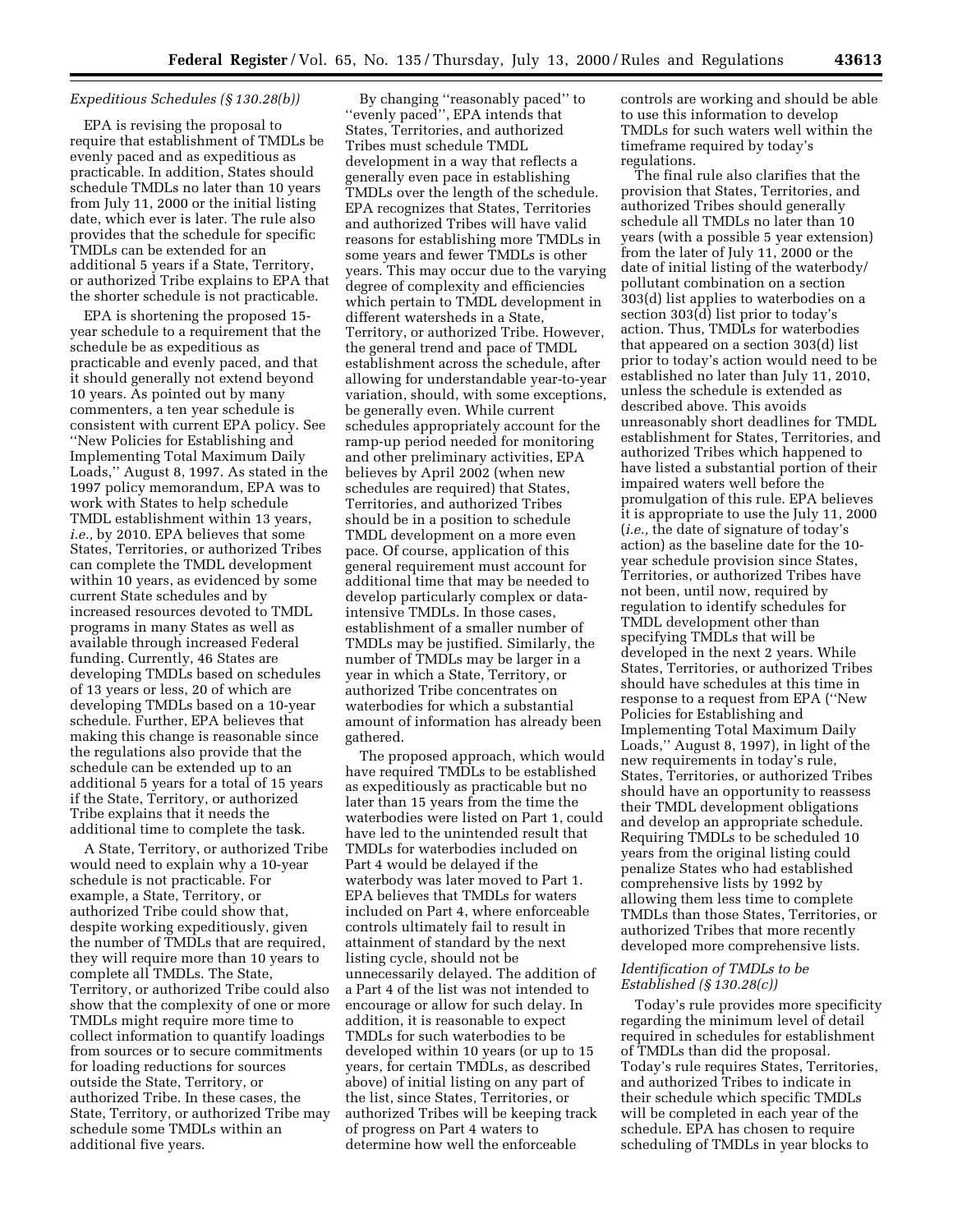provide sufficient detail to allow all those involved in TMDL development to plan for the workload involved at various points in time. States, Territories, and authorized Tribes can change the order of TMDL establishment within any year period without consulting with EPA or seeking EPA approval. EPA will approve schedules if they reflect the priority factors and timeframes outlined in the rule. The schedules must also demonstrate that establishment of TMDLs is as expeditious as practicable and evenly paced over the duration of the schedule.

EPA realizes that it is possible that States, Territories, and authorized Tribes will not be able to meet even this less precise schedule for each and every TMDL they must establish, and expects that States, Territories, and authorized Tribes will need to avail themselves of the opportunity to adjust schedules for TMDL establishment to reflect new information and other changing circumstances, and that such adjustments will be reflected in each subsequent list submitted on April 1 every fourth year. As long as States, Territories, and authorized Tribes establish each TMDL on Part 1 of their list as expeditiously as practicable and the revised list reflects even pacing of the overall TMDL establishment task, within the timeframes specified in the regulations, taking the required factors into account, EPA will approve such schedule modifications without requiring that the entire schedule be revised.

When a State, Territory, or authorized Tribe must develop multiple TMDLs within a watershed, EPA encourages the State, Territory, or authorized Tribe to schedule the TMDLs to be established at roughly the same time. This coordinated approach makes use of any efficiencies in coordinating monitoring, water quality analyses, implementation and public participation. It also helps integrate the establishment of TMDLs with the use of rotating basin or watershed approaches for restoring water quality. EPA is encouraging States, Territories and authorized Tribes to use a coordinated approach by making it one of the factors that may be considered and by including in the final rule language that explicitly recommends that States, Territories and authorized Tribes use this approach.

#### *Priority Factors (§ 130.28(d), (e) (f))*

The final rule incorporates the prioritizing scheme of the proposal into the final requirements for a prioritized list. The final rule retains the concept that the statutory factors of severity of

impairment and designated use of the waterbody should form the basis for prioritizing waterbodies. In addition, the final rule requires States, Territories, and authorized Tribes to consider drinking water uses and presence of a threatened or endangered species as higher priorities. However, the final rule does not require that an impairment at a public drinking water supply or the presence of threatened or endangered species be an automatic high priority for TMDL establishment. Rather, the State, Territory, or authorized Tribe may give waterbodies with these two factors present a lower priority (*i.e.,* a later date for TMDL development) if the State, Territory, or authorized Tribe explains why this is appropriate. As another example, biological information might be available to allow a State, Territory, or authorized Tribe to show that other factors are the stressors to the threatened or endangered species.

Also, EPA is not including in today's rule the proposed language that strongly encouraged States, Territories, and authorized Tribes to establish all TMDLs for high priority waterbody/ pollutant combinations before completing TMDLs for medium or low priority combinations. These provisions have become moot because today's final rule does not include a requirement for ranking each waterbody/pollutant combination as either high, medium or low priority. Rather, a date must be specified for TMDL development for each waterbody/pollutant combination on Part 1. Thus, rather than grouping each TMDL into one of 3 categories of priority States will rank each TMDL according to the most appropriate time frame for its establishment taking into account the factors described in this section. EPA believes that the prioritized schedules submitted by States, Territories and authorized Tribes, along with the explanations of how various factors were utilized in the development of such schedules, will serve the same purpose as the provisions it eliminated.

#### *K. Can the List be Modified? (§ 130.29)*

*What did EPA propose?* EPA proposed at § 130.29 to adopt the FACA Committee's recommendations that waterbodies should remain listed until water quality standards were attained, and that a previously listed impaired or threatened waterbody could be removed from the list at the time of the next list only when new data or information indicated that the waterbody has attained water quality standards.

*What comments did EPA receive?* Many commenters supported the regulations as proposed. Several

commenters strongly encouraged EPA to allow for immediate removal of waterbodies that met the de-listing requirement (*i.e.* in the interim period between listing cycles) especially if the Agency decided to promulgate a four or five year cycle for the listing requirement. This reflected a concern that waterbodies that were not impaired would remain on the lists for several years, leaving the public with an incorrect impression about the condition of the waterbody. There was also a fear that States, Territories, and authorized Tribes would elect to, or be forced to, move ahead with development of TMDLs for such waters, even though they were no longer needed. A number of commenters suggested that the information requirements for removing a waterbody from the section 303(d) list should be no more rigorous than the requirements for listing a waterbody. Other commenters suggested that States, Territories, and authorized Tribes should be able to add some waterbodies between the times when the full lists are required. Commenters also asked that the regulations specify that the methodology and public participation requirements should apply to delisting. Finally, several commenters reiterated that waterbodies should not be removed from the section 303(d) list just because a point or nonpoint source control measure was implemented but had to remain listed until water quality standards were met.

*What is EPA promulgating today?* EPA generally agrees with the comments it received on this section. EPA agrees that States should be able to remove waterbodies from a list at times other than those when full lists must be submitted to EPA. This is consistent with section 303(d) which requires States, Territories, and authorized Tribes to submit lists of waters ''from time to time.'' EPA has previously interpreted section 303(d) to allow removal of waterbodies that attain water quality standards at times other than when they make their biennial list submissions. See ''Guidance for 1994 Section 303(d) Lists,'' November 26, 1993. By extension, EPA believes that the same flexibility should be provided for adding waterbodies to the list. Therefore EPA has reshaped this section in the final regulation to cover modifications of the list (*i.e.* listings, delistings and changes to the prioritized schedules). These provisions regarding modifications to the list at times other than required list submissions do not alter what is permitted under the preexisting regulations. EPA is simply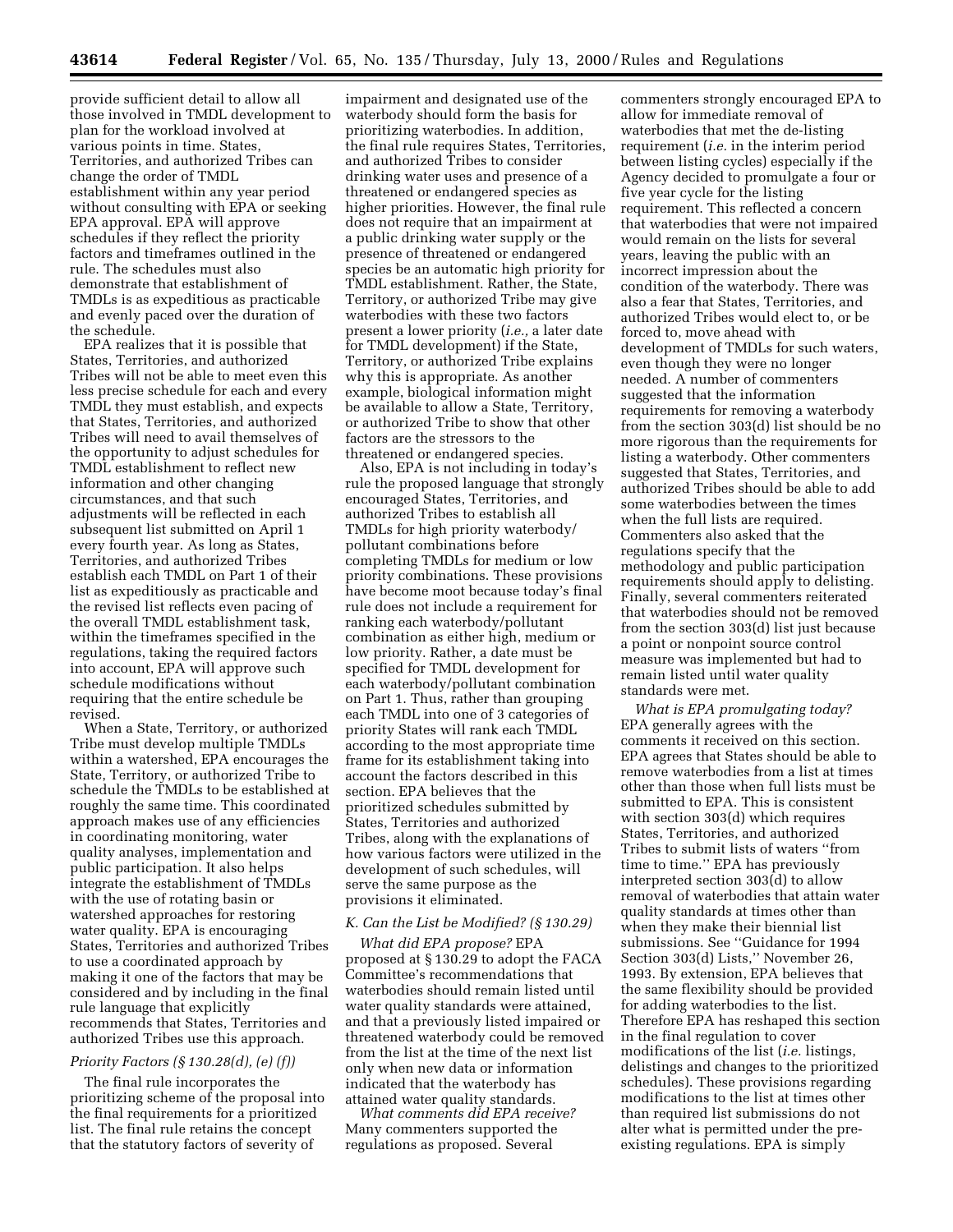adding regulatory language to clarify that States may modify their lists at times other than required submissions and to clarify the procedure for doing so. EPA is maintaining the proposed requirements that waterbodies must remain on the list until water quality standards are attained.

EPA is also adding a § 130.29(e) which specifies that changes to the schedule for TMDLs which the State, Territory, or authorized Tribe make must be considered a modification of the list if they involve rescheduling establishment of a TMDL from one year to another. Changes to the list are subject to EPA review and approval/ disapproval. EPA notes that these modifications to the list may be time consuming and expects that States, Territories, and authorized Tribes will use these provisions no more than once a year, mostly to remove waterbodies which have attained water quality standards from the list.

EPA is adopting regulatory language to clarify the specific requirements that apply when a State, Territory, or authorized Tribe modifies its list in between required list submissions. First, the regulations provide that the scope of public notice and opportunity for comment on the modification shall be limited to the waterbodies and issues raised by the modification. For example, if the State, Territory, or authorized Tribe develops a draft list modification that removes certain waterbodies based on new information collected since the prior list submission, the public notice and the opportunity for comments would be limited to those particular waters and the water-quality related data the State, Territory, or authorized Tribe believes warrants removal from the list. Neither the State, Territory, or authorized Tribe nor EPA would be obligated to address comments on the remainder of the list or other unrelated waters. As another example, if the State, Territory, or authorized Tribe proposes to add or remove certain waterbodies based on a change to the methodology used in the prior list, the public notice and opportunity for comments would be limited to such change and to any waterbodies affected by it. Neither the State, Territory, or authorized Tribe nor EPA would be obligated to address comments on other aspects of the methodology or other unaffected waters.

When submitting list modifications, the same provisions apply to removal of waterbodies as for required list submissions. A State, Territory, or authorized Tribe may remove a listed waterbody only if new water-quality related data or information indicates it is attaining and maintaining applicable

water quality standards. A State, Territory, or authorized Tribe may add a waterbody to the list if there is data or information showing it is impaired. When developing a list modification, the State, Territory, or authorized Tribe must satisfy the same public process requirements that apply to required list submissions—the State, Territory, or authorized Tribe must provide adequate notice to the public of the draft list modification, must provide at least 60 days for public comments on the modification, and must address relevant comments in its submission of the modification to EPA.

However, EPA is not requiring prior submission of a methodology for each list modification. Because the methodology is generally required to be submitted at least two years before required list submissions (after allowing the public an opportunity to comment), EPA believes it would be overly burdensome to require submission of the methodology for each list modification, and would undercut the purpose of the modification provision, *i.e.,* to allow States, Territories and authorized Tribes to more easily make appropriate changes in their lists in between required submissions. Thus, States, Territories and authorized Tribes are not required to submit a methodology for the modification prior to the submission of the modification. EPA expects that in most cases the State, Territory, or authorized Tribe will use the same methodology used in the most recent required list submission for modifications. However, where the modification includes a change to the methodology, EPA expects that the modification provided to EPA will identify and explain such change so that EPA can consider it in its review of and action on the modification. In addition, when providing public notice of a modification that includes a change to the pre-existing methodology, the State, Territory, or authorized Tribe would need to identify and explain such change to the public since it would be the basis for resulting additions to or removals from the list.

EPA is including a provision in the regulations clarifying that a State's, Territory's, or authorized Tribe's revisions to their prioritized schedules must be considered modifications to the list and submitted to EPA as such. This is consistent with the definition of the list to include both the identification of waters and pollutants and the prioritized schedule for TMDL development. Revisions to the schedule would include moving any TMDL from any one-year period to another, and must be based on new information in

accordance with the priority ranking. Thus, for example, a State, Territory, or authorized Tribe may receive new information regarding newly found sources of pollutants in a particular year and may decide on that basis to move certain TMDLs earlier or later in the schedule. Similarly, the State, Territory, or authorized Tribe may become aware that water-quality related data relevant to development of a particular TMDL will be available earlier than expected, and may therefore decide to move that TMDL earlier in the schedule. In either case, the State, Territory, or authorized Tribe must constrain the modification such that it establishes at least the same number of TMDLs in the first four year period. This requirement serves to ensure that the State, Territory, or authorized Tribe establish TMDLs at an even pace. EPA will review revisions to the schedule to determine if they are consistent with the regulatory provisions governing development of the prioritized schedule, and will approve or disapprove them as appropriate.

Some waterbodies are listed by States, Territories, and authorized Tribes for multiple impairments. When a State, Territory, or authorized Tribe has new water-quality related data or information showing that a waterbody attains water quality standards, it may be for only some of the pollutants causing the impairment. In this instance, the States, Territories, and authorized Tribes may remove only those pollutants from the list that no longer cause impairment, but cannot remove the waterbody itself until it has new water-quality related data or information showing that the waterbody attains water quality standards for all the impairments that caused the listing.

EPA interprets ''new water-quality related data or information'' to include new water quality data or water quality modeling information that supplements water quality data. EPA also interprets ''new data or information'' to include such instances as when the State, Territory, and authorized Tribe has revised the applicable water quality standard consistent with Part 131, EPA has approved that standard, and existing water quality data shows that the waterbody attains the new water quality standard. EPA also interprets ''new data or information'' to include where the State, Territory, and authorized Tribe can show that the existing data actually showed that the water quality standards were attained and that the waterbody was listed in error due to a transcription, typographical, or some other clerical error. Therefore, ''new'' is not limited to data or information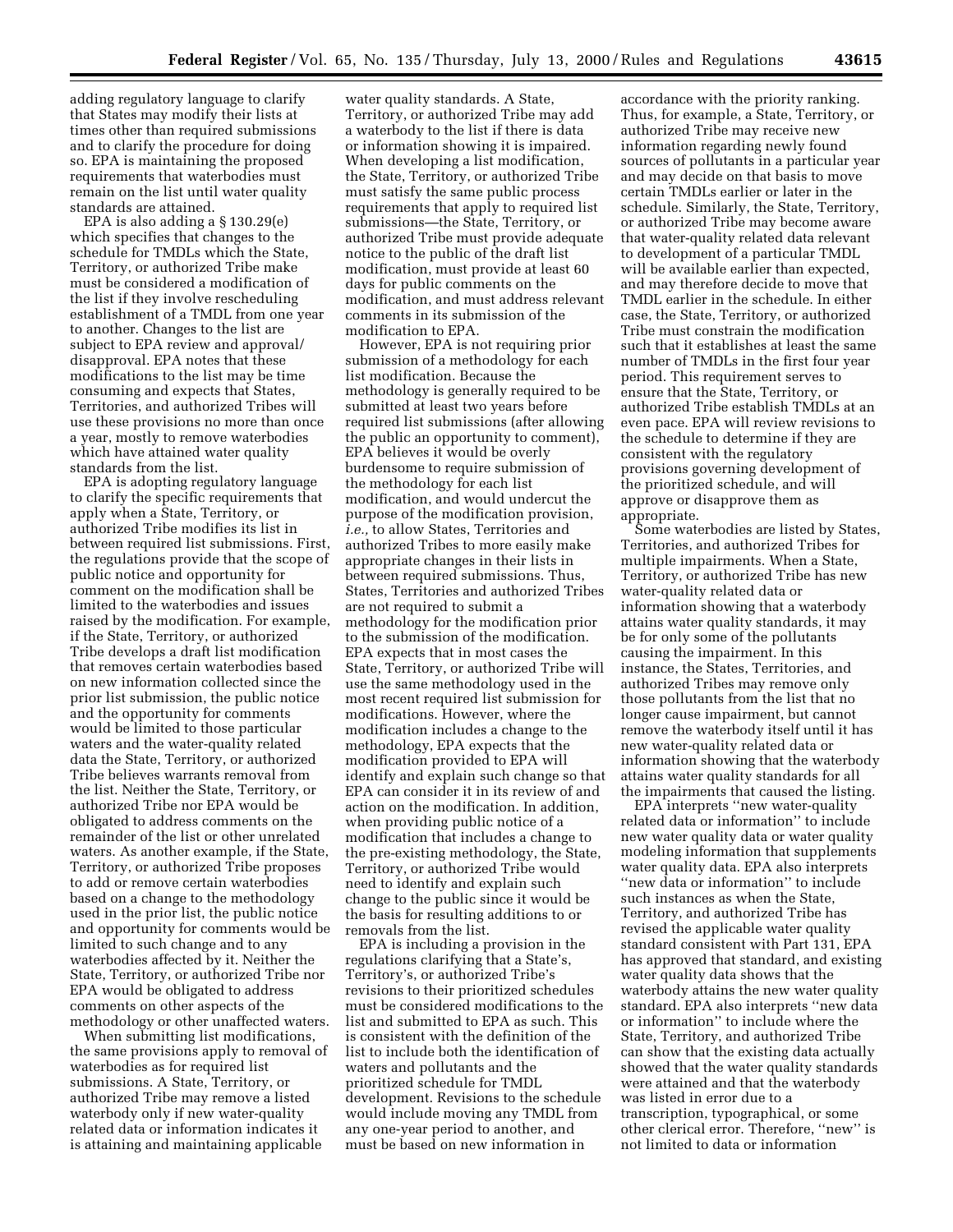collected after listing. The intent of the new requirement is to ensure that listed waterbodies (or pollutants) are not removed in the absence of data or information indicating attainment of water quality standards.

EPA does not interpret ''new data or information'' to allow removal of a waterbody (or pollutant) in instances where a State, Territory, and authorized Tribe disputes the quality of the information or reinterprets the same information that it previously used to list a water on the section 303(d) list and concludes the data or information did not support a finding of impairment. EPA is not suggesting that States, Territories, and authorized Tribes use poor quality data to support listing waterbodies on the section 303(d) list. Rather, in the absence of data or information supporting a determination that a waterbody is attaining water quality standards, a waterbody should not be removed from the list. The one exception that would allow removal would be a waterbody that was listed incorrectly. EPA recognized this possible situation in the August 23, 1999, proposal. (64 FR 46024, August 23, 1999). EPA intended this to cover situations where a water was listed due to an error such as a transcription or typographical error, not a re-evaluation of data on which the waterbody was originally listed. EPA will consider State, Territories and authorized Tribes methodologies in approving or disapproving lists but it is not obliged to approve decisions simply because they are consistent with the methodologies.

Finally, EPA is adding § 130.29(g) to allow EPA to modify a list consistent with the provisions of paragraph (c), (d), and (e) of this section. As described in today's preamble, EPA at times may be required to establish a TMDL. In the course of developing the TMDL, EPA may find new information that shows that the waterbody should not be listed on Part 1 of the list and a TMDL is not necessary. For example, EPA could find that, based on new data or information, the waterbody is attaining and maintaining the applicable water quality standards. This is the criterion that allows a State, Territory, or authorized Tribe to remove the waterbody/ pollutant combination from the list. In this situation, the waterbody is not required to be listed and no TMDL is required. EPA could also find that, for waterbodies listed on the basis of biological information, the cause of the impairment is not a pollutant or pollutants, but rather some attribute of pollution. In this situation, the

waterbody belongs on Part 2 of the list and no TMDL is required.

In examples such as these, there is no merit in developing a TMDL; yet in the absence of this new provision, the requirements of today's rule would have EPA establish the TMDL. For this reason, EPA believes it should have the same authority to modify a section 303(d) list to remove a waterbody/ pollutant combination, in accordance with the same requirements that pertain to States, Territories, and authorized Tribes.

#### *L. When Must the List of Impaired Waterbodies be Submitted to EPA and What Will EPA do With it? (§ 130.30)*

*What did EPA propose?* EPA proposed that States, Territories, and approved Tribes would be required to submit their list of threatened and impaired waterbodies and the priority rankings of waterbody and pollutant combinations to EPA by October 1 at regular intervals. EPA noted that it was considering ranges of two, four or five years, for these intervals beginning with the year 2000. EPA proposed to maintain the current requirement that EPA review and either approve or disapprove a submitted list within 30 days of receipt. EPA also proposed to require States, Territories, and authorized Tribes to incorporate approved lists of impaired waterbodies in Water Quality Management Plans. Finally, EPA proposed to codify in the regulations its authority to establish lists for States, Territories, or authorized Tribes which do not.

*What comments did EPA receive?* The issue of how frequently States, Territories, and authorized Tribes should submit lists of impaired waters, priority rankings and schedules, was the subject of numerous comments. Regarding the frequency of submission of lists, priority rankings and schedules for TMDL establishment, five years was the most commonly supported period, with four years getting a large number of supporters. Retaining the current two year cycle also received a substantial amount of support.

Those supporting a longer listing cycle (more than two years) provided a variety of reasons for their position. A large number of commenters believed that a two year cycle forced States, Territories, and authorized Tribes to spend too much time preparing listing reports, thereby diverting limited resources away from developing and implementing TMDLs. Nearly as many commenters indicated that a longer cycle would enable States, Territories, and authorized Tribes to do a better job of assembling and interpreting data

regarding the condition of waterbodies. Others observed that it is unusual for the condition of a waterbody to change measurably in just two years, and having to prepare a report saying ''no change'' was not a wise use of resources. Some commenters thought that longer cycles would encourage efforts to implement pollution controls and thereby prevent waters from going on the list (or at least Part 1) in the first place.

Those supporting a five-year cycle noted the correlation with the five year term of NPDES permits and the five-year cycle employed by most States that have adopted the watershed/rotating basin approach. Those supporting a four-year schedule noted that this would correspond to every second section 305(b) report submitted by States, Territories, and authorized Tribes. On the other hand, some supporters of longer cycles called for establishment of interim milestones such as water quality monitoring or source identification, during the cycle, to ensure adequate funding and budgeting by States, Territories, and authorized Tribes.

Those supporting retention of the current two-year cycle offered a number of reasons in support of their position. Numerous commenters feared that longer listing cycles would serve to delay the date by which TMDLs were established for some waterbodies, which in turn would delay the date on which water quality standards were attained. For example, commenters were worried that lengthening the listing cycle would result in more waterbodies being placed on Part 4 of the list, and such waterbodies staying on Part 4 longer, yet ultimately failing to meet water quality standards by the next listing cycle, and still needing TMDLs. Quite a few comments said the public needed more frequent, not less frequent, reports on which waters were impaired.

Comments were split with regard to whether April 1 or October 1 of the ''listing year'' should be the deadline for submission of the section 303(d) lists. Those favoring April 1 believed that having concurrent deadlines for the section 305(b) reports and the section 303(d) lists would reduce duplication of effort on the part of States, Territories, and authorized Tribes. Those favoring October 1 believed that it would be beneficial to have several months after the due date for the section 305(b) report to perform additional analysis needed for completing the section 303(d) report. EPA also received comments recommending against incorporation of approved lists of impaired waters in Water Quality Management Plans. These comments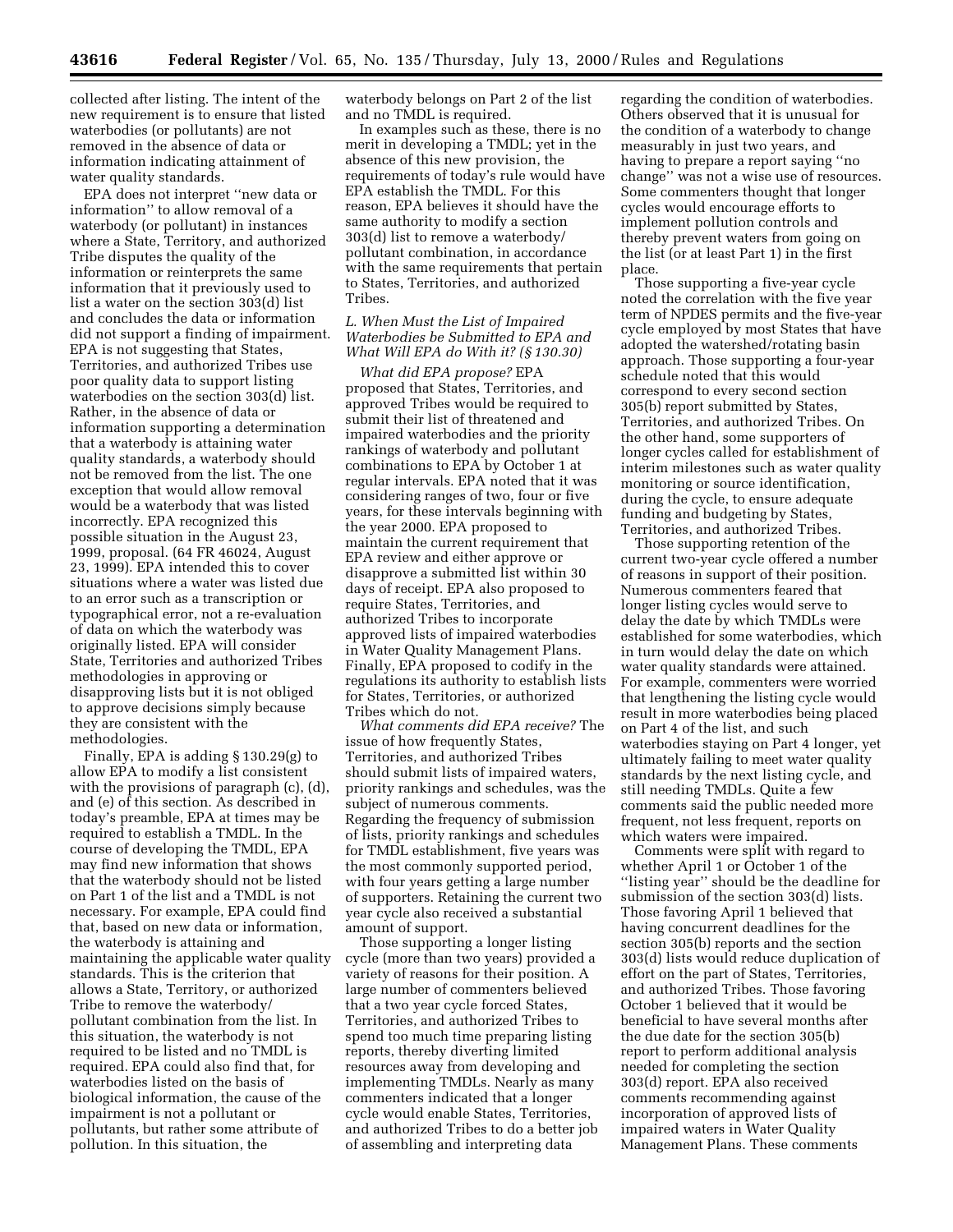expressed concern about the volume of information included in these plans.

*What is EPA promulgating today?* EPA is today promulgating the requirement that States, Territories, and authorized Tribes submit their lists of impaired waters including prioritized schedules by April 1 of every fourth year, starting in 2002.

EPA decided upon a longer listing cycle because of the reduction in reporting burdens, opportunity for more complete data gathering and analysis, and greater likelihood of observing changes in the condition of waters between listings. Concerns about improperly-listed waters later found to be meeting standards remaining on lists for nearly four years have been addressed by clarifying that there is an opportunity for States, Territories, and authorized Tribes to make modifications to their list as provided by § 130.29 discussed above.

EPA believes that the public will receive adequate updates regarding the condition of the nation's waters through the biennial section 305(b) reports that States, Territories, and authorized Tribes must submit according to the CWA. Though EPA recognizes that in the future, some TMDLs may be established a couple years later than would have been the case with a twoyear listing cycle because they will be listed every four years rather than every two years, this decision has no impact on TMDLs already listed which must be established on the schedule required by today's rule.

EPA has selected a four-year listing cycle, as opposed to a five-year cycle because it believes that coordination between section 303(d) lists and section 305(b) reports provides significant efficiencies. States, Territories, and authorized Tribes will continue to be able to make use of their section 305(b) reports when they develop their section 303(d) lists. There should still be ample opportunity to coordinate between the section 303(d) listing process and the monitoring and implementation activities performed as part of a fiveyear watershed/rotating basin strategy. In a five-year watershed or rotating basin strategy, a State, Territory, or authorized Tribe identifies a process of collecting information, assessing the information, determining the watershedwide loading requirements, and implementing those requirements. At any time during this five-year cycle, a State, Territory, or authorized Tribe can develop a list of impaired waterbodies for its jurisdiction based on the existing and readily available information it has collected. The State, Territory, or authorized Tribe can then develop a

schedule for TMDLs that is in synchronization with the anticipated development of watershed-wide requirements in its five-year rotating basin plan. In this way, a State, Territory, or authorized Tribe can continue to address pollution problems in a five-year rotating basin cycle while fulfilling its obligations to develop lists of impaired waterbodies every four years.

After careful consideration of the comments and other relevant factors, EPA has decided that April 1 would be the best deadline for submission of the section 303(d) list. Since today's promulgation provides the opportunity for combining the section 303(d) list and the section 305(b) report, it seems logical to make the deadline for both of these reports fall on the same day of the year. By requiring section 303(d) lists to be submitted every four years, rather than every two years as previously required, EPA intends to provide States, Territories, and authorized Tribes with ample time to analyze data specifically relevant to section 303(d) listing, and therefore, does not believe that having the section 303(d) list due on the same day of the year as the section 305(b) report will pose additional burdens. In addition, this date is the same date as under the pre-existing rules (§ 130.7).

EPA has decided to retain the proposed requirement that States, Territories, and authorized Tribes incorporate the approved lists of impaired waterbodies in the Water Quality Management Plans. EPA recognizes the volume of information that the lists will include. Nevertheless, EPA believes the public needs to be able to find the lists of impaired waterbodies, and the Water Quality Management Plans is a logical place to find this information. A State, Territory, or authorized Tribe can satisfy this requirement by either incorporating the actual list on waters with the other parts of the Water Quality Management Plan, or by incorporating the list by reference. Furthermore, as stated in § 130.51(b), the Water Quality Management Plans are used to direct implementation. By requiring that the approved lists of impaired waterbodies are incorporated into the Water Quality Management Plans, EPA believes this is an efficient connection between the targets for implementation (impaired waters) and the implementation procedures. This is particularly useful for the Part 2 waterbodies where States, Territories, and authorized Tribes will need to incorporate in the Water Quality Management Plan implementation procedures to address pollution not associated with pollutants. Finally, EPA

interprets section 303(d) as requiring that States, Territories, and authorized Tribes include the lists into their Water Quality Management Plans.

When a State, Territory, or authorized Tribe submits a list or modification to a list to EPA, EPA will approve it if it meets the applicable requirements. EPA will consider public comment on the list and may modify the list to assure that it complies with the regulations of Part 130. If a State, Territory, or authorized Tribe does not submit a list on time EPA will use its authority to establish the list for the State, Territory, or authorized Tribe. In response to comments, EPA has clarified which sections of subpart C it will use in reviewing the lists, and what actions EPA is obligated to take in its decisions. Therefore, the final rule uses the word ''must'' to represent EPA's statutory obligations to either approve or disapprove and establish a section 303(d) list of impaired waterbodies, and to establish a list for any State, Territory, or authorized Tribe that does not do so by April 1 of every fourth year.

Finally, EPA includes a statement in today's rule that EPA may establish a list of waterbodies that do not attain and maintain Federal water quality standards. EPA recognizes that there are some impaired waterbodies outside the jurisdiction of States, Territories, and authorized Tribes. Where EPA has established Federal water quality standards for these waters, EPA believes it clearly has the authority to list impaired waterbodies. These waterbodies are generally inside Indian Country where the Tribe is not authorized to implement section 303(d) or in Federal ocean waters.

#### *M. Must TMDLs be Established? (§ 130.31)*

*What did EPA propose?* EPA proposed that TMDLs be established for all waterbody and pollutant combinations listed on Part 1 of the list, but did not propose to require TMDLs for waterbody and pollutant combinations listed on Parts 2, 3, or 4 of the list. In addition, EPA proposed that States, Territories, and authorized Tribes establish TMDLs in accordance with the priority rankings required by proposed § 130.28. Finally, EPA proposed allowing States, Territories and authorized Tribes to establish TMDLs in a different order than provided by the most recently submitted schedule as long as the TMDLs were established in a manner consistent with the overall requirements of proposed § 130.31(a)(1) through (a)(3). EPA explained that it was planning to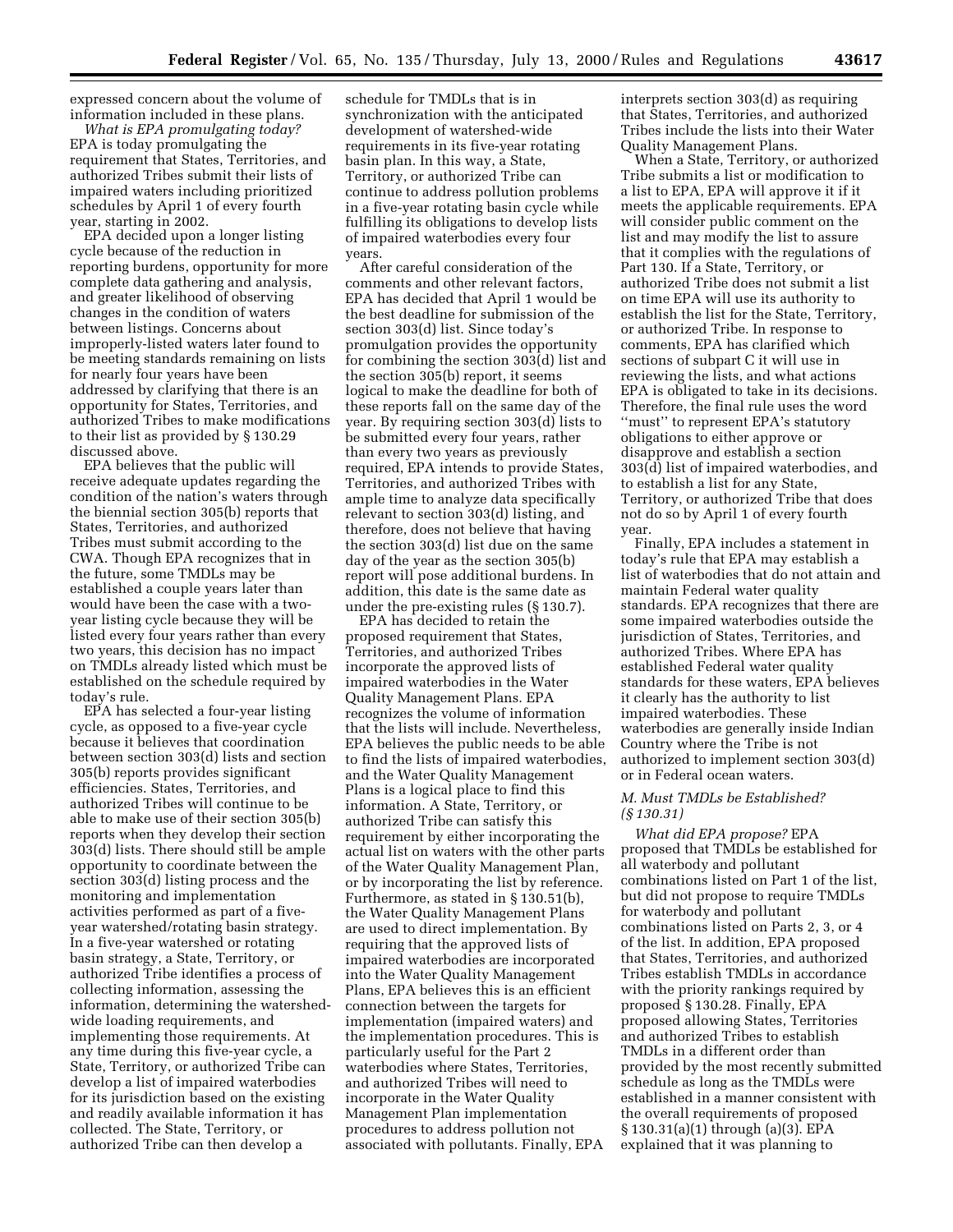consider the extent to which a State, Territory, or authorized Tribe had not or was not likely to meet its schedule for establishing TMDLs when making a decision to step in and establish TMDLs for the State, Territory, or authorized Tribe. (64 FR 46037, August 23, 1999).

*What comments did EPA receive?* EPA received many comments specific to this section. Some commenters reiterated their concerns about the fourpart list. Other commenters pointed to inconsistencies between proposed §§ 130.32(b), 130.32(c), and 130.31(a)(3) and the need for more flexibility to establish TMDLs out of the planned sequence. Some commenters expressed the view that EPA should allow States to use existing programs that achieve the same results as a TMDL instead of requiring a TMDL for all Part 1 waterbodies. Other commenters inquired as to the requirements for ''informational TMDLs'' under section 303(d)(3).

EPA also received many comments regarding the issues of pollutants which might not be suitable for TMDL calculations. A number of commenters put forth the position that TMDLs were appropriate for all situations, and that EPA should not allow exemptions for technically complex impairments under any circumstances. EPA received a number of comments suggesting that the establishment of TMDLs for certain impairments resulting from atmospheric deposition (*e.g.* mercury and nitrogen) was not feasible because of a lack of appropriate technical tools (*e.g.* data, models), and therefore, EPA should exempt these waterbodies from the list. Similarly, several commenters stated that TMDLs for extremely difficult to solve problems (*e.g.* contaminated sediments) should also be exempt from TMDL establishment, or at least deferred until such time that the tools and data were available. Other commenters expressed a position that EPA had failed to meet its statutory duty under 304(a)(2)(D) to provide guidance on how to determine for which pollutants technical conditions exist to establish a TMDL. Therefore, these commenters felt that the States, Territories and authorized Tribes should be given maximum deference to make this determination for themselves, especially for toxics. A number of commenters suggested that a new part 5 of the list be established to accommodate impairments where the technical conditions were such that TMDLs could not be established until advances in data and models were made. A number of comments suggested that EPA should include the statutory language that recognizes that some

pollutants may not be suitable for TMDL calculations. Some comments made specific recommendations that EPA should now determine that flow, biological criteria, temperature, sediment, any interpretation of narrative criteria, whole effluent toxicity, sediment toxicity, legacy pollutants, any pollutant originating from nonpoint sources or atmospheric deposition, mercury, and any pollutant found in an ephemeral stream are not suitable for TMDL calculation. A few comments suggested that TMDLs should be required for stream flow for legal and policy reasons.

*What is EPA promulgating today?* Based on its analysis of the many comments received on this section, EPA has made four changes to the proposed rule language. First, EPA is requiring in final § 130.31(a) that States, Territories, and authorized Tribes submit the TMDLs they establish to EPA. EPA made this change because although § 130.35 of the proposed rule addressed EPA's review of TMDLs submitted by States, Territories, and authorized Tribes, the proposed rule did not include a specific requirement that States, Territories, and authorized Tribes submit their established TMDLs to EPA.

Second, the final rule separates the requirement that States, Territories, and authorized Tribes establish TMDLs for waterbodies on Part 1 of the list from the statement that TMDLs are not required for waterbodies on Parts 2, 3, or 4. EPA believes this provides additional clarity as to which waterbodies require TMDLs.

Third, EPA is not promulgating the proposed requirement that States, Territories, and authorized Tribes establish TMDLs in accordance with their priority rankings. Instead EPA is requiring that States establish TMDLs in accordance with their approved schedule. EPA has changed the focus in the final rule from the priority ranking to the approved schedule because it has decided to equate a State's prioritization scheme with its schedule for establishing TMDLs for all waterbodies on Part 1 of the list. This is a reasonable interpretation and integration of sections 303(d)(1)(A) and 303(d)(1)(C). EPA believes it would be unreasonable for a State's TMDL schedule to differ significantly from its prioritization of waterbodies under section 303(d)(1)(A) and therefore believes its modification of the proposal in the final rule to require that TMDLs be established in accordance with a State's approved schedule is a logical outgrowth of the proposal.

Fourth, EPA is not promulgating the proposed allowance for States, Territories, and authorized Tribes to establish TMDLs in a different sequence than in their schedule. However, EPA recognizes that States, Territories, and authorized Tribes need the flexibility to adjust the order in which they establish TMDLs if newer information causes a lower priority TMDL to become of higher priority before the time of the next section 303(d) list submittal. The structure of § 130.28(c) provides States, Territories, and authorized Tribes with the flexibility to shift work within each twelve-month block of the schedule without seeking EPA approval. EPA believes that the public should have the opportunity to participate in decisions regarding more significant changes in the sequence by which TMDLs are established. Therefore, EPA expects that States, Territories, and authorized Tribes will use the provisions of § 130.29, which includes public participation, to make modifications to their schedules for TMDL establishment beyond those described above.

EPA does not agree as suggested by comments that it should allow States, Territories, and authorized Tribes to use other existing programs in lieu of establishing a TMDL for impaired waterbodies. The requirements of the CWA are very clear that TMDLs are required for all waterbodies impaired by a pollutant(s) where the technologybased requirements of the Act cannot ensure attainment of water quality standards. EPA recognizes that there are many Federal and State programs and mechanisms available to address impaired waterbodies, and EPA encourages States, Territories, authorized Tribes, and citizens to use them. However, EPA does not believe it can ignore the clear requirement of section 303(d) of the CWA that States, Territories, and authorized Tribes identify impaired waters on a section 303(d) list and develop TMDLs for these waters. To the extent that States, Territories, and authorized Tribes use other programs and mechanisms to achieve water quality standards prior to the establishment of a TMDL, those mechanisms can provide a basis for the State, Territory, or authorized Tribe to remove a waterbody from the section 303(d) list. Also, EPA anticipates that States, Territories, and authorized Tribes will rely on their various existing water quality-related programs and authorities as a means to implement TMDLs.

EPA acknowledges the comments on specific situations for which EPA should determine in this rulemaking that certain pollutants are not suitable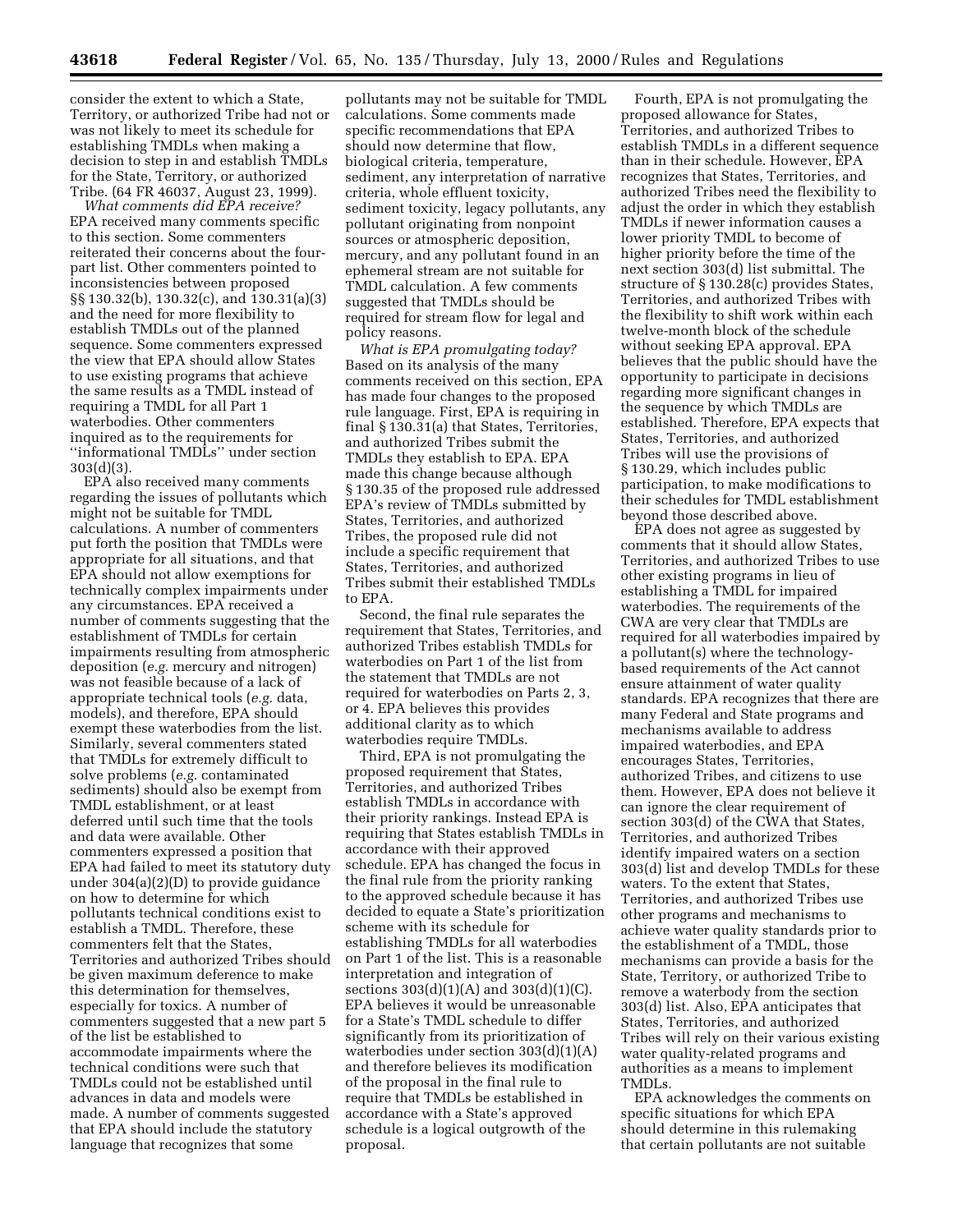for TMDL calculation. EPA acknowledges that the CWA only requires TMDLs for those pollutants that EPA has determined are suitable for calculation of TMDLs. EPA made the determination on December 28, 1978 (43 FR 60662) that all pollutants were suitable for TMDL calculation under the proper technical conditions. This 1978 finding is not part of today's rulemaking and although neither the determination nor this rulemaking foreclose any reconsideration at a later date for a specific pollutant, EPA is not making any changes to the determination in these regulations. EPA notes that this determination applies only to pollutants and not to all parameters used by EPA, States, Territories, or authorized Tribes to measure environmental health.

EPA rejects a suggestion that TMDLs are unsuitable for calculation when either (1) suitable data cannot be collected to accurately quantify levels of the pollutant of concern, or (2) the water quality assessment methodology for that pollutant has not developed sufficiently to enable defensible determinations of wasteload allocations and load allocations that are likely to eliminate the impairment. EPA believes that the first condition is more a matter of resources than a technical limitation for developing TMDLs. Indeed, under this suggestion, all TMDLs would be unsuitable for calculation in the absence of data, and thus there would be no motivation to collect the necessary data. EPA believes the second condition is too subjective a test, and that the best forum for making this decision is during the public review of a TMDL.

For whole effluent toxicity (WET), EPA recognizes that its own guidance states that chronic whole effluent toxicity measurements are not additive while one primary principle for calculating TMDLs is that mass is additive. EPA also previously declined to apply whole effluent toxicity to the TMDL provisions of Part 132. However, EPA does not believe that these previous guidances and statements mean that whole effluent toxicity is unsuitable for TMDL calculations in all instances. Rather, EPA believes that TMDL calculations for chronic whole effluent toxicity in situations of multiple discharges should be performed on the pollutant(s) causing the toxicity. In these situations, EPA believes the first logical step of analysis is to conduct an ambient toxicity identification evaluation to identify the pollutants causing the toxicity, as suggested by comments. EPA has developed guidance to assist States, Territories, authorized Tribes, and other interested parties in determining the

pollutant(s) causing WET. See ''Toxicity Identification Evaluations: Characterization of Chronically Toxic Effluents, Phase I,'' EPA/600/6–91– 005F, 1992; ''Methods for Aquatic Toxicity Identification Evaluations: Phase II Toxicity Identification Procedures for Samples Exhibiting Acute and Chronic Toxicity,'' EPA/600/ R–92–080, 1993; ''Methods for Aquatic Toxicity Identification Evaluations: Phase III Toxicity Confirmation Procedures for Samples Exhibiting Acute and Chronic Toxicity,'' EPA/600/ R–92–081, 1993; ''Marine Toxicity Identification Evaluation (TIR) Guidance Document, Phase I,'' EPA/ 600/R–96/054, 1996.

Where a TMDL is being established for only one source of the chronic whole effluent toxicity endpoint, there is no addition of different loadings involved and the TMDL calculations are identical to NPDES calculations. Where there are multiple sources of the acute whole effluent toxicity endpoint, EPA's guidance considers acute toxicity to be additive. See the ''Technical Support Document for Water Quality-Based Toxics Control,'' EPA/505/2–90–001, 1991, at page 24. In these instances, EPA considers TMDL calculations are suitable because acute whole effluent toxicity exhibits additive characteristics.

EPA considers sediment toxicity to be a property of sediments resulting from the discharge of pollutants from multiple sources that were once in the water column and later settled into the sediments. Like chronic WET from multiple discharges, EPA believes that the TMDL calculations of sediment toxicity should be performed on the pollutants causing the toxicity. In these situations, EPA believes the first logical step of analysis is to conduct an ambient toxicity identification evaluation to identify the pollutants causing the toxicity, as suggested by comments. EPA has developed guidance to assist States, Territories, authorized Tribes, and other interested parties in determining the pollutant(s) causing sediment toxicity. See ''Sediment Toxicity Identification Evaluation: Phase I (Characterization), Phase II (Identification), and Phase III (Confirmation) Modifications of Effluent Procedures'', EPA/600/6–91/007, EPA, 1991.

In addition, EPA was asked in comments to clarify that TMDLs are suitable for addressing impairments caused by urban wet weather sources. EPA recognizes the additional complexity in collecting data and conducting the analyses for pollutant problems related to these sources, but believes that these issues can be addressed by States, Territories and

authorized Tribes by providing more time to establish the TMDL in the schedule.

EPA does not consider flow to be a pollutant, and therefore the final rule does not require TMDLs for flow. However, EPA recognizes that there will be cases where flow or lack thereof will contribute to impairment by a pollutant. In some cases the requirement that States, Territories and authorized Tribes consider seasonal variations including flow when establishing TMDLs will result in States, Territories and authorized Tribes having to consider the effect of low and high flow on water quality. In addition anthropogenic changes may contribute to the presence of a pollutant. For example, flow withdrawals or diversions may remove water that once diluted pollutants in the stream or cause the in-stream temperature to rise. Another example is high flow which degrades the aquatic habitat through excessive sedimentation. In these instances, the final rule requires the State, Territory, or authorized Tribe to develop a TMDL for the pollutant (including heat) which is causing the water to exceed the water quality standards. The State, Territory, or authorized Tribe will have to identify in the implementation plan the approach it intends to use to bring the waterbody into compliance with water quality standards. When implementing a TMDL, the State, Territory, or authorized Tribe may find it necessary to address the non-discharge causes of elevated pollutants, including low flow. In these instances, the TMDL allocations will directly address the excessive loading of the pollutant and the implementation plan will indirectly address the pollution problems.

EPA recognizes that the proposal did not include the current regulatory requirements at § 130.7(e) which codify the statutory provisions of section 303(d)(3), which addresses ''informational TMDLs.'' This section of the Act provides that States can at their discretion, establish TMDLs for waterbodies which are not impaired. These ''informational TMDLs'' which contain the load necessary to attain water quality standards with seasonal variations and a margin of safety are not subject to EPA review and approval and EPA does not believe regulatory language is needed to address them.

#### *N. What is a TMDL? (§ 130.32(a))*

*What did EPA propose?* EPA proposed new § 130.33(a), renumbered § 130.32(a) in today's final rule, to mirror the proposed definition of a TMDL, and to recognize that TMDLs provide the opportunity for comparing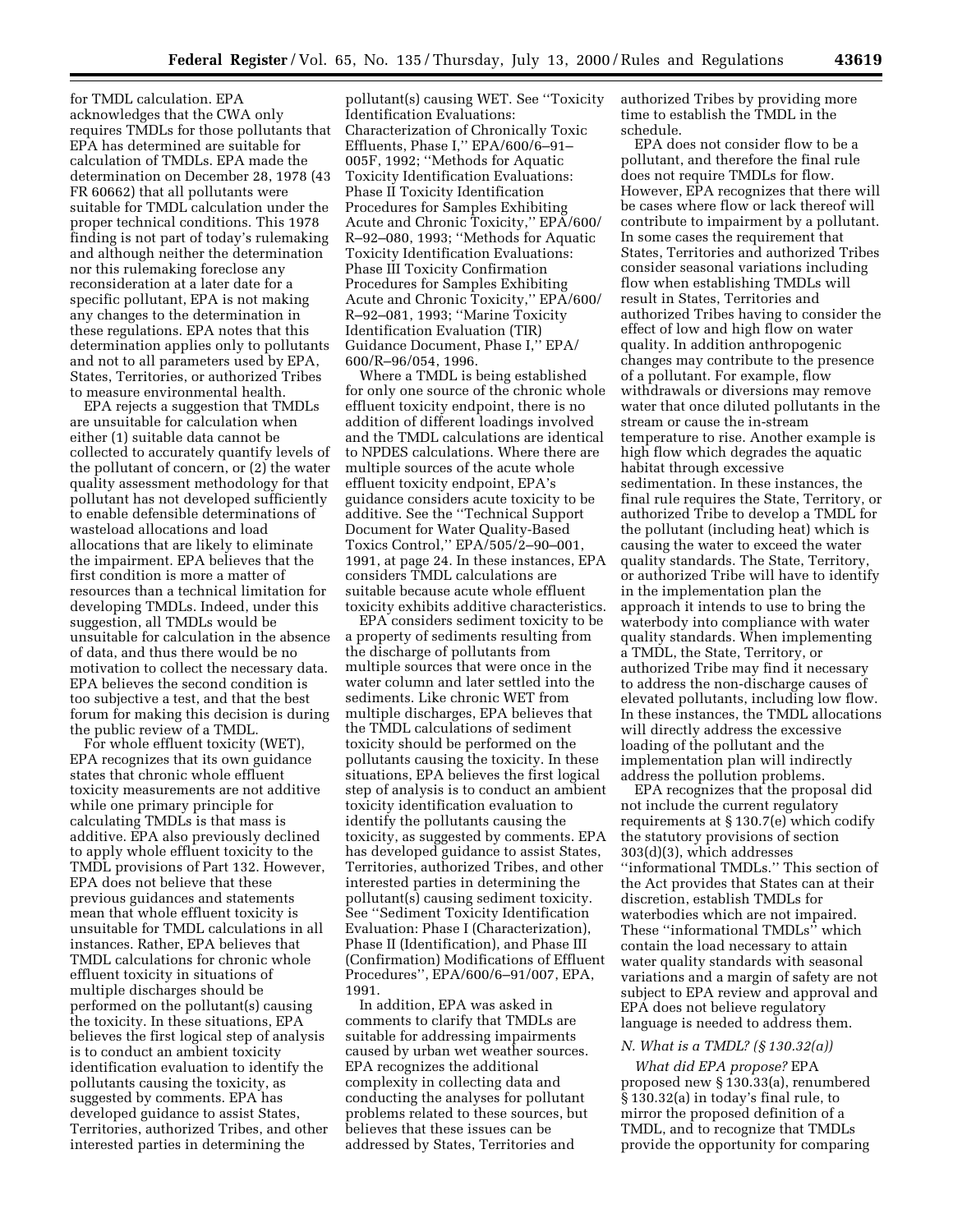relative contributions of pollutants from all sources and considering economic and technical trade-offs between point and nonpoint sources.

*What comments did EPA receive?* EPA received numerous comments on this subsection. Many echoed comments submitted on the definition of a TMDL. Some recommended that this section restate in the same words the definition of a TMDL. EPA received a number of comments concerning the ability of TMDLs to accommodate trade-offs between point and nonpoint sources. Many of these comments addressed the general topic of watershed-based effluent trading (as distinguished from comments specific to the offset provision set forth in the proposed NPDES companion rule). The majority of these comments supported the concept of ''trading'' in general, though most did not specify which of the numerous models of water pollutant trading they specifically endorsed. Reasons given for supporting the concept of trading included: (1) Ability to achieve water quality goals in the most cost-effective manner; (2) potential for achieving water quality goals sooner than otherwise would be the case; and (3) ability to go beyond (do better than) stated water quality goals/standards. Several comments called upon EPA to include language in the rule itself making it clear that ''trading'' was allowed as a component of a TMDL implementation plan.

On the other hand, some comments, though expressing support for the broad concept of ''trading,'' urged EPA to proceed carefully with approval of individual trading programs, citing concerns about loss of accountability for point sources and reductions in opportunities for public participation in decisions regarding pollutant discharges from individual point sources.

EPA received many other comments regarding how loads are allocated between sources. Some comments suggested that EPA require that States, Territories, and authorized Tribes conduct specified analyses related to allocations. Other comments suggested that EPA require that allocations credit sources with pollutant reductions already achieved or require reductions in proportion to the existing loadings. Further comments suggested that all sources of loads must fairly share in load reductions, regardless of their size or relative contribution. In contrast, some comments stated that EPA has no authority to specify any allocation methodology or conditions, and that the allocation process is solely the authority of the State, Territory, or authorized Tribe. EPA received suggestions that

EPA provide more examples of allocation methods in guidance.

Finally, a number of commenters have said that EPA should not have said that TMDLs should be set at levels that will ''attain and maintain'' water quality standards, and that in the final rule, EPA should not couple the two words.

*What is EPA promulgating today?* EPA is promulgating this subsection with revisions to make the first and second sentence match the first and second sentences in the definition of a TMDL. These revisions are described in today's preamble in the discussion of the TMDL definition.

Though EPA continues to support efforts by States, Territories, and authorized Tribes, as well as various stakeholders, to identify the most costeffective means of achieving water quality standards through development and implementation of TMDLs, EPA does not believe it is necessary to provide specific regulatory language specifying how trading should occur. EPA has articulated its support for the trading concept in an ''Effluent Trading in Watersheds Policy Statement,'' January 1996, and a ''Draft Framework for Watershed-Based Trading,'' May 1996, and provided funding and technical support for a number of individual watershed trading projects, and continues to interact with those developing and implementing such projects.

EPA's position has been, and continues to be, that States, Territories, and authorized Tribes may employ in TMDLs any kind of system or policy for allocating pollutant loadings among sources, as long as the resulting allocations will lead to attainment and maintenance of water quality standards. Among the permissible allocation options are ones by which a source of pollutants would provide compensation to another source, in exchange for which the second source would accept a lower allocation, thereby offsetting a higher allocation for the first source. EPA encourages States, Territories and authorized Tribes to bring together stakeholders potentially affected by and interested in a planned TMDL to work together to explore ways in which a variety of allocation arrangements can be considered in selecting a scheme for a TMDL and reflected in the TMDL implementation plan.

EPA also declines to require that States, Territories or authorized Tribes conduct any specific prescribed analyses as part of their decision to allocate loads to point and nonpoint sources. Similarly, EPA declines to require that allocations credit sources with pollutant reductions already

achieved, require reductions in proportion to the existing loadings, consider the ability to pay or treatment capacity or where reductions are the easiest to achieve, or require that all sources of loads must fairly share in load reductions, regardless of their size or relative contribution. EPA believes that the decision on how to identify the most cost-effective or equitable means of allocating loadings is best handled by the State, Territory, or authorized Tribe, when the State, Territory, or authorized Tribe establishes the TMDL. Therefore, EPA is not prescribing certain allocation methodologies for States, Territories, or authorized Tribes in this rule. Today's final rule requires that the wasteload and load allocations, when implemented together, will result in the attainment and maintenance of the water quality standard(s) applicable to the pollutant for which the TMDL is being established. EPA's review of the allocations will focus on whether they attain and maintain the water quality standards.

EPA believes the allocation methodology should create a technically feasible and reasonably fair division of the allowable load among sources. Understanding the relationship between pollutant loads and the condition of the waterbody is the basis for evaluating alternative allocation strategies. If there is a range of allocation strategies that could be implemented, EPA encourages the State, Territory, or authorized Tribe to consider various allocation options. This allows for a more rigorous evaluation and decision making process by the stakeholders and regulators. Ideally, States, Territories and authorized Tribes could bring together stakeholders potentially affected by and interested in a TMDL to work together to reach consensus on allocations that are believed by the stakeholders to be effective and equitable.

Pollutant reductions can be allocated among sources in numerous ways (see ''Technical Support Document for Water Quality-based Toxics Control,'' EPA/ 505/2–90–001, 1991, Chapter 4.) States, Territories, and authorized Tribes may consider several factors, including technical and programmatic feasibility to reduce specific loads, costeffectiveness, relative or proportional source contributions, ability of small entities to pay for pollutant load reductions, equity based on previous commitments to load reductions, and the likelihood of implementation, to develop the most effective allocation strategy. EPA encourages States, Territories, and authorized Tribes to consider these factors when they allocate loads.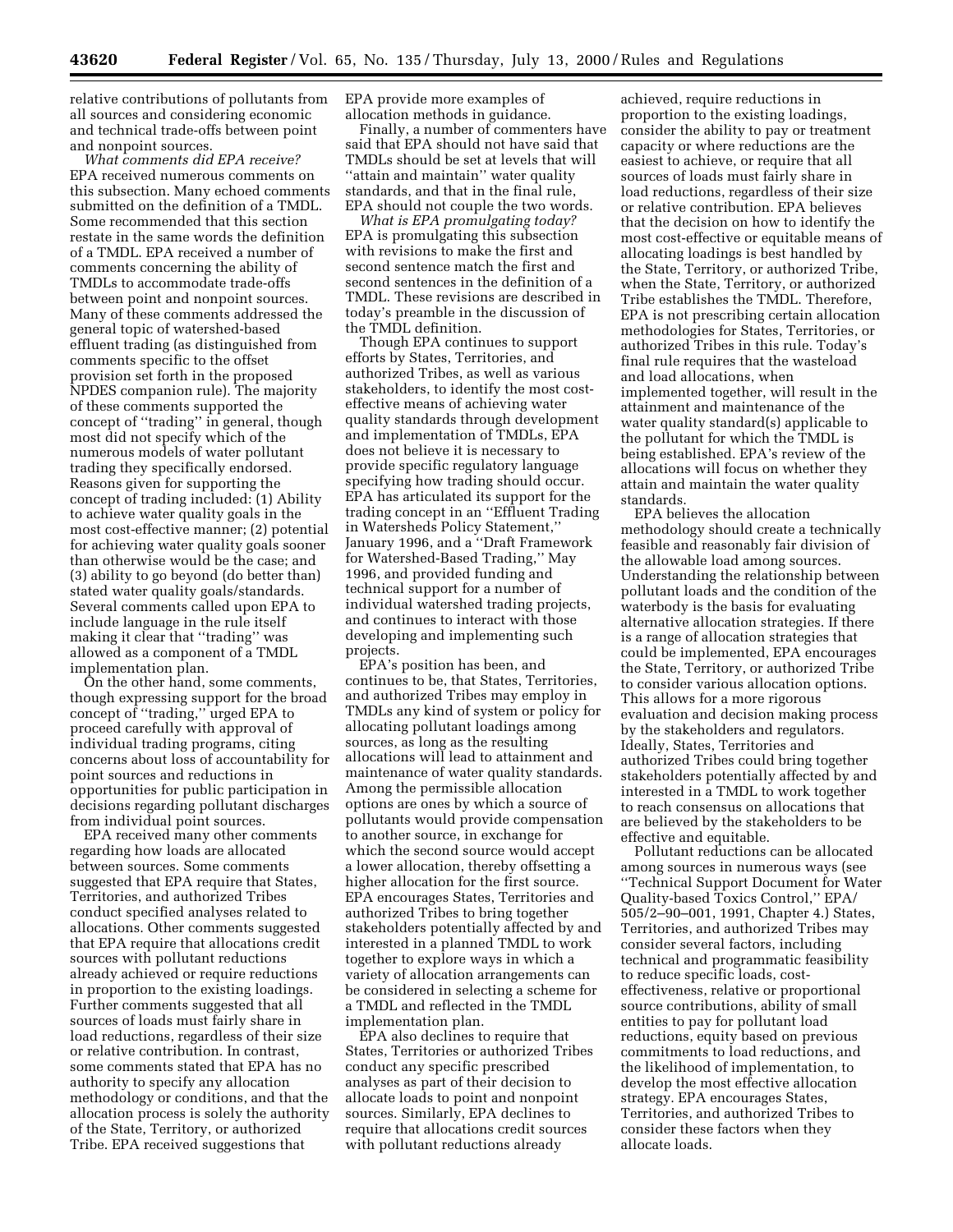When EPA establishes a TMDL, EPA will seek advice from the applicable State, Territory, or authorized Tribe as to which allocation methodology it prefers that EPA use. As a general approach, EPA intends to use the same allocation methodology that the State, Territory, or authorized Tribe uses for TMDLs it establishes. However, if EPA is not able to establish reasonable assurance of implementation of needed pollution control measures, EPA will revise the pollutant reduction allocation as needed. EPA recognizes the benefit of guidance on the merits of various allocation methodologies, and intends to publish this guidance within a year following promulgation of today's rule for use by States, Territories, and authorized Tribes.

EPA believes the phrase ''attain and maintain'' is consistent with the language in CWA section 303(d)(1)(C) that requires that TMDLs be established at a level necessary to implement water quality standards. EPA interprets the term ''implement'' to include not just choosing a load necessary to attain the appropriate water quality standard at a given moment in time, *i.e.,* the date the TMDL is established, but also choosing a load that will ensure that the appropriate water quality standard is implemented over time. For that reason, EPA believes it has the authority to use the phrase ''attain and maintain'' and has modified the proposed rule in a number of places consistent with this belief.

# *O. What are the Minimum Elements of a TMDL? (§ 130.32(b))*

EPA proposed in § 130.33(b), renumbered as § 130.32(b) in today's rule, that a TMDL include ten minimum elements. The final rule, for reasons explained later, includes eleven elements. Ten of these are discussed in this section. The issues raised by commenters regarding the eleventh element, *i.e.,* the implementation plan, and changes resulting from these comments are discussed in Section II.P. of this preamble. EPA is promulgating its proposal that TMDLs include all the elements. EPA recognizes that TMDLs for waterbodies with only NPDESregulated point sources contributing the pollutant impairing the waterbody would not require a load allocation. In this situation, the TMDL could include a load allocation of zero. Similarly, TMDLs for waterbodies with only sources which are not subject to NPDES permits contributing the pollutant impairing the waterbody would not require a wasteload allocation. In this situation, the TMDL could include a wasteload allocation of zero.

# 1. Waterbody Name and Geographic Location

*What did EPA propose?* EPA proposed in § 130.33(b)(1) that the TMDL include the information provided on the section 303(d) list regarding the name and geographic location of the waterbody for which the TMDL was established, as well as the name and geographic location of upstream waterbodies which contributed a significant amount of the pollutant for which the TMDL was established.

*What comments did EPA receive?* EPA received very few comments regarding this proposed requirement. Some commenters were concerned that the requirement to identify upstream sources of pollutants meant that controls would have to be established for these sources.

*What is EPA promulgating today?* EPA is promulgating this section as proposed but now renumbered as § 130.32(b)(1). The Agency believes that it is important to identify upstream contributors of a pollutant for which a TMDL is being established because, as clarified in today's regulations at § 130.32(b)(4), this pollutant load must be accounted for in the TMDL as background loading. EPA recognizes that, due to limited information, a State Territory, or authorized Tribe may not be able to identify a specific upstream waterbody as being the source of pollutants that flow into the segment of the waterbody for which the TMDL is being established. EPA expects that the State, Territory, or authorized Tribe will only identify specific sources of that pollutant upstream of the segment for which the TMDL is being established to the extent those sources are known.

2. Identification and Quantification of the Pollutant Load, and Deviation From Loads

*What did EPA propose?* In proposed § 130.33(b)(2), and (3), EPA proposed that States, Territories and authorized Tribes identify the pollutant for which a TMDL was established, quantify the load of the pollutant which may be present in the waterbody and not cause an exceedance of a water quality standard, and identify the difference between that amount and the current loading.

*What comments did EPA receive?* EPA received few comments on these proposed sections. Commenters mostly requested technical clarifications on how to calculate pollutant loads. Other comments requested that the rule require disclosure of which water quality standards apply to a TMDL, and assurance that background loadings are accounted for in the TMDL.

*What is EPA promulgating today?* EPA is slightly reorganizing these sections to separate the requirements for identification of the pollutant, now contained in  $\S$  130.32(b)(2), from the quantification of the pollutant load necessary to attain water quality standards in § 130.32(b)(3) and the quantification of the deviation between current loading and that necessary to attain and maintain water quality standards in § 130.32(b)(4). EPA believes that this separation better clarifies the elements of the TMDL. This also results in there being 11 elements of the TMDL, because two requirements are reorganized into three requirements.

In addition, as suggested by comments, EPA is adding the requirement to consider pollutant loads from upstream sources as part of the background. EPA recognizes that the TMDL serves as a mechanism for accounting for the total load of a pollutant in a waterbody. In the TMDL, all pollutant loads need to be accounted for to ensure that when the total load is allocated, the sum of the allocations does not exceed the water quality standard. Without identifying loads from upstream sources as background loads, the allocation process is likely to over-allocate loadings to point and nonpoint sources, thus leading to an exceedance of the water quality standard.

EPA does not interpret quantification of loads as always requiring the direct monitoring of sources of pollutant loads or the pollutant load within a waterbody. States, Territories, and authorized Tribes have the flexibility to use any methodology that develops a number that expresses the pollutant load. Direct monitoring is one way, but there are others. For example, States, Territories, and authorized Tribes may use water quality modeling techniques, either empirical or deterministic, to quantify the load. They may use correlation methodologies to relate nonpollutant metrics to pollutant loads. In general, the State, Territory, or authorized Tribe needs to use a procedure by which it can develop a number that characterizes the load.

Also, as suggested by comments, EPA is clarifying that the applicable water quality standard must be identified along with the pollutant for which a TMDL is being established. EPA agrees that the public should have access to this information when they review and comment on a proposed TMDL because the water quality standard is the basis for the TMDL.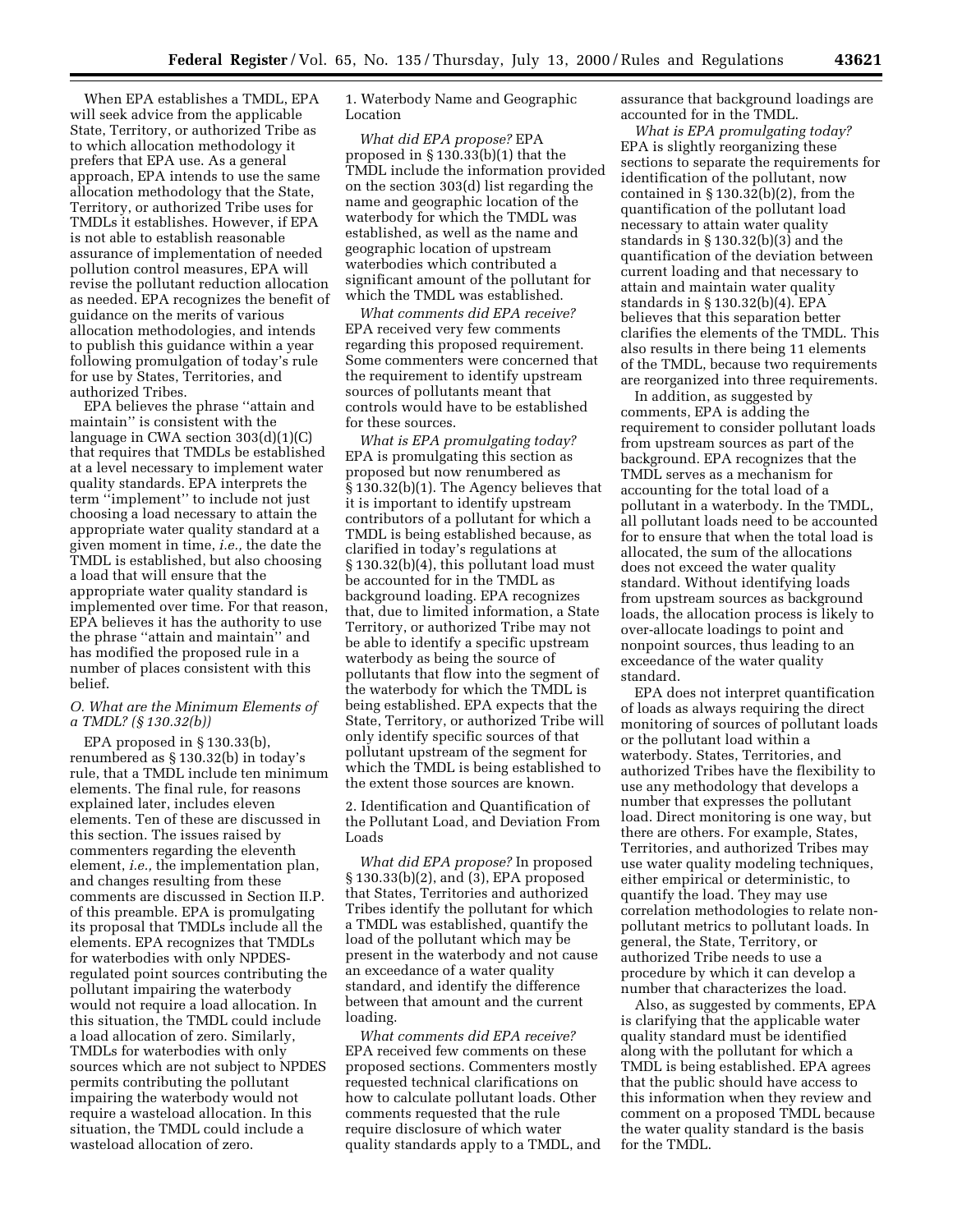# 3. Source Categories

*What did EPA propose?* EPA proposed in § 130.33(b)(4) that a TMDL should include an identification of the source of the pollutant with as much precision as feasible, *i.e.,* individual or categorical, in accordance with the definitions of load allocation and wasteload allocations.

*What comments did EPA receive?* Many commenters repeated either their support or opposition to including nonpoint sources in the TMDL process. Several comments expressed support for identification of all sources, and suggested EPA encourage States, Territories, and authorized Tribes to identify all sources of a pollutant. Others repeated their concerns regarding designation of certain animal feeding operations and silviculture activities as point sources. These comments are addressed elsewhere in today's preamble.

*What is EPA promulgating today?* EPA is promulgating the proposed language with minor editorial modifications at § 130.32(b)(5) of today's rule. For reasons discussed previously in today's preamble, EPA believes that the requirement to identify and establish TMDLs for waterbodies exists regardless of whether the waterbody is impaired by point sources, nonpoint sources or a combination of both. *Pronsolino* v. *Marcus,* 2000 WL 356305 (N.D. Cal. March 30, 2000.) Therefore, EPA declines to revise the proposed requirement to exclude identification of nonpoint sources that contribute the pollutant causing an impairment.

#### 4. Wasteload Allocation

*What did EPA propose?* EPA proposed that an individual wasteload allocation be assigned to each point source covered by the NPDES permit program, with two exceptions. First, EPA proposed that one waste load could be allocated to a category or subcategory of sources within a waterbody subject to a general permit under the NPDES program. Similarly, EPA proposed that pollutant loads from permitted facilities that did not need to be reduced in order to achieve water quality standards could be grouped into one category or subcategory, or considered as part of background loads.

EPA also proposed to require States, Territories, and authorized Tribes to provide technical analysis demonstrating that wasteload allocations, when implemented, would result in attainment and maintenance of water quality standards in the waterbody.

*What comments did EPA receive?* EPA received a wide variety of

comments on the provisions in proposed § 130.33 dealing with wasteload allocations. (Other comments regarding the definition of ''wasteload allocations'' are addressed elsewhere in this preamble.)

The proposal that one wasteload allocation could be developed for all point sources subject to a general NPDES permit drew substantial and widely varied response. Some commenters endorsed this notion, saying it would reduce administrative burdens on States, Territories and authorized Tribes. On the other hand, there were a number of comments objecting to this provision. These commenters questioned the feasibility of estimating the total loading from all point sources covered by a general permit, particularly permits which do not require the sources wishing to be covered to send a Notice of Intent to the NPDES authority.

Commenters also opposed grouping all sources for which no load reduction was required. They questioned how EPA could ensure that dischargers included under a wasteload allocation, or bundled under the allocation to background, did not increase their loadings of the pollutant above levels discharged at the time of TMDL establishment.

A number of comments called upon EPA to require that States, Territories, and authorized Tribes directly notify any pollutant source potentially affected by the allocations in a proposed TMDL that had been published for public review and comment.

*What is EPA promulgating today?* After consideration of all comments received, EPA is promulgating a provision that is very similar to the one proposed. The one key change is aimed at clarifying that, for waterbodies affected by both nonpoint and point sources of the pollutant of concern, implementation of the wasteload allocation alone is not always expected to result in attainment of water quality standards. Rather, today's rule specifies that States, Territories, and authorized Tribes should submit, along with the wasteload allocation, supporting technical analyses demonstrating that wasteload allocations, when implemented in conjunction with necessary load allocations, will result in the attainment and maintenance of water quality standards in the waterbody.

As with the proposed rule, today's promulgation states that point sources subject to individual NPDES permits must be given individual wasteload allocations, except those that would not need to reduce their loadings. Point

sources subject to individual NPDES permits that, according to the terms of the wasteload allocation for the waterbody into which they discharge, would not need to decrease their pollutant loadings, may be included within a single wasteload allocation for a category or subcategory of sources. Individual NPDES permits for point sources included in such categories or subcategories should have effluent limits (or other permit provisions) for the pollutant being addressed in the TMDL, ensuring that the permittee would not increase its discharge of that pollutant beyond the level it was assessed as discharging in calculating the TMDL's wasteload allocation for that category or subcategory of sources. In these instances, the current NPDES permit provides the regulatory control to prevent these sources of pollutants from increasing their pollutant loads.

Today's rule allows for wasteload allocations to be allotted to a category of sources seeking coverage under a general permit, *i.e.,* all sources seeking coverage under a general permit that are located on the waterbody for which the TMDL is established could be covered under one wasteload allocation (§ 130.32(b)(6)). General permits, like individual permits, must include effluent limits or conditions that are consistent with the assumptions and requirements of the wasteload allocation. Today's rule requires that the implementation plan identify the category of point sources subject to the TMDL which are regulated by a general permit and specify the general permit that applies or will apply to the sources (§ 130.32(c)(1)(i)). Today's rule also requires that the implementation plan identify the wasteload allocation that will be the basis for the effluent limitations (which may be in the form of Best Management Practices defined for NPDES at § 122.2) in the NPDES permit ''that will be issued, reissued, or revised.'' *Id.*

Existing NPDES regulations require the permitting authority to develop water quality-based effluent limits that derive from and comply with all applicable water quality standards. These regulations also require that water quality-based effluent limits be consistent with the assumptions and requirements of any available wasteload allocation prepared by the State and approved by EPA pursuant to § 130.7 (see  $$ 122.44(d)(1)(vii)(B)$ ). Therefore, when an existing permit expires, upon reissuance of that permit, the permitting authority will evaluate whether the effluent limitations or conditions within the permit are consistent with the wasteload allocation in an applicable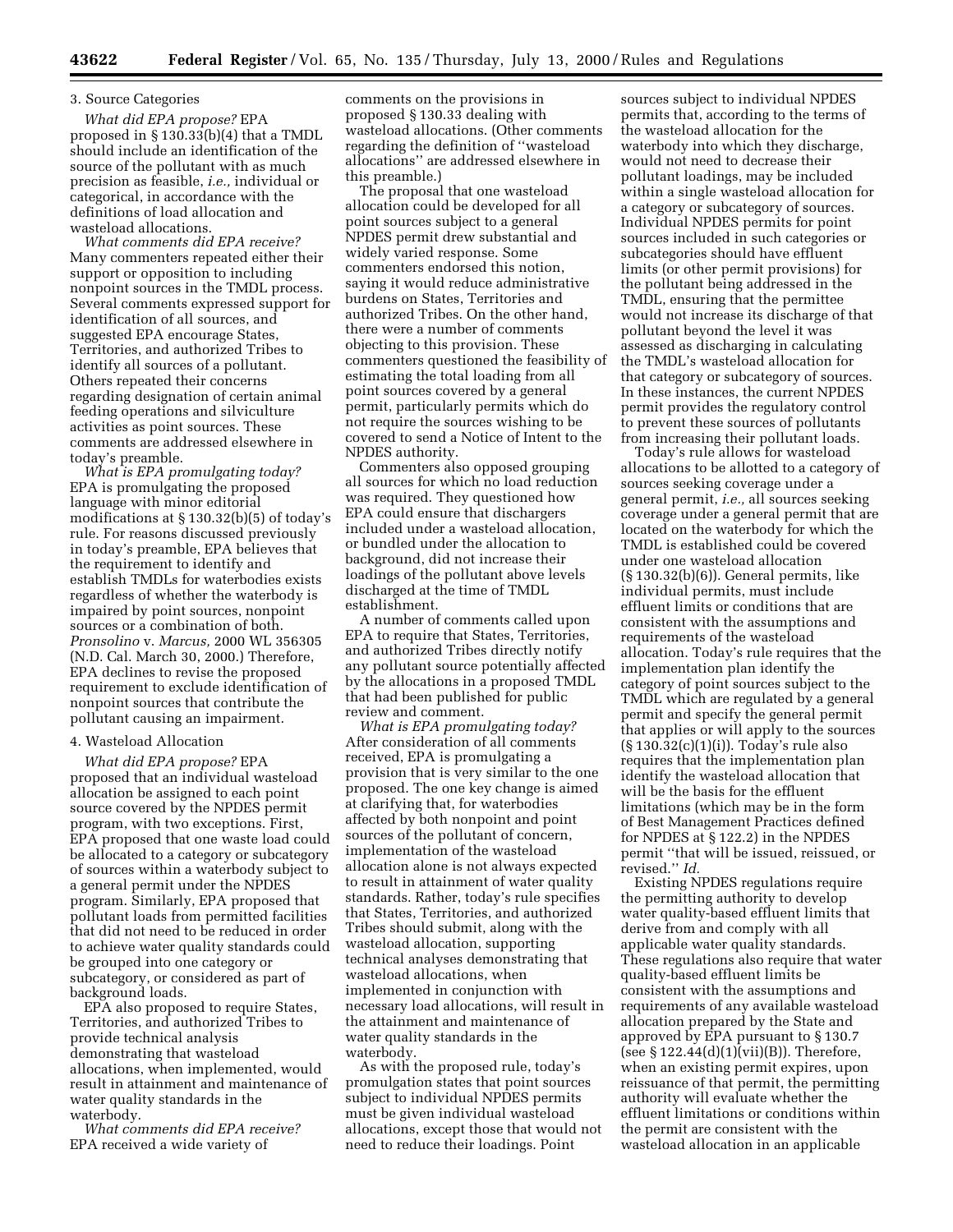TMDL. If not, the permitting authority must ensure the reissued permit includes effluent limitations that are consistent with the wasteload allocation. In the case of storm water permits, the effluent limitations may include best management practices that evidence shows are consistent with the wasteload allocation.

Where a State is establishing a TMDL and that State is authorized to administer general permits under the NPDES program, the State has the discretion and flexibility to determine whether to issue separate general or individual permits to implement the wasteload allocation or whether to revise or reissue a general permit to implement the wasteload allocation. A separate general permit would be specific to the waterbody for which the TMDL is established and may include a different set of conditions and requirements that would be designed or tailored to implement the applicable wasteload allocation under the TMDL. A State may also choose to revise the existing general permit to include additional conditions or effluent limitations applicable to those sources or categories of sources, consistent with the wasteload allocation. EPA believes that a new general permit (*e.g.* a storm water general permit) that includes best management practices, rather than numerical limitations on the mass or concentration of pollutants in the discharge, is adequate for the purposes of ensuring implementation of a wasteload allocation.

When a State is establishing a TMDL but that State is not authorized to administer general permits under the NPDES program, the State and EPA would work together to address how the applicable national general permit would be ''issued, reissued or revised'' to implement the wasteload allocations applicable to the category of sources subject to a TMDL covered by the general permit. EPA would also have the discretion and flexibility to determine whether to issue a separate general permit to implement the wasteload allocation, whether to issue an individual permit, or whether to revise or reissue the general permit to implement the wasteload allocation. This discretion and flexibility would also be available to EPA where the Agency is establishing a TMDL for a State that is not authorized to administer general permits under the NPDES program. In addition, where EPA is establishing a TMDL for a State and that State is authorized to administer general permits under the NPDES program, EPA, in developing the implementation plan, would need to

work with the State to determine how the State-issued general permits would be ''issued, reissued or revised'' to implement the applicable wasteload allocation under the TMDL.

As would have been the case with the proposed rule, when EPA approves a TMDL, it will also be approving the component wasteload allocations and load allocations. EPA's review of wasteload allocations and corresponding load allocations will be aided by the supporting technical analyses demonstrating that implementation of wasteload allocations and load allocations (where applicable) is feasible and will result in attainment of water quality standards. EPA's review will also include a review of the sources of information that the State, Territory, or authorized Tribe cites in support of its technical analysis.

#### 5. Load Allocation

*What did EPA propose?* The proposed rule required States, Territories, and authorized Tribes to assign individual load allocations to specific nonpoint sources (including air deposition and natural background) unless doing so would be impossible. In cases where it was not possible to assign individual load allocations, specific nonpoint sources could be grouped together into categories or subcategories. Each category or subcategory would be given a load allocation. In addition, where load reductions are not needed from certain sources, the load allocation for those sources could be grouped into one aggregate load allocation.

The proposal also required States, Territories, and authorized Tribes to provide technical analysis demonstrating that load allocations, when implemented, would result in attainment and maintenance of water quality standards.

*What comments did EPA receive?* EPA received a large number of comments with regard to load allocations, covering a range of issues. A number of these comments are also relevant to the proposed definition of ''load allocation'' at § 130.2(f), and are summarized in the discussion of that provision.

The proposal to allow States, Territories, and authorized Tribes to aggregate a number of individual nonpoint sources into a category or subcategory for which just one wasteload allocation would be required, received both favorable and unfavorable comments. Several commenters specifically objected to the language requiring States, Territories, and authorized Tribes to calculate individual load allocations for specific

nonpoint sources if doing so were ''possible'' and encouraged EPA to use the word ''feasible'' or ''practical'' instead.

The issue of possible inequities in the allocation of allowable loads among sources of the pollutant for which a TMDL was being developed was the subject of a significant number of comments. A number of commenters expressed the fear that because of a lack of Federal regulatory authority (and often, State authority as well), States, Territories, and authorized Tribes would likely give relatively generous allocations to nonpoint sources, thereby requiring disproportionately large reductions by point sources. Some of those expressing this concern urged EPA to require that allocations of loadings be done ''proportional to current loadings'' from various sources. On the other hand, some called upon EPA and States, Territories, and authorized Tribes to take ''achievability and assurance'' of loadings reductions into account when doing allocations of loadings and indicated this meant that greater responsibility for loadings reductions would be assigned to sources either subject to enforcement or very likely to actually achieve reductions for other reasons.

*What is EPA promulgating today?* The provision of § 130.32 addressing load allocations that is being promulgated today is very similar to the proposed rule. A few changes have been made in response to comments. First, the provision was revised to be consistent with revisions to the definition of ''load allocation'' that were previously discussed in today's preamble. Second, based on comments, the condition to trigger developing separate load allocations was changed from ''possible'' to ''feasible.'' EPA believes that a feasibility standard is better for making this decision. Developing a separate load allocation for a source may be possible but not feasible. In some instances, the loadings from nonpoint sources can only be feasiblely quantified on an aggregate basis. EPA does not intend States, Territories, or authorized Tribes to expend additional effort to develop separate load allocations if not feasible, and thus has made this change to the final rule.

### 6. Margin of Safety

*What did EPA propose?* EPA proposed in § 130.33(b)(7) to specify how States, Territories and authorized Tribes could satisfy the statutory requirement that TMDLs include a margin of safety. EPA proposed that the requirement could be satisfied either by expressing the margin of safety as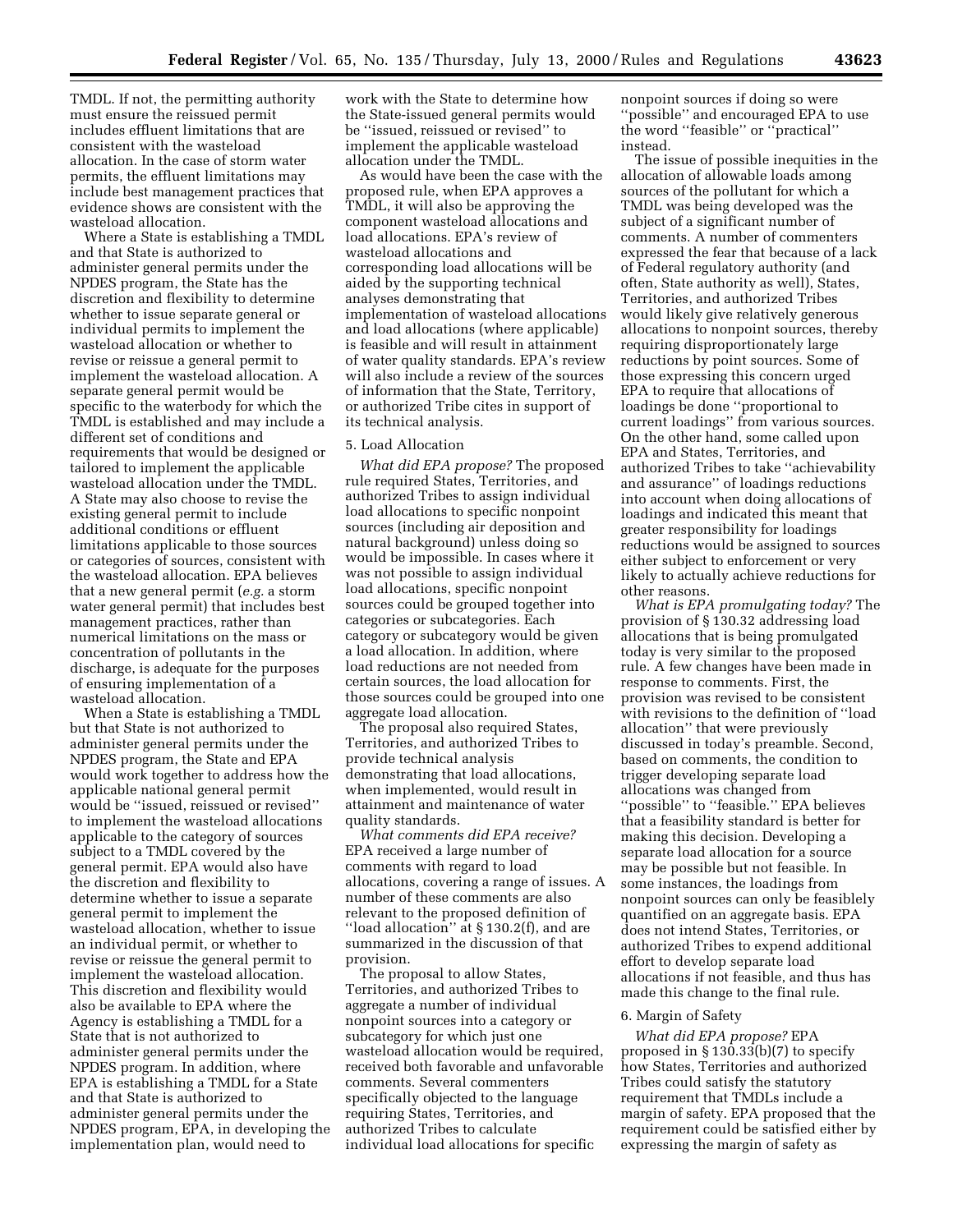unallocated assimilative capacity, *i.e.,* demonstrating that the pollutant loading would be less than the assimilative capacity of the waterbody, or demonstrating that conservative assumptions had been built into the calculations of the wasteload and load allocations.

*What comments did EPA receive?* EPA received many comments asking for specific criteria to calculate the margin of safety while others suggested that EPA should keep this requirement as flexible as possible. Some commenters pointed out that water quality standards already account for scientific uncertainties. Some commenters suggested that the margin of safety should increase as uncertainties in the quality of the data used to establish the load and wasteload allocations increase.

*What is EPA promulgating today?* EPA believes that the margin of safety required by the section 303(d)(1)(C) for establishment of TMDLs allows for consideration of more factors than the scientific uncertainty included in the development of water quality standards and must also account for analytical uncertainties associated with all the calculations required to establish a TMDL. Nothing in the statute indicates that these factors are exclusive to all others in interpreting what margin of safety means. EPA has clarified this requirement at § 130.32(b)(8) in the final rule by explicitly stating that the margin of safety must appropriately account for uncertainty, including those associated with pollutant loads, water quality modeling, and monitoring. EPA has also clarified how the margin of safety could be expressed. EPA agrees with the commenters that the calculation of margin of safety is complex and that guidance addressing a variety of situations, including reliability of the data need to be developed. EPA is planning to issue such guidance soon after this rule is promulgated.

EPA does not believe that the margin of safety is addressed by how the water quality standards account for scientific uncertainties. CWA section 303(d) requires that TMDLs implement the applicable water quality standard. EPA interprets the margin of safety requirement of the CWA to address the relationship of the TMDL to the water quality standard, and not how the standard itself addresses uncertainties.

### 7. Consideration of Seasonal Variations

*What did EPA propose?* EPA proposed in § 130.33(b)(8) to codify the statutory requirement that TMDLs must account for seasonal variations and to require States, Territories and

authorized Tribes to also consider other environmental factors which could affect the water quality impact of the pollutant for which a TMDL was established.

*What comments did EPA receive?* EPA received considerable support for this requirement. Many commenters pointed out that the amount of flow in a waterbody could have significant impact on the level of a pollutant and that EPA should require TMDLs to account for low flow as well as wet weather flow and storm water events. Other commenters however, construed this proposed requirement as an interference with States' water rights and allocation processes. Finally, many commenters did not agree that water quality standards must be attained in all seasons or during unusual events such as major storms.

*What is EPA promulgating today?* EPA is promulgating this requirement at § 130.32(b)(9) with a few changes. EPA agrees with the commenters that the level of flow in a waterbody can affect whether or not a waterbody attains and maintains water quality standards; therefore, EPA is specifically requiring that flow levels be taken into consideration as part of seasonal variations. By including this language, EPA is not intending that States, Territories or authorized Tribes make changes to established water allocations or water rights. Instead, EPA intends for the pollutant load allocation to take into account the impact of flows on the water quality of the impaired waterbody. EPA also believes that TMDLs must be established so that water quality standards are attained and maintained in all seasons and all flows. This includes consideration of storm conditions where storms or storm water runoff contribute the pollutants causing the impairment to the waterbody. EPA believes that this is the very reason consideration of seasonal variations is included in the statutory language, and EPA is adding language in the final rule to clarify this point. EPA's intent is that TMDLs must account for normal variations in seasonal conditions for environmental factors such as flow, precipitation or temperature, and not necessarily account for extreme unusual conditions such as 100-year storms or hurricanes.

States, Territories, and authorized Tribes can address seasonal variations in many different ways. One way is to use water quality modeling techniques, such as continuous or dynamic modeling, that directly consider variations in environmental conditions. Another way is to conservatively identify a suite of environmental

conditions that represent the worse conditions experienced in the waterbody, and thus lead to identifying a load that is protective of all conditions. Yet another way is to establish TMDLs for each season or month that are representative of the environmental conditions in those seasons or months. Because there are different ways of addressing seasonal variations in environmental conditions such that water quality standards are met as required, EPA believes that it is more appropriate to address the details of this analysis in guidance rather than in today's rule.

8. Allowance for Increases in Pollutant Loads

*What did EPA propose?* EPA proposed at § 130.33(b)(9) that TMDLs include an allowance for future growth to account for reasonably foreseeable increases in pollutant loads. EPA included this provision to meet the statutory mandate that water quality standards must be attained and maintained. EPA believed that, absent such an allowance, it would be difficult to demonstrate maintenance of the standards. EPA explained in the preamble that it intended for the allowance to be based on existing and readily available data at the time the TMDL was established.

*What comments did EPA receive?* Many commenters pointed out that decisions about future growth were the province of local governments. They opposed the proposed language because they construed it as a requirement to control growth. Others were concerned that allowance for future growth would render TMDLs more stringent than necessary and unfairly place a burden on current dischargers.

*What is EPA promulgating today?* EPA is promulgating this requirement at § 130.32(b)(10) but is modifying the proposed language to clarify that the intent of this provision is not to control growth but to ensure that TMDLs take into account potential increases in loadings regardless of their cause. EPA believes accounting for any such potential increases is a necessary step in setting loads at a level necessary to implement standards and accordingly is authorized by  $\S 303(d)(1)(c)$ . If a State, Territory, or authorized Tribe does not anticipate increased loadings in a TMDL, it may satisfy this element by indicating it does not expect there to be such increases and providing a brief explanation why. Moreover, if the State, Territory, or authorized Tribe does not anticipate future increased loadings, it may find itself needing quickly to revise the TMDL to accommodate new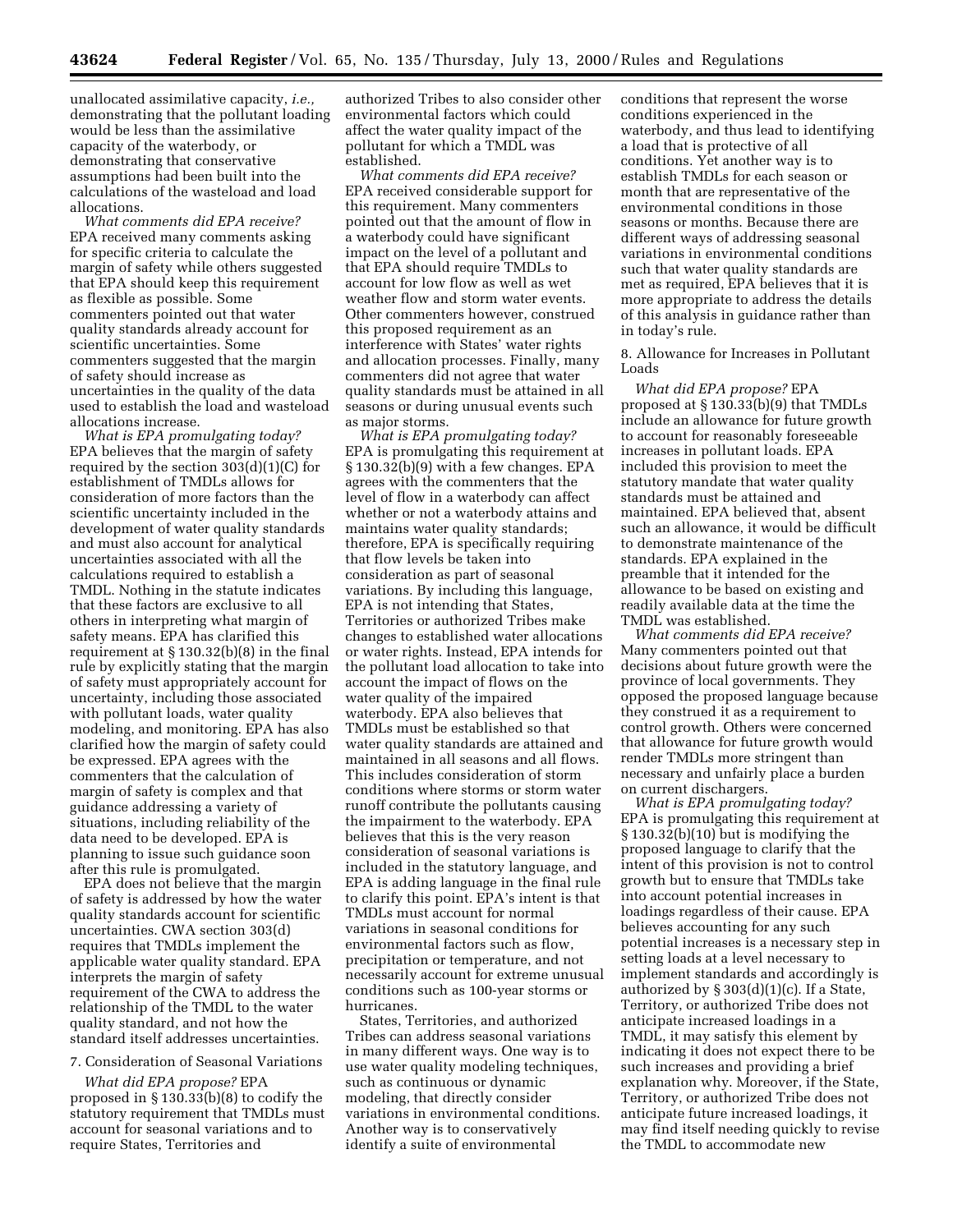discharges. On the other hand, if a State, Territory, or authorized Tribe includes an allocation for increases in pollutant loads, then any new loading or increase in pollutant loading that occurs will be addressed by that allocation without requiring that the TMDL be revised. EPA does not intend that, if a State, Territory, or authorized Tribe decides to specifically provide an allocation for increased pollutant loadings in a TMDL, it needs to identify the types of facilities or activities that would receive that allocation. Instead, EPA expects that the allowance for increased pollutant loadings would be an aggregate amount that could be applied to any future increase in loads. The specific decisions as to how to allocate that aggregate allowance for increased loads to new facilities or activities are best made by the State, Territory, and authorized Tribe along with local governments.

# *P. What Are the Requirements of the Implementation Plan (§ 130.32(c))?*

*What did EPA propose?* EPA proposed that each TMDL include, as a minimum element required for approval, an implementation plan. The implementation plan as proposed contained eight minimum elements: (1) Intended control actions; (2) a time line; (3) reasonable assurance that wasteload and load allocations will be achieved; (4) legal authority; (5) time required to attain water quality standards; (6) monitoring plan; (7) milestones for attaining water quality standards; and (8) TMDL revision procedures. The proposal would have required States, Territories and authorized Tribes to submit implementation plans to show how each TMDL was to be implemented. The proposal recognized that it would be more effective and supportive of watershed approaches to have implementation plans that show how all TMDLs for a particular pollutant or a number of pollutants in particular basins, would be implemented. EPA specified that it would not approve a TMDL without an adequate implementation plan. The proposal linked the adequacy of the implementation plan to a determination by EPA that there was reasonable assurance that implementation would occur. If EPA could not approve the TMDL, EPA would have to establish the TMDL which would include an implementation plan and provide reasonable assurance.

*What comments did EPA receive?* EPA received numerous comments on the proposed implementation plan requirement. A few commenters supported the requirement as proposed. Many commenters opposed the

requirement altogether. Among commenters who supported the requirement many questioned EPA's authority to require implementation plans as mandatory parts of TMDLs under the authority of section 303(d). These commenters suggested that EPA should continue to require implementation plans as part of a State's water quality management plan even if it meant promulgating amendments to the regulations at § 130.51 to make the plans enforceable. Some commenters opposed implementation plans because they believe they would considerably slow establishment of TMDLs. Others expressed concerns that the proposal was too inflexible and would lead to federal regulations of non point sources. Some commenters argued that separating the implementation plan from TMDL establishment would lead to more scientifically defensible TMDLs and that approved TMDLs would provide a clear goal and the impetus for better interaction between stakeholders in designing implementation plans. Some commenters supported the requirement for implementation plans but raised questions concerning the specific proposed elements of the implementation plan requirement, especially in regard to nonpoint sources.

*What is EPA promulgating today?* Today's rule at § 130.32(c) retains the requirement for implementation plans as required elements of TMDLs. As discussed in the August 23, 1999 preamble (64 FR 46032–46035), EPA believes that it has the authority to require implementation plans because section 303(d) requires that TMDLs be established at a level necessary to implement water quality standards. Today's rule establishes that one way EPA can determine whether a TMDL is approved at a level necessary to implement applicable water quality standards is to require an implementation plan. In addition, EPA believes that implementation plans provide the basis for demonstrating that water quality standards will be attained and maintained through pollution controls other than controls over point source discharges subject to an NPDES permit.

EPA believes that implementation of TMDLs is the most important aspect of today's rule. Without implementation, TMDLs are merely paper plans to attain water quality standards. The implementation plan requirement assures that the Nations' remaining water quality problems will actually be addressed by appropriate actions identified in the implementation plans submitted as part of the TMDLs.

Today's rule acknowledges that implementation plans will differ depending upon the type of sources causing the impairments in a particular waterbody. Therefore the final rule makes it clear that the purpose of the implementation plan is to describe, at a level of detail appropriate to the circumstances, actions necessary to implement the TMDL. Implementation plans are not meant to be lengthy or complex. They must however contain sufficient detail so that EPA and the public can determine whether the actions proposed in the plan can actually eliminate the impairment and whether there is reasonable assurance that they will occur and when.

The requirements of the implementation plan are now identified separately for waterbodies impaired (1) only by point sources required to have an NPDES permit, (2) only by sources other than those required to have an NPDES permit including nonpoint sources, or (3) by a combination of both point sources required to have an NPDES permit and other sources including nonpoint sources. Although the requirements are identified separately, they provide common information on what sources will be expected to reduce loadings, how these reductions will be accomplished, when these reductions will occur, and how the results will be measured.

Some elements of implementation plans are common to all sources: A schedule for implementation actions, the date by which the implementation plan will attain water quality standards, a modeling and/or monitoring plan and a description of interim, measurable milestones and criteria to be used to determine progress towards attaining water quality standards and when the TMDL needs to be revised. These provisions were included in the proposed rule, and except for one change discussed below, are unchanged in the final rule except for formatting changes.

In the final rule, EPA is making a small revision to the proposed language regarding the time to attain water quality standards. The proposal would have required ''an estimate'' of the time necessary to attain water quality standards. The final rule requires that the implementation plan must include ''the date'' by which the waterbody will attain water quality standards. EPA believes the phrasing of the final rule is a logical outgrowth of the proposal and a clearer description of what is intended—the "date" when the State, Territory, or authorized Tribe believes water quality standards will be attained.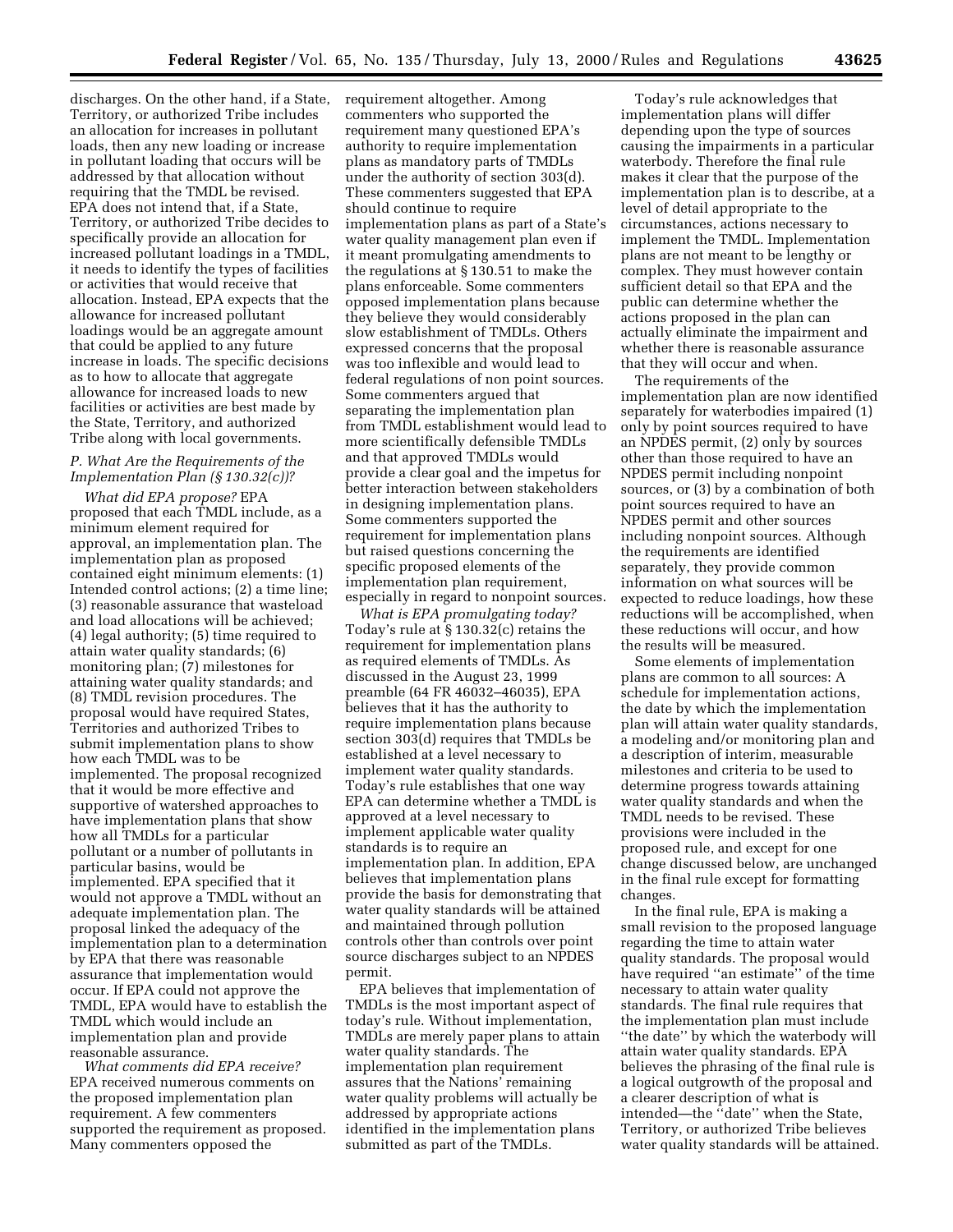### *Implementation Plans for Point Sources for Which an NPDES Permit is Required*

For waterbodies impaired by only point sources subject to an NPDES permit, the implementation plan is expected to rely primarily on the NPDES permit(s) that will be issued, reissued or revised so their effluent limit(s) will be consistent with the wasteload allocations in the TMDL. The plan will identify which facilities are required to have permit limits that are consistent with the wasteload allocation, identify the limits to be incorporated into the permits, and identify the schedule by which the permits will be issued, reissued, or modified. EPA's expectation of when these permits will be issued, and EPA's commitment to ensure the proper and timely issuance of these permits, is described in the preamble discussion about EPA's objection to State-issued expired and administratively continued permits.

# *Implementation Plans for Sources for Which an NPDES Permit is Not Required*

For waterbodies impaired only by sources other than those subject to an NPDES permit, including nonpoint sources, the implementation plans are required to contain several different elements. The plans for these waterbodies must identify the source categories, subcategories or individual sources that are expected to implement load allocations. These implementation plans must also include a description of specific regulatory or voluntary actions, including management measures or controls that State, Territorial, authorized Tribal or local governments and individuals will implement that provide reasonable assurance that load reductions will be achieved, and the schedule by which these measures are expected to be implemented.

EPA recognizes that nonpoint source problems are different from point source problems and that implementation plans for nonpoint sources must reflect the higher natural variability and relative imprecision of nonpoint sources in relation to point sources. EPA expects that implementation of load allocations will depend primarily upon recognized nonpoint source control activities. These actions are often those already undertaken in States, Territories and authorized Tribes to carry out programs and activities approved under CWA section 319, as well as those under the requirements of the Coastal Zone Act Reauthorization Amendments and the cooperative conservation and water quality programs carried out by the

United States Department of Agriculture (USDA). These ongoing activities are expected to provide the foundation for nonpoint source implementation plans. EPA expects that nonpoint source implementation activities will rely upon management measures and that implementation plans will reflect performance expectations of these measures over time. In the case of nonpoint source impaired waterbodies, the detail and level of certainty that water quality standards will be attained through these management measures may be different from that for waterbodies impaired only by point sources.

EPA is also clarifying in § 130.32(c)(2)(iii) that implementation plans for other than point sources (primarily nonpoint sources) must include a schedule for implementing management measures or other controls in a TMDL within five years when implementation within that period is practicable. In response to comments, EPA has added a target date of five years for implementation of management measures and other controls where it is practicable to do so. The proposal required that implementation plans include a timeline, including interim milestones, for implementing control actions and/or management measures. The final rule requires this timeline be in the form of a schedule for implementing the control actions and/or management measures as well as a description of the interim milestones for determining whether the management measures and/or control actions are being implemented.

EPA added the five-year target in response to comments that there needed to be some target or goal for implementing the control actions and/or management measures. EPA never intended that implementation of the control actions and/or management measures would be open ended. The proposal included the requirement for milestones for implementation. The five-year target for implementation represents the Agency's expectation that, where practicable, the management measures and/or control actions should be implemented within five years. This is a logical outgrowth of the proposal that the implementation plan include an estimate of the time required to attain and maintain water quality standards and reasonable response to comments received. EPA expects that the public believes that the TMDL will be quickly implemented following its establishment. If implementation requires more than five years, EPA believes that the public is entitled to an

explanation as to why five years is not practicable.

The final rule recognizes that the schedule may provide for more than five years. Where a State, Territory, or authorized Tribe determines that five years is not practicable, it must explain the basis for its determination. In determining whether it can implement management measures within five years, the State, Territory, or authorized Tribe may consider, but is not limited to, such factors as technical feasibility of installing controls and measures or changing practices within five years, competing program priorities in providing necessary funding and/or necessary technical assistance, and time to work with members of the affected community. The analysis of practicability in this provision is not intended to add a new requirement beyond the requirement to establish reasonable assurance that management measures and/or control actions will be implemented as expeditiously as practicable. It recognizes that if it is practicable to implement controls and measures within five years, they should be implemented within five years. EPA recognizes that even if controls and measures are implemented within five years, it reasonably would be expected to take additional time for the actions and measures to achieve their intended results and for load allocations to be met.

In general, EPA believes that, barring resource constraints or other impediments that make expeditious implementation impracticable, TMDLs can be implemented within five years of completion of the implementation plan. In the typical situation, the types of management measures that will be used to implementation the TMDL will consist of a set of well-established practices that are commonly practiced within the affected industries and can be implemented within a five-year time frame.

For example, to address soil erosion, well-established practices such as those that were used by USDA to implement the conservation compliance program on highly erodible cropland within the statutorily required five-year implementation period of 1985-1990 would typically be used. To address the impact of grazing upon water quality, typical approaches would include a USDA ''conservation management system'' or other similar range management plan to reduce cattle's access to the stream (*e.g.*, by providing alternative supplies of water, shade, and salt away from the stream; hardening the limited access points to the stream; and using fencing where necessary), and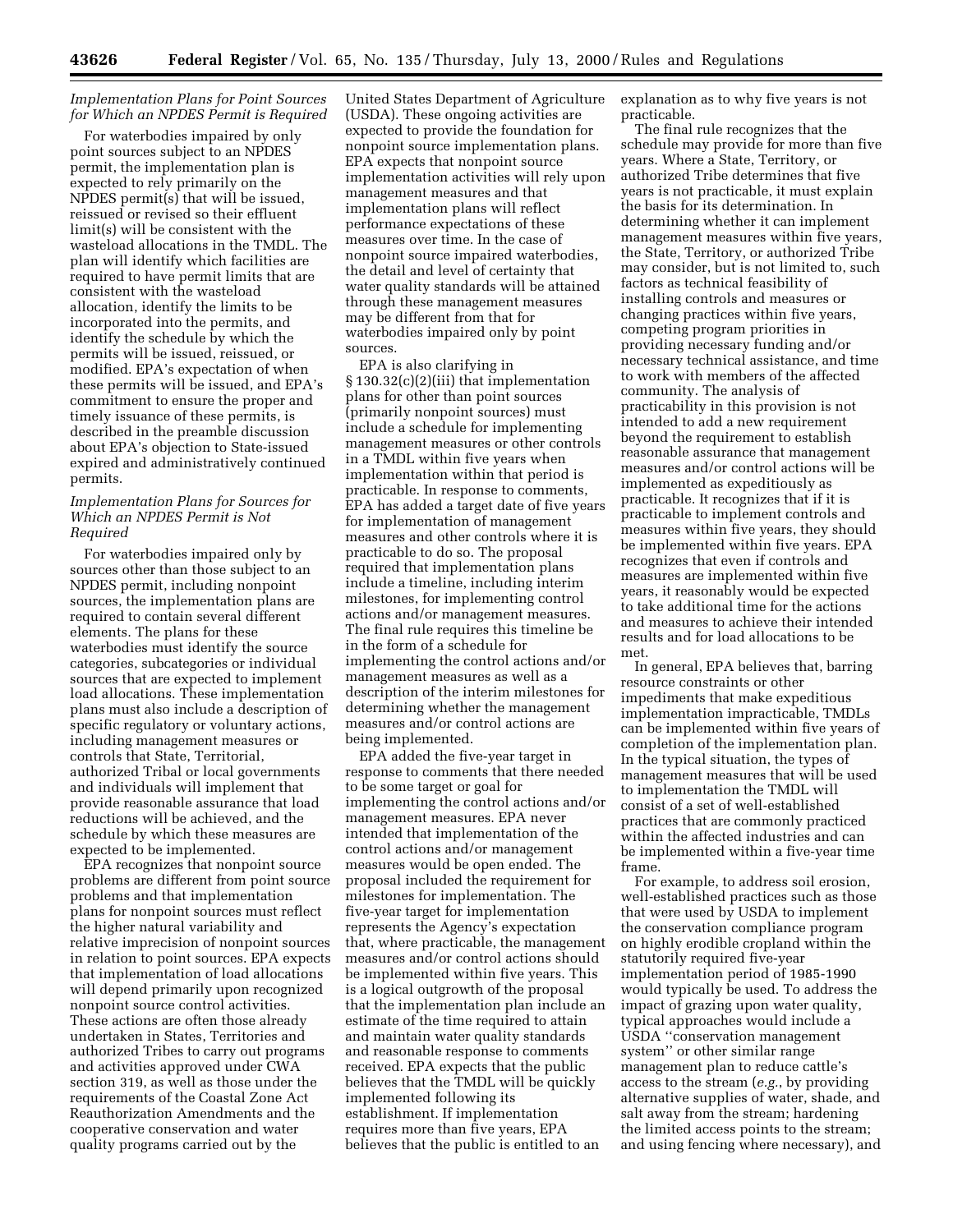to employ effective grazing rotation strategies that will ensure both that upland areas remain both productive and that soil erosion is reduced.

Similarly, the primary practices to be used to implement measures to address silvicultural nonpoint sources include road maintenance practices to reduce runoff and streamside management practices that will assure that sufficient protection is provided to provide adequate shade and erosion control in streamside management zones. For urban runoff, typical measures will include prevention techniques such as erosion and sediment control in new developments (which are required by new NPDES regulations for all developments larger than one acre); continued treatment of postdevelopment runoff through a variety of urban best management practices, protection and restoration of riparian areas; and techniques to treat runoff in developed areas.

These and other nonpoint source measures can generally be implemented within five years from the time that it has been determined through a TMDL implementation plan that they will be needed to achieve water quality standards. EPA recognizes that in some situations, a five-year implementation period may prove to be impracticable. This situation is most likely to arise in some heavily developed areas where existing infrastructure limits the availability of effective technical approaches to very sophisticated and expensive treatment options. For this reason, the rule states that TMDLs should generally be implemented within a five-year period but allows for the State to make appropriate exceptions to the general five-year implementation period to address situations where the implementation plan cannot practicably be implemented within five years.

# *Implementation Plans for Blended Sources*

For waterbodies impaired by both point sources required to have an NPDES permit and other sources, including nonpoint sources, implementation plans are required to include all of the elements applicable to these sources. In addition, implementation plans for waterbodies impaired by both types of sources must include a description of the extent to which wasteload allocations reflect the expected achievement of load allocations. EPA encourages implementation plans that reflect tradeoffs between wasteload and load allocations. A particular wasteload allocation may be set which anticipates

that a load allocation will achieve a certain reduction in nonpoint source loadings. As long as the wasteload and load allocations together will achieve the TMDL, the TMDL is approvable. EPA does not expect that load allocations will actually be achieved before a corresponding wasteload allocation is established but the implementation plan must demonstrate the reasonable assurance that the practices will achieve the load reductions.

In the final rule at  $\S 130.32(c)(4)$ , EPA has clarified that implementation plans for all impaired waterbodies must be based on a ''goal'' of attaining and maintaining the applicable water quality standards ''as expeditiously as practicable.'' EPA believes this new section is a logical outgrowth of its proposal that implementation plans include ''an estimate of the time required to attain and maintain water quality standards and discussion of the basis for that estimate.''

In response to comments, EPA is providing greater clarity in the final rule by identifying the goal that States, Territories and authorized Tribes should be striving to achieve in their implementation plans, *i.e.,* attaining and maintaining water quality standards as expeditiously as practicable. EPA has not expressed its sense of an appropriate time within which to attain water quality standards in the form of a rigid regulatory requirement. Instead, the goal of attaining water quality standards as expeditiously as practicable mirrors the provision in the reasonable assurance definition that TMDLs be implemented as expeditiously as practicable. The definition of reasonable assurance provides the criteria for determining if the TMDL is being implemented within 10 years whenever practicable. The provision in  $\S 130.32(c)(4)$  is not intended to establish a test for TMDL approval that is different from the requirement to establish reasonable assurance. Attaining standards as expeditiously as practicable is stated in the rule as a goal whose achievement States should strive for as they develop their implementation plans.

The ''practicability'' of meeting standards within 10 years may be influenced by a wide variety of factors, such as the degree of water quality impairment, the time required to install controls or change practices, the time for such actions to have in-stream effects on water quality, the costs to implement such actions, and time to work with members of the affected community. EPA recognizes that there is a significant amount of uncertainty regarding how quickly implementation

measures, once installed, will be effective in achieving water quality standards. In some cases, particularly water impaired by point sources where implementation will be accomplished through NPDES modifications, water quality standards may be achieved within months or a few years. For waterbodies impaired by nonpoint sources, where implementation involves significant habitat restoration or reforestation, water quality standards may not be met for decades. Accordingly, EPA has selected 10 years as a reasonable point between these extremes. If a State, Territory, or authorized Tribe expects that it will take longer than 10 years to achieve water quality standards it must explain why attainment within 10 years is not practicable.

In reviewing State, Territory, and authorized Tribe implementation plans, and particularly those components whose flexibility is conditioned upon a finding of ''reasonableness'' or ''practicability'', EPA is not required to, and does not intend to, engage in a detailed effort at second-guessing the judgment of a State, Territory, or authorized Tribe as to whether these conditions are met. Instead, EPA will review the State's, Territory's, or authorized Tribe's submission to determine whether the State, Territory, and authorized Tribe has provided a demonstration of ''reasonableness'' or ''practicability'', where such is required. If so, that will be the end of the inquiry. A State's, Territory's, or authorized Tribe's demonstration need not be extremely detailed to pass scrutiny. For example, it would be sufficient to demonstrate that the five-year implementation schedule requirement of § 130.32(c)(2)(iii) is not practicable by stating that section 319 grant money and other sources of funds to implement the relevant management measures will not be available until year six because the next five years worth of funds are already earmarked for other TMDL implementation.

# *Q. Total Maximum Daily Thermal Load (§ 130.32(d))*

*What did EPA propose?* EPA proposed § 130.33(c) to restate the existing requirements at § 130.7(c)(2) in plain English format. This subsection requires that States, Territories, and authorized Tribes develop total maximum daily thermal loads (TMDTLs) for thermal discharges from point sources into thermally impaired waterbodies.

*What comments did EPA receive?* EPA received numerous comments on this subsection. Several comments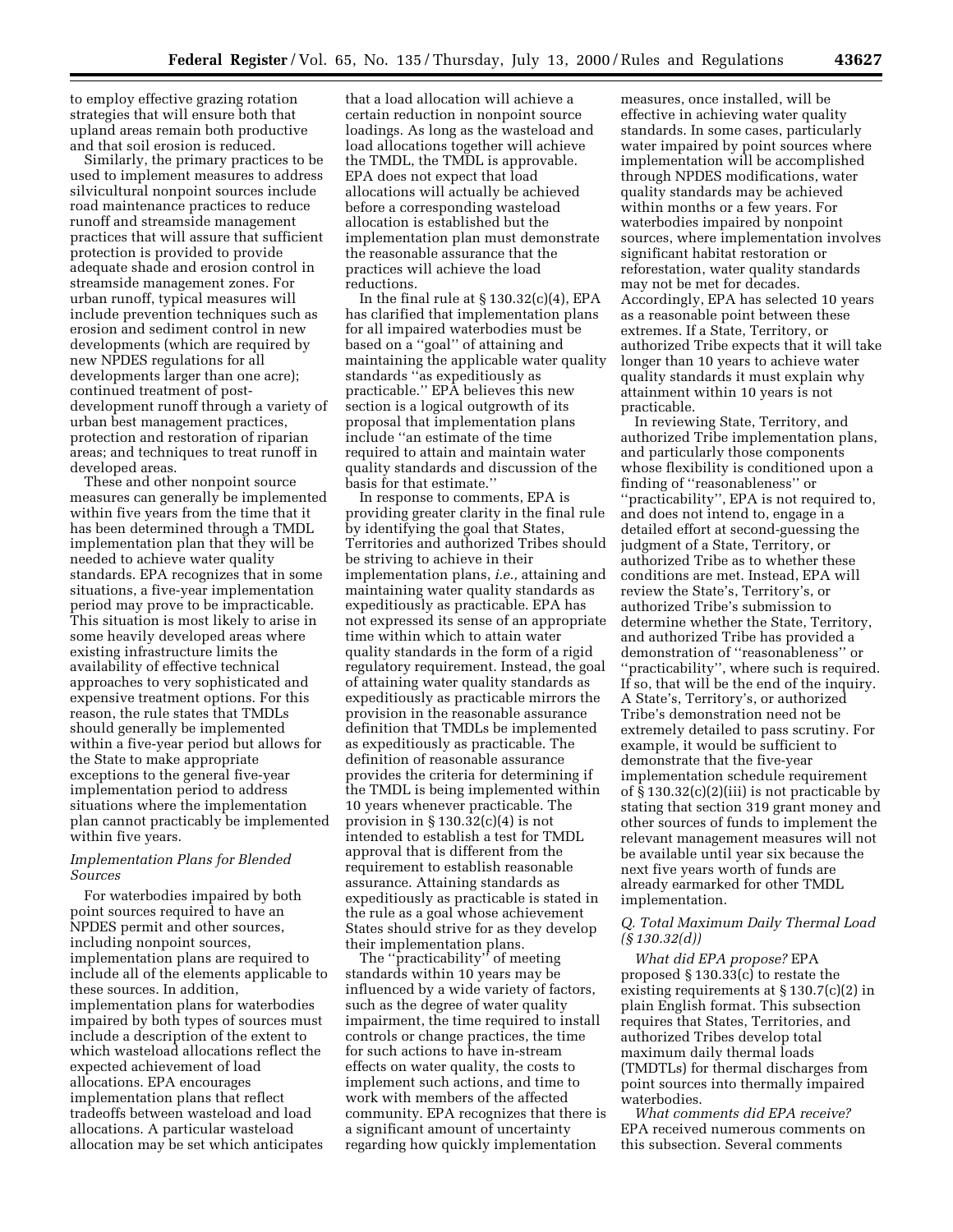suggested that the balanced indigenous population (BIP) of shellfish, fish and wildlife standard should be used for both point and nonpoint sources, instead of just point sources. These commenters expressed the belief that Congress intended section 303(d)(1)(D) to apply to all discharges of heat and not just point sources. Other commenters suggested that this subsection was unnecessary, as these discharges are already regulated through NPDES permits. These commenters expressed a belief that most NPDES facilities discharging heat are already regulated based on a BIP standard, and that a thermal TMDL would not result in any greater reductions in heat discharged into the waterbody. One comment suggested that the subsection should recognize that calculations to determine the total maximum daily heat input should be focused on the waterbodies identified on the section 303(d) list as being impaired by point source thermal discharges.

*What is EPA promulgating today?* EPA is promulgating § 130.32(d) with three revisions. First, EPA is deleting the phrase ''from point sources'' because this phrase is redundant. Earlier in today's preamble, EPA explained that its definition of ''thermal discharge'' is limited to a point source discharge of heat. Thus, the phrase "from point" sources'' that modifies the phrase ''thermal discharges'' in § 130.32(d) is redundant. Second, EPA made the revision suggested by comments to clarify that the TMDTL calculations apply to waterbodies that are listed as impaired by thermal discharges. Third, EPA is clarifying that TMDTLs must meet the requirements of § 130.32(b) and (c). EPA recognizes that the proposal was unclear regarding whether the elements of a TMDL also apply to TMDTLs. EPA intended that they do. Moreover, the purpose of § 130.32(d) is to explain that TMDTLs are designed to achieve a balanced indigenous population of shellfish, fish, and wildlife instead of attaining the water quality criterion for temperature.

EPA declines to apply the BIP standard to TMDLs established for waterbodies impaired only by nonpoint sources of thermal loading. As discussed in the preamble to the proposed rule, EPA believes that section 303(d)(1)(B) and (D) applies the BIP standard only to thermal discharges from point sources. (64 FR 46017, August 23, 1999).

EPA also rejects the suggestions that § 130.32(d) be deleted because thermal discharges are already regulated through NPDES permits. Not all NPDES regulated discharges have permits that

contain effluent limits for heat. For some discharges on thermally impaired waterbodies there may, therefore, be a need to develop thermal TMDLs to address for the first time impairments by thermal discharges. EPA recognizes that, where an NPDES regulated facility has obtained a section 316(a) variance from thermal water quality standards, the facility already is required to discharge at a level based on a BIP standard. However, this is no different than the situation where a point source discharging nitrogen is also regulated by an NPDES permit with effluent limitations based on the applicable water quality standard. Section 303(d) requires TMDLs and TMDTLs in both situations.

# *R. How Must TMDLs Take Into Account Endangered and Threatened Species (§ 130.32(e))*

*What did EPA propose?* EPA proposed to include language at § 130.33(e) to explain that TMDLs must not be likely to jeopardize the continued existence of an endangered or threatened species listed under section 4 of the Endangered Species Act or result in the destruction or adverse modification of its designated critical habitat. In practice, EPA believes it would be highly unlikely TMDL activities could jeopardize listed species, since the TMDL program will result in substantial improvements in water quality, to the benefit of all waterdependent species.

*What comments did EPA receive?* A number of commenters opposed EPA's proposal. Grounds for these objections include allegations that EPA lacks authority to impose such a requirement, and that EPA is attempting to shift the burden of compliance with the Endangered Species Act away from EPA and to the States.

*What is EPA promulgating today?* EPA is promulgating this section as proposed. Today's rule provides a framework for the public, States, Territories and authorized Tribes and other Federal agencies to recognize and account for the effects of lists and TMDLs on endangered species.

The CWA provides ample authority for EPA to include this requirement. This requirement is consistent with the goals of restoring and maintaining the biological integrity of the nation's waters and protection of fish, shellfish and wildlife. See CWA section 101(a). Furthermore, the CWA requires that TMDLs be established at a level necessary to implement applicable water quality standards, and that standards consider propagation of fish and wildlife. See CWA sections

303(d)(1)(C) and 303(c)(2)(A). This is adequate authority to include a regulatory requirement designed to protect endangered or threatened species. See *American Iron & Steel Institute* v. *EPA,* 115 F.3d 979, 1003 (D.C. Cir. 1997). Although EPA does intend to require State, Territory, or authorized Tribe TMDL submissions to adhere to this provision, it is not EPA's intent to divest itself of any duty to comply with the ESA. Where the ESA imposes duties upon EPA, the Agency intends to comply with those requirements.

#### *S. How are TMDLs Expressed? (§ 130.33)*

*What did EPA propose?* EPA proposed at § 130.34 specific requirements regarding how TMDLs may be expressed. First, EPA clarified that all TMDLs must contain an expression of the pollutant load or load reduction necessary to assure that the waterbody will attain and maintain water quality standards. This includes aquatic and riparian habitats, and biological, channel, geomorphological, or other appropriate conditions that represent attainment or maintenance of the water quality standard. In these instances, the TMDL will contain the wasteload and load allocations necessary to maintain these conditions.

EPA also proposed that States, Territories, and authorized Tribes may use one of four approaches when expressing a TMDL. First, the TMDL could be expressed as the pollutant load that ensures that the waterbody does not exceed water quality standards. Second, the TMDL could be expressed as the pollutant load reduction that attains or maintains water quality standards. Third, the TMDL could be expressed as the pollutant load or load reduction that attains or maintains aquatic, riparian, biological, channel, or geomorphological measures so that water quality standards are attained and maintained. Fourth, the TMDL could be expressed as the pollutant load or load reduction that results from modifying a characteristic of the waterbody such that water quality standards are attained or maintained. EPA made this proposal to allow States, Territories, and authorized Tribes to express TMDLs in terms that are appropriate to the characteristics of the waterbody and pollutant combination. Finally, EPA proposed that TMDLs may, where appropriate, be expressed in other than daily terms, *e.g.,* weekly, monthly, seasonal, or annual, as needed, to ensure that the TMDL attains and maintains water quality standards. EPA made this proposal because EPA has found through the practice of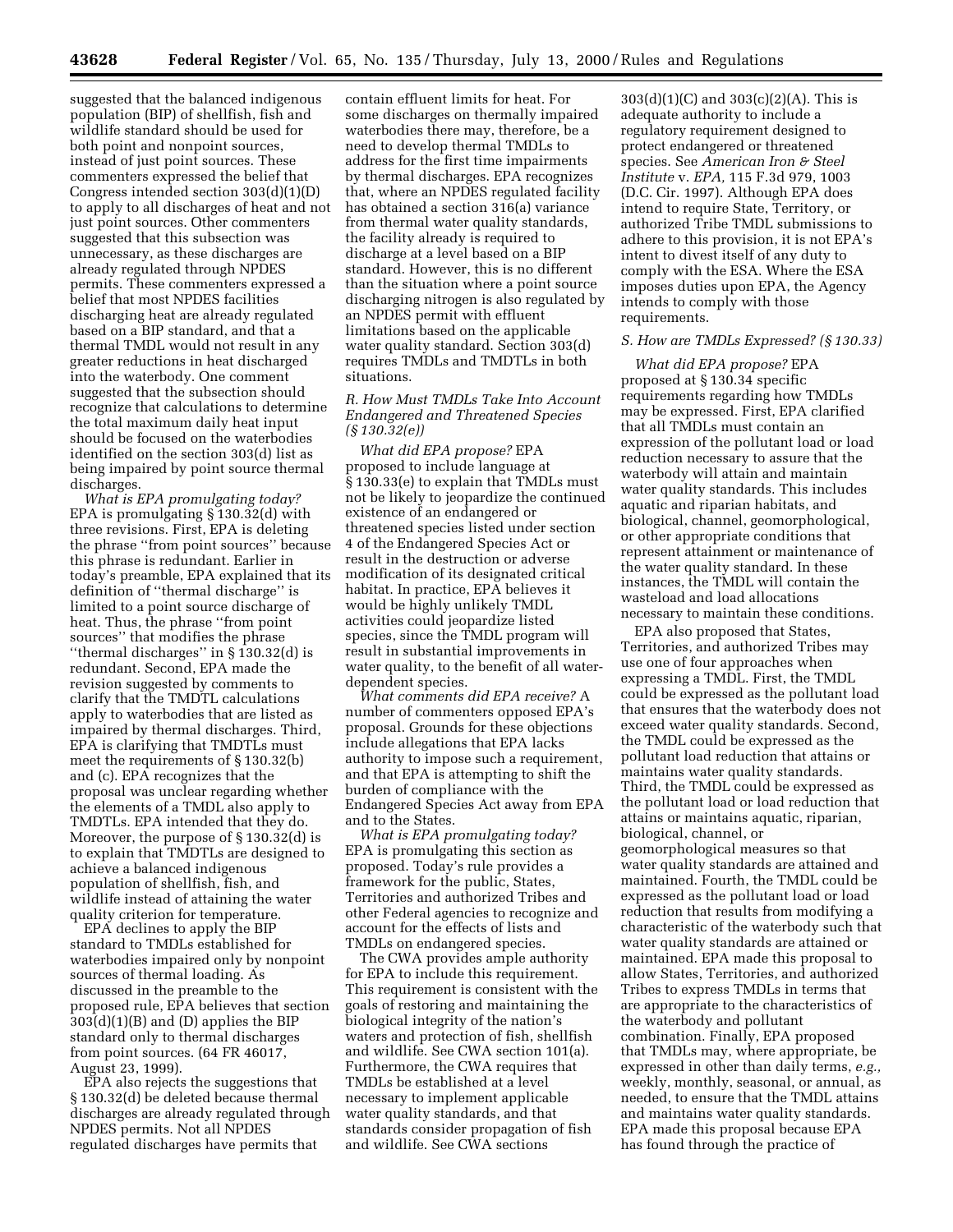establishing TMDLs that for some pollutants and their applicable standards the concept of a ''daily'' load is simply not a technically appropriate way of expressing a TMDL in a manner necessary to implement water quality standards. In the preamble, EPA provided examples of three situations where a seasonal or average loading was more appropriate than a daily loading. (64 FR 46031, August 23, 1999). EPA believes that allowing flexibility in expressing the TMDL to reflect the environmental realities of the pollutant and waterbody better allows TMDLs to achieve the Congressional goal of establishing TMDLs at a ''level necessary to implement the applicable water quality standards.''

*What comments did EPA receive?* EPA received many comments specific to this section. Most comments focused on the legal and technical issues pertaining to expressing TMDLs as other than a daily load. Some comments expressed support for the flexibility to express TMDLs as daily, monthly, seasonal, or annual loads where appropriate, and believed this would allow TMDLs to better address nonpoint sources. Many comments expressed concerns that use of other than daily loads would allow for excessive loadings over short time periods. When averaged with periods of no loading, these short-term loads could cause the water quality standard to be exceeded. A number of comments stated that only daily loads are permissible under the CWA, including for nonpoint source loads. Other comments expressed the view that the need to use any expression other than a daily value is an indication that the pollutant is not suitable for TMDL calculations.

Some comments expressed concern that proposed § 130.34 implied that a TMDL was no longer a quantitative expression of the load necessary to attain water quality standards. Other comments expressed confusion whether the language of § 130.34(b) allowed TMDLs to be expressed as load reductions or not. A number of comments expressed concern that, because TMDLs are now required to be quantitative expressions of loads or load reductions, this removes the current flexibility to express TMDLs as measures of water quality improvement that do not directly express the load reductions. These comments supported retaining the current rule language.

Some comments expressed support for TMDLs addressing riparian and aquatic habitat, and biological, channel, geomorphological, or other appropriate conditions. Other comments expressed doubt that TMDLs could quantify the

relationships between pollutant loads and these expressions of water quality standards. Further comments expressed the belief that TMDLs should only address numeric (and not narrative) criteria in water quality standards.

*What is EPA promulgating today?* Based on its analysis of the many comments received on this section, EPA is making the following changes to the proposed rule language. First, EPA is revising proposed § 130.34(a) to add the word ''quantitative'' to modify the phrase ''expression of the pollutant load.'' EPA is making this change to respond to the concerns that the TMDL was no longer a quantification of the load necessary to attain water quality standards. As explained in the preambles to both the proposed and final rules, the purpose of the TMDL is to attain and maintain water quality standards, and the purpose of the wasteload and load allocations is to identify the loadings needed to attain and maintain these standards. EPA agrees there should be no confusion as to this requirement, and thus is making this change to the final rule.

Second, EPA is changing the word ''represent'' to ''result in'' in proposed § 130.34(a). EPA made this change based on concerns expressed in comments that loadings or loading reductions do not represent water quality standards but rather result in the attaining and maintaining of water quality standards. EPA agrees with the commenters that the words ''represent'' is imprecise.

Third, EPA is not promulgating the language of proposed § 130.34(b) that recognized that both the pollutant load and load reductions may be expressed as other than a daily value as appropriate to the characteristics of the waterbody and pollutant. This language allowed TMDLs to be expressed as monthly, seasonal, and annual averages as appropriate to the characteristics of the waterbody. EPA has decided not to include this provision in the final rule because EPA is concerned that it could be used to justify some TMDLs that do not in fact attain and maintain water quality standards in all seasons and for all flows. Instead, EPA is retaining a sentence it promulgated in the 1985 rule in the definition of a TMDL that speaks to how a TMDL can be expressed. That sentence says that TMDLs may be expressed "\* \* \* in terms of either mass per time, toxicity, or other appropriate measure.'' EPA continues to believe that in some situations, it is reasonable to authorize TMDLs that are expressed in other than daily terms. As discussed in the August 1999 preamble, to conclude otherwise could frustrate the Congressional goal of establishing

TMDLs at a level necessary to implement the applicable water quality standards. EPA disagrees with the comments asserting that only daily loads are permissible under the CWA. (64 FR 46031, August 23, 1999). The CWA does not define a TMDL. Nor does the Act specify how a TMDL may or should be expressed. Consequently, the Act does not mandate that a TMDL be expressed as a daily load, and does not require EPA to disapprove TMDLs expressed as daily loads. Rather, this matter is left to EPA's discretion because where a statute is silent on a specific issue, EPA's interpretive regulations are entitled to controlling weight. EPA's previous regulations at § 130.2(i) and current regulations at § 130.33(b)(5) expressly provide that a TMDL may be expressed in terms of either mass per time, toxicity, or other appropriate measure. Furthermore, EPA interprets its regulations to permit TMDLs to be expressed in terms other than daily loads as long as compliance with the applicable water quality standard is assured.

EPA acknowledges the concern that use of other than daily loads could allow for excessive loadings over short time periods that, when averaged with periods of no loading, might satisfy the wasteload and load allocations, but would cause the water quality standard to be exceeded. However, EPA continues to believe that there are situations where other than a daily load is appropriate to ensure that water quality standards are attained and maintained. Where other than a daily load is necessary to address relevant factors, such as the variability of nonpoint sources, the averaging period of the water quality standard or the physical size and hydraulic nature of the waterbody, EPA expects that the State, Territory, or authorized Tribe will use the most appropriate expression of the load amenable to those characteristics. To help ensure that this flexibility is appropriately used, EPA, in its review of the TMDL, will look for an explanation by the State, Territory, or authorized Tribe as to the reasons why it is appropriate to express the TMDL in terms other than a daily load. The TMDL documentation will need to show that the resulting allocations are sufficient to eliminate the impairment, addressing all aspects of the water quality standard and the adverse effects of the pollutant in question. For example, the documentation would discuss, where appropriate, the difference between acute short-term impacts during storm flows and longterm effects of the pollutants in the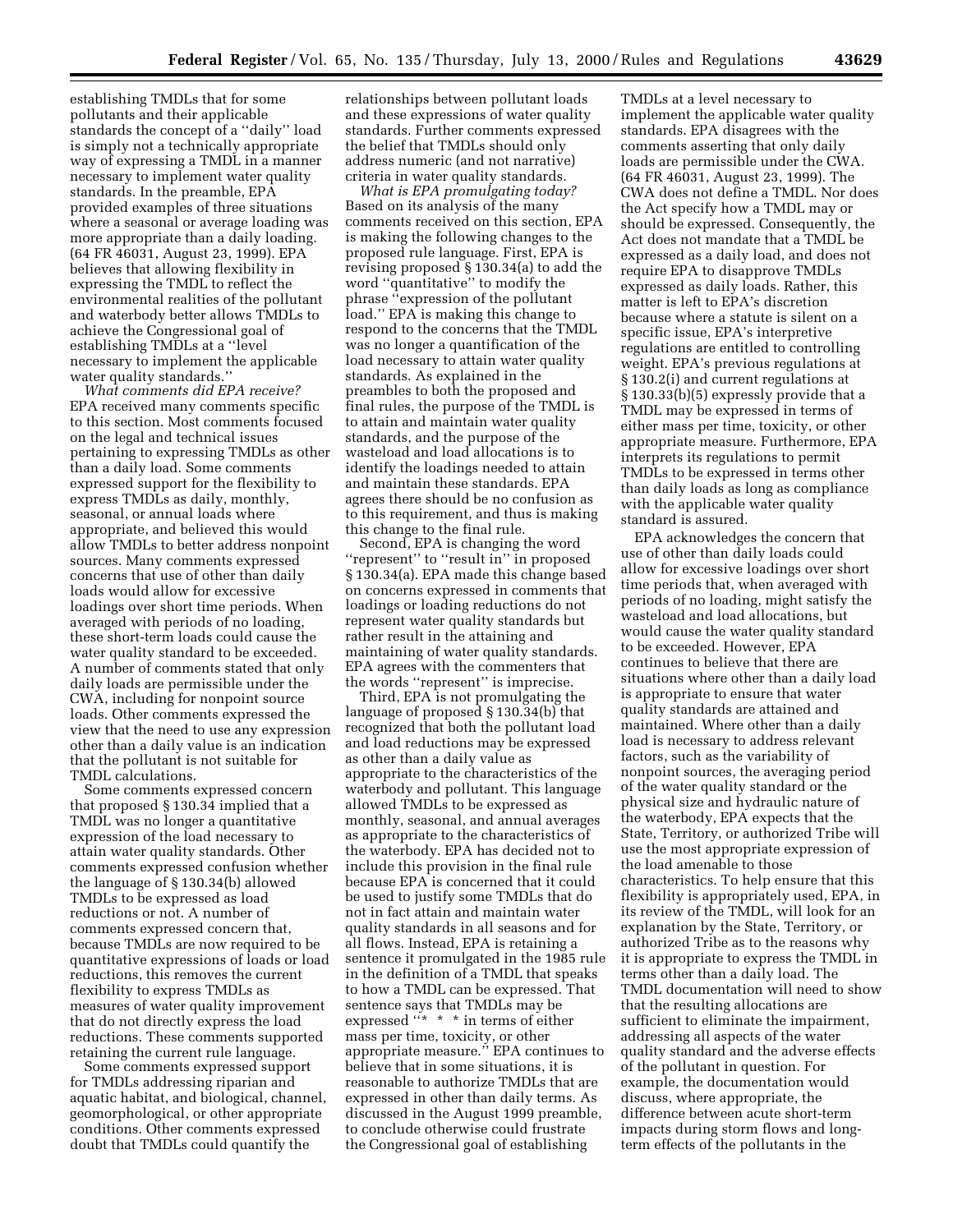system over time, or the difference between short-term changes in water column concentrations and the longterm impacts of pollutant concentrations in sediments and biota. If a TMDL for a particular pollutant contained an expression other than a daily load, and the situation indicated that expressing the TMDL as a daily load is a necessity to attain and maintain water quality standards, EPA would disapprove the TMDL as insufficient to attain and maintain water quality standards.

EPA does not interpret the final rule to require that TMDLs always be expressed as the load or load reduction of the pollutant causing the impairment. The final rule at § 130.32(b)(5) preserves the flexibility to express the TMDL as a quantitative expression of a modification to a characteristic of the waterbody that results in a certain load or load reduction. In these situations, the TMDL is required to identify the pollutant load present in the waterbody (§ 130.32(b)(3)) and the deviation from that load necessary to attain and maintain water quality standards (§ 130.32(b)(4)). However, the allocations and implementation plan monitoring measures could be expressed in terms of a surrogate measure of the necessary load reduction. In these situations, the relationship between a surrogate measure and the pollutant load should be clearly described in the TMDL documentation. For example, a TMDL that addresses exceedances of temperature criteria because of a denuded riparian corridor is ultimately expressed in terms of heat units, *e.g.*, BTU or calories per day, over time. However, the environmental measure that might be most appropriate for implementation plan monitoring purposes is temperature (degrees); for implementation plan management measures it might be miles or acres of riparian zone restored. These surrogate measures must correlate to their ability to reflect a reduction of heat load and decrease in water temperature. In this example, the TMDL documentation would calculate the total heat load that achieves either the temperature water quality standard, or a balanced, indigenous population of fish, shellfish and wildlife, whichever standard is applicable for the waterbody. The TMDL would then show how that heat load would be achieved by a quantified increase in forestation (the appropriate surrogate measure) designed to increase shading of the waterbody. In this way, the environmental measures of ambient temperature and riparian characteristics

are quantitatively related to the thermal load expressed in the TMDL.

Other comments expressed doubt that TMDLs could quantify the relationships between pollutant loads and expressions of aquatic or riparian habitat health, and biological, channel, geomorphological, or other appropriate conditions in water quality standards. EPA recognizes there are many causes of elevated pollutants in surface waterbodies. Some situations do not involve a discharge of pollutants, but nevertheless affect the amount of a pollutant load in the waterbody. In these instances, the final rule language requires the State, Territory, or authorized Tribe to develop a TMDL for whatever pollutant (including heat) that causes the waterbody to exceed the water quality standard. For example, where the impairment of an aquatic habitat is caused by excessive sediment as a result of landslides or bank erosion, EPA expects that the TMDL would be established for the pollutant sediment. Another example is where an aquatic habitat is stressed by excessive temperature as a result of a denuded riparian habitat. In this instance, EPA expects the TMDL would be established for the pollutant heat. EPA has developed guidance on how to address impairments due to sediment, which was the most frequent cause of impairment mentioned in the States' 1998 section 303(d) lists. See ''Protocol for Developing Sediment TMDLs,'' EPA 841–B–99–004, October 1999.

EPA declines changing the proposal to provide in the final rule that TMDLs need address only impairments of numeric criteria in water quality standards. EPA's long standing policy has been that narrative criteria apply to all designated uses at all flows and are a necessary component of State water quality standards. See section 303(c)(2)(A) of the CWA; and the Water Quality Standards Handbook, EPA–823– B–94–005a, August 1994, page 3–24. Narrative criteria descriptively accomplish what numeric criteria account for quantitatively. Narrative criteria are descriptions of the conditions of the waterbody necessary to attain and maintain its designated use, while numeric criteria are values expressed as levels, concentrations, toxicity units or other measures which quantitatively define the permissible level of protection. Thus, narrative water quality criteria establish the basic foundation for attainment of designated uses while numeric water quality criteria provide a specific quantitative translation of the necessary level of protection. In short, numeric criteria are specific, quantified expressions of the

narrative criteria. States, Territories and authorized Tribes adopt translator procedures by which to derive a quantified numeric interpretation of the narrative criterion. Such procedures must be scientifically defensible, and are also subject to EPA review and approval. EPA recognizes that narrative water quality criteria are not expressed as numbers and thus are not directly amenable to TMDL calculations. However, as expressed in EPA guidance, a State, Territory, authorized Tribe, or EPA can quantify narrative criteria for use on regulatory actions. See ''Technical Support Document for Water Quality-based Toxics Control,'' EPA/ 505/2–90/001, March 1991; § 122.44(d)(1); "Guidance for Water-Quality-based Decisions: The TMDL Process,'' EPA 440–4–91–001, 1991; § 132 Appendix F Procedure 3 [which speaks to ''values'' which are that rule's equivalent to quantifications of narrative criteria]. Therefore, EPA continues to believe that TMDLs can be calculated based on narrative criteria where those criteria can be quantified.

CWA section 303 directs States, with oversight by EPA, to adopt water quality standards to protect the public health and welfare, enhance the quality of water and serve the purposes of the CWA. Under section 303, States, Territories, and authorized Tribes are required to develop water quality standards for waters of the United States within the State. Section 303(c) provides that water quality standards shall include the designated use or uses to be made of the water. EPA regulations implementing section 303(c) are published at Part 131. Under these rules, the minimum elements that must be included in a State's water quality standards include use designations for all water bodies in the State, water quality criteria sufficient to protect those use designations, and an antidegradation policy. Section 131.10 requires States and authorized Tribes to adopt appropriate uses to be achieved and protected. In no case can they adopt waste transport or assimilation as a use for any waters. EPA has in the past, and may in the future, promulgate designated uses for State waters where such action is necessary to meet the requirements of the CWA and the implementing federal regulations.

EPA's policy is that, because designated or existing uses of a waterbody are part of the water quality standards, they are also an appropriate basis for determining an impairment of that waterbody. All of the water quality protections established by the CWA follow from the waterbody's use established, protected and maintained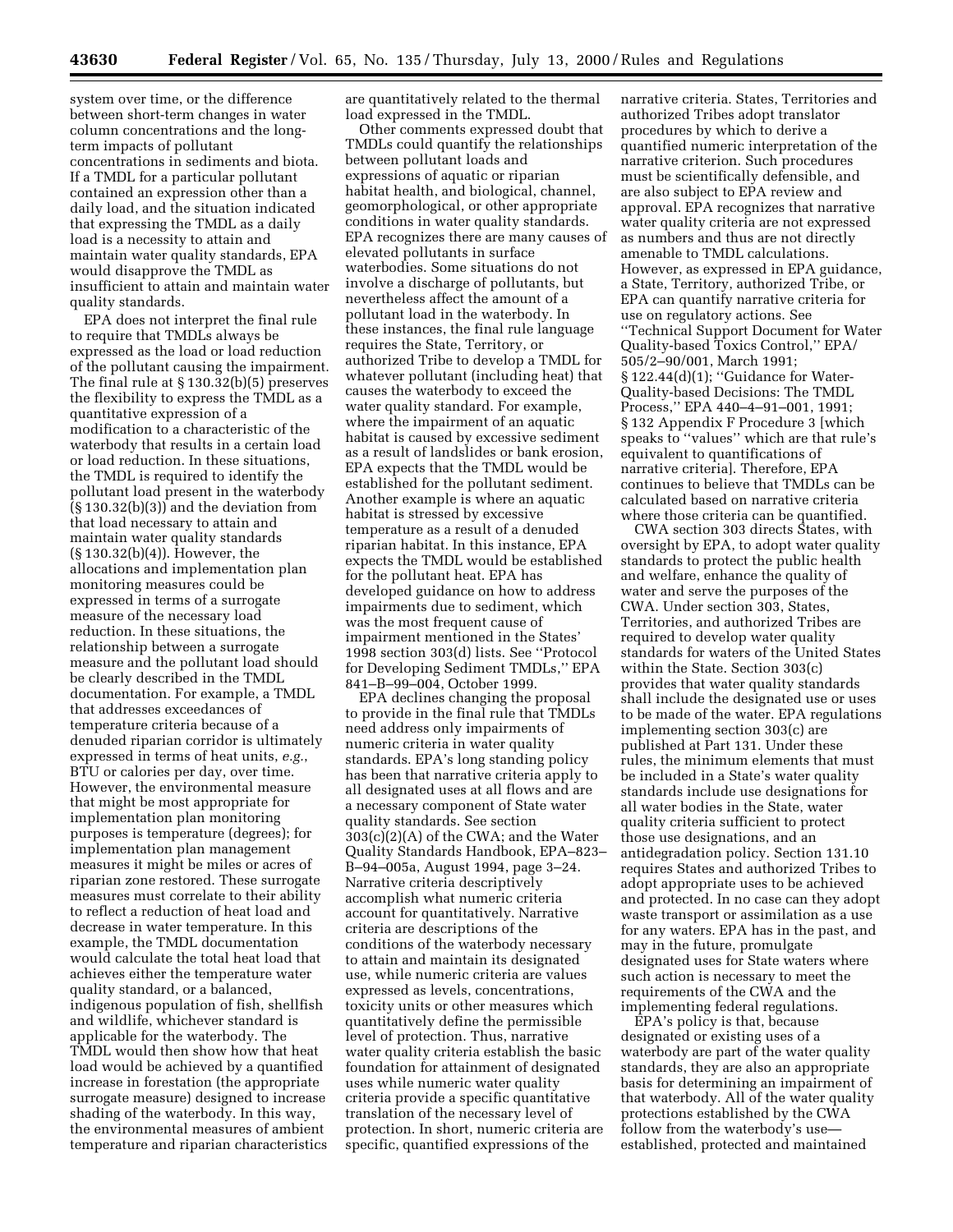under the authorities of section 303(c) of belief that the CWA only allows EPA to the CWA. Thus, designated uses establish the fundamental basis for determining whether the water quality standards of a waterbody are attained.

In certain circumstances it is possible that water quality criteria can be met, and the designated uses still not achieved. For example, factors such as food web structure, the concentration of dissolved organic carbon in the ambient water, and accumulations in the sediment may effect uptake of mercury into fish flesh on a site specific basis. In these circumstances, EPA recommends States, Territories, and authorized Tribes translate the applicable narrative criteria on a site specific basis, or adopt site specific numeric criteria, to protect designated uses. However, ultimately, the final determination of whether the water quality standard is attained is made by determining the attainment of the designated use.

# *T. What Actions Must EPA Take on TMDLs That are Submitted for Review? (§ 130.34)*

*What did EPA propose?* In proposed § 130.35, EPA included several minor changes to its current regulatory submission and approval requirements for TMDLs to clarify how the approval process would work. The proposal provided that EPA would only approve a TMDL submission that included all required minimum elements. The proposal would have continued the requirements of the current regulations that when EPA establishes a TMDL, it would send it to the State, Territory, or authorized Tribe for incorporation into the water quality management plan. EPA also proposed to continue the requirements of the current regulations that, when EPA establishes a TMDL, it requests public comment on the TMDL for at least 30 days following its establishment. The proposal also would have added new requirements regarding how EPA would provide public notice and revise TMDLs it establishes based on the public comment it receives.

*What comments did EPA receive?* EPA received comments regarding the criteria it will use to review TMDLs. Some comments suggested that EPA's review should focus only on whether the TMDL included all required elements, and that EPA must approve any TMDL received if it contained all elements. In contrast, other comments suggested that EPA should review the elements for their consistency with the substantive requirements of this subpart, including whether the TMDL is set at a level sufficient to attain and maintain water quality standards. Further comments again expressed

review the total load calculated for a waterbody and nothing else. (Today's preamble discusses this issue in section  $II.A.1.e.$ 

EPA also received comments about the timing of its actions. Many comments requested an automatic approval of TMDLs if EPA does not act to approve or disapprove the TMDLs within 30 days, or fails to send the State, Territory, or authorized Tribe comments on the TMDL. These comments expressed concern that EPA will not be able to take timely action on all TMDLs and that the new rules will make EPA's review take even longer.

EPA also received comments about its process for disapproving and establishing TMDLs. Several comments expressed concern that the proposal did not commit EPA to take action as required by the CWA. These comments suggested that EPA use the word ''must'' or ''shall'' where ever the section spoke to statutory obligations. Many comments requested that EPA provide an appeal process, public hearing, or consultation with States, Territories and authorized Tribes on disapproved TMDLs. Other comments requested that EPA explain to States, Territories and authorized Tribes and the public why it disapproved any TMDL. These comments generally expressed concern that EPA might make arbitrary decisions to disapprove TMDLs. Some comments expressed the view that EPA must follow the same public notice process as States, Territories and authorized Tribes when EPA establishes a TMDL.

EPA also received comments about the adoption of TMDLs into water quality management plans. Some comments requested that EPA establish a deadline by which States, Territories, and authorized Tribes must adopt TMDLs into their plans. Other comments expressed a belief that a TMDL is not effective until after a State, Territory, or authorized Tribe adopts it into its water quality management plan.

*What is EPA promulgating today?* Based on its analysis of the many comments received, EPA has revised this section, now numbered as § 130.34. First, EPA is deleting proposed paragraph § 130.35(a) because it was duplicative of the requirements of proposed paragraph § 130.35(b). Section § 130.35(a) would have required that EPA approve TMDLs that included the elements identified in proposed § 130.33(b), whereas proposed § 130.35(b) would have required that EPA approve TMDLs that met the requirements of proposed §§ 130.32, 130.33, and 130.34, i.e., established in accordance with the schedule, including

the elements required by § 130.33(b) and appropriately expressed. EPA agrees with commenters that the review criterion in proposed § 130.35(a) was included within proposed § 130.35(b). Therefore, EPA is not including the language for proposed § 130.35(a) in the final rule.

The final regulations at § 130.34(a) provide that EPA will approve TMDLs if they are established for the appropriate waterbody/pollutant combination as required by § 130.31, include all elements prescribed by § 130.32, and are expressed in accordance with § 130.33. EPA will disapprove any TMDL submitted by a State, Territory, or authorized Tribe that does not include all elements of § 130.32(b) or fulfill the substantive requirements of §§ 130.31, 130.32, and 130.33. EPA will work with States, Territories, and authorized Tribes, including providing comments on TMDLs submitted to it in draft form, to help ensure that the TMDLs that EPA receives are approvable. EPA considers all elements of § 130.32(b) and the substantive requirements of §§ 130.31, 130.32, and 130.33 as necessary for determining whether a TMDL, when implemented, will attain and maintain water quality standards.

EPA declines to provide that TMDLs shall be deemed automatically fully or conditionally approved at the end of the 30-day review period if EPA has not acted. EPA acknowledges commenters' concerns regarding the timeliness of EPA's TMDL approval actions. However, an automatic full or conditional approval of a State's, Territory's or authorized Tribe's TMDL submission upon expiration of the 30 day review period is not consistent with section 303 of the CWA. Section 303(d) requires EPA to approve or disapprove a submitted TMDL. EPA has the responsibility to determine that submitted TMDLs fulfill the requirements of the CWA and these implementing regulations. EPA declines to adopt an approach which would result in automatic approval actions when EPA has not evaluated the sufficiency of the TMDL with respect to the requirements of section 303(d). As previously discussed, EPA expects to share comments and information with States, Territories and authorized Tribes on draft TMDLs submitted to EPA for informal review. EPA believes that such information sharing will help assure approvable TMDLs and will enable EPA to complete its review within the 30-day statutory time frame.

As requested by comments, EPA is clarifying what actions EPA is obligated to take in its decisions. Therefore, the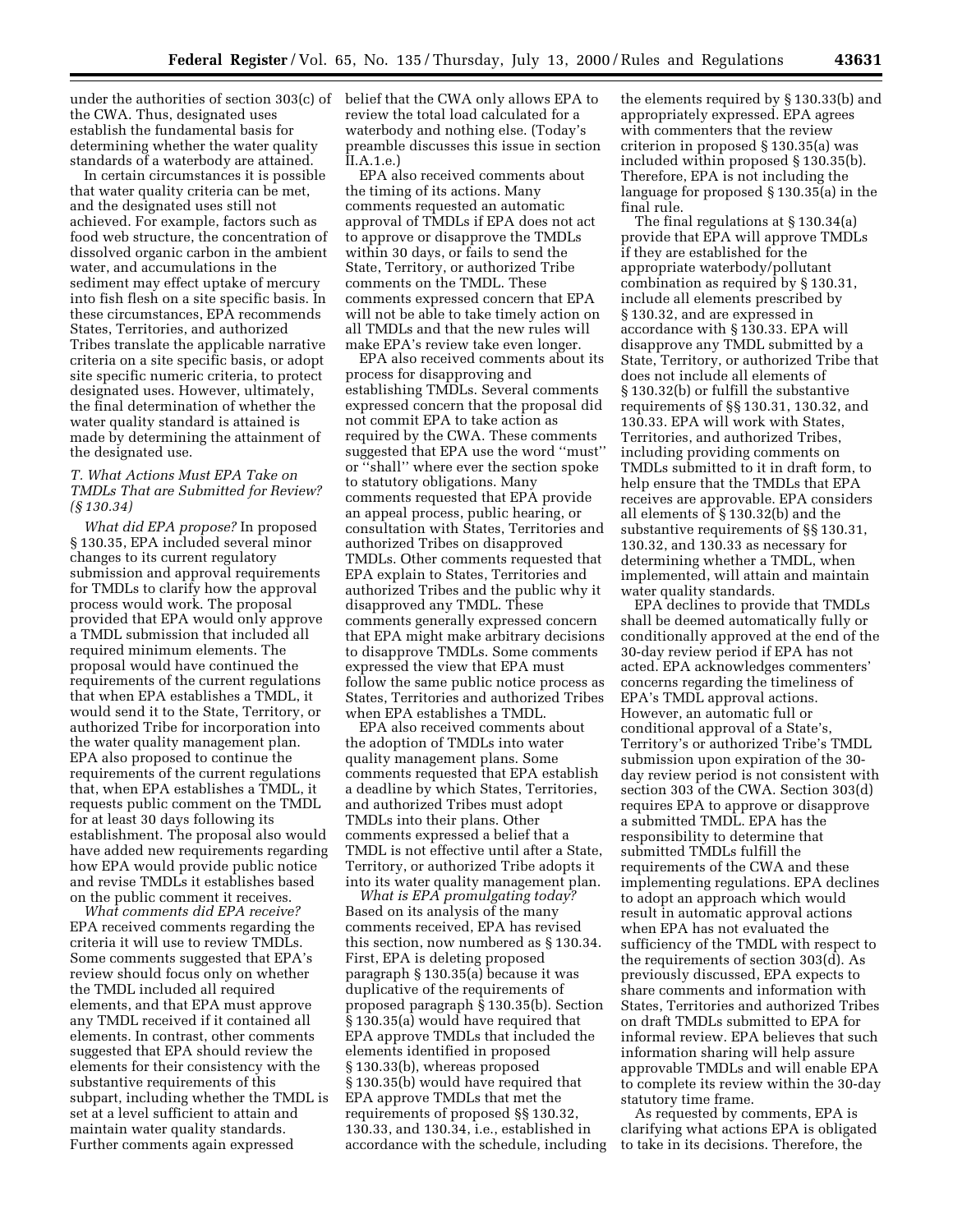final rule uses the word ''must'' to represent EPA's statutory obligations to either approve or disapprove and establish a TMDL. The final rule also uses the word ''must'' with regards to EPA's public notice requirements when EPA disapproves and establishes a TMDL.

EPA declines to establish in the final rule an appeal or consultation process for States, Territories, and authorized Tribes when EPA disapproves their TMDLs. Because section 303(d) only allows EPA 30 days to establish a replacement TMDL after EPA disapproves one, EPA does not have sufficient time to allow for an appeal or consultation process. Also, the 30-day period for EPA to issue an order establishing a TMDL and the minimum 30-day public comment period on the TMDL allows time during which the State and EPA can consult on the new TMDL. If during that time, the State decided to adopt and EPA approved a TMDL meeting EPA's objectives, EPA would withdraw its TMDL. As previously discussed, EPA expects that sharing information with States, Territories, and authorized Tribes on TMDLs being drafted will help EPA and States, Territories, and authorized Tribes resolve differences over TMDLs before they are submitted.

EPA agrees that it needs to describe in the administrative record of its TMDL disapproval decisions the reasons for the disapproval and make that information available to States, Territories, authorized Tribes, and interested parties. EPA's public notice requirements at Part 25 describe the process by which EPA generally makes information available and receives public comment. As described later in the preamble, EPA patterned the TMDL public notice requirements on its own Part 25 requirements. EPA also declines to establish a deadline by which States, Territories, and authorized Tribes must adopt TMDLs into their water quality management plans. The CWA does not provide for or require such a deadline. EPA does not believe it is necessary to require adoption of TMDLs in the State's, Territory's or authorized Tribe's plan on a specified schedule once EPA approves or establishes it. A TMDL may be used as a basis for NPDES permits and other implementation actions once EPA approves or establishes it and before it is incorporated into the Water Quality Management Plan. States, Territories and authorized Tribes have different legal requirements for revising their Plans to incorporate TMDLs. EPA believes there is no compelling reason to require States, Territories, and authorized Tribes to revise their

individual requirements solely to assure incorporation of all TMDLs into Water Quality Management Plans by a certain federally-prescribed date.

EPA is also adding § 130.34(b) and (c) to clarify how EPA will provide reasonable assurance when EPA establishes a TMDL. EPA will use its authority to condition CWA grants to the fullest extent practicable and in a manner consistent with the effective operation of clean water programs. For example, EPA may condition section 319 grants such that the funds can only be used to implement management measures in watersheds where EPA has established a TMDL that includes load reductions for nonpoint sources. Similarly, EPA may condition section 106 grants such that the funds for monitoring can only be used to support the monitoring specified in TMDL implementation plans. EPA may also use its voluntary, incentive-based programs to ensure that management measures are funded and implemented. EPA believes this authority to condition grants will generally be the sole or primary basis by which it will demonstrate reasonable assurance for the implementation of load allocations. EPA will also encourage States, Territories, and authorized Tribes to use their own statutory and regulatory authorities. EPA cannot, however, require States, Territories or authorized Tribes to use their statutory and regulatory authorities.

Where necessary, EPA will make use of its other statutory and regulatory authorities to provide reasonable assurance. EPA recognizes that its CWA regulatory authority is primarily limited to the NPDES permit program for point sources. In some cases, EPA may use authorities under section 504 of the CWA to address an ''imminent and substantial endangerment to human health or welfare.''

### *U. How Will EPA Assure That TMDLs Are Established? (§ 130.35)*

*What did EPA propose?* EPA proposed in § 130.36 to codify its authority to establish TMDLs if the State, Territory, or authorized Tribe so requests, or if EPA determines that a State, Territory, or authorized Tribe has not or is not likely to establish TMDLs in accordance with their schedules, or if EPA determines it should establish TMDLs for interstate or boundary waterbodies. EPA made this proposal for a number of reasons. EPA explained that it may be necessary for EPA to establish TMDLs if interstate or international issues and coordination needs require EPA to assume a

leadership role. 64 FR 46037, August 23, 1999.

EPA explained in the preamble that it anticipates that a decision to step in and establish TMDLs would be ''rare and based on case specific decisions.'' Finally, EPA explained that it may have to exercise its authority to establish TMDLs where the State, Territory, or authorized Tribe requests this support from EPA. As discussed in the preamble, EPA recognizes that this authority to establish TMDLs absent a prior disapproval is not expressly stated in section 303(d). However, EPA explained that such authority is clearly implied in the CWA, is a reasonable interpretation of the Act, has been required of EPA by the courts, and is necessary to accomplish the purposes of the Act. 64 FR 46037, August 23, 1999.

*What comments did EPA receive?* EPA received comments about the conditions under which EPA proposed to establish TMDLs. Some comments expressed a belief that EPA must step in when a State, Territory, or authorized Tribe is likely not to or does not establish TMDLs according to its schedule. Others were concerned about the phrase ''likely not to'' and suggested that EPA establish TMDLs only after a State, Territory, or authorized Tribe fails to do so. Further comments expressed the belief that EPA has no authority to establish TMDLs outside of a disapproval except when a State requests EPA to do so.

EPA received comments about the conditions under which EPA would establish a TMDL for interstate waterbodies. Some comments supported the proposal. Others believed that EPA must establish interstate TMDLs on behalf of the States. Further comments expressed the view that this authority is limited to situations where EPA determines that States, Territories and authorized Tribes are not making progress in establishing TMDLs. More comments expressed the view that this authority is limited to situations where States, Territories and authorized Tribes or interstate commissions ask EPA to establish TMDLs. A few comments rejected EPA's suggested option to require States, Territories and authorized Tribes jointly to develop interstate TMDLs. Others suggested that EPA's role is to coordinate with States, Territories and authorized Tribes on interstate TMDLs and not establish them for States, Territories and authorized Tribes.

*What is EPA promulgating today?* In § 130.36 of the proposal, EPA proposed to codify its authority to establish TMDLs for waterbodies on Part 1 of a list under certain circumstances,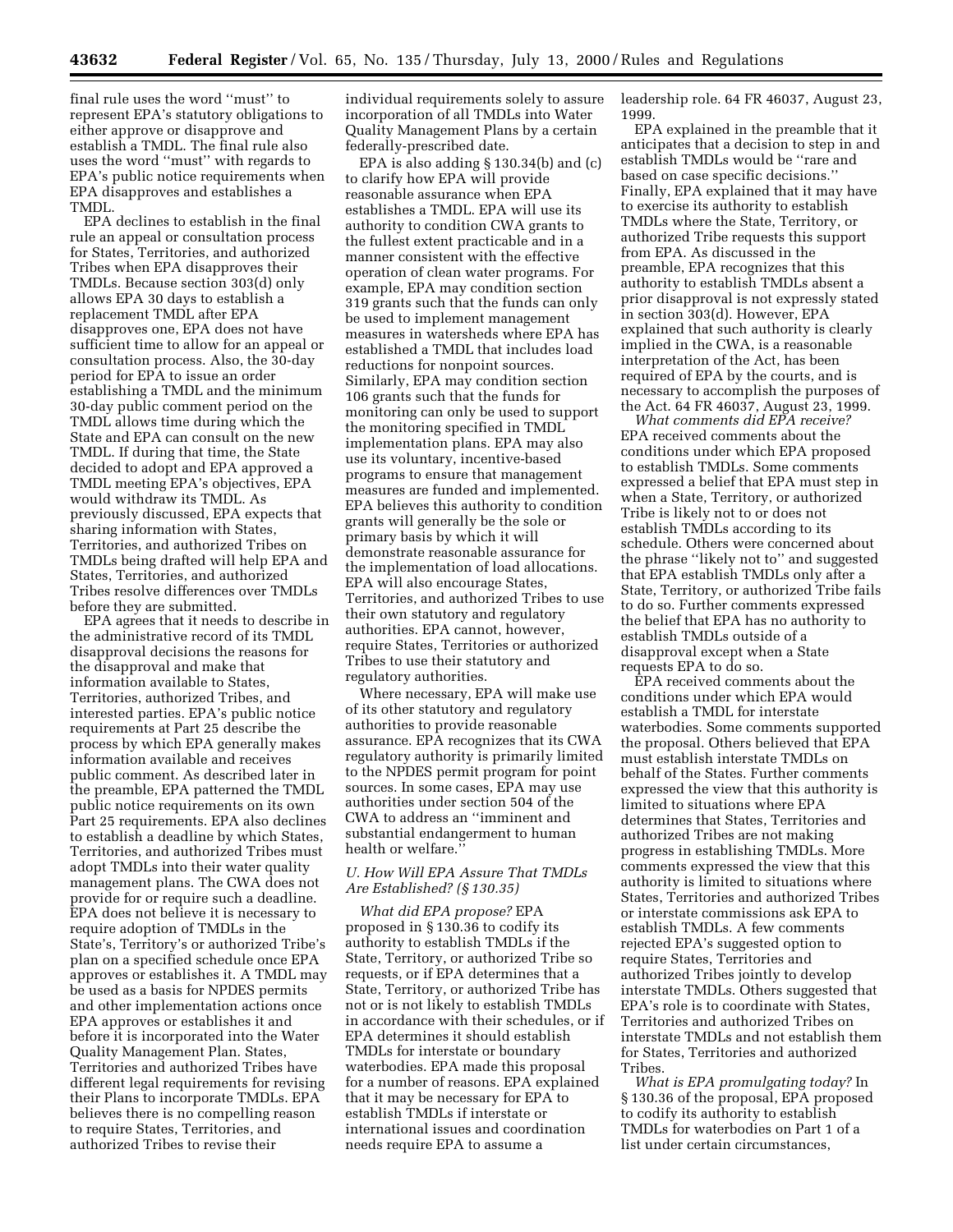including if EPA determined that a State, Territory, or authorized Tribe had not or was not likely to establish TMDLs consistent with its schedule. In response to comments and to better ensure that TMDLs will be established, EPA has added a new § 130.35 to the final rule which codifies steps EPA will take to implement its authority under section 303(d) to assure that TMDLs are established for listed waters. In addition to ''working with'' States, Territories, and authorized Tribes to assure establishment in accordance with approved schedules, EPA will ensure that TMDLs are established for States, Territories, and authorized Tribes if they have not made ''substantial progress'' in establishing TMDLs in accordance with their ''approved schedule.'' A discussion of what EPA means by ''substantial progress'' and a more detailed discussion of EPA's schedule for acting if States, Territories, and authorized Tribes fail to demonstrate ''substantial progress'' appears below.

As requested by comments, EPA is clarifying that it is obligated to ensure that States, Territories, and authorized Tribes establish TMDLs in accordance with their approved schedules. EPA believes the requirements it is placing on itself to act in § 130.35 are both consistent with CWA section 303(d) as it has been interpreted by a number of courts and a logical outgrowth of the proposal. They are a logical outgrowth in that, in the proposal, EPA clearly noticed its intent to exercise its authority under section 303(d) to step in and establish TMDLs when it determines a State was not likely to do so. In the final rule, EPA is simply clarifying and expanding upon that concept and stating under what specific conditions and upon what schedule EPA will do that. EPA's decision to codify the circumstances under which it will ensure that TMDLs are established is also consistent with the decisions of a number of courts which have interpreted CWA section 303(d) as placing upon EPA a duty to establish TMDLs where a State, Territory, or authorized Tribe has failed to do so, or in the words of the courts, where a State has made a ''constructive submission'' of no TMDLs.

EPA is also identifying two ways by which it will assure that all TMDLs are established as planned for in the schedule for TMDLs. First, EPA must work with the State, Territory, or authorized Tribe in establishing TMDLs. EPA may do this by providing technical or financial assistance consistent with EPA's abilities and resources, or by establishing certain TMDLs upon the

request of the State, Territory, or authorized Tribe. Where a State, Territory, or authorized Tribe has not made substantial progress on establishing a TMDL in accordance with its approved schedule, EPA must ensure that the TMDL is established. EPA does not expect to invoke this authority frequently. Based on its experience to date under court-ordered schedules, EPA believes that the States, Territories, and authorized Tribes will be able to establish most of their TMDLs according to the dates in their schedules.

Today's final rule also explains how EPA will determine if a State, Territory, or authorized Tribe has made substantial progress in establishing a TMDL. Under § 130.28(c), States, Territories, and authorized Tribes will specify which TMDLs they intend to establish in each one year period. If a State, Territory, or authorized Tribe has not established the TMDL by the end of the one year period within which the TMDL was scheduled to be established, it has not made ''substantial progress'' as described in today's rule. At this point, EPA must ensure that the TMDL is established within two years. In a case where EPA develops a TMDL, the Agency expects to publish the TMDL within 2 years. In rare instances, where there is a compelling need for additional time, the Administrator may extend the 2 year period by up to an additional 2 years. The Administrator must publish a description of a decision to provide an extension in the **Federal Register**. If the State, Territory, or authorized Tribe establishes the ''missed'' TMDL before EPA establishes it pursuant to this section, EPA must review and either approve or disapprove that TMDL pursuant to section 303(d), and if approved at that time its obligation to establish the TMDL expires. EPA will also look at the stage of development of a TMDL in comparison to the schedule in determining if a State, Territory, or authorized Tribe is making substantial progress. Where the State, Territory, or authorized Tribe is close to completing the TMDL at the time called for by the schedule, EPA will interpret this as substantial progress.

As discussed in the August 1999 preamble, EPA has the authority to establish TMDLs even when it has not disapproved a State, Territorial, or authorized Tribal submission. 64 FR 46037–46038, August 23, 1999. EPA recognizes the merit, in some instances, for it to take the lead in establishing TMDLs for interstate and boundary waterbodies and expects to exercise this authority primarily for interstate waterbodies. For this reason, EPA is including in the final rule a provision

allowing EPA the discretion to establish TMDLs for interstate or boundary waters. Boundary waters are those rivers, streams and lakes which form part of the boundary between States, Territories and Indian Country. These waters present special problems because, in many instances, the waterbody is governed by two or more potentially differing sets of water quality standards. Similar problems may be present for interstate water which rather than forming a jurisdictional boundary—flow out of one jurisdiction and into another. In exercising this authority, EPA will encourage States, Territories and authorized Tribes to take the lead in developing TMDLs for such waterbodies because EPA interprets the CWA as giving States, Territories and authorized Tribes the lead responsibility for doing so. EPA also strongly encourages States, Territories and authorized Tribes to work with interstate river basin and other commissions, where appropriate, when establishing TMDLs for interstate or boundary waters. These commissions are uniquely positioned, by virtue of their multi-state membership and technical expertise, to assist EPA and the States in establishing TMDLs for such waters.

EPA anticipates at least two instances in which it might need to exercise its authority to establish interstate and boundary water TMDLs. The first is when the States, Territories and authorized Tribes have not made substantial progress in establishing interstate and boundary water TMDLs according to their schedules. The second is where individual adjacent State schedules are so different with respect to interstate or boundary waters that they may defeat the ability of the States, Territories and authorized Tribes to work together to establish an interstate or boundary water TMDL. EPA believes the final rule language should allow EPA the flexibility to establish TMDLs for interstate and boundary waters under such circumstances. Finally, EPA is not including in the final rule a requirement that States, Territories and authorized Tribes work together jointly to establish TMDLs on interstate waters. Instead, EPA will continue to serve as a facilitator to help States, Territories and authorized Tribes establish interstate TMDLs, and EPA will use its authority when necessary to ensure that interstate TMDLs are established.

EPA is also adding a statement at § 130.35(b)(2) that EPA may establish TMDLs for waterbodies to implement Federal water quality standards. As previously discussed in today's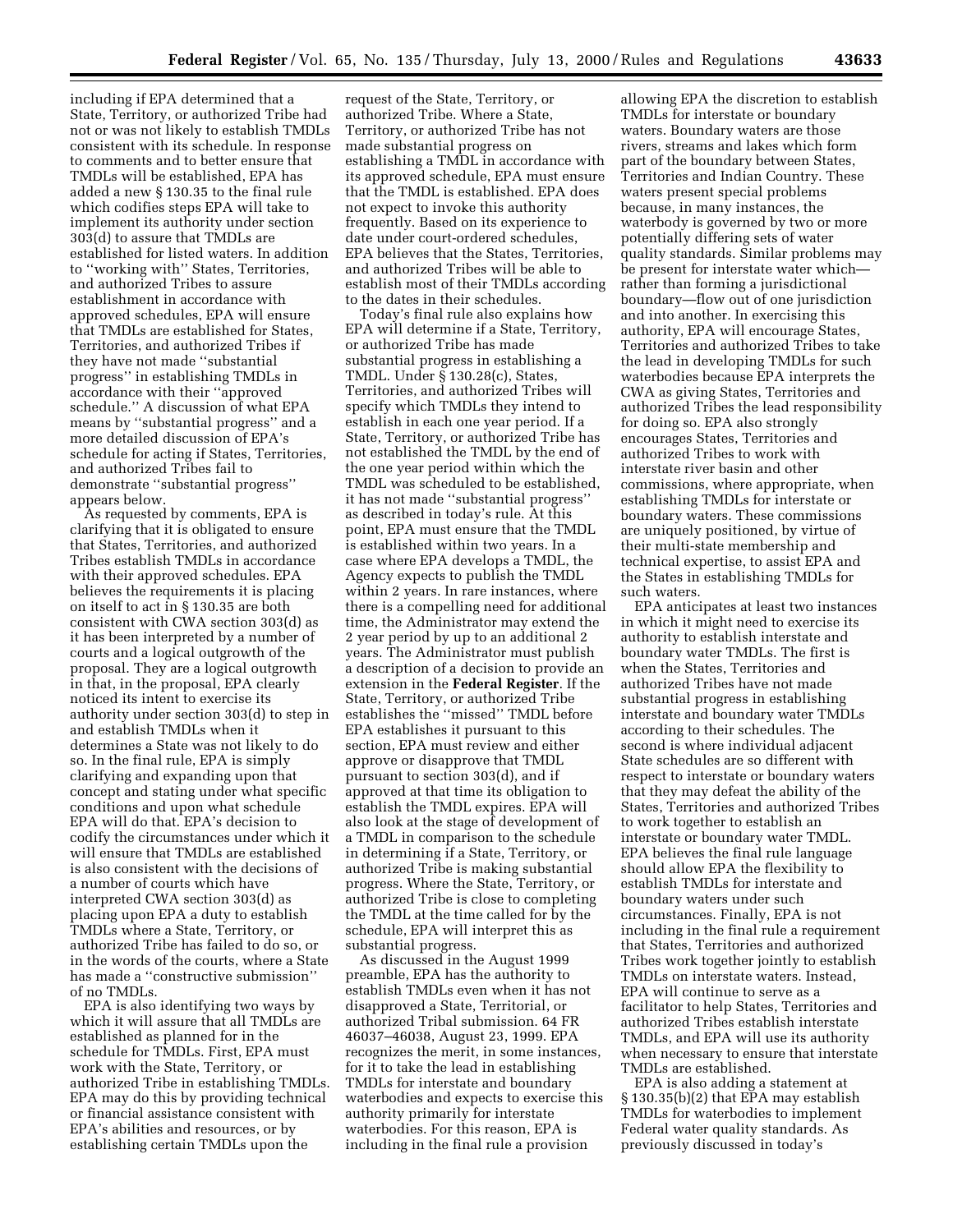preamble, EPA recognizes that there are some impaired waterbodies outside the jurisdiction of States, Territories, and authorized Tribes. Where EPA has established Federal water quality standards for these waterbodies, such as waterbodies located on tribal lands where the Tribe has yet to be authorized under section 303, EPA believes it has the authority to also establish TMDLs for the reasons given above.

### *V. What Public Participation Requirements Apply to the Lists and TMDLs? (§ 130.36)*

*What did EPA propose?* EPA proposed a number of specific requirements for public participation. EPA proposed to require that States, Territories and authorized Tribes provide the public with at least 30 days to review and comment on all aspects of the list, the priority ranking, the schedule for developing TMDLs, and the TMDLs themselves prior to their submission to EPA. EPA also proposed that, at the time States, Territories, and authorized Tribes submit their list, schedule or TMDLs to EPA, they provide EPA with a written summary of any public comments received during the public comment period and their response to such comments. In addition, EPA proposed to require States, Territories, and authorized Tribes to send, at the time of public notice, copies of lists, priority rankings, TMDL schedules and TMDLs to the U.S. Fish and Wildlife Service and the National Marine Fisheries Service (the Services), where appropriate (*e.g.*, coastal areas). The proposal also provided that, if requested, EPA would send this information to the Services on behalf of the State, Territory, or authorized Tribe.

As proposed, the rule also encouraged States, Territories, and authorized Tribes to establish processes with both Services to provide for the early identification and resolution of threatened and endangered species issues as they may relate to lists of impaired waterbodies, priority rankings, schedules, and TMDLs. The proposal also would have required States, Territories, and authorized Tribes to consider any comments received from the Services prior to the submission of their lists of impaired or threatened waterbodies, priority rankings, schedules, and TMDLs to EPA. EPA proposed these provisions to help ensure timely input from the wildlife agencies as lists and TMDLs are being developed.

*What comments did EPA receive?* EPA received a number of comments specific to the public participation process. Most comments supported the inclusion of public participation requirements. Many comments, however, stated that a 30-day period was too short. A number of comments suggested that the public comment period should be 60 days or longer to facilitate better understanding of the complex issues related to lists and TMDLs. Some commenters recommended specific requirements for the purpose of ensuring notice to interested parties and incorporation of their comments on listing and TMDL decisions. Most comments which addressed this issue recommended that EPA pattern the public notice requirement after those for NPDES permits. Specifically, commenters asked that States, Territories and authorized Tribes be required to establish and maintain mailing lists. Other commenters recommended that EPA be subject to the same public participation requirements as proposed for States, Territories, and authorized Tribes. Further comments suggested that any action to remove a waterbody from a section 303(d) list be subject to the same public participation process as the listing of a waterbody. Many comments objected to the detailed requirements governing how States, Territories and authorized Tribes should address comments they receive and the amount of information about those comments, including responses, they should supply to EPA. Commenters also expressed concern that the proposal gave special notice consideration to the Services, and thus seemed to transfer EPA's obligations under the Endangered Species Act to States, Territories, and authorized Tribes.

*What is EPA promulgating today?* After carefully considering the comments received on the public participation requirements, EPA is today promulgating the requirements as proposed with a few changes. EPA is making conforming changes throughout the section to reflect the fact, as discussed earlier, that the list of impaired waterbodies includes a prioritized schedule for establishing TMDLs.

The final rule maintains the requirement for a minimum 30-day comment period on lists and TMDLs. EPA recognizes that decisions on lists and TMDLs can sometimes benefit from a significant amount of technical information and analysis related to decisions on lists, rankings, schedules, and TMDLs. States, Territories and authorized Tribes may in such circumstances find a need to allow for longer than 30-day comment periods on lists and TMDLs. However, the rule as proposed and promulgated today

specifies 30 days as the minimum comment period. In some instances, particularly where the issues and analyses related to a TMDL are not complex, States, Territories, and authorized Tribes should find that a 30 day comment period is adequate. The final rule, however, gives States, Territories, and authorized Tribes the flexibility to increase their comment periods as appropriate.

EPA is also adding language in the final rule also to encourage States, Territories, and authorized Tribes to notify directly those parties who submit a written request for notification. EPA received a number of comments suggesting that direct notification be a requirement in the same way that authorized State NPDES programs are required to directly notify parties that request such notice. EPA does not believe that establishment of TMDLs is entirely comparable to issuance of an NPDES permit for notice purposes (*e.g.* the number of potentially affected parties may be much larger for a TMDL). EPA however, is including in the final regulation a recommendation that States, Territories and authorized Tribes provide direct notification to parties that request it.

EPA is not including in this section of the final rule public participation requirements for EPA. Today's final rule at § 130.34 includes public participation requirements for EPA regarding disapproval and establishment of TMDLs. In addition, EPA's rules at Part 25 already provide general public participation guidance and requirements for EPA, which include notice to parties that request notice, publication of notice in a newspaper of general circulation, and response to significant comments.

EPA recognizes the importance of public participation on all aspects of section 303(d) decisions, including decisions to remove a waterbody/ pollutant combination from the section 303(d) list. EPA has added provisions in the final rule at § 130.29(a) to require that all actions to add or remove waterbodies from the list follow the public participation requirements. In this way, the public is kept informed as to the nature and reasons for any changes to the section 303(d) list.

EPA agrees with the comments which suggested that the proposal was too detailed regarding how States, Territories and authorized Tribes should respond to comments. As suggested by some comments, EPA has reviewed the rules pertaining to NPDES permitting and EPA's rules at Part 25 and has simplified the response to comments requirements for the final rule. The final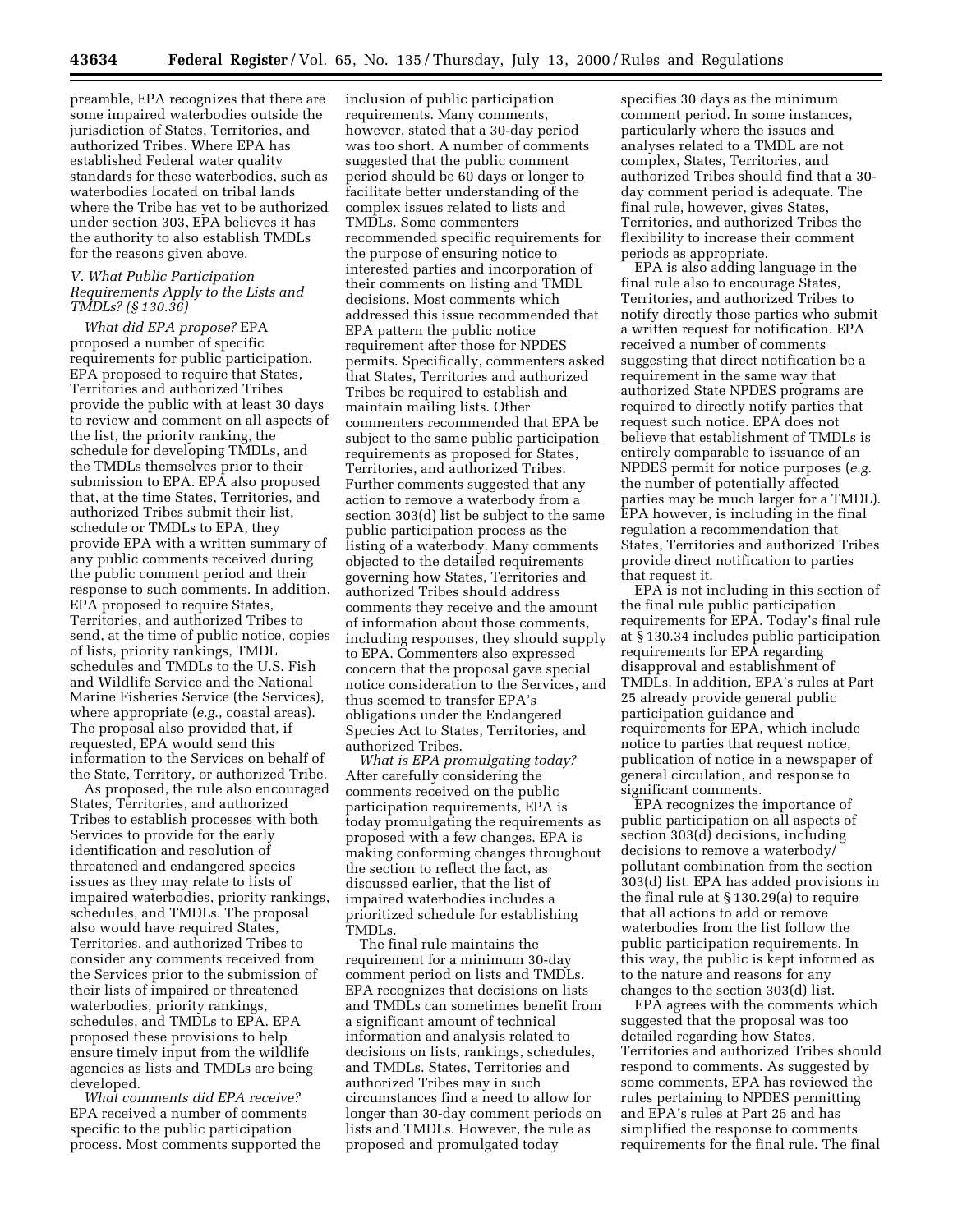rule now requires a response to ''all significant comments'' instead of ''all comments,'' as proposed. The final rule no longer includes specific requirements as to what is to be included in the response to comments document. EPA believes this change will allow States, Territories, and authorized Tribes the flexibility they need when addressing public comments. EPA's public participation rules for rulemaking and permitting at Part 25 require EPA to respond to significant comments and to include at a minimum, a summary of public views, significant comments, criticisms and suggestions, and set forth the Agency's specific responses in terms of modification of the proposed action or an explanation for rejection of proposals made by the public (§ 25.8). EPA is persuaded by the comments that States, Territories and authorized Tribes should not be held to a higher standard than EPA. Pursuant to the final rule, States, Territories and authorized Tribes need only consider significant comments and indicate how they were addressed in the final action or why they were not addressed.

The rule recognizes that the Fish and Wildlife Service and the National Marine Fisheries Service have an interest in a State's, Territory's or authorized Tribe's list and TMDLs. By including the provisions of § 130.36(c), EPA is not giving the Services greater opportunity to receive information or to comment than is afforded anyone else. Nor is EPA attempting to transfer its obligations under the Endangered Species Act to States, Territories or authorized Tribes. The provisions of § 130.36(c)(1) require States, Territories, and authorized Tribes to provide the Services with copies of lists, including prioritized schedules and TMDLs. However, under the public participation requirements of § 130.36(a), any interested party may also request similar access to this information by making a written request to the State for direct notification. EPA is promulgating § 130.36(c)(1) because the Services have expressed to EPA an interest in reviewing section 303(d) lists and TMDLs. In recognition of the potential burdens on the States which such information sharing might impose, EPA agreed it would undertake this information sharing responsibility with the Services if requested by a State, Territory, or authorized Tribe.

The provisions of  $\S 130.36(c)(2)$ encourage, but do not require, States, Territories, and authorized Tribes to engage the Services in a dialogue related to Endangered Species Act concerns. EPA believes that it can reduce the

number of times it may need to disapprove a list or TMDL based on endangered species concerns if the States, Territories, and authorized Tribes communicate with the Services early in the process of developing lists and TMDLs. For this reason, EPA is including in the final rule a recommendation that States, Territories and authorized Tribes establish processes with the Services that will provide for the early identification and resolution of their concerns as they relate to lists and TMDLs. States, Territories and authorized Tribes are not required to establish such a process, but may find it advantageous to do so.

Section  $130.36(c)(3)$  requires States, Territories, and authorized Tribes to consider comments from the Services and EPA in the same way that § 130.36(b) requires States, Territories, and authorized Tribes to provide a response to significant comments and an explanation of how those comments were addressed in the final action or why they were not addressed. Section 130.36(c)(3) does not require States, Territories, and authorized Tribes to agree with or adopt comments or recommendations from EPA and the Services; however, it does require an explanation of how these comments were considered in the final decision. This is the standard set by § 130.36(b) for all comments received by a State, Territory, or authorized Tribe.

The provisions of § 130.36(d) recognize that EPA will consider the comments of the Services when EPA reviews lists and TMDLs. EPA does not believe that this provision provides the Services with any greater access to the decision maker than other commenters. Rather, this provision alerts States, Territories, and authorized Tribes that EPA will consider the comments of the Services and how those comments were addressed.

# *W. What is the Effect of This Rule on TMDLs Established When the Rule is First Implemented? (§ 130.37)*

*What did EPA propose?* EPA proposed a transitional period for implementing the TMDL requirements of the new rule. Specifically, EPA proposed that it would approve any TMDL submitted to it for review within 12 months of the final rule's effective date if it met either the prepromulgation requirements in § 130.7 or the post-promulgation requirements in §§ 130.31, 130.32 and 130.33. EPA also proposed that when EPA establishes TMDLs within 12 months of the rule's effective date, EPA would use either the § 130.7 requirements or the new requirements in proposed §§ 130.31,

130.32 and 130.33. EPA proposed this transitional period to give States, Territories, authorized Tribes and EPA the security of knowing they could develop TMDLs prior to promulgation of the new rules without them later being determined inadequate as a result of the adoption of the new rule. In this way, States, Territories, authorized Tribes and EPA would not delay work towards establishing TMDLs until after the final rule was published. Also, EPA requested comment on whether the new TMDL requirements would affect the ability of States, Territories, or authorized Tribes to establish TMDLs on a schedule consistent with consent decree or settlement agreement schedules, and if so, how to address the issue.

*What comments did EPA receive?* EPA received a number of comments specific to the transitional period and actions EPA should take to facilitate establishing TMDLs in accordance with schedules in consent decrees and settlement agreements. Most comments supported the transitional period and many supported a period longer than 12 months. Some comments requested that some TMDLs be developed under the current requirements for ''good cause.'' Two comments suggested no transitional period, with one suggesting that States, Territories, and authorized Tribes be allowed to submit implementation plans no more than six months after submitting the other parts of the TMDL. EPA also received comments suggesting that EPA must establish TMDLs using either the current or new rules during the transitional period, and that EPA should work to establish TMDLs quickly using the new rules. Finally, EPA received some comments suggesting that all schedules should be revised because of these new regulations.

*What is EPA promulgating today?* After carefully considering the comments received on the transitional period, EPA is today promulgating a transition period for the new elements of TMDLs lasting 18 months from the date of publication of this rule in the **Federal Register** or nine months from the effective date of this rule, whichever is later. EPA recognizes the concerns voiced in many comments about the challenge of now drafting an implementation plan for a TMDL already nearing completion, and the benefit of including stakeholders in implementation decisions at the beginning of the TMDL development process in order to better integrate the implementation strategies with the allocation of loads. Most States, Territories and authorized Tribes, as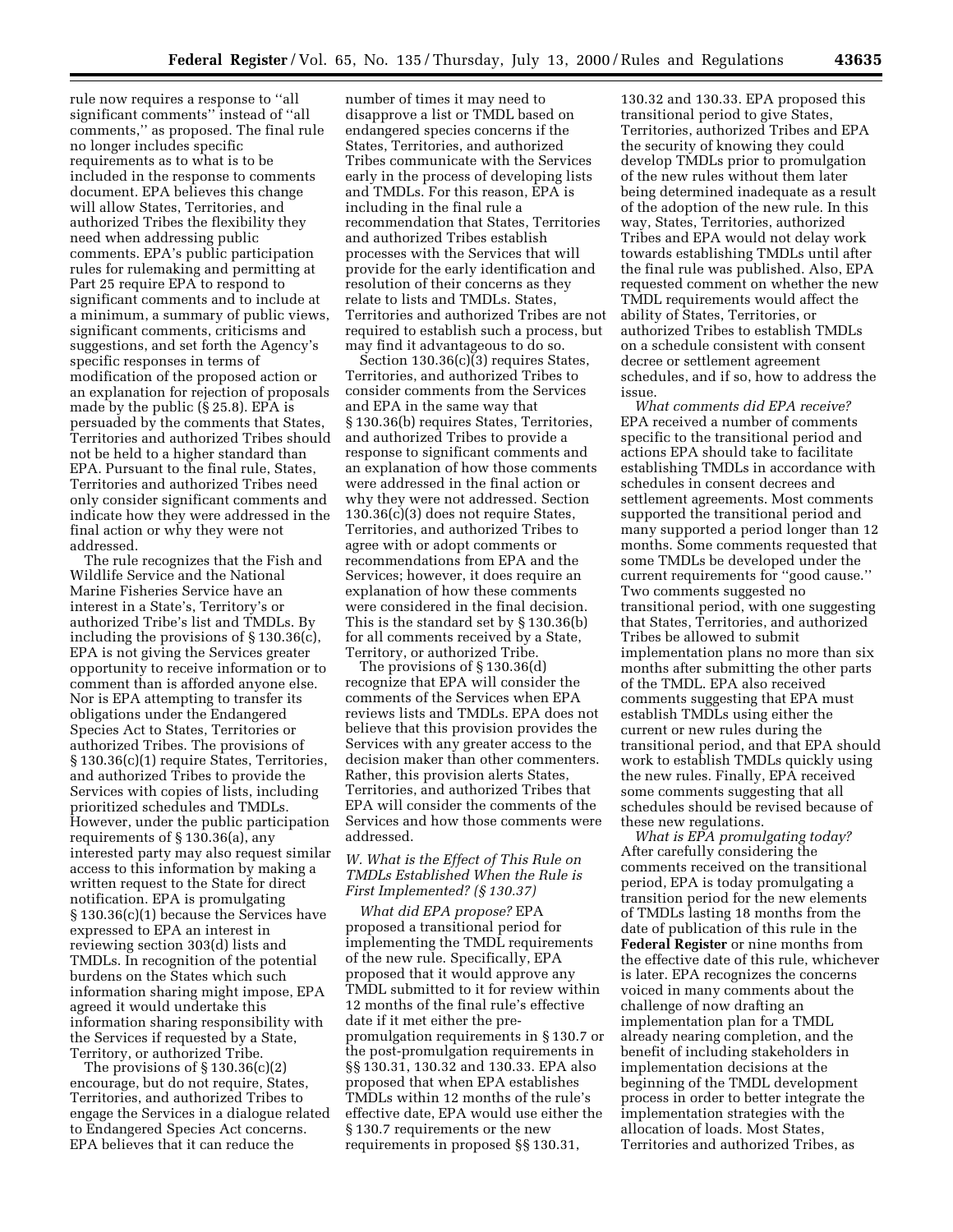well as State associations, supported a transitional period of up to 18 months. Of the comments suggesting more than 18 months, only one provided a reason, *i.e.,* the average TMDL requires 24 months to complete. EPA does not believe States need to begin implementation plans at the onset of TMDL development. One comment describes the first 18 months of TMDL development to consist of collecting data, developing models, and conducting the analysis. EPA believes that at least the first six months of this work, especially data collection and modeling, can be conducted before approaching stakeholders to start developing the implementation plan. For this reason, EPA is including a transitional period of 18 months in the final rule unless the rule's effective data is delayed, in which case the transition period will be 9 months from the rule's effective date.

EPA rejects the suggestion not to allow a transitional period based on the commenter's belief that implementation plans could be quickly developed, or that States, Territories, and authorized Tribes have had sufficient notice to begin developing these plans in anticipation of the new regulatory requirements. EPA does not believe that the mere fact that implementation plans were part of the proposal would by itself have caused States, Territories, or authorized Tribes reasonably to believe that the final rule would necessarily require submission of an implementation plan with the rest of the TMDL. EPA received many comments, some from States, Territories and authorized Tribes, contesting the legal authority to require States, Territories, and authorized Tribes to submit implementation plans as part of the TMDL. (This issue was discussed previously in today's preamble.) EPA believes these comments illustrate that many States, Territories, and authorized Tribes have waited to see the final rule before beginning to develop these plans.

EPA also rejects the suggestion not to provide a transitional period but rather to defer submittal of implementation plans up to six months following submittal of the rest of the TMDL. As discussed in today's preamble, EPA considers the implementation plan to be an integral part of the TMDL that is reviewed by EPA under section 303(d). Under today's rule EPA cannot approve the TMDL if it does not contain all the required elements, including an implementation plan. Therefore, the suggestion to defer submission of such plans to a later date would only further delay TMDL approvals, which is what EPA is attempting to prevent.

Today's rule also revises the proposed language regarding EPA's establishment of a TMDL during the transition. EPA proposed at § 130.38(b) that it may establish TMDLs using either approach, *i.e.,* the pre-promulgation or postpromulgation requirements. Some commenters misconstrued this language as a statement by EPA that it may choose not to establish TMDLs even if required to do so by court order or the statute. To eliminate confusion on this issue, EPA is using the word ''will'' instead or ''may'' in the final regulations. It is EPA's intention to use the new regulations as soon as possible. However, EPA recognizes that it may need to establish a TMDL where a State, Territory, or authorized Tribe has not, and to do so, EPA may need as much time as a State, Territory, or authorized Tribe to develop an implementation plan.

In particular instances, before the end of the transition period, where a schedule in a consent decree or settlement agreement would make it impossible to establish TMDLs with an implementation plan under the schedule, EPA would consider approaching the Plaintiffs to request an extension of the schedule so that TMDLs could be established using the new requirements. EPA expects that by the end of the transition period, States, Territories, and authorized Tribes will have established procedures for integrating implementation plan into TMDLs. EPA's expectation is that the transition period should greatly reduce the need for EPA to establish TMDLs pursuant to the existing consent decrees and settlement agreements.

# *X. Continuing Planning Process (§ 130.50)*

*What did EPA propose?* EPA proposed to make only minor changes to the continuing planning process (CPP) requirements currently found at § 130.5. The proposal renumbered the section as § 130.50 and revised the current regulatory requirements to clarify that States, Territories and authorized Tribes have discretion to go beyond the mandatory plan elements set out in the regulation and also include other processes, such as watershed-based planning and implementation. The proposal also makes clear that a CPP need not be a single document but may be a compendium of many different State, Territorial and authorized Tribal planning documents. Finally, the proposal made conforming changes to citations to sections that are renumbered by the proposal.

*What comments did EPA receive?* EPA received a number of comments specific to this section. Three comments supported the proposal. One comment expressed concern that the proposed change required that the CPP be a document. A number of other comments suggested additional revisions to the existing CPP requirements.

*What is EPA promulgating today?* Based on its analysis of the comments received on this section, EPA is making one change to § 130.50(b) of the proposed rule. EPA is changing the final rule to recognize that the CPP need not be a single document. EPA acknowledges that the CPP is a process often described in numerous documents, rather than being a single document. EPA believes the revision in the final rule removes the confusion expressed over this. EPA declines to make the other requested changes for the reasons expressed in the Response to Comments Document.

### *Y. Water Quality Management Plans (§ 130.51)*

*What did EPA propose?* EPA proposed to make only minor changes to the water quality management plan requirements currently found at § 130.6. EPA proposed to renumber the section as § 130.51 and to revise the current regulatory requirements to clarify that updates to water quality management plans should incorporate approved TMDLs and generally have a watershed focus. In addition, EPA rewrote proposed § 130.51(a) in plain English format.

*What comments did EPA receive?* EPA received a number of comments specific to this section. In most instances, only one commenter suggested a specific revision or addition. In four instances, multiple commenters made the same or similar comment. Two comments supported the proposal. Two comments suggested that § 130.51(a) retain the references to sections 208, 303, and 305 of the CWA that were in the existing rule. Two comments requested a change to or clarification of the part of the rule dealing with nonpoint source regulatory programs. Three commenters requested revisions to the existing rule language to clarify what a nonpoint source is. Another comment suggested that EPA recognize the link between the State Revolving Fund (SRF) and § 130.51(f).

*What is EPA promulgating today?* Based on its analysis of the comments received on this section, EPA is making three changes to § 130.51(a) of the proposed rule. First, EPA is reinstating the reference to CWA section 208 and 303(e) in the sentence describing the initial water quality management plan. Second, EPA is reinstating the reference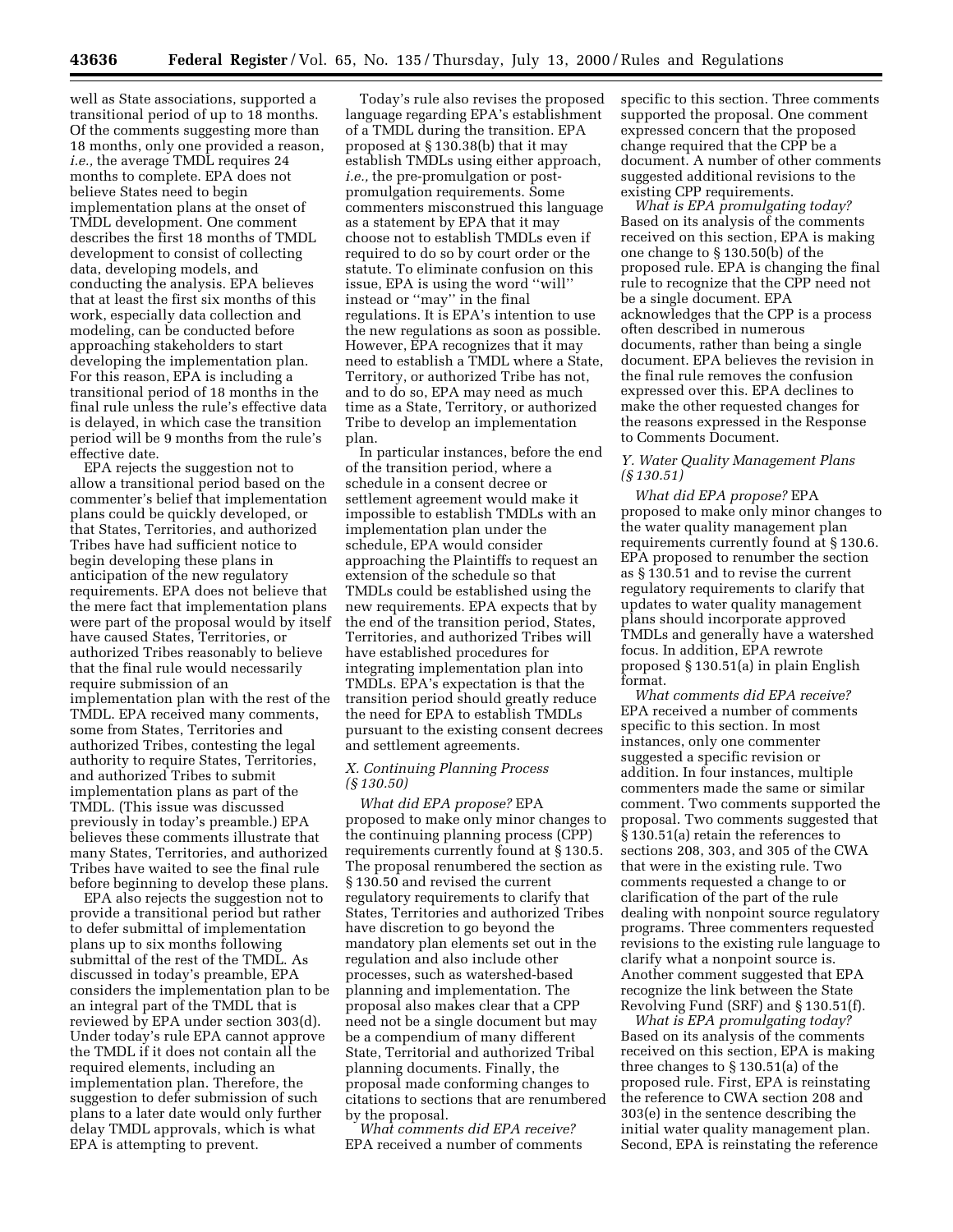to CWA section 305(b) reports in the sentence describing what the annual planning should include. These references were in the existing regulation. EPA agrees that these references describe the authority and context for the water quality management plan, and wishes to maintain continuity between the requirements for water quality management plans prior to and after today's final rule. Third, EPA is adding a sentence to § 130.51(f) to recognize the link between the SRF and Water Quality Management Plans. This is a requirement of CWA section 603(f) that had not yet been incorporated into Part 130.

EPA does not interpret the revision of § 130.51(a) to require all States, Territories, and authorized Tribes to rewrite their initial water quality management plan. Again, the purpose of the revision is to clarify that updates to water quality management plans should incorporate approved TMDLs and generally have a watershed focus. Also, EPA does not interpret this revision to be a change in focus of the water quality management plan or CPP. EPA interprets the phrase ''focus on priority issues and geographical areas'' to mean essentially the same as the phrase ''shall be based upon water quality problems identified in the latest section 305(b) reports.'' The section 305(b) reports generally identify priority water quality issues in geographical areas.

EPA declines to make other requested changes to the water quality management plan for the reasons stated below and in the Response to Comments document. EPA declines to require that States, Territories, and authorized Tribes adopt regulatory programs for nonpoint sources. The final rule continues the existing rule requirements that States, Territories, and authorized Tribes develop regulatory programs if they find it necessary. EPA also declines to revise  $\S 130.51(c)(4)(iii)$  to further clarify what a nonpoint source is. EPA acknowledges that some residual waste, agriculture and silviculture, mines, construction, and urban storm water activities are considered point sources and are subject to NPDES permits. At the same time, some are not. EPA interprets § 130.51(c)(4) to apply only to activities that are not required to have an NPDES permit. Because EPA has referenced these sources in the context of ''nonpoint source management and control,'' EPA believes that it is reasonable for others to make the same interpretation.

# *Z. Petitions to EPA to Establish TMDLs (§ 130.65)*

*What did EPA propose?* EPA proposed to codify specific requirements to formalize a petition process for the public to request that EPA step in and perform duties imposed on States, Territories and authorized Tribes by section 303(d) when they fail to perform these duties. This petition process has been available to the public under the authority of the Administrative Procedure Act, but has seldom been used in the context of section 303(d). EPA made this proposal to increase public awareness of this procedure for requesting EPA action.

*What comments did EPA receive?* EPA received a number of comments specific to the petition process. Very few comments were fully supportive. Most comments argued that EPA should drop the provision entirely. Many comments expressed a concern that EPA was trying to impose this procedure as a mandatory first step before a party could bring a judicial action against EPA, and saw the petition process as an administrative barrier which would delay the party's right of redress. Other comments expressed concern that the petition process provided EPA a way to by-pass or undermine State authority and suggested that the final rule require petitioners to exhaust all State administrative remedies prior to petitioning EPA. Finally, other comments saw the petition provision as a way to exclude stakeholders from dialogue on TMDLs.

*What is EPA promulgating today?* Based on its analysis of the many comments received on this section, EPA is not including the petition provision in the final regulations. EPA continues to believe that a petition process would present the advantages outlined in the proposal at 64 FR 46040–46041, August 23, 1999. However, this opportunity is already available to the public as a matter of law. See 5 U.S.C. section 555(b). EPA does not believe it needs to provide specific regulatory requirements relating to a petition process.

EPA recognizes the concerns expressed in comments, and believes it has responded to these comments by not promulgating any specific provision for a TMDL petition. Many commenters misconstrued EPA's intent as creating an administrative process that either delays a party's right of judicial redress or excludes most stakeholders, including States, Territories and authorized Tribes, from a dialogue on TMDLs. These were not EPA's intentions. On the contrary, EPA believed the petition process provided a

more expeditious way of resolving a party's concerns than the judicial process. Given the misunderstanding on the purpose and use of the petition process, EPA is not providing a specific petition process for TMDLs in the regulations. However, section 555(b) of the Administrative Procedure Act does allow any party to petition EPA to take action regarding lists and TMDLs, despite the absence of a specific TMDL petition process in Part 130.

### *AA. Water Quality Monitoring and Report (§ 130.10 and 130.11)*

*What did EPA propose?* EPA proposed three minor changes to these sections. First, EPA proposed to identify the current EPA quality assurance guidance referred to in § 130.10(a). Second, EPA added source water assessments to the list of uses for data collected by State, Territorial, or authorized Tribal water quality monitoring in § 130.10(b). Finally, EPA proposed to revise § 130.11(a) to recommend that water quality problems identified in a section 305(b) report should be used in source water assessments.

*What comments did EPA receive?* EPA received many comments on these sections. Most of the comments suggested EPA adopt regulatory requirements to improve monitoring. These comments called for EPA to define the elements of an adequate monitoring program and provide both incentives and penalties to ensure that States monitor all waters of the State. Commenters also suggested EPA improve coordination among the many entities that monitor water quality. Comments on the water quality inventory report point out that this report is a state's comprehensive accounting of water quality, including healthy, threatened and impaired waters. Some commenters cited the need to improve these reports by requiring States monitor all waters of the State. Other suggested improvements include better analysis of the costs and benefits of achieving the goals of the CWA. A number of commenters expressed concern that EPA's proposed regulation makes the section 303(d) list a comprehensive accounting of State water quality which is redundant with the section 305(b) report. Some commenters suggested the water quality inventory report and the section 303(d) list should be consolidated, while others recommended they be kept distinct.

*What is EPA promulgating today?* EPA is promulgating these section as proposed with one change. EPA is moving the reference to the current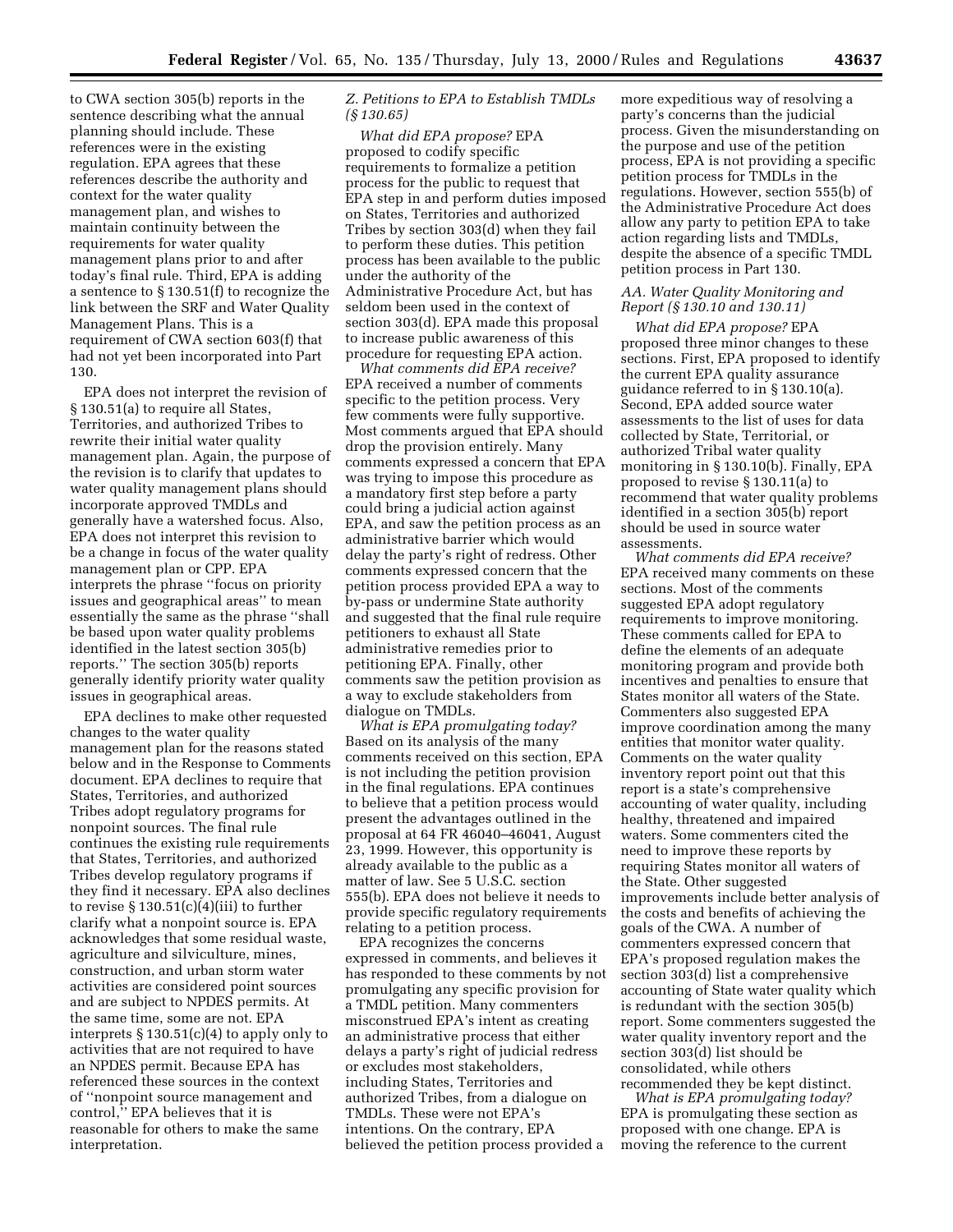quality assurance guidance to a note. EPA made this change to facilitate including references to any future updates to this guidance.

EPA declines to make other changes to these sections as suggested by comments. EPA did not propose any regulatory requirements for monitoring or reporting, and believes that it would need to propose any such requirements before promulgating requirements.

### *AB. Other Sections (§§ 130.0, 130.1, 130.3, 130.7, 130.61, 130.62, 130.63, and 130.64)*

*What did EPA propose?* EPA's August 23, 1999 recodification included sections of existing regulations for which EPA did not propose changes or request comment. These were included in the proposal to show how they would be reformatted in Part 130. 64 FR 46015, August 23, 1999. EPA explicitly identified the following sections as unchanged in the proposal: §§ 130.0, 130.1, 130.60, 130.61, 130.62, 130.63, and 130.64. EPA did propose a conforming change to § 130.64 to reflect that the citation for a TMDL had moved from § 130.7. EPA also proposed to delete § 130.3 and 130.61(d), and replace § 130.7 with the new requirements of subpart C. EPA believed § 130.3 duplicates the definition of ''water quality standard'' found in Part 131. EPA also believes that § 130.61(d) is obsolete because it pertains to a onetime data submittal under section 304(l) that was completed almost a decade ago.

*What comments did EPA receive?* EPA received no substantive comments on the sections that were proposed to be deleted. EPA received many comments on other sections, especially § 130.62, and § 130.63. Most comments did not suggest revisions to the final rule, but rather offered suggestions on how EPA could improve implementation of the TMDL program. The comments that suggested revisions were diverse and covered many themes. Other comments suggested specifically recognizing coastal nonpoint source programs, Federal land management, and the Great Lakes Water Quality Guidance in the regulations. Other comments offered suggestions on regulatory language related to improving the participation of indigenous people in all aspects of water quality planning and implementation. Finally, EPA received a comment that the language of § 130.61(b)(2) was inconsistent with the provisions proposed for lists of waterbodies, priority rankings, and schedules of TMDLs.

*What is EPA promulgating today?* With the exception of §§ 130.7 and 130.61, EPA is promulgating these

sections as proposed. EPA did not propose revisions to §§ 130.0, 130.1, 130.60, 130.61, 130.62, 130.63, and 130.64 except for a conforming citation in § 130.64, nor did EPA request comment on these sections. Instead, EPA included these sections solely to illustrate the reformatting of Part 130 that results from writing the TMDL regulations in plain English format. Thus, EPA believes any comment on these sections is beyond the scope of the proposed rulemaking and declines to make changes as a result of comments. EPA will try to be mindful of any comments received on these sections when and if it does any further rulemaking on Part 130

EPA's proposed §§ 130.20 through 130.37 replace the requirements of § 130.7. However, for the period of 18 months from publication or nine months from the effective date of today's rule, whichever occurs later, § 130.37 allows States, Territories, authorized Tribes, and EPA to establish TMDLs consistent with either the requirements of §§ 130.31 through 130.33 of today's rule or § 130.7 from the previous rule. States, Territories, and authorized Tribes will need to be able to find the requirements of § 130.7(c), which contains the TMDL requirements, until they are no longer needed. For this reason, today's rule removes § 130.7 except for paragraph (c), and revises paragraph (c) to refer to the listing requirements of today's rule.

With respect to § 130.61, EPA found during the development of the final rule that  $\S 130.61(b)(2)$ , which requires identification of water-quality limited waters requiring TMDLs, and of waters targeted for TMDL development within the next two years, is inconsistent with both the proposed and final requirements for listing waterbodies. Therefore, EPA is deleting the requirements of § 130.61(b)(2) and reserving this paragraph. EPA believes that without this change, the Part 130 regulations would include two conflicting requirements causing confusion over what the regulations require. EPA believes this change is technical in nature and a logical outgrowth of EPA's proposal. EPA recognizes that it is making this change without soliciting public comment on this specific change. However, EPA did solicit comment on §§ 130.25 through 130.30, which are the technical and procedural requirements for section 303(d) lists of impaired waterbodies. Based on those comments, EPA promulgated the final rule for those sections. EPA expects that, had it solicited comments on whether it should revise § 130.61(b)(2) to conform

with the information in §§ 130.25 through 130.30, the comments would have been supportive. Therefore, EPA believes that there is good cause under Administrative Procedure Act section 555(b)(3)(B) not to provide notice on this change because it is unnecessary to do so. Furthermore, EPA believes it is contrary to the public interest to expend the resources to solicit comment on eliminating an inconsistency in its rules when to do so is unnecessary. Therefore, consistent with the ''good cause'' provision of Administrative Procedure Act section 553(b)(3)(B), EPA believes it has good cause to delete and reserve § 130.61(b)(2) without proposing that change.

#### **III. Changes to Parts 122, 123, and 124**

*A. Reasonable Further Progress Toward Attaining Water Quality Standards in Impaired Waterbodies in the Absence of a TMDL*

## 1. Background

On August 23, 1999, EPA proposed revisions to the National Pollutant Discharge Elimination System (NPDES) Program and the Federal Antidegradation Policy in support of the revisions to the Water Quality Planning and Management regulations. These proposed revisions included new requirements and explicit authority to achieve reasonable further progress toward the attainment of water quality standards in impaired waterbodies in the absence of an EPA approved or established TMDL. EPA proposed a new requirement under the Federal antidegradation policy and proposed to revise the NPDES permitting regulations to implement that requirement. The proposed antidegradation requirement applied to all large new dischargers and existing dischargers undergoing a significant expansion proposing to discharge, to an impaired waterbody, the pollutant(s) for which the waterbody was impaired. The proposal stated that these dischargers would be required to achieve reasonable further progress toward the attainment of water quality standards in the waterbody to which they proposed to discharge. To achieve reasonable further progress, the proposal required these dischargers to obtain an offset of their new or increased loading of the pollutant(s) for which the waterbody was impaired. To obtain an offset, these dischargers would need to secure reductions from another existing source(s) discharging the pollutant(s) of concern into the same waterbody. The net effect of this offset would be a reduction in the loading of the pollutant of concern in the waterbody. Thus, reasonable further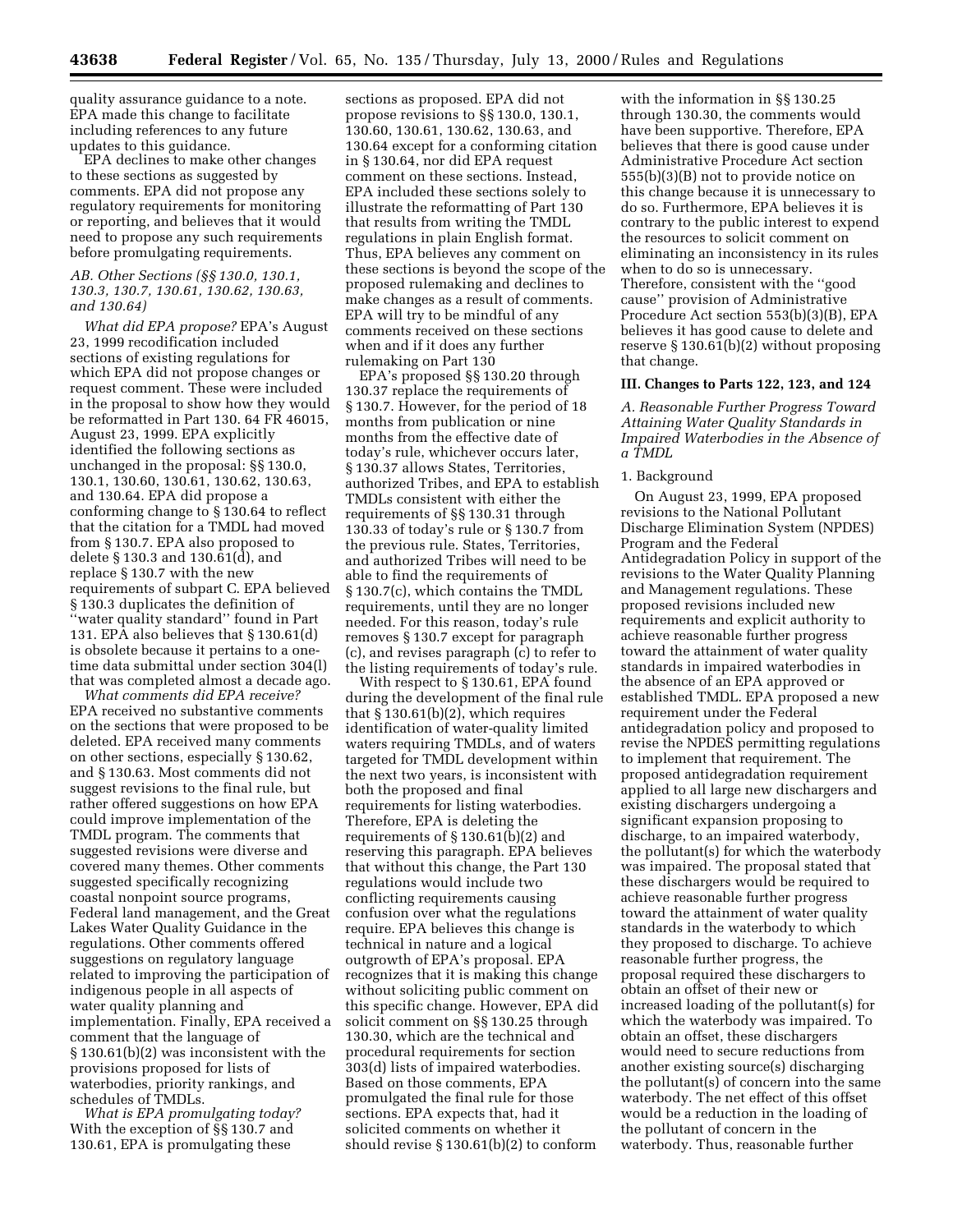progress toward the attainment of water quality standards in the waterbody would be achieved.

Also to achieve reasonable further progress in the absence of an EPA approved or established TMDL, EPA proposed explicit language describing the Regional Administrator's discretionary authority to review, object to, and reissue, if necessary, Stateissued permits that are ''administratively continued'' after expiration. The proposal stated that this authority would be available when an expired permit authorizes a discharge into an impaired waterbody and the existing permit limits need to be revised. These permits were referred to as ''environmentally-significant permits.'' The two situations in which EPA proposed to invoke this authority were when an expired permit contains effluent limitations or conditions inconsistent with water quality standards or inconsistent with an established TMDL. In the absence of a TMDL, invoking this authority would allow the Regional Administrator to review, object to, and reissue, if necessary, expired permits inconsistent with water quality standards to ensure that those permits contain adequate water quality-based effluent limitations. Permits that contain adequate water quality-based effluent limitations would, in turn, be consistent with water quality standards and, thus, reasonable further progress toward the attainment of water quality standards would be achieved. See section III.B.5. below for a discussion of where this authority could be invoked to ensure that an expired permit is consistent with an established TMDL.

# 2. Requirements for New and Significantly Expanding Dischargers

*What did EPA propose?* EPA proposed a new requirement under the Federal antidegradation policy and proposed revisions to the NPDES permitting regulations to implement that requirement, to achieve reasonable further progress toward the attainment of water quality standards in impaired waters in the absence of an EPA approved or established TMDL. EPA proposed these new requirements in response to the TMDL FACA recommendation that EPA actively encourage and support stakeholders stabilizing and enhancing water quality in impaired waterbodies before a TMDL is in place. Both EPA and the FACA recognized the significant time lag that could exist between the initial listing of a waterbody under CWA section 303(d) and the actual completion and approval of a TMDL. (See ''Report of the Federal

Advisory Committee on the Total Maximum Daily Load (TMDL) Program'', EPA 100–R–98–006, July 1998.) As discussed in the preamble to the proposed rule, EPA believes that progress toward the section 101(a) goals of the CWA should occur even in the interim period between the initial listing of a waterbody under CWA Section 303(d) and the actual completion, approval and implementation of a TMDL. EPA therefore proposed to require that certain dischargers, located on an impaired waterbody discharging the pollutant for which the waterbody is impaired, achieve ''reasonable further progress'' toward the attainment of water quality standards.

The NPDES dischargers required to achieve reasonable further progress included a subset of dischargers proposing to discharge new loadings of a pollutant of concern to an impaired waterbody. This subset of dischargers included all large new dischargers and existing dischargers undergoing a significant expansion. EPA proposed revisions to the definition of a ''new discharger'' at § 122.2 as well as proposed a new definition of an ''existing discharger'' and what constitutes a ''significant expansion'' of an existing discharger. These proposed definitions were revised or added with the intent of defining the subset of dischargers subject to the proposed offset requirement.

EPA believed that the best way for these dischargers to achieve reasonable further progress was through an offset mechanism. The proposed offset mechanism would have required these dischargers to offset any new or increased loading of the pollutant of concern to an impaired waterbody by obtaining or securing reductions in the loading of the same pollutant from an existing source(s) located on the same waterbody. EPA stated that an offset of at least one and one half to one would generally be appropriate as a means of ensuring reasonable further progress. The proposal also specified several additional requirements for implementing offsets through NPDES permits. These revisions to the NPDES permitting regulations were designed to ensure that the offset and resulting reductions would be realized and, therefore, reasonable further progress would be achieved. The Agency believed that reasonable further progress toward meeting the applicable water quality standard would be achieved through this mechanism because the total load of the pollutant(s) to the impaired waterbody would be reduced.

The proposal also would have required the permitting authority to include, in the fact sheet for the permit (required under § 124.8), an explanation of how and why any limitations and/or requirements were derived to satisfy an offset requirement. Where fact sheets are not required, EPA proposed that similar information be included in the statement of basis for the permit (required under § 124.7).

To emphasize the importance of State antidegradation policies, including the proposed offset requirement, EPA proposed to include the phrase ''State antidegradation provisions'' in its water quality-based permitting regulations at § 122.44(d)(1). Section 122.44 contains the requirements for establishing limitations, standards and other permit conditions in NPDES permits necessary to ensure that NPDES permits are protective of water quality standards. The purpose of including this phrase was clarifying only and was not intended to create a substantive change. Including this phrase in these provisions was intended to give added notice and clarification to the longstanding requirement at § 131.12 that States, at a minimum, include in their water quality standards an antidegradation policy consistent with the Federal antidegradation policy, and identify their methods and procedures for implementing that policy.

*What comments did EPA receive?* The following summarizes certain major comments the Agency received on the proposal requiring large new and significantly expanding existing dischargers located on impaired waterbodies to obtain offsets of their new pollutant loads. There was widespread concern that the proposal to require offsets was virtually impossible to implement and environmental efficacy on a national scale would have therefore been unlikely. Many commenters noted that a one-size-fits-all approach was infeasible due to the differences between the types of sources subject to the offset requirement, the differences in the nature of the discharges from the sources subject to the offset requirement, and the differences in the types of NPDES permitting used for sources subject to the offset requirement. A significant number of commenters also expressed concern regarding the requirement that the offset be achieved on or before a source could begin discharging as well as the distinct likelihood that there might be no source in the waterbody from which an offset could be obtained. They pointed out that this would cause significant delay in the operation or construction of their business and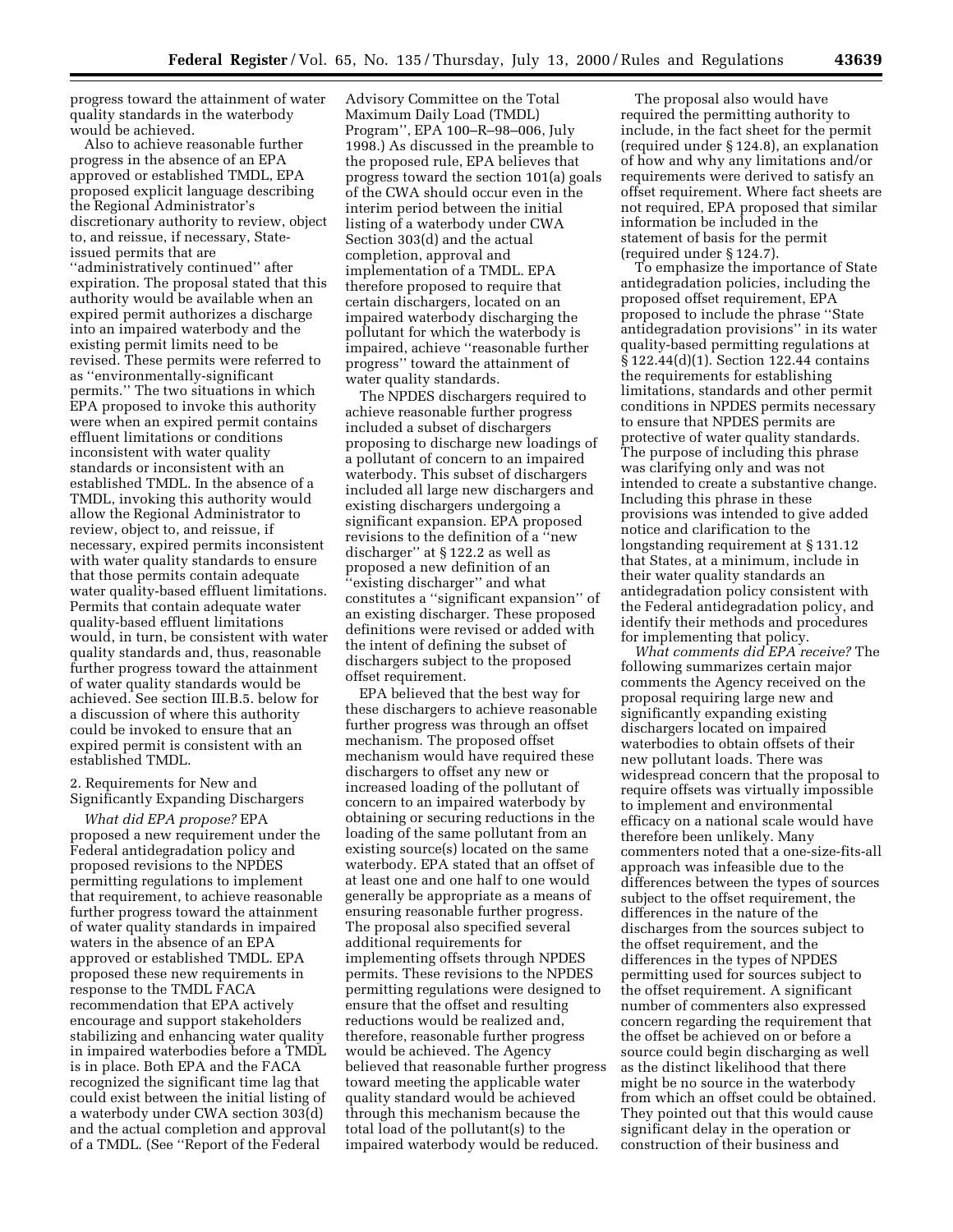possibly even prevent them from operating at all.

Several commenters stated that the offset provision, as proposed, would be particularly difficult to implement with respect to wet weather sources. With respect to storm water, commenters expressed that it would be difficult to predict the contents and/or flow of storm water runoff because wet weather events vary in terms of frequency and duration of rainfall as well as other uncontrollable factors (e.g., the use of copper brake pads, leaking oil pans on cars) that contribute to the contents and/ or flow of storm water runoff. Similar concerns were raised with respect to obtaining offsets from nonpoint sources. Commenters stated that pollution reductions would be difficult to measure or quantify due to the variability in flow, pollutants and loading. They also noted the difficulty in demonstrating the impact or level of reductions achieved by nonpoint source control measures or BMPs. The Agency also received many comments that claimed that the offset provisions, as proposed, would have an adverse effect on trading. For point source to nonpoint source trades, commenters asserted that the offset provision would provide a disincentive for point sources to trade because they would be held liable for a nonpoint source's failure to achieve the requisite reductions.

Commenters expressed concern over the implications the offset requirement would have on the use of general permits. Many stated that offsets could not be implemented through general permits. Although the Agency did not propose an approach to implement offsets for dischargers that seek coverage under general permits, many commenters were concerned that the offset requirement, as proposed, would have caused a large number of dischargers to seek coverage under individual permits instead of general permits. Commenters also noted that they would experience considerable delays in their operations and increased costs if they had to seek coverage under an individual permit.

A significant number of commenters stated that the proposal to require offsets established an inequitable allocation of responsibility between large and small dischargers and was, thus, inconsistent with the goals of the CWA. Many asserted that the proposal to require offsets conflicted with and impeded the TMDL program thereby delaying the attainment of water quality standards. Some commenters also asserted that the proposal to allow new discharges and require offsets would have undercut the ability to interpret

§ 122.4(i) as requiring an absolute prohibition on new discharges to impaired waters. Finally, while many commenters agreed that there should be reasonable further progress toward improving water quality in the period before a TMDL is approved or established, they asserted that the proposed offset requirements would undercut State primacy in determining what actions are necessary to attain water quality standards.

The Agency also received several comments on the proposed definitions for existing, new and significantly expanding dischargers. The Agency proposed these definitions for the sole purpose of implementing the offset provision. Many commenters suggested that these definitions were ''confusing and unworkable.'' Most commenters were concerned that the definitions were not consistent with existing definitions for related and separate programs. Some commenters also stated that the definition describing significant expansion was not scientifically based. For example, the definition did not specify whether the 20% increase in loadings was related to concentration or mass.

*What is EPA promulgating today?* After considering comments received and upon further analysis of what the Agency proposed, EPA is not promulgating the revisions to the Federal antidegradation policy and NPDES regulations that would require certain dischargers to achieve reasonable further progress toward the attainment of water quality standards by obtaining an offset of their new or increased pollutant loads (hereafter ''the offset requirement''). EPA continues to believe, however, that further degradation of already impaired waterbodies should be prevented and that progress toward the attainment of water quality standards should be made in the interim period between the identification of an impaired waterbody and the establishment of a TMDL. EPA does not believe it is necessary to amend the antidegradation regulations to explicitly include such a requirement because EPA has concluded that the offset requirement, as proposed, is not the best mechanism to achieve progress in impaired waters in the absence of a TMDL. The Agency based this conclusion on several considerations.

Subsequent to the proposal, EPA gained additional insight into current practices for deriving water qualitybased effluent limits for sources located on impaired waters and discharging the pollutant(s) for which the waterbody is impaired. EPA found a wide range of practices for deriving such limits with

respect to both new dischargers and existing dischargers. The Agency believes that there is considerable room for improvement in establishing water quality-based effluent limits for all dischargers (new dischargers being permitted for the first time and expanding and existing dischargers undergoing permit reissuance) discharging pollutant(s) of concern to an impaired waterbody (emphasis added). EPA therefore concluded that its existing regulations, implemented consistently at the time of permit issuance, would provide greater progress toward the attainment of water quality standards in impaired waters than through the proposed offset requirement.

As proposed, the offset requirement (in addition to existing regulatory requirements) would be very difficult to apply and only affect a small subset of dischargers. Thus, the likelihood of achieving additional progress toward attaining water quality standards for a significant number of impaired waterbodies through the offset provision, in the aggregate, would be quite small. EPA further believes that expanding the application of the requirement to additional dischargers, as some commenters suggested, would still not have significant environmental benefit for the reasons discussed below.

Many commenters pointed out, and upon further analysis EPA agrees, that the proposed offset requirement, a onesize fits all method for specifying reasonable further progress, is simply unworkable. As proposed, it would have been extremely difficult for a majority of the sources within the very small subset of sources to which it would have applied, to implement an offset requirement (*e.g.,* those sources with intermittent discharges or discharges only as a result of storm events and those regulated through general permits by best management practices (BMPs)). Calculating what constitutes a one and one half to one offset for sources with intermittent discharges would have often been extremely subjective. Likewise, as proposed, it would have been difficult or infeasible to implement the offset requirement with respect to dischargers that seek NPDES permit coverage under a general permit. Typically, general permits do not contain numeric water quality-based effluent limitations (WQBELs); they contain BMPs designed to ensure protection of water quality standards. It would have been difficult or infeasible to quantify, and thereafter implement, a one and one half to one offset from a source whose water quality impacts are controlled solely by BMPs.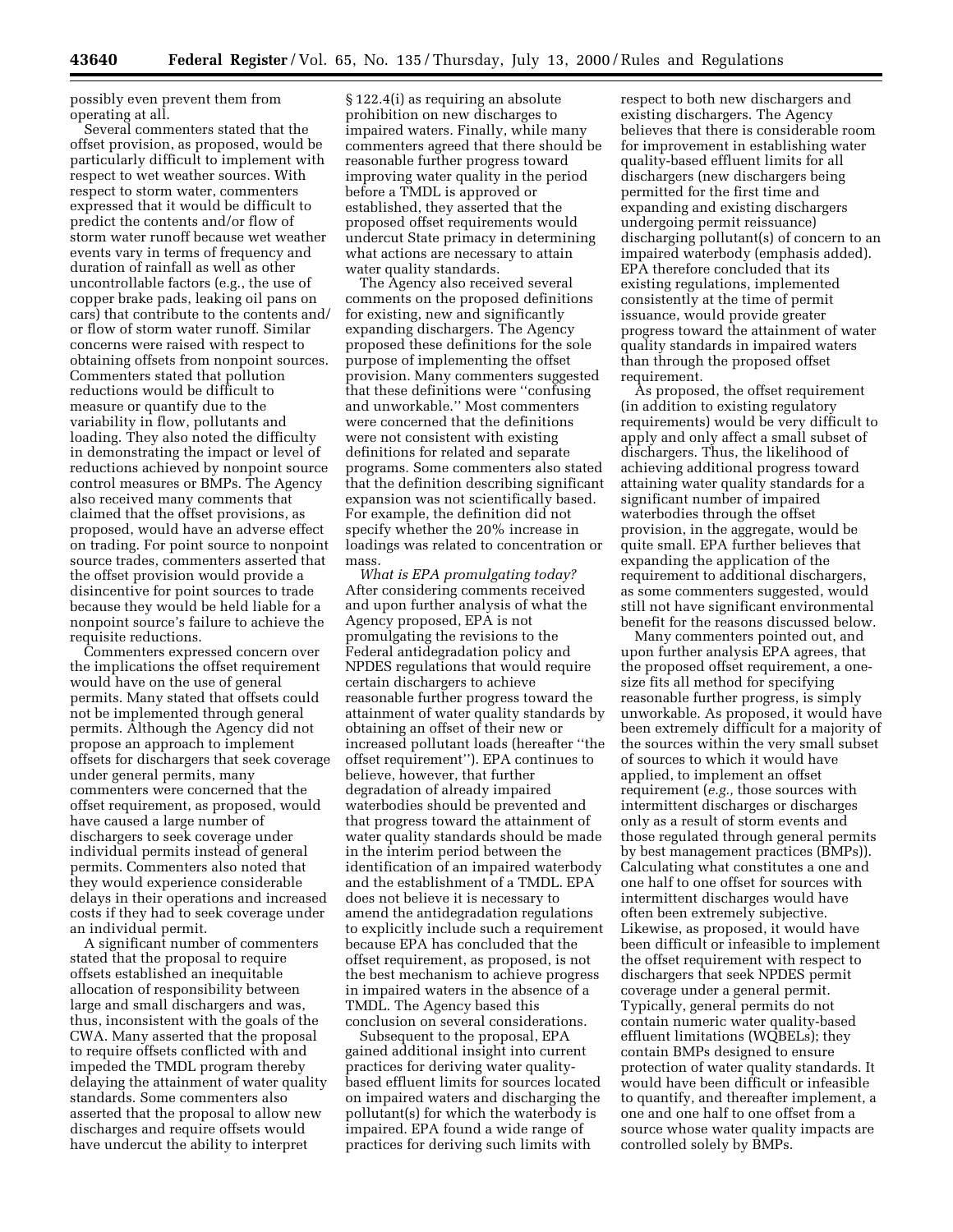EPA also concluded that the additional environmental benefits from the offset requirement, in many cases, would have been minimal at best, even if expanded to cover additional dischargers as some commenters suggested. The offset requirement would have been a requirement over and above the requirements under current NPDES permitting regulations at §§ 122.44(d)(1)(vii) and 122.4(i). Section 122.44(d)(1)(vii) requires permits to include, where necessary, effluent limits that derive from and comply with water quality standards. Section 122.4(i) prohibits the issuance of permits to a new source or a new discharger if the discharge will cause or contribute to a violation of water quality standards. For those dischargers who would have been subject to the offset requirement, consistent implementation of §§ 122.44(d)(1)(vii) and 122.4(i) following existing EPA guidance would result in permits, if issued, containing limits and conditions for the pollutant(s) of concern that derive from and comply with applicable water quality standards. These limits and conditions are water quality-based effluent limits and, if derived in compliance with existing regulations, ensure that the discharge will not cause or contribute to a violation of water quality standards. These limits would define the amount of the pollutant(s) in the discharger's effluent that could not be exceeded. In most cases, where a discharge is to an impaired water, this amount (the water quality-based effluent limit) would be quite small. Using either a numeric criterion or a quantitative translation of a narrative criterion, the limits would be calculated to ensure that the discharger did not cause or contribute to an excursion of that criterion in the receiving water. Also, a permitting authority may determine that this limit must reflect an overall reduction in pollutant loading to the waterbody in order to ensure that the discharge does not cause or contribute to a violation of water quality standards. Thus, where existing regulations for water quality-based permitting are appropriately implemented, the additional offset that EPA proposed to require of such dischargers (150% of the water quality-based effluent limit), in most cases, would not have had a significant effect on ambient water quality. Given this and the fact that applying the offset to many types of discharges would be extremely difficult or even infeasible, as discussed above, EPA concluded that the net environmental benefits from the offset requirement would be insignificant.

Although EPA is not promulgating regulations containing the offset requirement, EPA expects to achieve progress toward the attainment of water quality standards in impaired waters in the absence of a TMDL. EPA believes that progress toward the attainment of water quality standards prior to a TMDL would be achieved through consistent implementation of EPA's existing regulatory authorities.

EPA's current water quality-based permitting regulations and accompanying guidance apply not only to new and expanding dischargers, but to all dischargers. These regulations require that NPDES permits have conditions as necessary to achieve water quality standards established under section 303(c) of the CWA. § 122.44(d)(1). The permitting authority must therefore determine whether a discharge causes, has reasonable potential to cause, or contributes to an in-stream excursion above the applicable water quality standard. In making this determination, the permitting authority must ''account for existing controls on point and nonpoint sources of pollution, the variability of the pollutant or pollutant parameter in the effluent, the sensitivity of the species to toxicity testing (when evaluating whole effluent toxicity), and, where appropriate, the dilution of the effluent in the receiving water.'' § 122.44(d)(1)(ii). Where water qualitybased effluent limits are needed, the regulations are designed to ensure that those limits derive from and comply with water quality standards and, therefore, ensure that dischargers subject to such limits will not cause or contribute to the violation of water quality standards. §§ 122.44(d)(1)(vii) and 122.4(i).

EPA has developed guidance for applying the water quality-based permitting regulations. The ''Technical Support Document for Water Quality-Based Toxics Control'' (TSD) U.S. EPA, EPA/505/2–90–001, March 1991 and the Water Quality Guidance for the Great Lakes System (60 FR 15366, March 23, 1995) (hereafter ''Great Lakes Guidance'') include procedures for making the determination of whether a discharge causes, has reasonable potential to cause, or contributes to an instream excursion above the applicable water quality criteria (the ''reasonable potential analysis''). These procedures also present options for developing wasteload allocations (the basis for effluent limits) which ensure that a discharge does not cause or contribute to the nonattainment of applicable water quality standards. Thus, while both are primarily focused on toxics, and the

Great Lakes Guidance applies to the Great Lakes, both serve as practical guides for developing effluent limits to ensure compliance with both §§ 122.44(d) and 122.4(i).

As mentioned above, the Agency found various interpretations and implementation methods for applying the water quality-based permitting regulations and the Agency's accompanying guidance. For example, EPA found varied consideration of other source contributions and background concentrations in the receiving water when determining the need for water quality-based effluent limits and setting water quality-based effluent limits for pollutants of concern in compliance with § 122.44(d). EPA notes it has a longstanding interpretation of § 122.44(d) regarding consideration of source contributions and background concentrations, as presented in the TSD since 1991.

EPA notes that the TSD references using background concentration when calculating wasteload allocations. For example, on p. 97, the TSD states, ''Traditional single-value or two-value steady-state wasteload allocation models calculate wasteload allocations at critical conditions, which are usually combinations of worst-case assumptions of flow, effluent, and environmental effects. For example, a steady-state model for ammonia considers the maximum effluent discharge to occur on the day of lowest river flow, *highest upstream concentration,* highest pH, and highest temperature'' (emphasis added). Also, it is particularly noteworthy that every case example in the TSD uses an ambient background concentration value of the pollutant of concern when determining reasonable potential and calculating wasteload allocations and effluent limits.

An assessment of the ambient background concentration in the receiving water is *the* element of the reasonable potential analysis presented in the TSD that represents the nonattained condition of waters not meeting water quality standards because they are exceeding water quality criteria. This element of the reasonable potential analysis is necessary to account for existing controls on point and nonpoint sources of pollution and available dilution as required by § 122.44(d)(1)(ii). Failure to use a background value would result in evaluating the discharge to the nonattained water as if the water were actually attaining its water quality standards. Simply put, use of valid, verifiable ambient background values is imperative to technically sound effluent characterization and analysis of the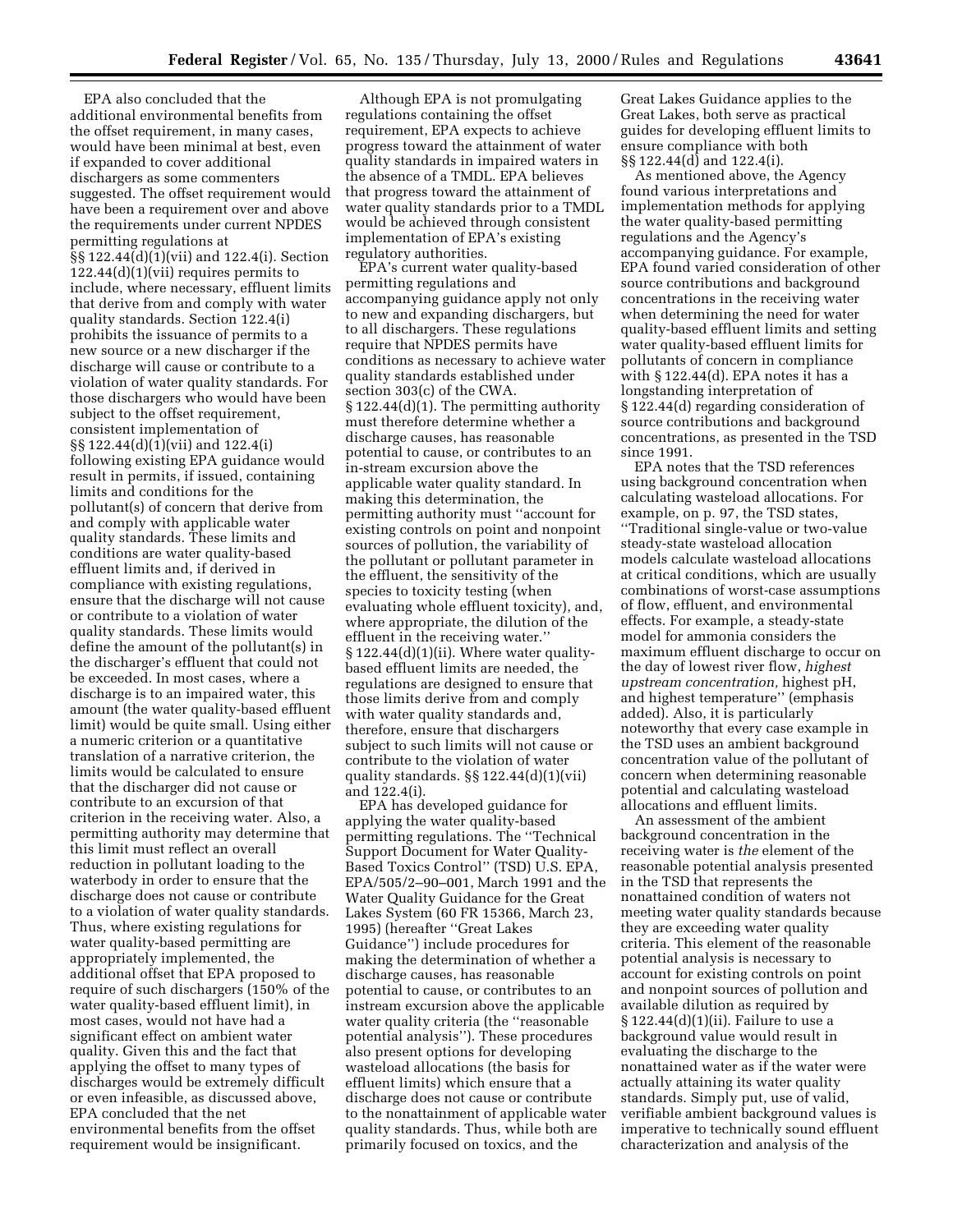need for water quality-based effluent limits.

Furthermore, where there is valid, verifiable background data indicating existing impairment of a waterbody, such data must be taken into consideration when developing water quality-based effluent limits for a discharge to an impaired water. EPA is aware that some permitting authorities, when calculating wasteload allocations that are the basis for water quality-based effluent limits, have, on occasion, made the assumption that background concentrations of the pollutant(s) of concern are zero, even in view of valid and verifiable background data, and have proceeded to allocate all of a waterbody's assimilative capacity to one or more point sources. Such an assumption is inconsistent with NPDES regulations requiring that water qualitybased effluent limits derive from and comply with water quality standards  $(S<sub>122.44(d)(1)(vii))</sub>$ , and longstanding Agency guidance and policy on complying with the regulations.

Once again, EPA notes that the TSD indicates the need to consider background concentrations of the pollutant(s) of concern when developing wasteload allocations and water qualitybased effluent limits. Where valid, verifiable data and information that are representative of ambient conditions indicate that the waterbody is not attaining water quality standards, there is no basis for permitting a discharge to an impaired water as if the waterbody were not impaired. Where such data are available, the permitting authority has no alternative but to use those data when calculating wasteload allocations and effluent limits. For discharges to an impaired water where ambient pollutant concentration is the cause of impairment, including background pollutant concentrations in all permit limit calculations will result in water quality-based effluent limits based on a wasteload allocation that attains the applicable criteria or a lower pollutant concentration in the effluent (*i.e.,* ''criteria end of pipe'' or better). Of course, a permitting authority may have new or additional data about the ambient water quality, presented by the discharger or collected by the permitting authority itself. Those additional data would allow for a more site-specific evaluation of the need for water qualitybased effluent limits and of the calculation of wasteload allocations and effluent limits than was perhaps possible when a decision was made to list the waterbody on the section 303(d) list.

EPA recognizes the need for further clarification to authorities implementing

the NPDES program of existing NPDES regulations and guidance on water quality-based permitting. In addition, further guidance is needed to ensure that permitting authorities adequately protect designated uses through complete consideration of both applicable narrative and numeric criteria when developing effluent limits that derive from and comply with all applicable water quality standards (§ 122.44(d)(1)(vii)). Narrative water quality criteria establish the basic foundation for attainment of designated uses, while numeric water quality criteria provide a specific quantitative translation of the necessary level of protection.

In some situations, there are no numeric criteria for a pollutant of concern or the permitting authority may determine that the existing numeric criteria are not designed to address an important endpoint of concern. When numeric criteria are developed, it is not possible to anticipate all pollutants or endpoints or derive some types of criteria that will apply generally across the Nation's waters or all of the waters of a State or Tribe. Often there are not sufficient data to develop site-specific numeric water quality criteria at the time of water quality standards adoption. Recognizing these situations, standards setting authorities adopt narrative criteria to ensure full protection of designated uses. Narrative criteria can descriptively accomplish what numeric criteria, in many cases, cannot account for quantitatively at the time water quality standards are adopted. For example, fish contamination as a result of site-specific bioaccumulation or algal blooms from nutrient over enrichment may impair a designated use, but may not be sufficiently addressed by adopted numeric water quality criteria. Applicable narrative criteria, however, can often be translated into a quantitative measurement that will protect a specific endpoint from a specific pollutant not accounted for by the applicable numeric criteria.

The NPDES regulations at  $\S 122.44(d)(1)(v)$  and (vi) are particularly instructive to permitting authorities developing water quality-based effluent limits from narrative water quality criteria in order to meet the requirement that such limits derive from and comply with all applicable water quality standards. The NPDES regulations require that if a discharge causes, has the reasonable potential to cause, or contributes to an in-stream excursion of an applicable narrative criterion, the permit must contain effluent limits for whole effluent toxicity. Whole effluent

toxicity limits are not necessary, however, if the permitting authority demonstrates that chemical-specific effluent limits for the effluent are sufficient to attain and maintain applicable numeric *and narrative* water quality standards (emphasis added). The regulations describe how to develop water quality-based effluent limits for a specific pollutant in this situation. The permitting authority must develop effluent limits based on one of the following options: (1) use a calculated numeric water quality criterion that the permitting authority demonstrates will attain and maintain applicable narrative water quality criteria and will fully protect the designated use [This criterion may be derived using a criterion proposed by the standards setting authority or an explicit policy or regulation interpreting the authority's narrative criterion, supplemented with other relevant information]; (2) on a case-by-case basis, use EPA's water quality criteria, published under Section 304(a) of the Clean Water Act, supplemented where necessary by other relevant information; or (3) under certain conditions, use an indicator parameter for the pollutant of concern.

EPA understands that permitting authorities will take a variety of approaches to interpreting designated uses and the criteria necessary to protect those uses, characterizing effluent quality, and deriving wasteload allocations and permit limits. EPA believes, however, that permitting authorities do not always quantitatively translate applicable narrative criteria, nor do they always apply the most stringent permit limit when both numeric criteria and numeric interpretations of narrative criteria are available and applicable. The NPDES regulations require permitting authorities to evaluate the reasonable potential for an effluent to cause or contribute to an excursion of *both numeric and narrative criteria* in order to evaluate whether the underlying designated use will be maintained and protected and, where necessary, derive water quality-based effluent limitations from those criteria. Where there is uncertainty about what numeric value should be used that represents either the numeric or narrative water quality criterion (the water quality value on which the effluent characterization must be based), EPA believes this uncertainty must be resolved before a permit is issued. EPA believes that, instead of resolving this uncertainty, some permitting authorities may be issuing permits with inadequate permit limits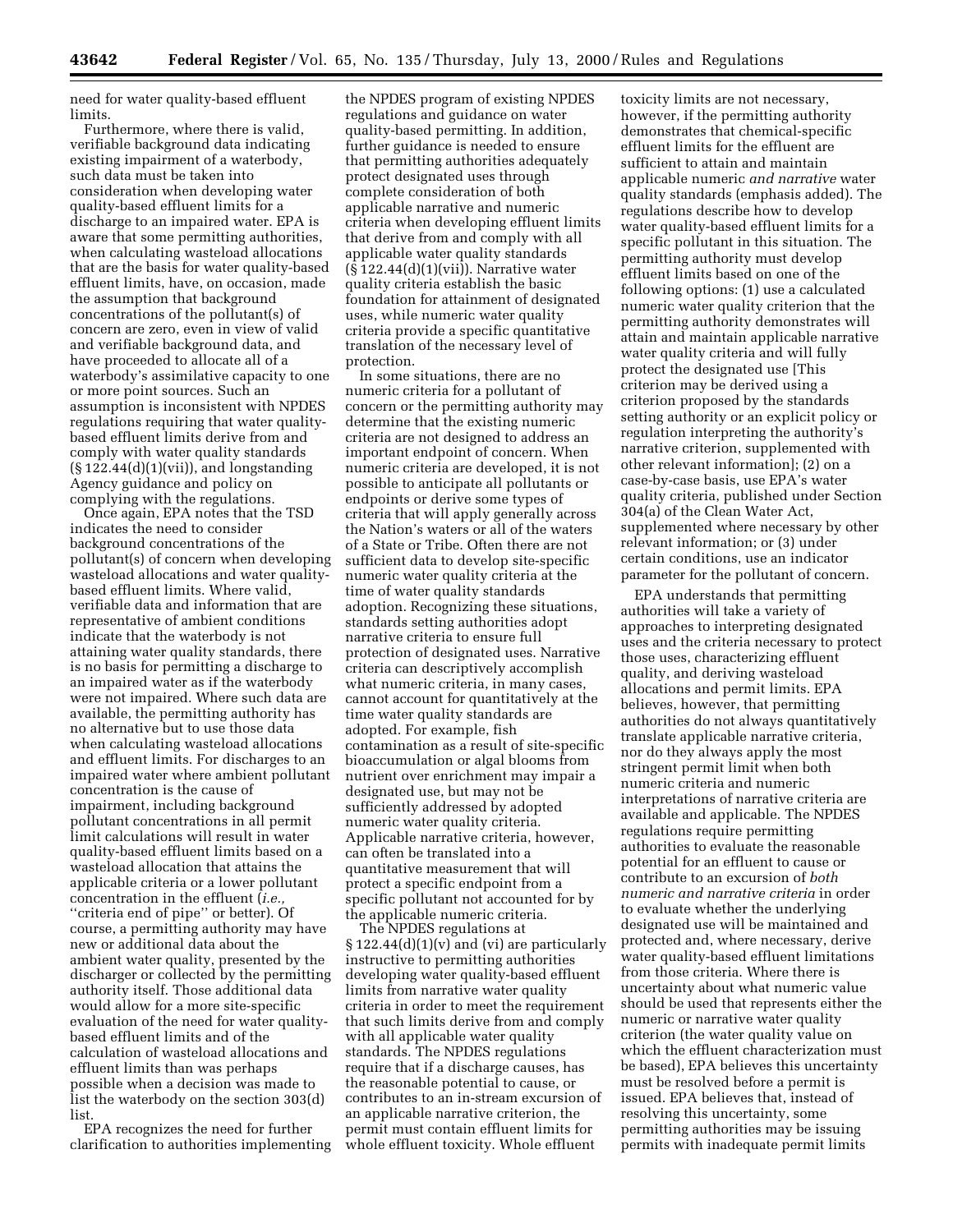that do not conform to the water qualitybased permitting regulations.

EPA believes that further clarification and additional guidance on interpreting and implementing the water qualitybased permitting regulations are needed. Rather than promulgating a new regulatory requirement that is difficult to apply and offers potentially little environmental benefit over adequate implementation of current NPDES regulations, the Agency believes that improved implementation of the current regulatory program will yield better and more significant progress in attaining and maintaining water quality standards nationwide. The Agency, therefore, is intending to achieve more consistent implementation of existing NPDES regulations and guidance. EPA intends to provide further guidance to clarify the Agency's recommendations for methods and procedures for developing water quality-based effluent limits for sources discharging a pollutant of concern to an impaired waterbody in the absence of a TMDL. EPA expects that this guidance will address approaches to deriving permit limits both in situations where there are applicable numeric criteria that address the cause of impairment and situations where there are no applicable numeric criteria that address the cause of impairment.

In summary, EPA believes that ensuring adequate and consistent implementation of existing water quality-based permitting regulations for all dischargers located on impaired waterbodies will lead to substantial improvement in the quality of the Nations's waters. EPA notes that the TMDL, once established, may include waste load allocations that may result in the need for permit limits to change.

#### *Definitions*

EPA is not promulgating the proposed revisions to the definition of a ''new discharger'' (§ 122.2) as well as the proposed new definition for an ''existing discharger'' and what constitutes a ''significant expansion'' of an existing discharger. EPA is not promulgating these proposed definitions because it is not promulgating the proposed offset requirement. These proposed definitions were revised or added with the intent of defining the subset of dischargers subject to the proposed offset requirement.

#### *Fact Sheet and Statement of Basis*

EPA is not promulgating revisions to the regulatory provisions on fact sheets (§ 124.56) or revisions to the regulatory provisions on statement of basis (§ 124.7) as proposed. EPA proposed

changes to these provisions to clarify that the permit writer must provide all information necessary to explain the derivation of permit conditions. In particular, these proposed changes were designed to capture, in the record of the permit, the rationale for and derivation of the proposed offset requirement. Because EPA is not promulgating the offset requirement, the proposed changes regarding fact sheets and statements of basis are unnecessary. EPA continues to believe, however, that it is important to clarify the type of information that a permit writer must provide to explain the basis for and derivation of permit limits and conditions. In light of the scope of today's rule, the Agency believes that providing an adequate explanation is particularly important for permits that authorize discharges to impaired waters both prior to and after the establishment of a TMDL. EPA is therefore establishing such clarifications to the fact sheet regulations at § 124.8 and to the statement of basis regulations at § 124.7.

Section 124.8 requires that a fact sheet be prepared for certain permits identified under that section. Section 124.7 requires EPA to prepare a statement of basis for every draft permit for which a fact sheet is not prepared. The purpose of including a fact sheet or a statement of basis with the permit is to provide a mechanism that helps the permittee and any other interested party understand how and why limits, conditions, and/or requirements in the accompanying NPDES permit were derived. This information also helps the permittee and other interested parties participate in the decision-making on what will be included in the final permit; an explanation of how and why these measures were derived enables the public to participate in the final decision.

Today's rule clarifies what data and information must be placed in the fact sheet and statement of basis for permits authorizing discharges to impaired waters. Specifically, the clarifications to the fact sheet and statement of basis regulations concern information which must be provided when a permit is developed for the discharge of a pollutant into a water which is impaired for that pollutant. Where a fact sheet or statement of basis is required, the Agency believes the records for such permits must contain a full explanation of the basis for water quality-based limits including those for a pollutant(s) for which a waterbody is impaired. Specifically, the fact sheet or statement of basis must contain: (1) In cases where a TMDL has not been established for an impaired waterbody, an explanation of

how permit limits and/or conditions were derived for all pollutants in the discharger's effluent for which the waterbody is impaired; and (2) in cases where a TMDL has been established for an impaired waterbody, any TMDL that has been established for a pollutant contained in the discharger's effluent; the applicable wasteload allocation derived for the pollutant under the TMDL for that discharger; and an explanation of how permit limits for the pollutant of concern were derived as well as how those limits are consistent with the applicable wasteload allocation.

EPA interprets its existing regulations to require this information already. Specifically, § 124.8(b)(4) requires the fact sheet to include ''a brief summary of the basis for the draft permit conditions \* \* \*. '' Section 124.7 requires the statement of basis to ''briefly describe the derivation of the conditions of the draft permit and the reasons for them<sup>\*</sup> \* \*;" Also, § 122.44(d)(1)(vii)(B) requires the permitting authority to ensure that ''effluent limits developed to protect a narrative water quality criterion, a numeric water quality criterion, or both, are consistent with the assumptions and requirements of any available wasteload allocation for the discharge prepared by the State and approved by EPA pursuant to § 130.7.'' Evidence of this longstanding interpretation is found in EPA's ''Technical Support Document for Water Quality-based Toxics Control'' where the Agency refers to the fact sheet regulations at § 124.56 and states that ''the wasteload allocations along with the required long-term average and coefficient of variation used and the calculations deriving them must be included or referenced in the fact sheet. The permit limit derivation method used must also be explained in the permit documentation.'' (EPA/505/2– 90–001, March 1991, p.110). By revising these regulations to include today's clarifications, the Agency is merely emphasizing the importance of providing data and information for permit limits and conditions contained in permits authorizing discharges to impaired waters both prior to and after the establishment of a TMDL. Making this concept completely explicit in the regulations will help to clarify EPA's previous intent behind these provisions and ensure consistency in fact sheets and statements of basis accompanying permits for discharges into impaired waters. In addition, these clarifications to the existing regulations are consistent with the provisions in the proposal requiring fact sheets and statements of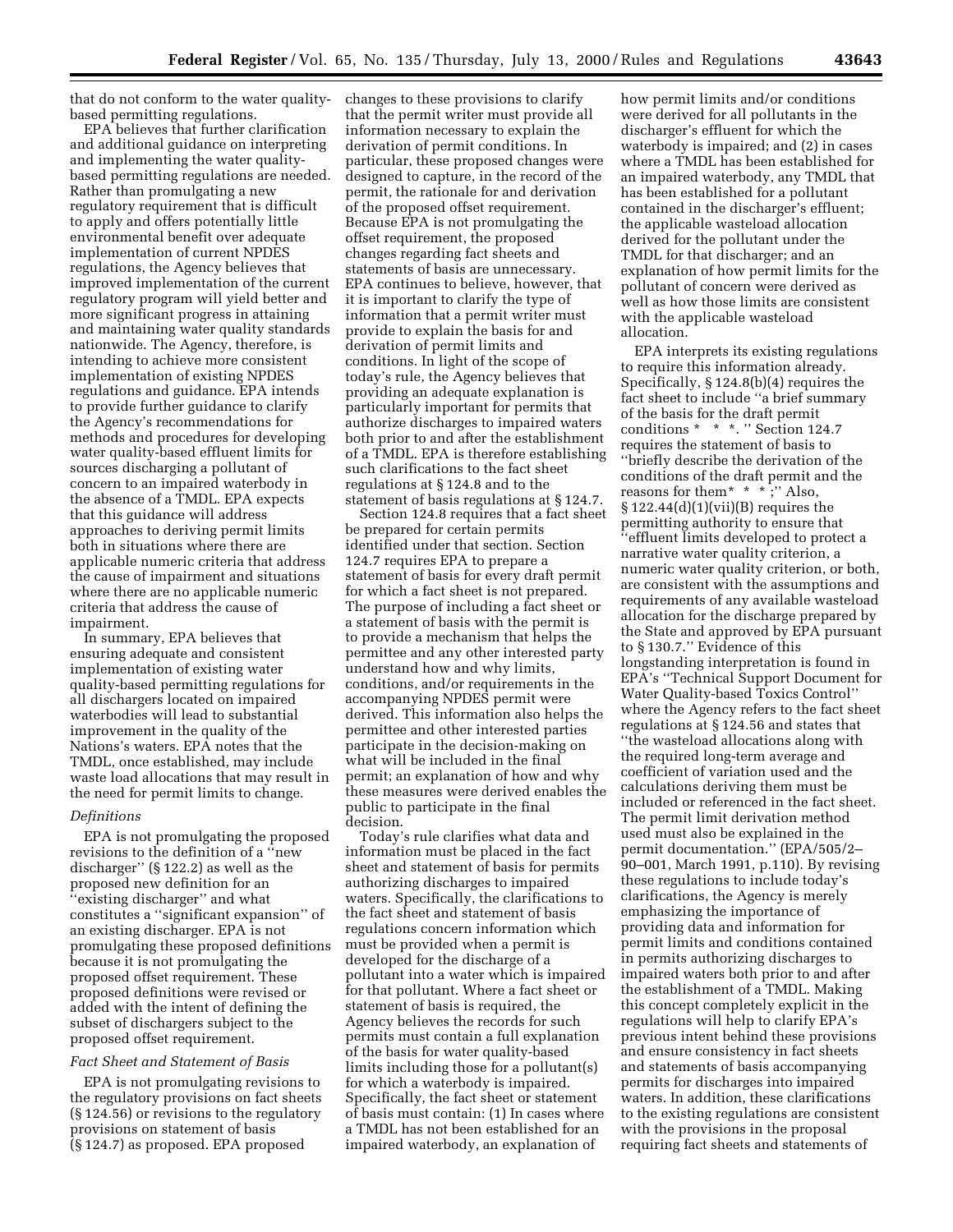basis to include an explanation for the basis of any offset obtained in an impaired water.

Adding these clarifications also improves the ability to track whether permits requiring a fact sheet or statement of basis contain limits that derive from and comply with applicable water quality standards as well as whether the limits are consistent with an applicable TMDL. EPA intends to track information in order to monitor and report progress nationally on permitting in impaired waters. The Agency believes tracking this information supports the purposes and goals of the CWA, to restore and maintain the chemical, physical, and biological integrity of the Nation's waters. The Administrator also bears a statutory responsibility under CWA section 303(d) to ensure timely establishment of TMDLs and an obligation under CWA section 301(b)(1)(C) to ensure that permits include water quality-based effluent limits as necessary to meet water quality standards. Tracking these data will help to ensure that needed water qualitybased effluent limits are placed in all permits requiring them prior to a TMDL. It will also help to ensure that TMDLs, once established, are in fact, implemented.

# *Revisions to the Water Quality-based Permitting Regulations*

Although EPA is not promulgating the offset requirement, the Agency still believes emphasis should be placed on State antidegradation policies as part of a State's water quality standards. EPA, therefore, is promulgating the clarifying change to the water quality-based permitting regulations by adding the phrase ''State antidegradation provisions" to section  $\S 122.44(d)(1)$ .

3. EPA Authority to Reissue Expired and Administratively-Continued NPDES Permits Issued by Authorized States

*What did EPA propose?* Under the NPDES program regulations, a Regional Administrator may review and object to an NPDES permit that an authorized State proposes to issue. The procedures by which a Regional Administrator may review and object to these permits are found in § 123.44. EPA proposed a new mechanism by which a Regional Administrator could trigger these procedures for two purposes. EPA proposed to grant the Regional Administrator the discretion to trigger these procedures to (1) achieve reasonable further progress toward the attainment of water quality standards in impaired waters in the absence of a TMDL; and (2) ensure that established

TMDLs are, in fact, implemented. This proposed discretionary authority would be available to the Regional Administrator to achieve these goals by using the procedures in § 123.44 to address a subset of existing expired State-issued NPDES permits. This authority could be exercised when an NPDES permit that has been administratively-continued after expiration authorizes a discharge to a waterbody that does not attain and maintain water quality standards where there is a need for a change in the existing permit limits to be protective of water quality standards. In the preamble to the proposal, these permits were referred to as ''environmentallysignificant permits.''

To achieve reasonable further progress toward the attainment of water quality standards in impaired waters in the absence of a TMDL, proposed § 123.44(k) would give EPA the discretion to treat a subset of environmentally-significant State-issued permits that are administrativelycontinued after expiration as the State's submission of a permit for EPA review under § 123.44. This subset of permits includes those permits that authorize discharges of a pollutant(s) of concern (*i.e.,* a pollutant(s) for which the waterbody is impaired) to a waterbody that does not attain and maintain water quality standards for those pollutants and for which EPA has not established or approved a TMDL. EPA proposed that this authority be available to the Agency where there is a need for a change in the existing permit limits. Specifically, this authority could be invoked where there is a need to include more adequate and protective water quality-based effluent limits in order to ensure that such limits derive from and comply with applicable water quality standards. See § 122.44(d)(1)(vii).

EPA proposed to assert the Agency's discretion to exercise the authority to use these procedures for a State-issued permit that meets the conditions above, where that permit has been expired and administratively-continued for more than 90 days, and where the State has failed to reissue that permit. The Agency's NPDES regulations require that an existing permittee submit a new permit application at least 180 days before an existing permit expires  $(S 122.21(d)(2))$ . When a permittee has submitted a timely and complete application for renewal, but the State Director fails to act on the permittee's application before the existing permit expires, States' laws often provide that the existing permit continues in effect by operation of law. The permit remains

in effect by operation of law until the State takes final action on the permittee's application (until the State makes a final decision to grant or deny a new permit). This is often referred to as ''administrative continuance.'' These State laws, like the corresponding provisions in § 122.6 and the Federal Administrative Procedure Act at 5 U.S.C. 558(c), aim to protect a permittee who has submitted a timely and complete application for renewal. Such State laws protect a permittee from losing its authorization to discharge simply because the permit-issuing authority has not issued a new permit before the existing permit expires.

In some cases, administrative continuance of expired permits provides States with flexibility to prioritize their action without significant adverse impacts on receiving waters. However, administrative continuance also may lead to inappropriate delays in reissuing permits that need revision to comply with current requirements. State administrative-continuance laws typically allow an expired permit to remain administratively-continued indefinitely. Therefore, a lengthy administrative continuance of a permit for a discharge into an impaired waterbody can significantly delay the implementation of needed water quality-based effluent limitations. Under EPA's existing regulations, no mechanism currently exists by which to invoke the Agency's permit review and objection authority to address this situation. The proposed authority and the procedures to invoke this authority would provide that procedural mechanism.

The proposal provided that if, after notice, the State failed to submit to EPA a draft or proposed permit for a discharge into an impaired waterbody within 90 days following the permit expiration date, the Regional Administrator could treat the expired and administratively-continued permit as the State's submission of a draft or proposed permit for EPA review under § 123.44. For EPA to exercise this discretionary review authority, EPA would give the State and the discharger 90-days notice of its intent to treat the administrative-continuance as the reissuance of a permit containing the same terms as the permit that had expired. EPA could provide this notice at any time following the 90-day period after permit expiration. EPA's use of this new mechanism would be discretionary.

Once the environmentally-significant, administratively-continued permit was subject to review under § 123.44 procedures, EPA would be able to comment on, object to, or recommend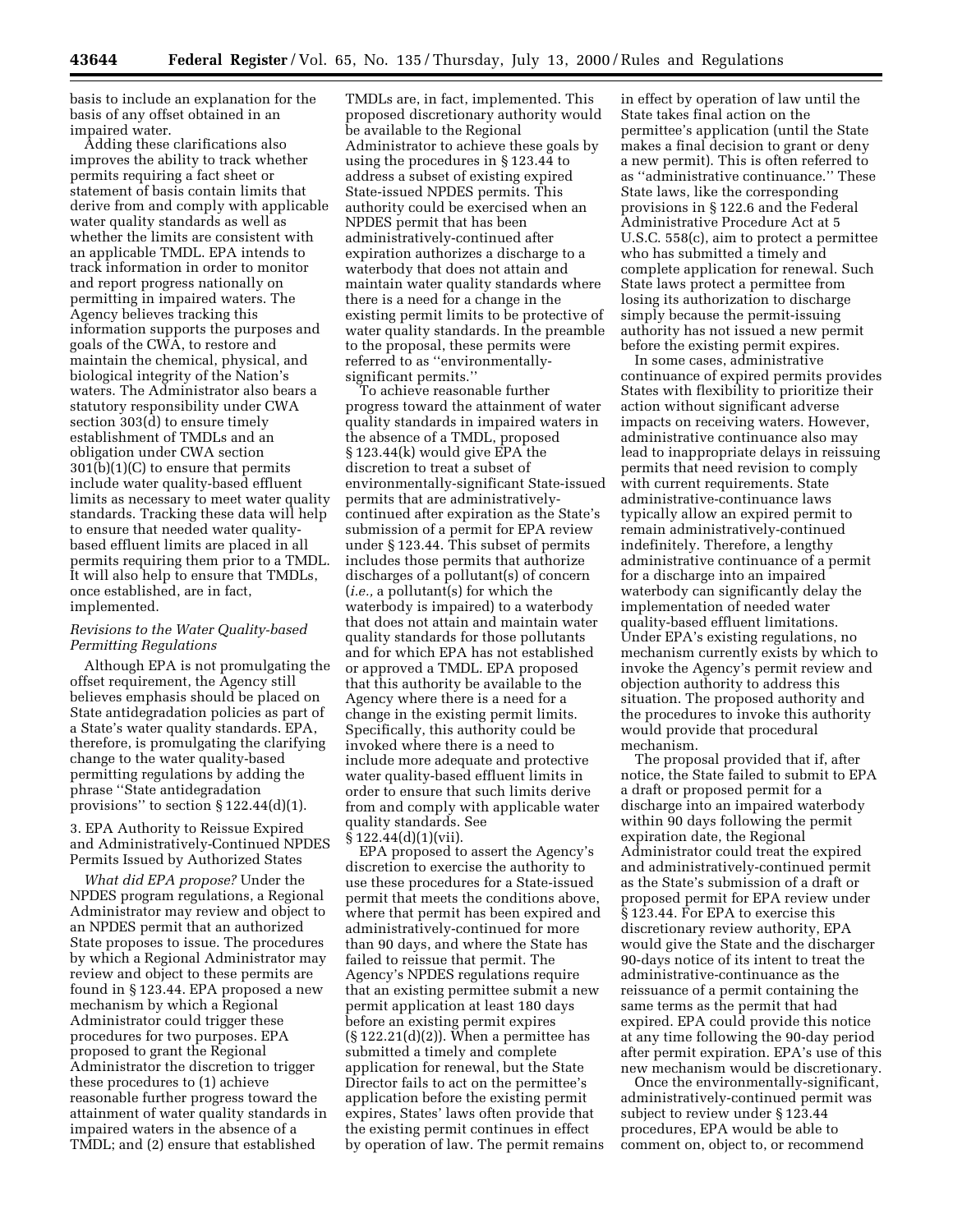changes to the permit. If the State, under § 123.44(a), submitted a draft or proposed permit for EPA review at any time before authority to issue the permit passed to EPA under § 123.44(h), EPA would withdraw its notice of intent to assume permitting authority. At that point, existing rules on EPA objection to State-issued permits would govern. Therefore, EPA could take any appropriate action, including transmission of comments on or possible objection to the new draft or proposed permit submitted by the State. Furthermore, EPA's ability to invoke this authority would continue until the State issues the final permit. In other words, if a State submits a draft or proposed permit that EPA believes resolves all of the concerns under the objection but fails to issue the final permit, EPA could invoke this authority again and object to the original (expired and administratively-continued) permit.

In the proposal, the Agency stressed that the new review mechanism would be used only in those circumstances where other means of working with the State to reissue the permit failed. At any time during this process, the State is encouraged to explain to EPA the reasons for not reissuing the expired permit. The Agency will carefully consider any such explanation before proceeding with these objection procedures. Similarly, the Agency would not expect to depend heavily upon the proposed mechanism in States whose administrative continuance laws operate for limited periods of time.

As noted in the preamble to the proposed rule, § 123.44(k) would apply only to those expired, State-issued permits for which a timely and complete application for renewal has been submitted to the State, and for which State law has provided for continuation of the expired permit. The new provision would not apply to unpermitted discharges. Existing authority allows the Agency to institute judicial or administrative actions against unpermitted dischargers for discharging without a permit, even if they have submitted an application to the State and the State has not issued the permit.

EPA recognized in the preamble to the proposed rule that many administratively-continued permits for discharges into impaired waters have not been reissued and that the Agency expects to exercise its discretion to use this authority only in very rare instances and only with respect to environmentally-significant permits. The Agency intends to use its discretion under this provision as one way to help ensure that these permits will be issued

in a timely manner to support the fulfillment of the CWA goals to ensure that water quality standards are maintained and protected.

EPA's authority to make these changes to its regulations was discussed at length in the proposal. EPA restates the most important elements of that discussion here. Section 301(b)(1)(C) of the Act directs EPA and the States to include water quality-based effluent limitations in NPDES permits that will enable the waterbody to meet the applicable water quality standards. Also, CWA section 501(a) allows the Agency to promulgate a regulation to implement CWA section 402(b)(1)(B) and EPA's authority in CWA section 402(d) to prevent a State from avoiding (or postponing by lengthy administrative continuance), what otherwise would be required by reissuance. The Agency bears an obligation under CWA section 402(c)(2) to ensure that State programs and Stateissued permits comply with the requirements of the Act including section 402(b)(1)(B). NPDES permits may not be issued for periods exceeding five years (CWA section 402(b)(1)) and should be reviewed and revised in a timely fashion to ensure compliance with the CWA and applicable regulations.

*What comments did EPA receive?* The following summarizes the major comments received on the proposed authority for EPA to review, object to, and reissue, if necessary, a State-issued NPDES permit that has been administratively-continued after expiration. The majority of comments received on this proposed provision asserted that EPA does not have the statutory authority under the CWA to amend the NPDES regulations to permit the Agency to review, object to, and reissue State-issued NPDES permits that have been administratively-continued. Many of these commenters stated that Congress intended authorized States to have complete authority to administer the NPDES program and that EPA should not undermine any portion of that authority. Some commenters asserted that the only statutorilyauthorized mechanism EPA has to address State-issued, administrativelycontinued permits is to withdraw the approval of a State's NPDES program.

Several commenters expressed their concern that EPA does not have the resources to effectively take on this additional regulatory responsibility. To support this argument, these commenters cited EPA's current permit backlog. Many also asserted that EPA does not have the expertise to do a better job than the State. These

commenters argued that State agencies have a much closer relationship with their NPDES permittees and would, therefore, have a better understanding of all aspects of the permits and necessary requirements.

A number of commenters strongly supported this proposed change to the NPDES regulations. Some commenters expressed their belief that EPA already has the authority to review any and all NPDES permits. These commenters argued that EPA has an obligation under the CWA to ensure that all State programs and State-issued permits comply with the requirements of the Act. Some expressed their belief that the proposed regulatory language limits EPA's review of expired permits by allowing this authority to be invoked only for those expired permits authorizing discharges to waters that do not attain and maintain water quality standards. These commenters suggested that the authority be broadened to allow for review of all State-issued permits that have been administrativelycontinued after expiration. Several commenters also expressed their belief that this authority should be mandatory rather than discretionary, *i.e.,* EPA should be required to review, and reissue, if necessary, all administratively-continued permits. These commenters asserted that delaying review results in unlawful continued approval of permits authorizing discharges in violation of water quality standards and established TMDLs.

Some commenters expressed procedural concerns regarding the proposed provision. Many asserted that this proposed authority constituted a ''second veto'' authority because the Agency already had the chance to object to the permit after the State's notification of its intent to issue the original NPDES permit. Others suggested extending the period for States to Act after EPA notice from 90 days to two years. These commenters argued that this time is necessary to resolve all permitting issues, including the very complex process of incorporating the applicable wasteload allocations that are derived under a TMDL. Some recommended that EPA only allow this authority in waters that do not attain and maintain water quality standards where a TMDL has been established.

*What is EPA promulgating today?* After considering all of the comments EPA received on the proposed mechanism and considering further the purpose of the underlying authority, EPA is today promulgating the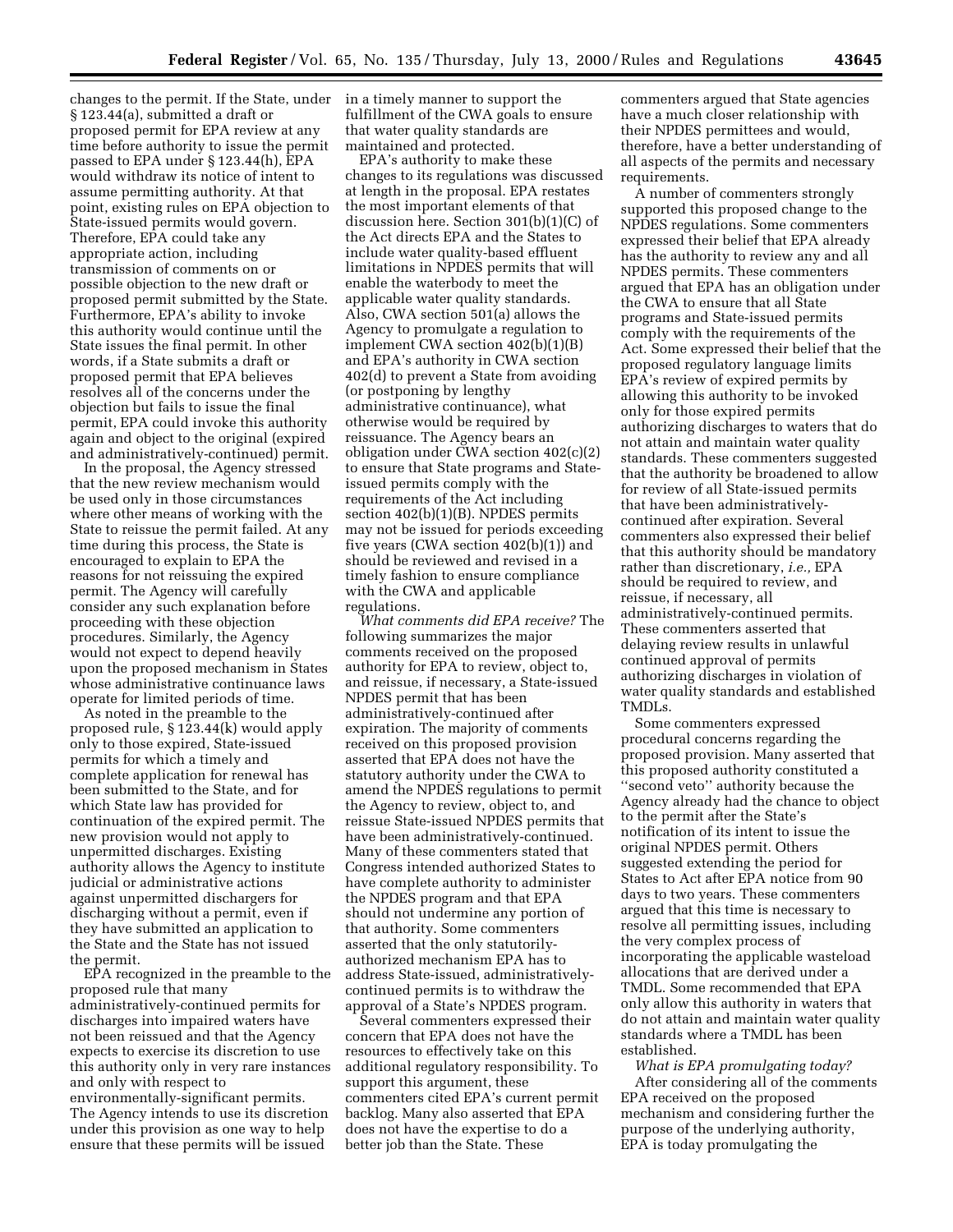regulations proposed at § 123.44(k) except as explained later in today's preamble. The Regional Administrator will generally have the discretionary authority to review, object to, and reissue, if necessary, environmentallysignificant State-issued NPDES permits that have been administrativelycontinued after expiration. An environmentally-significant permit authorizes a discharge to a waterbody that does not attain and maintain water quality standards where there is a need for a change in the existing permit limits to be protective of water quality standards.

The availability of this authority is important for permits that authorize discharges of pollutant(s) of concern to waterbodies in the absence of an EPA approved or established TMDL. In particular, the availability of this authority, under these circumstances, is important for permits that do not contain limits and/or conditions that derive from and comply with water quality standards. Again, the Agency expects to use this authority only in rare instances as States will continue to have the primary role in administering the NPDES program. The Agency believes that this mechanism advances the goals of the CWA, to attain and maintain water quality standards. The Agency further believes that this authority is necessary to facilitate the fulfillment of EPA's statutory responsibility to include water quality-based effluent limitations in NPDES permits that meet the applicable water quality standards.  $(CWA section 301(b)(1)(C)).$ 

In response to comments opposing this provision, EPA does not believe that Congress intended authorized States to have unfettered discretion with regard to NPDES permitting after authorization. Congress expressed its clear intent regarding State-issued NPDES permits in the specific text of CWA sections  $402(b)(1)(B)$  and  $(c)(2)$ and today's rule improves implementation of those provisions. EPA action on this provision of today's rule does not undermine State authority, but rather enhances the authority and responsibility of authorized States to the extent that a discharger with an expired permit may affirmatively seek action from the State (compared to the status quo where the discharger with an expired permit has no incentive to seek action from the State).

# *B. New Tools To Ensure Implementation of TMDLs*

#### 1. Background

In addition to ensuring reasonable further progress toward the attainment of water quality standards prior to an

EPA approved or established TMDL (described above), EPA proposed revisions that included new tools to ensure implementation of EPA approved or established TMDLs. EPA proposed explicit language describing the authority of EPA and States with approved NPDES programs to designate certain currently unregulated sources as discharges requiring NPDES permits. These sources would have included certain animal feeding operations, aquatic animal production facilities and silvicultural operations. The proposal stated that EPA could invoke this authority when necessary to provide reasonable assurance that an EPA approved or established TMDL would be implemented with respect to the particular source to be designated. Moreover, EPA proposed that it could invoke this authority when necessary to provide reasonable assurance that the designated source would achieve its allocated load reductions under the TMDL.

EPA also proposed explicit language describing the Agency's discretionary authority to review, object to, and reissue, if necessary, State-issued permits that are ''administrativelycontinued'' after expiration, authorizing discharges into waters that do not attain and maintain water quality standards with an EPA approved or established TMDL. EPA proposed that it could exercise this authority when necessary to ensure that those permits are consistent with applicable wasteload allocations under a TMDL.

*What comments did EPA receive?* The following summarizes the major comments received on the proposed new tools to ensure that established TMDLs are implemented. Several comments expressed support for EPA's authority to designate certain animal feeding operations (AFOs), aquatic animal production facilities (AAPFs), and silvicultural activities as subject to the NPDES program. Conversely, several commenters expressed their concern that additional prescriptive, command and control requirements would be counterproductive, impede economic sustainability, and stall progress already made at the local level. Some commenters added that the proposed rule would alienate the partners and cooperators with whom working relationships should be fostered. These commenters asserted that water quality improvements could instead be achieved by good locally lead, incentive-based programs, and voluntary best management practices. Some commenters noted that voluntary programs, including the CWA section 319 program, were inadequately funded

and that additional resources directed to these programs would be more effective in achieving water quality goals than through additional regulatory mechanisms.

Many comments stated that nonpoint source pollution derived from agricultural and silvicultural activities should not be regulated. Several comments stated that Congress did not intend to regulate AFOs or silviculture activities under the Clean Water Act or subsequent amendments. EPA also received many comments regarding whether EPA has the authority to designate sources in NPDES-authorized States. These commenters expressed their belief that the proposal was designed to extract from States more rigorous (i.e. enforceable) ''reasonable assurances'' that nonpoint source load allocations will be met.

Some comments noted that the determination regarding whether or not to permit an AFO, AAPF, or silviculture activity should be based upon whether or not the operation or activity met the statutory definition of a point source rather than on case-by-case determinations. Several comments specifically addressed the definition of ''point source'' and emphasized that any discernible, confined and discrete conveyance falls within that definition and, therefore, all operations with such conveyances should be regulated as point sources. Other comments that addressed this same issue asserted that only those operations with a discrete, confined and discernible conveyance fall within the definition of point source and only those can thus be permitted. The Agency received comments

asserting that requiring permits on a case-by-case basis violates the due process rights of the permittee since there are no clear standards to apply and no hearing rights provided to challenge abusive decision-making regarding NPDES permitting. The comments further noted that permit decisions should be based upon fixed rules rather than on-the-spot decisions by Federal employees.

2. Designation of concentrated animal feeding operations (CAFOs)

*What Did EPA Propose?* EPA proposed changes to the NPDES regulations regarding the designation of concentrated animal feeding operations (CAFOs). EPA proposed explicit language describing the Agency's authority, in States with approved NPDES programs, to designate animal feeding operations (AFOs) as CAFOs. Once designated, these sources would be subject to NPDES program requirements. This designation authority, like the authority of NPDES-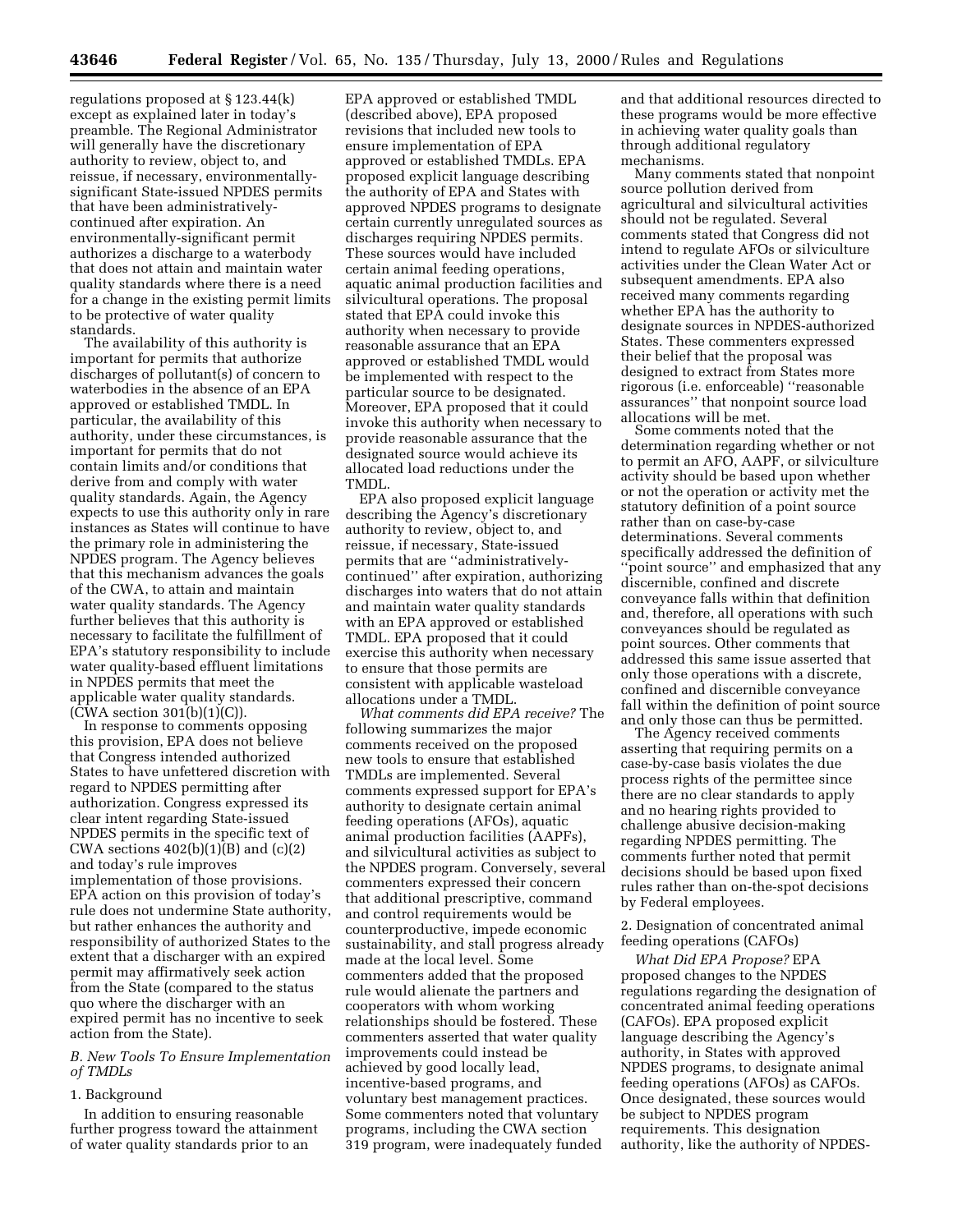authorized States and EPA in unauthorized States, would be discretionary. The proposed authority was limited to instances when EPA establishes a TMDL and determines designation is necessary to provide reasonable assurance that the TMDL will be implemented. If the Agency chose to invoke this authority, it would do so on a case-by-case basis and only in those instances where other means of working with the State were not successful.

The NPDES regulations for CAFOs first define the term ''animal feeding operation'' (AFO) and then the term ''concentrated animal feeding operation'' (CAFO). An operation must first be an AFO before it can be defined or designated as a CAFO. The term ''animal feeding operation'' is defined in EPA regulations as a ''lot or facility'' where animals ''have been, are, or will be stabled or confined and fed or maintained for a total of 45 days or more in any 12 month period and crops, vegetation forage growth, or post-harvest residues are not sustained in the normal growing season over any portion of the lot or facility'' See § 122.23.

Once a facility meets the AFO definition, its size, determined by the total numbers of animals confined, is a fundamental factor in determining whether it is a CAFO. The animal livestock industry is diverse and includes a number of different types of animals that are kept and raised in confined situations. To define these various livestock sectors, EPA regulations established the concept of an ''animal unit'' (AU) (Part 122 Appendix B). An AU varies according to animal type. One animal is not necessarily equal to one AU. The regulations assign a multiplication factor for each livestock type, except poultry.

An AFO is a CAFO either if it meets the regulatory definition of a CAFO or it is designated as a CAFO on a case-bycase basis. An AFO is defined as a CAFO where more than 1,000 AUs (as defined by the existing regulation) are confined at a facility. These CAFOs are considered ''large CAFOs.'' In general, a medium-sized AFO where more than 300 AUs are confined at a facility is also defined as a CAFO where pollutants are discharged either into navigable waters through a manmade ditch, or directly into waters that originate outside of and pass over, across, or through the facility, or come into direct contact with the confined animals. Today's regulation does not address AFOs that are defined as CAFOs under these criteria.

As mentioned, an AFO can become a CAFO subject to NPDES permitting

through case-by-case designation. See § 122.23(c). Case-by-case designations are based on a Director's determination that the operation or facility is a significant contributor of pollutants to waters of the United States. In designating an operation or facility as a significant contributor of pollutants, the Director essentially finds that the facility's discharges are more like point sources already subject to NPDES regulation than those agricultural nonpoint sources that are not. EPA regulations define the term ''Director'' as the EPA Regional Administrator or the State Director (in States authorized to administer the NPDES program), as the context requires, or an authorized representative. See § 122.2. This definition explains that when there is an approved State program, ''Director'' normally means the State Director but that in some circumstances, EPA retains the authority to take certain actions even when there is an approved State program. In the proposed rule, EPA identified designation of CAFOs and concentrated aquatic animal production facilities (CAAPFs) as instances, where the context requires, that EPA retain authority in authorized States.

In making the determination that a source is a significant contributor of pollutants to waters of the United States, the Director conducts an on-site inspection of the facility and considers the following factors: (1) The size of the animal feeding operation and the amount of wastes reaching waters of the United States; (2) the location of the animal feeding operation relative to waters of the United States; (3) the means of conveyance of animal wastes and process waste waters into waters of the United States; (4) the slope, vegetation, rainfall, and other factors affecting the likelihood or frequency of discharge of animal wastes and process waste waters into waters of the United States; and (5) other relevant factors. See § 122.23(c). One such relevant factor could be the water quality of the receiving water, including the degree of nonattainment of water quality standards.

EPA has designated AFOs as CAFOs in States where it is the NPDES permitting authority although it has done so only on rare occasions. EPA believes it should be able to designate facilities in NPDES-authorized States as well, for example, to assure implementation of an EPA-established TMDL. EPA, therefore, proposed to revise § 122.23 to include explicit language describing the Agency's authority (under certain circumstances discussed below) to make such

designations in instances when the State has not already done so.

The proposed regulatory change limited the exercise of this discretion to the situation where EPA establishes a TMDL for a waterbody in an authorized State and determines that designation is necessary to provide reasonable assurance that the wasteload allocations and load allocations under the TMDL will be achieved. EPA may establish a TMDL for a State where a State fails to establish a TMDL for a waterbody in accordance with its approved schedule or where EPA disapproves a Stateestablished TMDL. States must submit each TMDL they establish to EPA for approval. EPA is today promulgating regulations to require States to submit a plan to implement the load allocations and wasteload allocations of a TMDL. EPA will evaluate the adequacy of the implementation plan (a required element of a TMDL) in determining whether to approve a TMDL. If EPA disapproves a TMDL based on a determination that the implementation plan is inadequate EPA would then need to establish the TMDL itself, including an implementation plan.

The implementation plan must provide reasonable assurance that the control actions and/or management measures required to implement the load allocations and wasteload allocations of the TMDL will be put in place and the load allocations and wasteload allocations will be met. Thus, EPA may disapprove the TMDL if the Agency determines that the wasteload allocation or load allocation is not appropriate, or the implementation plan does not provide such reasonable assurance. For example, EPA may determine that the implementation plan lacks reasonable assurance that certain AFOs will achieve and maintain their respective pollutant load allocations. Under these circumstances, EPA proposed that it would work with the State to provide the necessary reasonable assurance. EPA might suggest to the State, for example, that certain additional management measures be put in place to control the water quality impacts from AFOs contributing to the water quality impairment necessitating the TMDL. EPA also might recommend that certain improvements be made to existing State programs, whether voluntary or regulatory, to control water quality impacts from such sources.

If working with the State to achieve reasonable assurance has failed, however, EPA proposed that it would disapprove the TMDL and thereafter establish the TMDL, including an implementation plan. Under these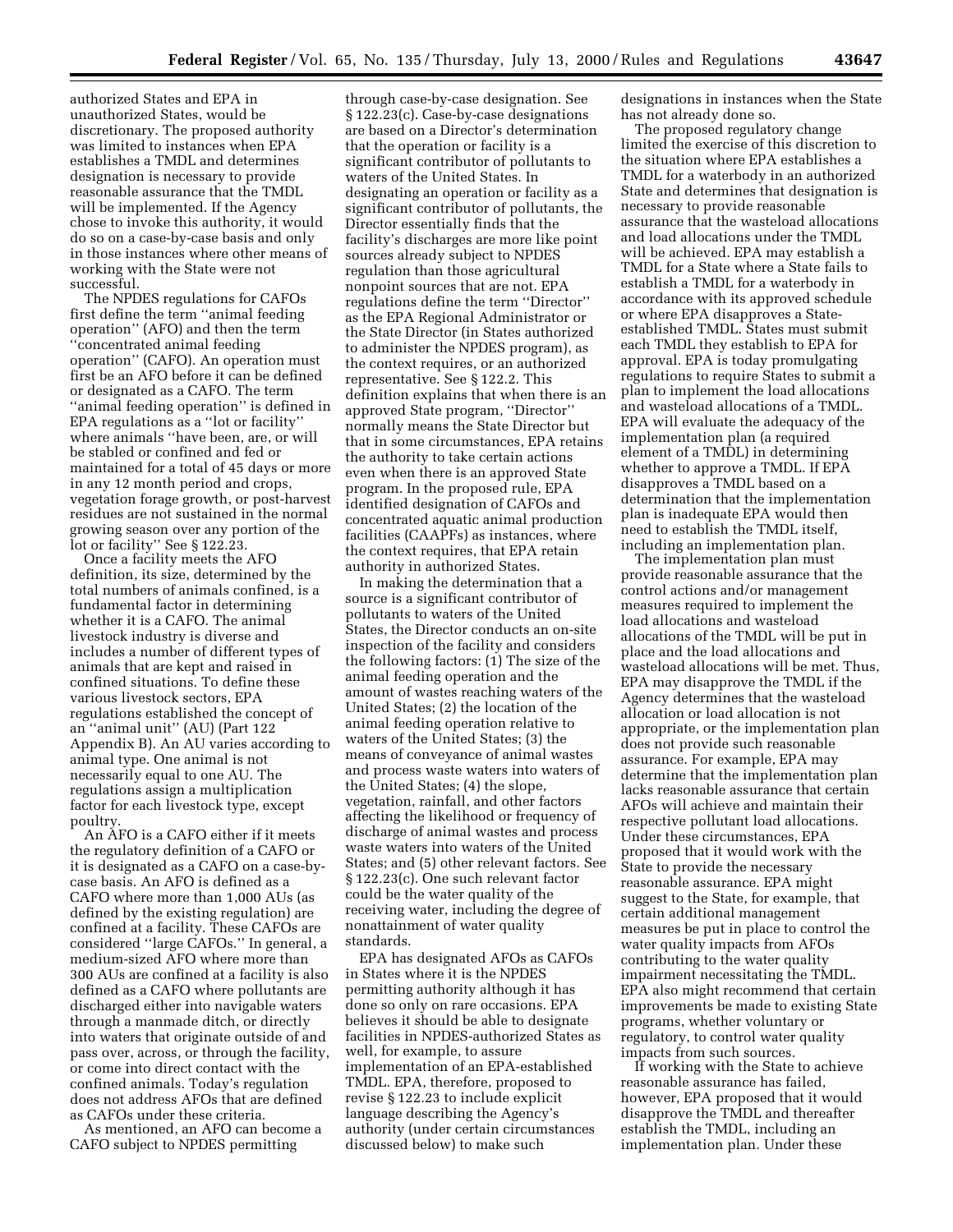circumstances, EPA proposed that the Agency may then determine that an AFO is a significant contributor of pollutants to waters of the United States. EPA may also determine that the best way for EPA to provide reasonable assurance that such feedlot pollutant sources achieve and maintain assigned pollutant load allocations is through the issuance (and enforcement) of an NPDES permit. Under the proposal, EPA could then invoke its designation authority and require the AFO to seek an NPDES permit as a CAFO.

*What comments did EPA receive?* In addition to the comments noted above under the section titled ''What Comments Did the Agency Receive on These Proposed New Tools,'' the Agency received several comments specific to the proposed designation of animal feeding operations. The following discussion summarizes some of the major comments received on this provision. EPA received several comments supporting the proposed authority to designate certain AFOs. Many commenters also recommended that using its designation authority, the Agency correct NPDES-authorized States that fail to properly permit all large AFOs as CAFOs.

Many commenters, on the other hand, opposed EPA designation in NPDESauthorized States. These commenters asserted that States should have the lead in regulating AFOs and expressed concern that the proposed rule would result in increased coordination costs for Federal and State governments. Others expressed concern that EPA designation of AFOs in NPDESauthorized States would not be consistent with a State's designation authority. These commenters asserted that EPA is not required to conduct the same analysis as a State when deciding whether to require a permit.

Several comments stated that EPA could not intervene in NPDESauthorized States unless it decides to withdraw the NPDES program. Commenters stated that EPA designation in authorized States would conflict with State decisions regarding its NPDES program, for example, by overriding a State's decision not to regulate certain AFOs. One commenter expressed concern that the rule could result in inconsistent permitting decisions for similar sources located in different EPA Regions.

EPA also received comments recommending that a limit or threshold level be established for the number of small AFOs that would be designated on a case-by-case basis under this rule. These commenters suggested that such a limitation would place a cap on the

potential strain to State resources caused by the inclusion of a large number of additional facilities that would be added to the NPDES program. Some comments stated that only AFOs that discharge pollutants from a point source—a discrete, confined, discernable conveyance—can be permitted whereas nonpoint source dischargers could not. Others commented that Congress only intended to regulate large AFOs.

*What is EPA promulgating today?* In response to comments received on the proposed rule, EPA is not taking final action on the proposed changes to the NPDES regulations applicable to AFOs and CAFOs at § 122.23.

3. Designation of Concentrated Aquatic Animal Production Facilities (CAAPFs)

*What did EPA propose?* EPA proposed changes to the NPDES regulations regarding the designation of concentrated aquatic animal production facilities (CAAPFs). EPA proposed explicit language describing its authority, in States with approved NPDES programs, to designate aquatic animal production facilities (AAPFs) as CAAPFs. Once designated, these sources would become subject to NPDES program requirements. This designation authority would be discretionary and if invoked, would be used on a case-by-case basis. The proposed authority was limited to instances where EPA is establishing a TMDL and the Agency determines that designation is necessary to provide reasonable assurance that the TMDL will be implemented. The Agency's purpose and basis for this action is nearly identical to the purpose and basis explained for EPA designation of CAFOs in NPDES-authorized States.

Under existing regulations, concentrated aquatic animal production facilities are subject to the NPDES program. As with AFOs, one situation in which an AAPF is considered ''concentrated'' and thus subject to NPDES permitting, is when the Director so designates the operation or facility on a case-by-case basis. See § 122.24(c). As with case-by-case designations of CAFOs, case-by-case designations of CAAPFs are based on a determination that the operation or facility is a significant contributor of pollutants to waters of the United States. In designating an operation or facility as a significant contributor of pollutants, the Director essentially finds that the facility's discharges are more like point sources already subject to NPDES regulation than agricultural nonpoint sources that are not.

In making the determination that an AAPF is a significant contributor of pollutants to waters of the United States, the Director conducts an on-site inspection of the facility and considers the following factors: (1) The location and quality of the receiving waters of the United States; (2) the holding, feeding and production capacities of the facility; (3) the quantity and nature of the pollutants reaching waters of the United States; and (4) other relevant factors. See § 122.24(c). The proposed regulatory change would restrict EPA's authority to exercise the discretion to designate CAAPFs to the same limiting situations for designating CAFOs, specifically, when EPA establishes a TMDL for a waterbody in an authorized State and determines that designation is necessary to provide reasonable assurance that the wasteload allocations and load allocations under the TMDL will be achieved.

In addition, the preamble to the proposed rule offered an interpretation of the distinction between ''aquaculture'' and ''concentrated aquatic animal production facilities.'' Based on additional consultation, today's preamble offers a clarification to that interpretation as explained below.

*What comments did EPA receive?* In addition to the comments noted above under the section titled ''What Comments Did EPA Receive on These Proposed New Tools,'' the Agency received several comments specific to the designation of CAAPFs. EPA received very few comments addressing issues relevant solely to the designation of CAAPFs. The following is a summary of those comments. One comment expressed support for the proposal but suggested that the scope of designation authority should be broadened. This commenter expressed concern that there were too many exemptions under which a facility would not be covered under the NPDES program and that the proposal should be revised to allow for designation of all CAAPFs in every instance.

Most of the comments received opposed EPA's proposal to designate certain AAPFs in those instances where other means of working with a State have failed. One commenter expressed concern that the proposal was a questionable expansion of EPA's authority to supercede current State actions that efficiently and economically regulate CAAPFs. This commenter stated that States with large aquatic production industries already have a comprehensive regulatory framework, enforcement authority and compliance assistance, as well as voluntary incentives, including operator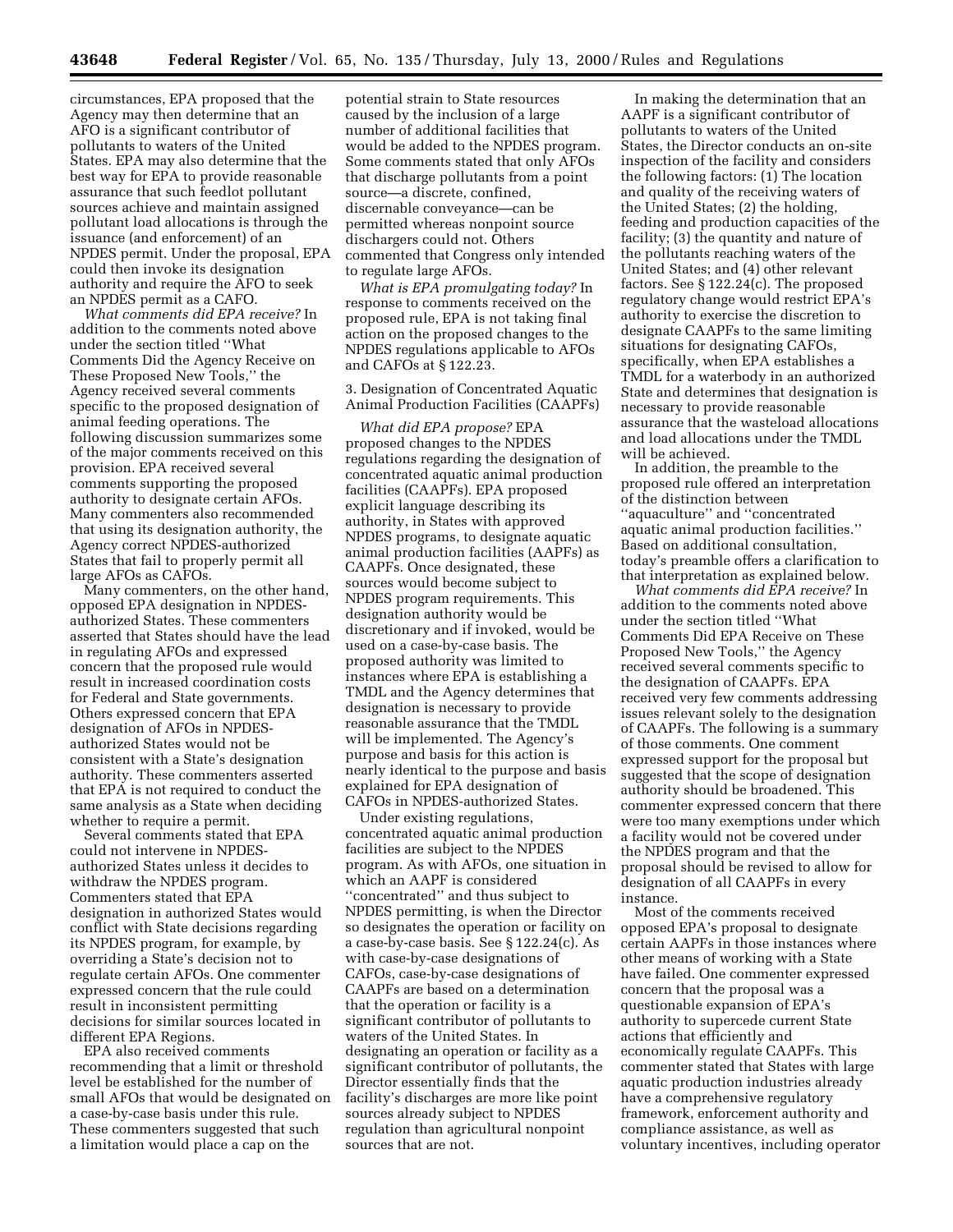training and certification, complaint systems, and coordination with various State agencies.

*What is EPA promulgating today?* In response to comments received on the proposed rule, EPA is withdrawing the proposed changes to the NPDES regulations applicable to AAPFs and CAAPFs at § 122.24.

By today's preamble, however, EPA offers a clarification of its interpretation of the distinction between ''aquaculture'' and ''concentrated aquatic animal production facilities.'' The preamble to the proposed rule differentiated between ''aquaculture'' and ''aquatic animal production facilities'' based on the location of aquatic stock confinement relative to jurisdictional waters of the United States. The proposal indicated that with respect to ''aquaculture,'' aquatic stock is confined within jurisdictional waters whereas aquatic stock in ''aquatic animal production facilities'' is not confined within jurisdictional waters but the facilities discharge to jurisdictional waters. Upon closer review of the original CWA legislative history, the regulations for aquaculture and aquatic animal production facilities, and past Agency statements on the matter, EPA today clarifies the statements in the preamble to the proposed rule. As an initial matter, the Agency notes that it did not intend to amend or revise existing EPA interpretations regarding the scope of the two regulations, but merely to provide clarification for the reader. EPA regrets any confusion fostered by the proposal.

Section 318 of the CWA specifically addresses ''aquaculture.'' The CWA does not specifically address ''concentrated aquatic animal production facilities.'' The latter are a type of ''concentrated animal feeding operation,'' which the CWA explicitly identifies as a ''point source.'' The legislative history is clear that ''aquaculture,'' as the term is used in Section 318 of the Act, is intended to refer to controlled conditions at an approved aquaculture project, i.e., innovative reuse of effluent discharged from municipal and/or industrial sources. In 1977, EPA explained that aquaculture projects were viewed as one way to put existing pollution to productive use. (42 FR 25478, May 17, 1977.) (''aquaculture projects using pollutants within navigable waters will be unique since discharges in excess of those permitted pursuant to effluent limitations are to be allowed within the project area.''). When EPA proposed the aquaculture regulations in August 1978, the proposed regulatory text provided:

The regulations are intended to authorize, on a selective basis, controlled discharges which could otherwise be unlawful under the Act in order to determine, in a carefully supervised manner, the existing and potential feasibility of using pollutants to grow aquatic organisms which can be harvested and used beneficially and to encourage such projects, while at the same time protecting the other beneficial uses of the waters.

Section 125.15(b) (as proposed at 43 FR 37132 on August 21, 1978). The Agency further proposed that:

These regulations do not apply to those aquaculture facilities such as fish hatcheries, fish farms, and similar projects which do not use discharges of wastes from a separate industrial or municipal point source for the maintenance, propagation and/or production of harvestable freshwater, marine, or estuarine organisms. Such projects are regulated directly as aquatic animal production facilities under section 402 of the Act.

Section 125.15(c) (as proposed on August 21, 1978). The 1978 proposal was nearly identical to the aquaculture regulations then in existence under Part 115. Its purpose was to incorporate the Part 115 regulations into the NPDES permit regulations, reflecting the Agency's intent to merge aquaculture permitting into the NPDES program following changes to Section 318 in the 1977 CWA amendments. While the current regulations addressing aquaculture have changed slightly and been renumbered, the proposed regulatory text quoted above most clearly illustrates the distinction between ''aquaculture'' within the meaning of CWA section 318 and regulated under § 122.25, and ''concentrated aquatic animal production facilities'' regulated under § 122.24. Therefore, by today's final rule, EPA is clarifying that the distinction between ''aquaculture'' and ''concentrated aquatic animal production facilities'' is not based on the location of aquatic stock confinement relative to jurisdictional waters of the United States. Most commercial fish husbandry that the layperson refers to as ''aquaculture,'' including fish farms located in waters of the U.S., is subject to NPDES regulation under the rubric ''concentrated aquatic animal production facility.'' As with feedlots, an ''aquatic animal production facility'' is subject to regulation under the NPDES permitting program only if the facility is ''concentrated'' according to the NPDES regulations.

# *4. Designation of Point Source Storm Water Discharges Associated With Silvicultural Operations*

*What did EPA propose?* The proposed regulations would have provided States authorized to administer the NPDES program and EPA with the opportunity to use the NPDES program to manage pollution from forestry operations under certain circumstances. As proposed, a State could designate a forestry operation not already subject to NPDES permit requirements, as requiring an NPDES permit only (1) where the operation includes a physical ''discharge'' of storm water from a discrete, confined, discernible conveyance (a physical point source); and (2) upon a determination that the operation was a ''significant contributor of pollutants'' or was contributing to the violation of a water quality standard. The proposal would have also provided EPA with this designation authority. The Agency's use of this authority, however, would have been limited to instances where the Agency establishes a TMDL and designation is deemed necessary to provide ''reasonable assurance'' that a source would meet its allocated load reductions under the TMDL.

Under the proposed regulations, pollutants from forestry operations that do not cause significant water quality problems would not be subject to the NPDES program. Even where forestry activities were causing significant water quality problems, State permitting authorities would have retained the option of determining that approaches other than the NPDES program, such as State voluntary or alternate regulatory programs, would be more effective and sufficient to restore the health of the polluted waterbody.

As proposed, where a State identifies a polluted waterbody, the State would be required to develop a TMDL to restore the water and provide ''reasonable assurance'' that the necessary pollution controls would actually be implemented. States authorized to administer the NPDES program would have, among others, the option to issue an NPDES permit for a point source discharge of storm water associated with a forestry operation to provide ''reasonable assurance'' that the pollution control measures would be implemented. EPA noted in the proposal that the Agency expected that States would use this permit option only to address ''bad actors'' who had not responded to various non-regulatory approaches and were not adequately implementing best management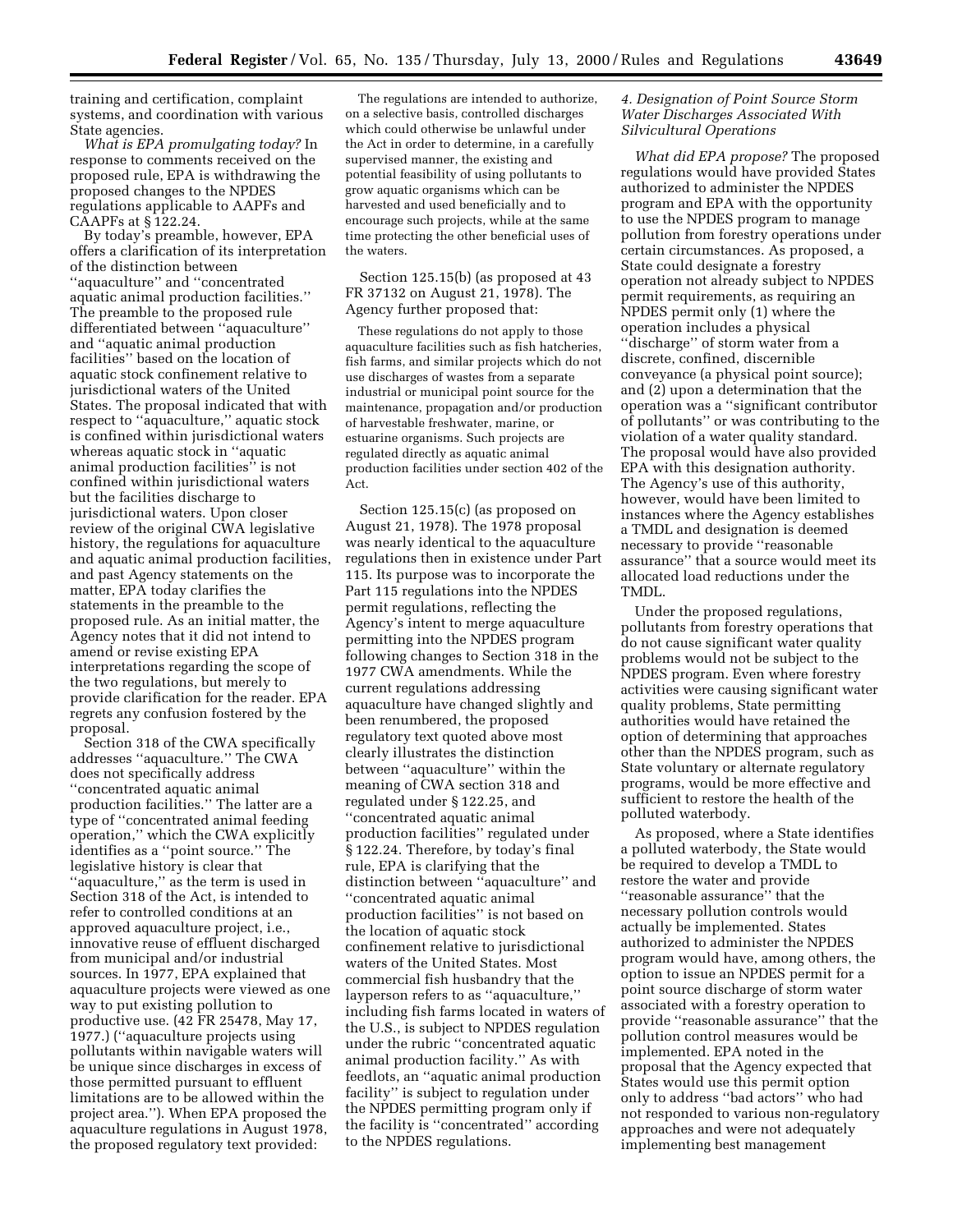practices to control water quality impacts.

The Clean Water Act requires that EPA review and approve TMDLs as adequate to restore the health of polluted waters. Where a State TMDL is not adequate and EPA disapproves the TMDL, EPA is required to establish the TMDL. In cases where EPA establishes a TMDL that identifies silvicultural activities as a significant source of pollutant loadings, the Agency proposed that it would work with the States and rely on voluntary, incentive-based approaches, where such approaches are proven to be effective, to provide reasonable assurance that the loads and wasteloads allocated in the TMDL would be achieved. Where working with the State did not prove successful, the proposed regulations would have allowed EPA to designate, as a point source discharge, the addition of pollutants from forestry activities that discharge storm water through a discrete, confined, discernible conveyance. As discussed in the preamble to the proposed regulations, EPA expected that the Agency would use this authority only as a last resort. To accomplish this objective and achieve the intended result in the least burdensome fashion, EPA proposed changes to the silviculture and storm water permit provisions at §§ 122.27 and 122.26.

Forests have a significant role in protecting the quality of our Nation's waters. Covering about one-third of the Nation's land area, forests are the source of about two-thirds of the Nation's runoff, excluding Alaska. Vegetated forested lands help to dissipate rain, reduce flooding and slow storm water runoff. In addition, forested lands help to refill underground aquifers, cool and cleanse water, and provide critical habitat for fish and wildlife. Forests also improve our quality of life by providing abundant recreational opportunities.

EPA recognized that implementing properly designed forest management plans can result in silvicultural activities that are both profitable and protective of water quality. These plans can be designed to include mechanisms that would accommodate the full range of forestry activities that might otherwise pollute waters (*e.g.*, by designating special areas for protection; planning the proper timing of forestry activities; describing best management measures for road layout, design, construction, and maintenance; and identifying the most appropriate methods for harvesting and forest regeneration). EPA also recognized that in many parts of the country, Federal agencies, States, and professional forest

managers are implementing effective forest management plans combining a range of tools including education, financial assistance, and regulatory requirements.

Despite these public and private forest management efforts, silvicultural activities may yet contribute to water quality impairments and aquatic habitat loss (*e.g.*, when operators resist such forest management efforts or when forest management efforts become outdated or unresponsive to current conditions). Impairments and habitat loss may occur due to sediment and nutrient pollutant loadings, adverse impacts to runoff and infiltration patterns, and water temperature increases. Discharges due to improper road design, location, maintenance and use also can impair aquatic ecosystems and result in physical alterations in stream channel morphology and substrate composition, stream bank destablization, changes in flow regime, habitat fragmentation, etc. (''Environmental Assessment to the Interim Rule: Administration of the Forest Development Transportation System: Temporary Suspension of Road Construction and Reconstruction in Unroaded Areas,'' February 1999, USDA Forest Service). Sedimentation due to uncontrolled discharges from silviculture activities, for example, discharges from forest road building, threatens water quality and important aquatic habitat.

In 1998, 32 States identified forestry as a source of water quality problems that affect more than 20,000 miles of rivers and streams, 220,000 acres of lakes, and 15 square miles of coastal waters. This data was derived from an unpublished analysis using data from the 1998 section 303(d) lists and the CWA section 305(b) reports. The Agency believes that these numbers underestimate the number of waters impaired by forestry operations due to a number of data limitations.

EPA proposed changes to the NPDES regulations for silviculture and for storm water discharges in order to address this potential source of significant impairment. Most discharges of storm water associated with road building and other land disturbing activity that disturbs more than five acres of land are currently regulated under the NPDES permitting program pursuant to the NPDES permit regulations for storm water discharges at § 122.26. EPA published the storm water discharge application regulations in 1990. After promulgation of those regulations, and in discussions with stakeholders, it became clear to EPA that, at a minimum, there was a perception of a

''gap'' in regulatory treatment of silviculture roads compared to all other types of roads. This regulatory gap arose based on the NPDES regulation addressing silvicultural sources which identified, among other things, silvicultural ''road construction and maintenance from which there is natural runoff'' as a nonpoint source silvicultural activity.

The Agency believes that it acted within its delegated authority when it proposed to remove this sentence from the regulation. EPA proposed that, under limited circumstances, when a silvicultural activity results in a ''physical'' point source discharge that can and should be regulated under NPDES permits, like those for other storm water discharges, States and EPA should have the option of using the NPDES program as a means to address the water quality impacts from a significant remaining, unregulated source of pollutants causing adverse impacts to water quality. Specifically, the Agency believed that this option should be available to address those sources that are doing a poor job of implementing measures designed to prevent water quality problems.

The proposal would have provided all NPDES permitting authorities with sufficient authority to regulate ''physical'' point source discharges from silvicultural sources not already subject to NPDES permit requirements. Again, the Agency hastens to note that the existing limitation on regulation of discharges from silvicultural sources was not compelled by the CWA. EPA promulgated the existing regulation on silviculture based on the interpretive authority for rulemaking under CWA section 501(a), which authorizes the Administrator to prescribe regulations that are necessary to carry out her functions under the Act. The CWA preserves the rights of States to experiment with alternative regulatory (and non-regulatory) approaches to control nonpoint sources of pollution. The CWA does not provide specific legal authority for EPA to regulate nonpoint sources in a way that would assure the attainment of water quality standards. Such authority is reserved for the States.

Under the proposed rule, EPA would have deleted a sentence from the existing NPDES regulations that identifies a series of nonpoint source silvicultural activities (§ 122.27(b)(1)). While most such activities, in fact, can result in diffuse runoff (*i.e.*, a nonpoint source of pollutants), some discharges from some silvicultural activities may physically resemble point source discharges. As early as 1976, the Agency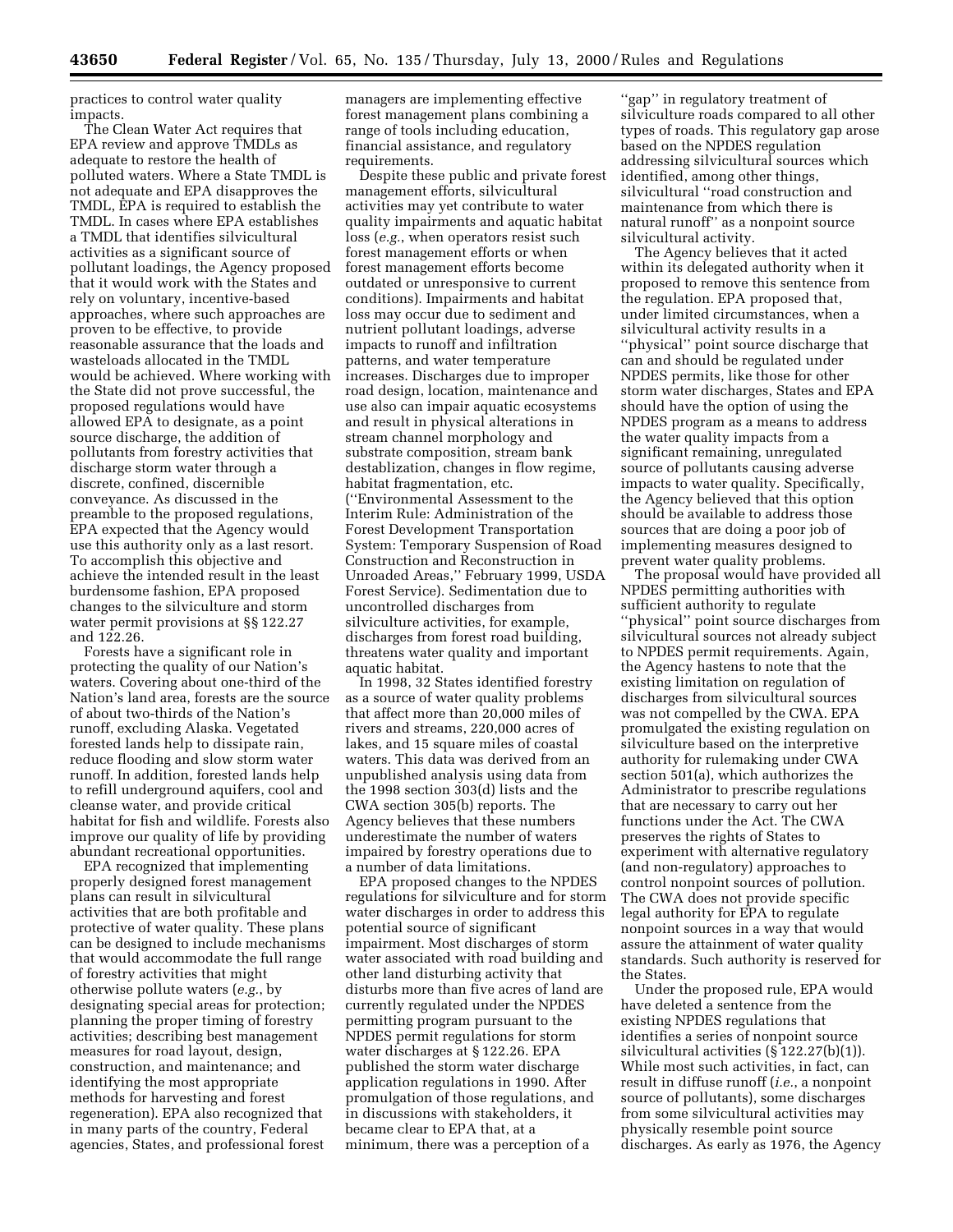struggled to articulate a general definition for the term nonpoint source. (41 FR 24709, 24710 col.2, June 18, 1976). There was, and perhaps remains, however, no precise and absolute definition. *Id.* In the 1976 preamble, EPA relied on three criteria to characterize nonpoint sources: Pollutants discharged are induced by natural processes; pollutants discharged are not traceable to any discrete or identifiable facility; and pollutants discharged are better controlled through the utilization of BMPs, including process and planning techniques. As evidenced by implementation of the NPDES permitting program for storm water discharges associated with construction, the first and third of these criteria are probably less meaningful in the current context of silvicultural road building and maintenance.

As explained in the preamble to the proposed rule, EPA premised the existing silviculture regulation (at § 122.27) on a judicial decision that held that EPA could not exempt any point sources from the NPDES permitting program. *See Natural Resources Defense Council, Inc.* v. *Costle,* 568 F.2d 1369 (D.C. Cir. 1977). EPA interprets the 1987 storm water amendments in CWA section 402(p)(1) to essentially supercede this judicial finding and create a new category of ''unregulated point sources.'' In place of this regulatory gap from permitting for silvicultural discharges, the proposed rule would allow for case-by-case regulation of a new category of ''unregulated point sources'' associated with the silvicultural activities that are currently unregulated under the NPDES program. Note that ''return flows from irrigated agriculture'' and ''agricultural storm water'' are ''statutory'' nonpoint sources (based on CWA section 502(14)). As such, EPA can not and would not attempt to regulate those statutory nonpoint sources under the NPDES permitting program. The Agency emphasizes that the proposal would have affected only those currently unregulated silvicultural activities that cause ''physical'' point source discharges. As discussed previously, except for some CAFOs, a term specifically included in the definition of ''point source,'' the NPDES permit requirement only applies when a particular source has the ''physical characteristics'' of a point source discharge. As a threshold matter, regulation as a point source requires a ''discrete, confined, and discernible conveyance.'' CWA section 502(14), 33 U.S.C. section 1362(14).

In the 1987 amendments to the CWA, Congress established a general

moratorium against permitting discharges composed entirely of storm water in CWA section 402(p)(1). As such, the section created the category of ''unregulated'' point sources of storm water described above. Unregulated point sources of storm water are point sources to which the NPDES permitting program does not apply. CWA section 402(p)(2) identified discharges that are *not* subject to the moratorium, including discharges from municipal separate storm sewer systems serving populations over a certain size, as well as storm water discharges associated with industrial activity.

Of particular interest, CWA section  $402(p)(2)(E)$  specifically identifies a category of discharges—other than municipal or industrial storm water discharges—that can be regulated on a case-by-case at some future time. EPA regulations that implement section  $402(p)(2)(E)$  are found at  $§ 122.26(a)(1)(v)$ . Section 402(p)(2)(E) is the basis and the only basis, upon which physical *point source discharges* from the currently unregulated silvicultural activities would be required to obtain an NPDES permit. Designation under section 402(p)(2)(E) is only available for point sources. The sentence in EPA's current silviculture regulation that identified nonpoint source discharges from silvicultural activities enabled inconsistent interpretations regarding whether discharges from such activities, which otherwise would appear to add pollutants from a discrete, confined, discernible conveyance, could be designated under section 402(p)(2)(E). EPA proposed deletion of this sentence to clarify the circumstances when such sources can and should be regulated under the NPDES permitting program for storm water discharges.

As noted above, the reason EPA proposed to remove the sentence describing silvicultural nonpoint sources was to provide States with an additional tool to manage water quality impacts from these sources as well as to ensure that EPA could implement a TMDL that the Agency might be required to establish in the event of State default. Accordingly, the proposed rule would have imposed a restriction on EPA that would not exist for States. Specifically, the Agency could not have designated discharges from currently unregulated silvicultural activities except in instances where EPA must establish a TMDL. This additional tool would be provided to NPDESauthorized States and to EPA under the combination of the existing storm water regulations which allow for case-by-case designation of certain storm water

discharges at  $\S 122.26(a)(1)(v)$  and by amending the silviculture regulations at § 122.27.

EPA notes that it did not provide an accurate cite for one of the documents cited in the proposal that described the impacts of silviculture on water quality. The Agency did not intend to misrepresent the views of the authors of the cited publication. EPA erroneously cited the wrong document authored by one of the same authors of a document in the same year (1989). The paper that the Agency intended to cite is titled, ''An Overview of Nonpoint Source Pollution in the Southern United States'' authored by Neary, D.G., Swank, W.T., Riekerk, H., which was published in ''Proceedings of the Symposium: Forested Wetlands of the Southern U.S.,'' July 12–14, 1988, Orlando Fl., U.S. Forest Service. General Technical Report SE–50, published January 1989.

The proposed rule contained the statement, ''silviculture contributes approximately three to nine percent of nonpoint source pollution to the Nation's waters.'' EPA meant to state that, based on State assessments reported in the 1988 section 305(b) Report to Congress (EPA Document #440–4–90–003), three to nine% of assessed rivers are impaired by silviculture. The Neary *et al.* document that the Agency intended to cite supports this statement. This document contains the statement that, ''except for two [of the reported] states, (Arkansas and Louisiana), silviculture was responsible for <8% of the impacts on surface waters." This number falls within the range reported by the States in the 1988 section 305(b) report.

*What comments did EPA receive?* In addition to the comments noted above under the section titled ''What Comments Did EPA Receive on These Proposed New Tools,'' the Agency received many comments specific to the designation of silvicultural activities. The following discussion summarizes these comments. An overwhelming number of commenters had a basic misunderstanding of what the Agency proposed. These commenters misinterpreted the proposal to mean that, upon promulgation of the rule, each and every existing and future silvicultural operation would be required to obtain an NPDES permit. Based on this misunderstanding, these commenters also misunderstood the proposal as a mechanism that would unfairly and unnecessarily regulate even those operators that are adequately implementing appropriate measures to protect water quality. As discussed above, the scope of the proposed authority was much narrower, it only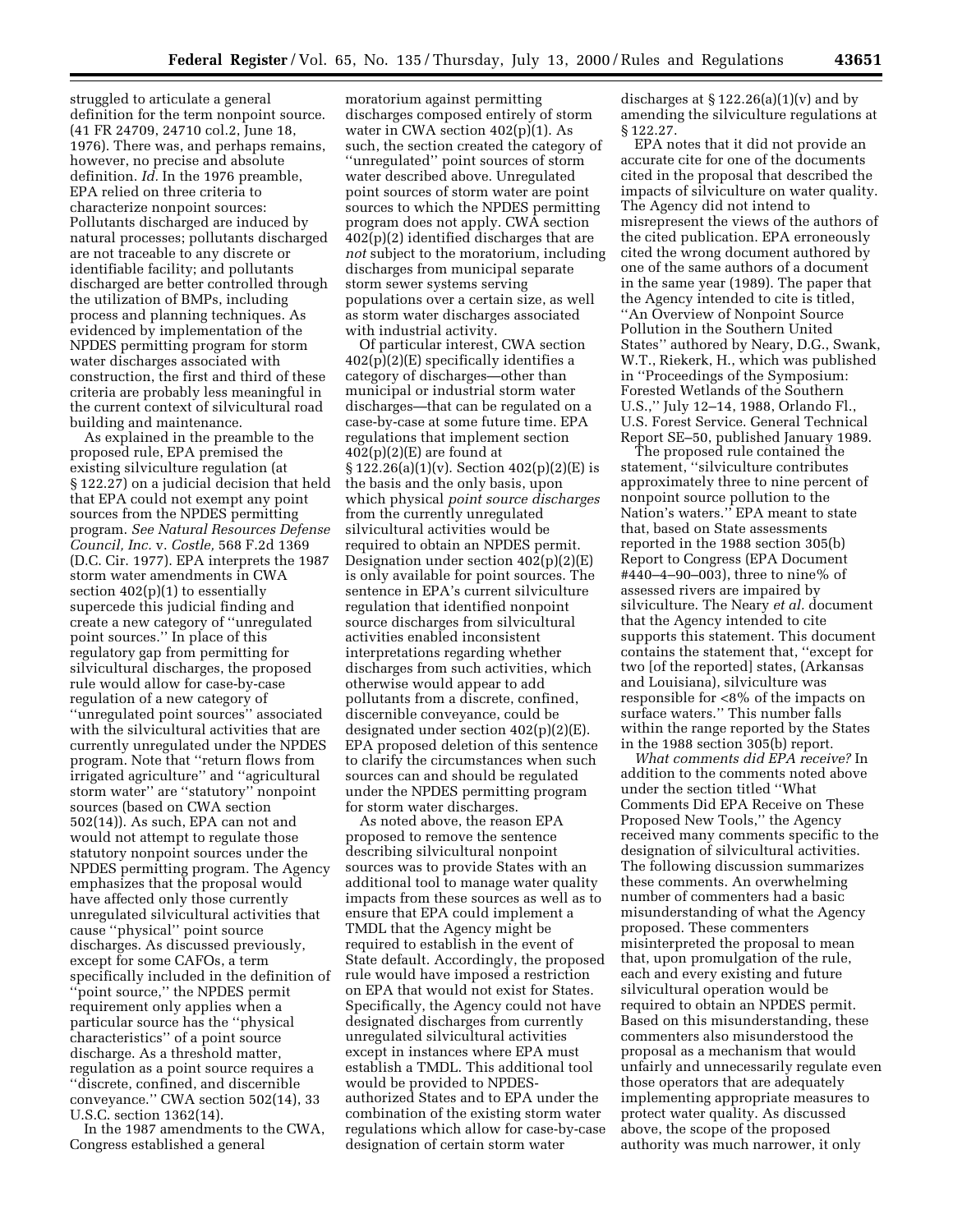applied in very limited circumstances, and would have been a mechanism to address bad actors only.

Several commenters claimed that obtaining and issuing NPDES permits would be an economic burden to the forestry industry as well as the government and that the money to obtain and issue these permits would not be well spent because it would not produce a meaningful change in water quality. Claiming that forestry has been reported as only a minor source of water quality pollution, commenters further claimed that EPA lacks the data to support this regulatory change. Commenters also asserted that the economic analysis to the proposal underestimated the costs to landowners of obtaining an NPDES permit. Many commenters expressed their belief that existing regulatory and voluntary State Forest Management programs are adequate to manage the environmental impacts from silviculture and that the proposal, if finalized, would undercut these programs.

A significant number of commenters asserted that EPA lacks the authority to make the proposed regulatory changes. These commenters disagreed with the Agency's position that the CWA provides adequate statutory authority to make these revisions. Several commenters stated that EPA did not have the authority to redefine general silvicultural practices as point sources unless there was an associated conveyance. Other commenters argued that EPA cannot and should not shield sources with discharges from discrete, discernible, confined conveyances from NPDES permit requirements. These commenters asserted that all sources with discharges from discrete, discernible, confined conveyances are and should be required to obtain NPDES permits. EPA also received a significant number of comments that asserted that EPA does have the statutory authority to make these regulatory changes. These commenters pointed out that in the absence of clear statutory language excluding silvicultural activities from the definition of a point source, EPA has the authority to regulate them as point sources. These commenters also highlighted the court decision in *NRDC* v. *Costle,* where the U.S. Court of Appeals for the D.C. Circuit explicitly held that ''the power to define point and nonpoint sources is vested in EPA.'' 568 F.2d at 1382.

The Agency received numerous comments in support of the proposed authority to designate certain silvicultural operations as requiring NPDES permits. Several commenters provided data and case examples

describing the need to permit silvicultural activities including data describing the adverse impacts to water quality from increased sediment loadings, road construction and the use of herbicides. Many commenters stated that the proposed authority was too restrictive to provide meaningful environmental results. These commenters encouraged EPA to expand designation authority to allow EPA to designate a source outside of the context of a TMDL and to expand the authority to apply universally to sources discharging into any water of the United States.

Many commenters encouraged EPA to require NPDES permits for all silvicultural operations that discharge pollutants from a point source to waters of the United States as opposed to the proposed case-by-case approach. Several commenters expressed their concern that the proposed case-by-case designation authority was retroactive in effect because designation was limited to instances where the State or EPA had already determined that the operator is a significant contributor of pollutants or contributes to a violation of water quality standards. These commenters supported a more proactive approach that would place less of a burden on the State or EPA. To preserve unspoiled waters, many also suggested that the authority be available to the State or EPA to designate sources currently located on these waters and those sources that wish to locate on these waters in the future.

Commenters expressed their concern regarding the potential for citizens to petition the State or EPA to issue an NPDES permit to silviculture operators. They were concerned that citizen suits would be costly and cause significant delays in operation. Conversely, some commenters supported the ability for citizens to use the petition process so that citizens can help to identify silvicultural operations that are causing significant water quality problems. Others expressed concern that sources undergoing land clearing activities incidental to activities such as farming or construction and development would claim that they are conducting silvicultural activities and therefore would be exempt from NPDES permit requirements (unless and until designated).

Some commenters asserted that the proposed requirement would override State control over land use decisions. These commenters asserted that requiring an NPDES permit constituted a Federal ''taking'' of a private landowner's use of property. Commenters also suggested that States

(and the sources within States) that have effective and adequately protective forestry programs should be exempt from the effects of the proposed provisions. These commenters suggested that EPA develop reporting criteria that allow for a reasoned determination of whether a State is demonstrating the level of effort sufficient to warrant a determination that its forestry program provides ''reasonable assurance'' that water quality will be protected.

*What is EPA promulgating today?* In response to comments received on the proposed rule, EPA is not taking final action in today's rule on the proposed changes to the NPDES regulations applicable to silviculture at §§ 122.26 and 122.27. EPA has no plans at present to repropose changes to the silviculture exemption or to finalize the August 1999 proposal, but will continue to evaluate how to best address the water quality impacts from forestry.

### *5. EPA Authority To Reissue Expired and Administratively-Continued NPDES Permits Issued by Authorized States*

*What did EPA propose?* As discussed in Section III.A.3, Reasonable Further Progress Toward Attaining Water Quality Standards in Impaired Waterbodies in the Absence of a TMDL, of this preamble, EPA proposed to grant the Regional Administrator the discretion to trigger the objection procedures of § 123.44 to ensure that established TMDLs are, in fact, implemented.

*What comments did EPA receive?* The comments received on this proposal are discussed in III.A.3, Reasonable Further Progress Toward Attaining Water Quality Standards in Impaired Waterbodies in the Absence of a TMDL above.

*What is EPA promulgating today?* After carefully considering all of the comments EPA received on the proposed mechanism and considering further the purpose underlying the authority, EPA is today promulgating proposed § 123.44(k) as reflected in today's **Federal Register**. A discussion of EPA's authority to review, object to, and reissue State-issued NPDES permits that have been administrativelycontinued authorizing discharges to impaired waters is contained in Section III.A.3. of this preamble and below. The scope of this provision is consistent with what the Agency proposed on August 23, 1999 except as discussed below. The Regional Administrator will generally have the discretionary authority to review, object to, and reissue, if necessary, environmentallysignificant State-issued NPDES permits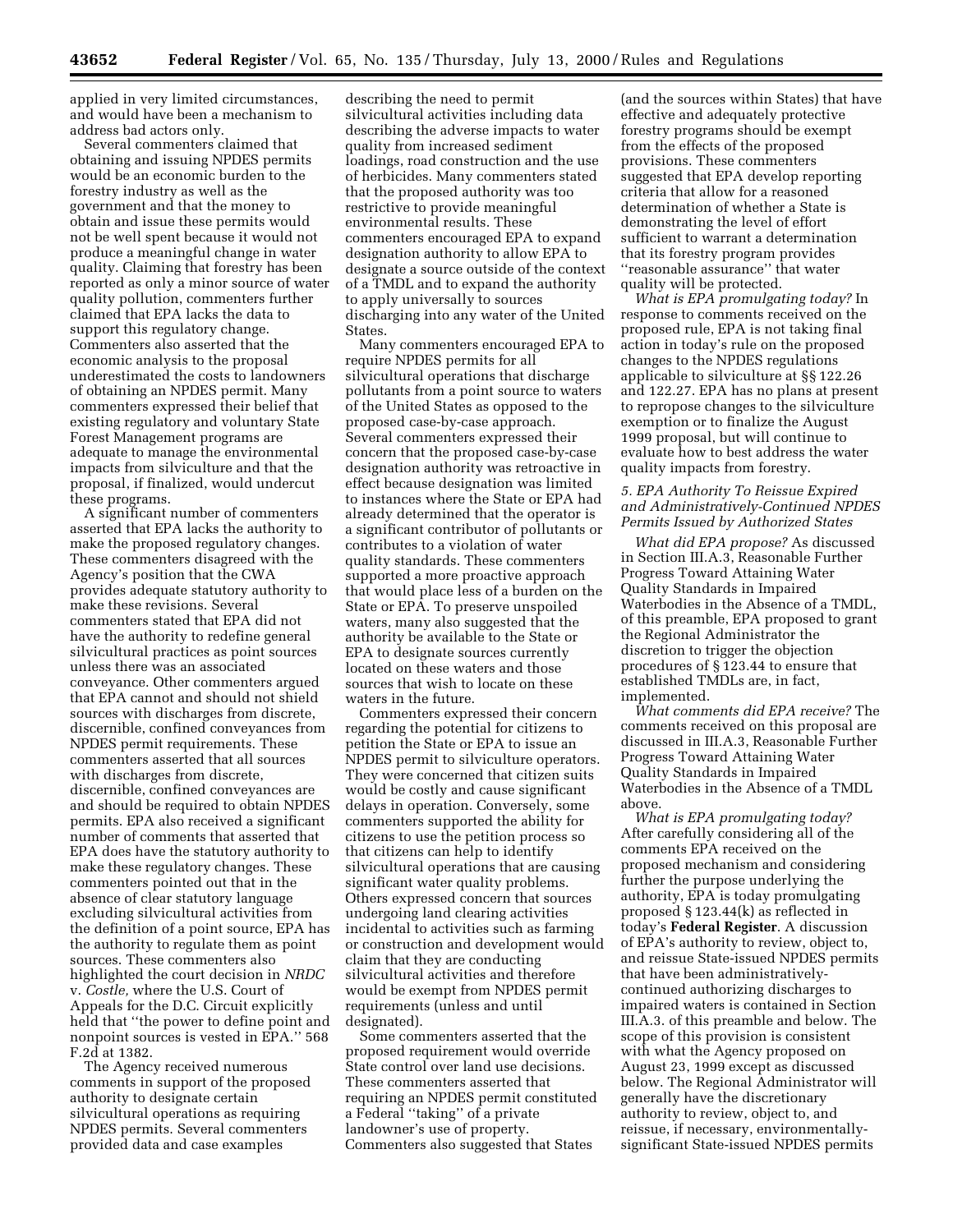that have been administrativelycontinued after expiration. An environmentally-significant permit authorizes a discharge to a waterbody that does not attain and maintain water quality standards where there is a need for a change in the existing permit limits to be protective of water quality standards.

The availability of this authority is important for permits that authorize discharges of pollutant(s) of concern to waterbodies where a TMDL has been established but not implemented through permits. Under these circumstances, the availability of this authority for these permits is important because they do not contain limits and/ or conditions that are consistent with applicable wasteload allocations established in a TMDL. In response to comments supporting the proposal and suggesting that EPA commit to action more strongly, EPA has modified the proposed rule as it relates to the operation of the provision after the establishment of a TMDL. In § 130.32(c)(1)(ii) of today's rule, EPA commits to exercise its authority to act on expired State-issued permits (when State law ''administratively continues'' the expired permit) to ensure the incorporation of effluent limitations (based on the wasteload allocation(s) in a TMDL) into the NPDES permit. EPA commits to exercise this authority to ensure that such limits are incorporated into the permits within two years from the expiration of the permit term, or, when the permit term expired prior to the establishment of the TMDL, within two years from the establishment of the TMDL. In order to ensure that these limits are incorporated into the permits, EPA intends to monitor the State's progress in incorporating the appropriate limits into the permits within one year after the permit expires or, when the permit expired prior to establishment of the TMDL, within one year of establishment of the TMDL. In accordance with the new provisions of § 130.32(c)(1)(ii), if EPA concludes that the State will not issue the permit within the applicable timeframe, with the appropriate limits, EPA will trigger these review and objection procedures. These provisions apply only to TMDLs approved after the effective date of today's rule.

Implementation plans for TMDLs (described in the revisions to Part 130 elsewhere in today's **Federal Register**) need to contain a schedule for reissuing or revising relevant NPDES permits as expeditiously as practicable in order to incorporate effluent limits consistent with the wasteload allocation(s) in the TMDL. Where EPA is the NPDES

permitting authority, EPA must reissue or revise the permits within two years after the establishment of the TMDL. EPA will rely on existing regulations at  $§ 122.62(a)(2)$  as a basis to modify permits during their term to revise existing WQBELs or incorporate new WQBELs to implement the wasteload allocation(s) in the TMDL (which, in turn, implement existing water quality standards). EPA explained the operation of § 122.62(a)(2) in an earlier rulemaking preamble. (45 FR 33290, 33315 col. 1, May 19, 1980). A TMDL that implements a water quality standard where that water quality standard was in existence at the time of permit issuance represents ''new information'' that did not exist at the time of permit issuance. This justifies new permit requirements to implement those standards. [**Note:** Where a TMDL implements a water quality standard and that water quality standard is revised or issued after the issuance of a permit, the applicable regulation would be § 122.62(a)(3) rather than (a)(2). Thus, modification of the permit prior to expiration would not be authorized unless (A) the permit condition to be modified was based on EPA approved or promulgated water quality standards, (B) EPA has approved a State action with regard to the water quality standard on which the permit condition was based and (C) the permittee requests modification in accordance with § 124.5 within 90 days of the **Federal Register** notice of the action on which the request is based.]

The Agency believes that this mechanism is necessary to support the goals of the CWA to attain and maintain water quality standards. The Agency further believes that this authority is necessary to facilitate the fulfillment of EPA's statutory responsibility to ensure timely establishment and implementation of TMDLs and to ensure that permits include water quality-based effluent limitations that will enable the waterbody to meet the applicable water quality standards. CWA sections 303(d) and 301(b)(1)(C). The wasteload allocations derived from the TMDL provide the basis for the water qualitybased effluent limitations that permits must contain. EPA has concluded that the time frames discussed above are necessary to ensure timely TMDL implementation.

#### **IV. Costs of the Rule**

The incremental costs associated with today's rule are contained in ''Analysis of the Incremental Cost of Final Revisions to the Water Quality Planning and Management Regulation and the National Pollutant Discharge

Elimination System Program''. **You should read that document for a complete description of the cost estimates and the basis for those estimates.** The following is a summary from that report.

| Revision to the current program                          | Annualized<br>cost<br>(2000 \$ in<br>millions/yr) |
|----------------------------------------------------------|---------------------------------------------------|
| Revisions to the listing require-                        |                                                   |
|                                                          | \$0.066                                           |
| Revisions affecting the content                          |                                                   |
| and development of TMDLs<br>Revisions requiring TMDLs to | 13.708                                            |
| be developed within 10 years                             | 9.030                                             |
| EPA reissuance of state-issued                           |                                                   |
| expired and administratively                             |                                                   |
| continued permits                                        | 0.078                                             |
| Total annualized cost                                    | \$22.882                                          |

For the Water Quality Planning and Management Rule (changes to part 130), EPA estimated the incremental costs that will accrue from today's regulation over the period from 2000 through 2008. This period of analysis was chosen because it spans a 10 year period, the full time during which most TMDLs will be developed for waterbodies included on the 1998 section 303(d) lists of impaired waters. Today's final rule allows States, Territories, and authorized Tribes up to 2010 to establish all the TMDLs for waterbodies included on the 1998 section 303(d) list; therefore, the actual costs may be lower than estimated. The incremental costs that are analyzed are the additional requirements of today's rule above the current requirements associated with developing all the section 303(d) lists and all the TMDLs that will be completed during this period. In accordance with today's rule, section 303(d) lists will be developed in 2002, in 2006, and in 2010. During this period, all TMDLs will be developed for waterbodies on the 1998 lists, most of the TMDLs will be developed for waterbodies newly listed in 2002, some of the TMDLs will be developed for waterbodies newly listed in 2006, etc.

As shown above, the net annualized cost that is attributable to the revisions to the listing requirements over and above the current program amounts to about \$0.066 million. This reflects the net of the additional cost attributable to the listing requirement (about \$0.229 million) offset by the annualized savings associated with extending the listing cycle from two years to four years (about \$0.163 million). The additional cost of revised requirements for developing TMDLs is estimated to be about \$13.708 million annually for the TMDLs that will be developed for waterbodies on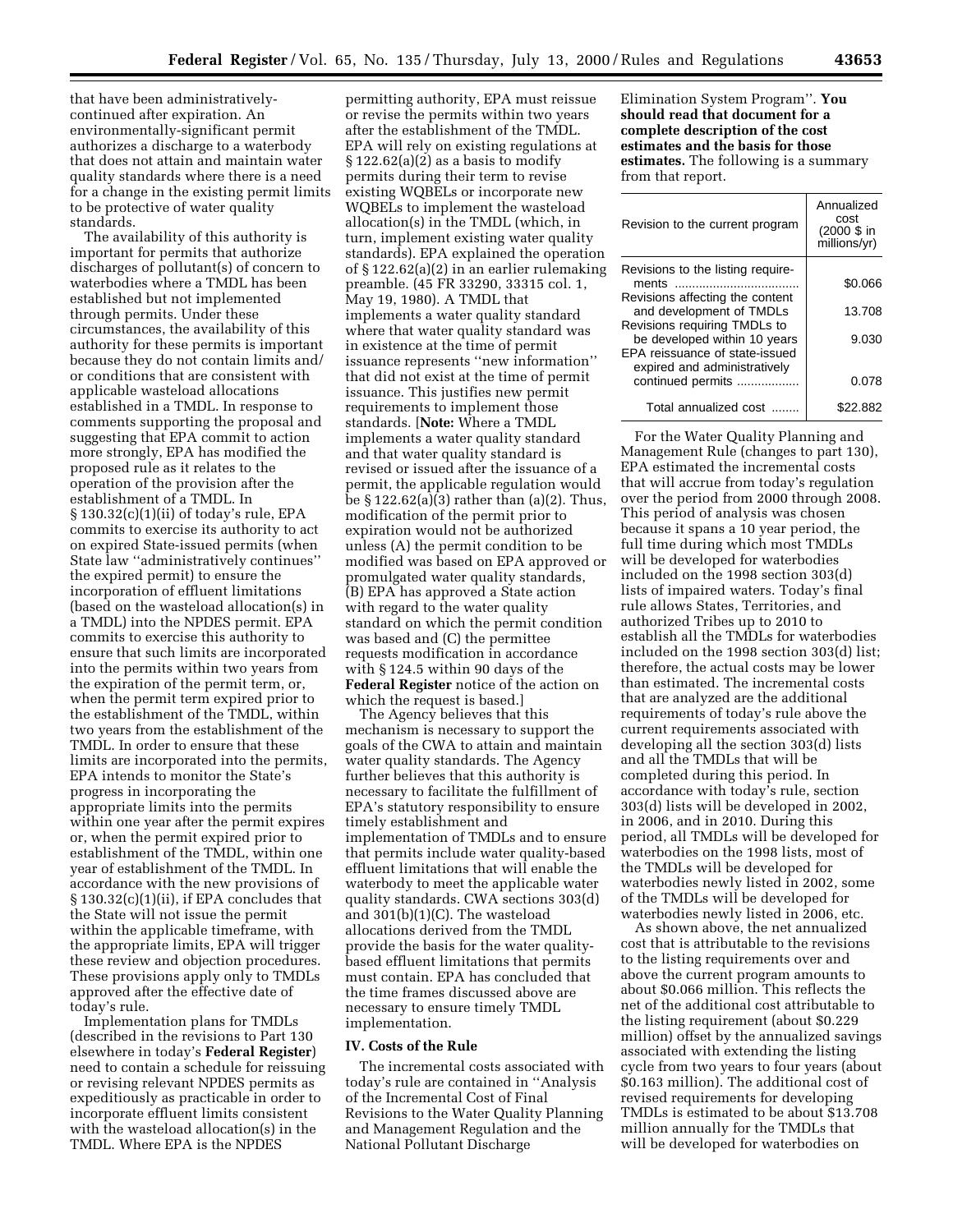the 1998 303(d) list. For perspective, these additional costs represent about a 9% increase in the baseline costs of developing these TMDLs as required under the current program prior to the revision of the Water Quality Planning and Management Rule. Finally, the revised requirements are expected to result in accelerating the development of about 17% of the TMDLs for the 1998 section 303(d) lists. The additional cost associated with developing these TMDLs on a more rapid schedule than would have occurred in the baseline is estimated to be about \$9.03 million annually through 2008.

For the provision in the new regulation affecting the NPDES program (parts 122, 123, and 124), EPA estimated the incremental costs relating to EPA reissuing expired State-issued and administratively continued permits where necessary to implement a TMDL. The analysis of the incremental costs of the NPDES program revision is limited to the incremental costs that the regulation will impose in connection with waterbodies on the current section 303(d) list and associated sources. TMDLs for waterbodies on the 1998 section 303(d) lists are assumed to be developed during the period from 2000 through 2008.

As shown above, the total annualized cost associated with the provision is estimated to be \$0.078 million per year. Costs to State and Federal permit authorities include the additional permitting and evaluation burdens associated with the proposed revision. The annualized costs shown above reflect all costs projected to be incurred from 2000 onward and are presented in March 2000 dollars.

#### **V. Regulatory Requirements**

*A. Regulatory Flexibility Act (RFA), as amended by the Small Business Regulatory Enforcement Fairness Act of 1996 (SBREFA), 5 U.S.C. 601 et seq.*

The Regulatory Flexibility Act (RFA) generally requires an agency to prepare a regulatory flexibility analysis of any rule subject to notice and comment rulemaking requirements under the Administrative Procedure Act or any other statute unless the agency certifies that the rule will not have a significant economic impact on a substantial number of small entities. Small entities include small businesses, small organizations, and small governmental jurisdictions. For purposes of assessing the impacts of today's rule on small entities, a small entity is defined as: (1) A small business according to the RFA default definition for small business (based on the Small Business

Administration size standards); (2) a small governmental jurisdiction that is a government of a city, county, town, school district or special district with a population of less than 50,000; (3) a small organization that is any not-forprofit enterprise which is independently owned and operated and is not dominant in its field. For purposes of the RFA, States, Territories and tribal governments are not considered small government jurisdictions since they are independent sovereigns.

After considering the economic impacts of today's final rule on small entities, I certify that this action will not have a significant economic impact on a substantial number of small entities. This final rule will not impose any requirements on small entities. Today's rule established requirements applicable only to EPA, States, Territories, and authorized Tribes. Thus, EPA is not required to prepare a regulatory flexibility analysis.

Court decisions make it clear that the RFA imposes no obligation on an agency to prepare a small entity impact analysis of the effect of a rule on entities which the rule itself does not regulate. Rules which do not regulate small entities directly—rules which affect the decisions made by other regulators for example—do not require an analysis of such effects. Therefore, the key issue in deciding whether EPA must prepare a regulatory impact analysis here is whether today's rule will "regulate" small entities. Court decisions provide further guidance on when, for purposes of triggering the RFA requirement, a small entity is not subject to a rule or not regulated by a rule.

For example, the U.S. Court of Appeals for the District of Columbia Circuit has determined that the Federal Energy Regulatory Commission (FERC) was not required to analyze the effects of two rules on small entities that were not subject to the requirements of the rules. In the first case, the rule had the effect of increasing the rates that electric utilities could charge their wholesale customers for electricity. The agency certified that the rule would not have a significant impact on a substantial number of small entities because virtually none of the utilities it regulated were small entities. Challengers to the agency argued that the RFA applied to all rules that affect small entities, whether the small entities are directly regulated or not. In their view, therefore, FERC should have considered the effect of the rule on customers of the electric utilities subject to rate regulation by FERC. The court disagreed, finding that under the RFA, an agency may properly certify that no

regulatory flexibility analysis is necessary when it determines that the rule will not have a significant economic impact on a substantial number of small entities *that are subject to the requirements of the rule.* ''Congress did not intend to require that every agency consider every indirect effect that any regulation might have on small businesses in any stratum of the national economy.'' *Mid-Tex Elec. Coop., Inc.* v. *FERC,* 773 F.2d 327, 342 (D.C. Cir. 1985).

In the second FERC case, the court reaffirmed this earlier conclusion. In this case, the rule regulated the rates natural gas pipeline company charged local gas distribution companies for the sale (or transportation) of natural gas purchased by them. Under its enabling statute, FERC had no jurisdiction to regulate the local distribution of gas, only the interstate sale and transportation of natural gas. The local distribution companies argued that the rule would have a significant economic impact on them as customers of the regulated utilities. The court again held that no analysis is required when the agency determines the rule will not have a substantial economic impact on the small entities subject to the rule. FERC had no obligation to prepare an analysis of the economic effects of a rule on small entities which the rule itself did not regulate. *United Distribution Company* v. *FERC,* 88 F.3d 1105, 1048 (D.C. Cir. 1996).

In addition, there are also a number of cases that have addressed EPA's obligation under the RFA when proposing and promulgating Clean Air Act (CAA) rules. The D.C. Circuit sustained EPA's certification of a rule establishing Federal automobile onboard emissions diagnostic devices. The rule allowed automobile manufacturers to comply with Federal requirements by complying with certain California regulations. EPA certified that the rule would not have a substantial economic impact on a significant number of automobile manufacturers. Businesses that manufacture, rebuild and sell car parts to replace the parts installed by the original manufacturers challenged EPA's failure to consider the effect of the rule on their businesses. The court held that, because the rule did not subject the car parts market itself to regulation, EPA was not required to prepare a flexibility analysis as to small businesses dealing in car parts. EPA only was obliged to consider the impact of the rule on small automobile manufacturers subject to the rule. *Motor & Equipment Mfrs, Ass'n* v. *Nichols*, 142 F,3d 449, 467 (D.C. Cir. 1998).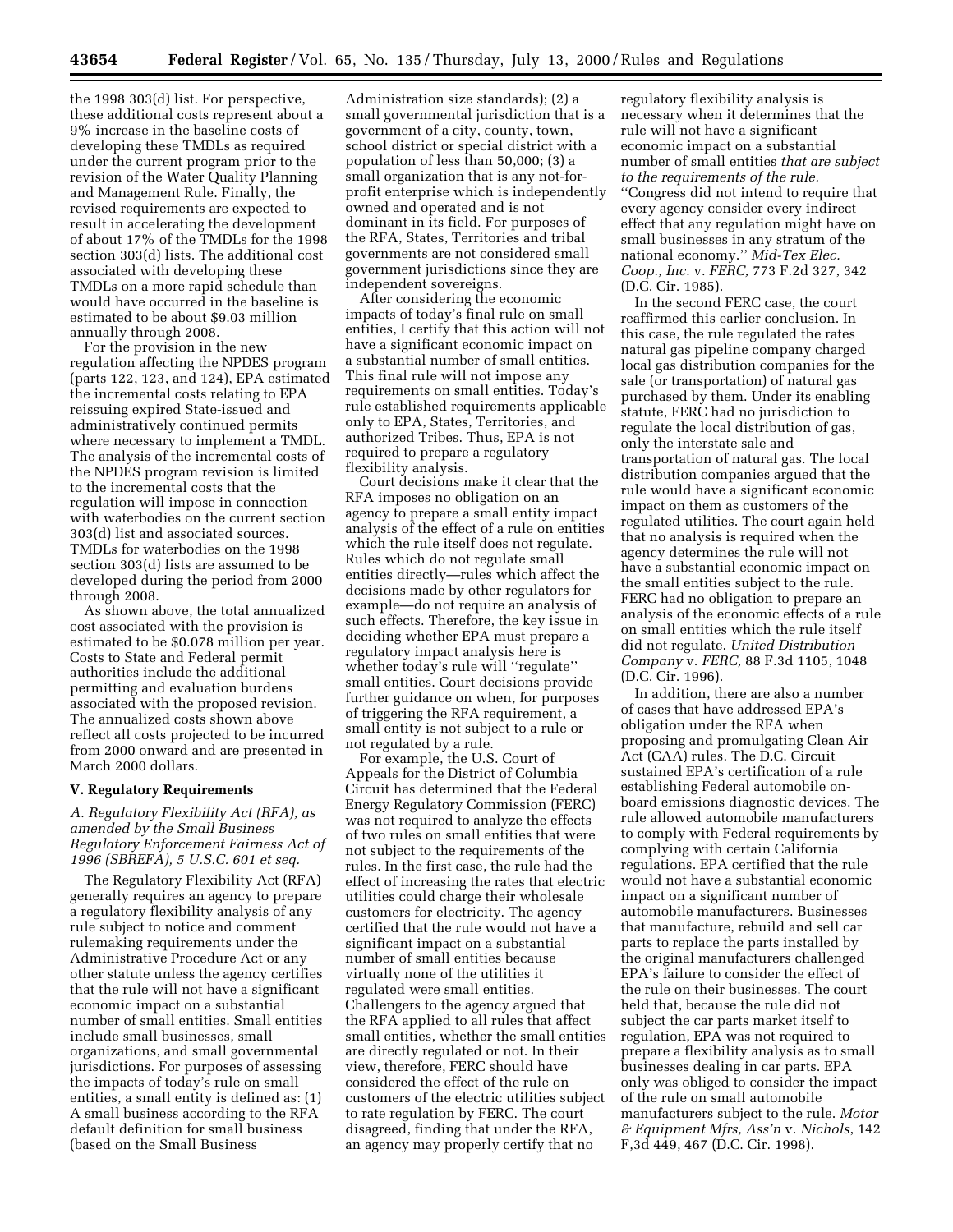Recently, the D.C. Circuit determined that EPA properly certified that its revisions to the ozone and particulate national ambient air quality standards (NAAQS) would not have a significant economic impact on a substantial number of small entities. Under the CAA, EPA must promulgate NAAQS and State must then adopt State Implementation Plans (SIPs) providing for the implementation, maintenance and enforcement of the standards. 42 U.S.C. § 7410(a)(1). The NAAQS themselves impose no regulation upon emission sources. Rather, the States regulate sources of emissions through the SIP. EPA may call for revisions to SIPs if EPA finds that the SIP is inadequate to meet the NAAQS or to otherwise comply with the CAA. 42 U.S.C. § 7410(k)(5). Only if a State does not submit a SIP that complies with CAA requirements must EPA adopt an implementation plan of its own.

The court held that EPA correctly determined that the NAAQS will not directly affect small entities because EPA has no authority to impose any burden upon such entities. The States have broad discretion in determining the manner in which they will achieve compliance with the NAAQS. The court concluded that the possible effects of the NAAQS on small entities were no different from the indirect effects on wholesale customers not subject to regulation in Mid-Tex. In the court's view, because States must submit SIPs that will achieve compliance with the NAAQS does not render small entities potentially regulated by the States ''subject'' to the NAAQS for RFA purposes. The court concluded that the States'' nearly complete discretion in determining which entities would bear the burden of achieving the NAAQS made these entities not subject to regulation by EPA. *American Trucking Associations* v. *EPA*, 175 F. 3d 1027, 1044–45 (D.C. Cir. 1999).

More recently, the D.C. Circuit determined that a CAA rule which would require States to develop, adopt and submit revisions to SIPs to achieve required reductions in air emissions does not regulate small entities because it leaves to the States the task of determining how to obtain the reductions, including which entities to regulate. EPA does not tell States how to achieve compliance with required air quality levels. Rather, EPA merely provides the levels to be achieved by *state-determined* compliance mechanisms. Under the CAA, States retain the power to determine which sources are burdened by regulation and to what extent. The rule leaves the control measures selection decision to

the States. The rule in question did not directly regulate individual sources of emissions and therefore would not establish requirements applicable to small entities. Therefore, the court concluded that EPA properly certified the rule under section 605(b) of the RFA. *State of Michigan* v. *EPA*, 2000 WL 18.0650, p. 56 (D.C. Cir. Mar. 3, 2000).

In today's regulations, EPA is adopting changes to its water quality planning and management regulations and the NPDES permitting program. In the case of its planning and management regulations, these amendments modify requirements of EPA's current TMDL program. The second area addressed by these changes is EPA's NPDES permitting program, where EPA is adopting provisions which require EPA to step in and reissue NPDES permits in authorized States where the State has failed to take certain actions required under the regulations.

The Agency received numerous comments asserting that today's rule will have a direct, adverse impact on small governments and small businesses such as farmers and landowners, and that EPA has not met the requirements of the Regulatory Flexibility Act because it did not prepare a regulatory flexibility analysis. EPA disagrees with this conclusion for the reasons explained in sections 1 and 2 that follow. More detailed analysis is presented in the economic assessment document.

#### 1. Changes to the TMDL Program

The changes to EPA's listing and TMDL regulations do not directly regulate individual dischargers and therefore do not establish requirements applicable to small entities. As such, certification is proper.

Under section 303(c) of the CWA water quality standards program, States, Territories, and authorized Tribes must adopt water quality standards for their waters that must be submitted to EPA for approval. These State, Territorial, or Tribal standards (or EPA-promulgated standards in the absence of EPAapproved State, Territorial, or Tribal standards) are implemented through various water quality control programs including the NPDES program that limits discharges to navigable waters in compliance with an EPA permit or permit issued under an approved State or Tribal NPDES program. The CWA requires that all NPDES permits include any limits on discharges that are necessary to meet State or Tribal water quality standards. A State or Tribe has discretion in deciding how to achieve compliance with its water quality

standards and in developing discharge limits as needed to meet the standards. For example, in circumstances where there is more than one discharger to a waterbody that is subject to a water quality standard, a State or Tribe has discretion in deciding which dischargers will be subject to permit discharge limits necessary to meet the revised standards and whether and how such limits will be distributed among the discharges.

Section 303(d) of the CWA requires States, Territories and authorized Tribes (and, under certain circumstances, EPA) to establish lists of waterbodies where water quality does not meet applicable State, Territorial or Tribal water quality standards even after application of technology-based effluent limitations on point source dischargers. States, Territories and authorized Tribes (and EPA in some cases) must also develop TMDLs for those waterbodies with reference to criteria contained in those water quality standards.

Today's final regulation amends certain provisions of EPA's existing water quality management and planning regulations dealing with the listing of impaired waters and TMDL requirements. The regulation establishes new requirements for the listing program and requires schedules for completing TMDLs. Further, the rule establishes new requirements for the content and development of TMDLs, including development of an implementation plan as a required element of a TMDL, and also includes new public participation elements. (See Section II of the preamble for a full discussion of these specific changes). These new requirements allow States, Territories and authorized Tribes to tailor their water quality programs to address the characteristics, problems, risks and implementation tools available in individual watersheds, with meaningful involvement from stakeholders in the local community, by using a TMDL to align implementation under current programs. These final rules apply only to EPA, States, Territories and authorized Tribes and do not impose specific listing or TMDL development requirements upon any small entities. Under today's rule, EPA is not requiring or ordering any group of small businesses or government to change their method of operation/ practices in any prescribed way.

Even if future listing or TMDL actions ultimately may have some discernable effect on small entities, such impacts would actually arise from requirements already established under section 303(d) of the CWA and the States', Territories' and authorized Tribes' water quality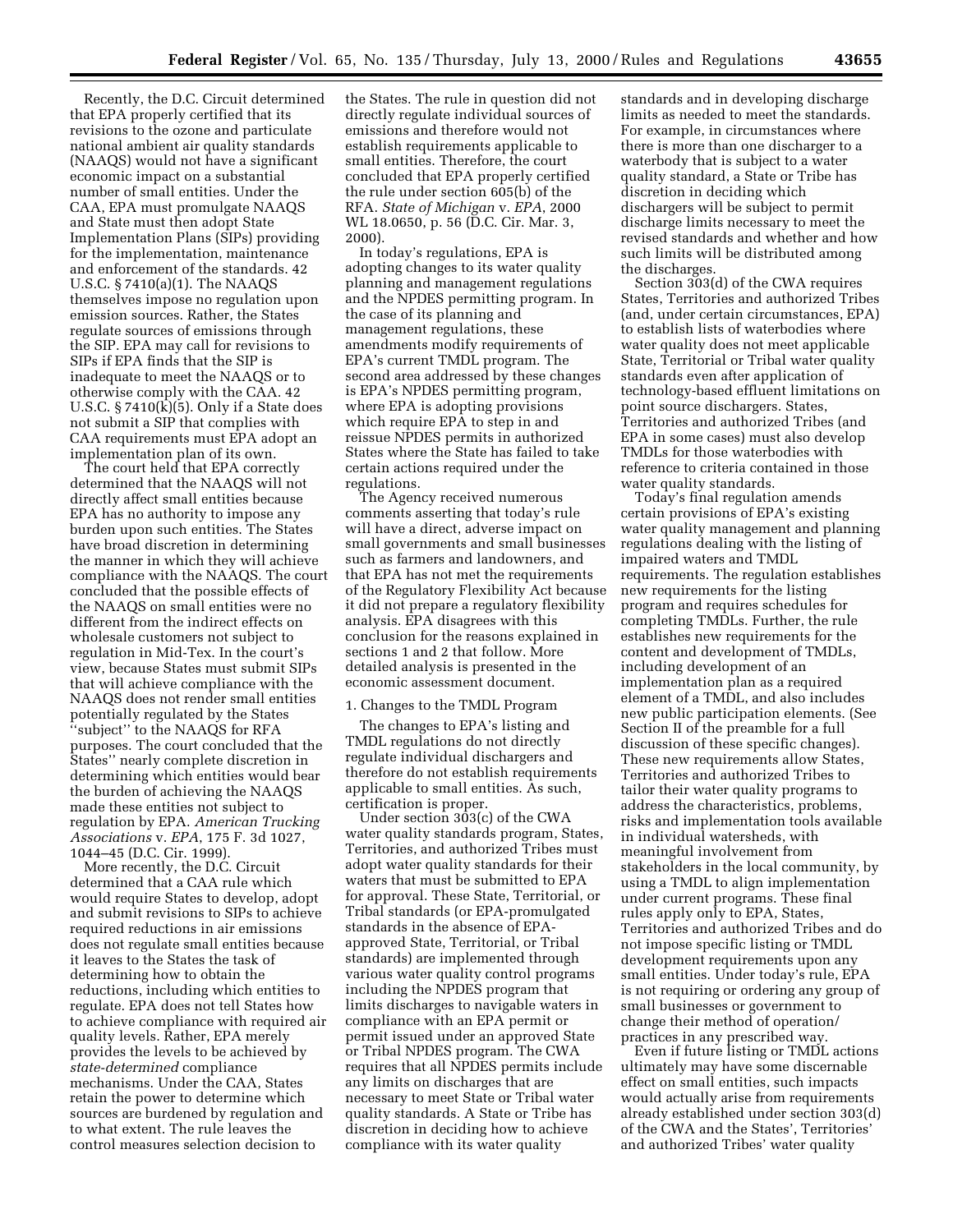standards as described above, and not directly from these final regulatory amendments. Independent of today's final amendments, States, Territories and authorized Tribes (and, under certain circumstances, EPA) already have an obligation to list waterbodies and to calculate and apportion TMDLs and their component load and wasteload allocations necessary to implement the State, Territorial, and authorized Tribal water quality standards. Today's final rule merely amends EPA's existing regulations implementing those statutory requirements. Therefore, any potential impacts to small entities result from the independent statutory obligation to establish TMDLs that implement the State, Territorial and authorized Tribal water quality standards, and not from these final regulatory requirements.

Moreover, any potential future effect on small entities that may result from State, Territorial or Tribal action in establishing TMDLs or changing current TMDLs as a consequence of adoption of today's regulation is not directly attributable either to the new or even existing TMDL rules. TMDLs are not self-implementing. They require State, Territorial and Tribal decision to implement them. Under the CWA and EPA's regulations, TMDL wasteload allocation do not automatically translate into NPDES permit limitations for point sources nor do they necessarily apply without modification to non-point sources. State, Territorial and Tribal authorities retain discretion in how they apportion wasteload allocations. Under EPA's NPDES permitting rules, effluent limits in point source permits must be ''consistent with'' (but not necessarily identical to) wasteload allocations in approved TMDLs. With respect to nonpoint sources, the load allocations in a TMDL are only ''enforceable'' to the extent State, Territorial, or authorized Tribes chose to bind themselves to these allocation. A State, Territory, or EPA decision to allocate load reductions to nonpoint sources does not bring that operator into a permit or regulatory program. Instead, implementation of the load allocation would be based on current State and local mechanisms, including implementation of State/local nonpoint source programs, and other voluntary and incentive-based actions. There are no Federal requirements that such load allocations must be met by small (or any other) entities.

### 2. Changes to the NPDES Permitting Program

Today's final rule also amends the NPDES program regulations to require EPA, in certain circumstances, to

reissue state-issued permits that have not been reissued following the expiration of their 5-year term. Where water quality standards (or applicable effluent limitations guidelines) change during a permit term, the permittee generally is protected during the permit term against new or more stringent permit conditions necessary to implement the new water quality standards or effluent limitations guidelines, until a new permit is issued. In most cases, permittees submit timely applications for renewal and permitting authorities reissue these permits in a timely manner. In some cases, authorized States may not reissue NPDES permits at the end of their 5-year term as is currently required, and the existing permits continue in effect under general principles of administrative law. (Administrative continuance protects the permittee who has submitted a timely application for renewal from being penalized for discharging without a permit.)

This final rule requires EPA to reissue a State issued permit that has expired in those cases where the State has not reissued the permit within two years from expiration. EPA's exercise of this authority is limited to circumstances in which a permit authorizes discharges to impaired waterbodies or the permit does not currently contain limits consistent with an applicable waste load allocation in an EPA approved or established TMDL. In addition, where a State permit has expired prior to the establishment of the TMDL, the regulations require EPA to exercise its authority to reissue the permit within two years from the establishment of the TMDL if the State has not acted. While EPA expects that authorized States will expeditiously reissue permits after they have expired with the required water quality-based effluent limits (because CWA section 402 allows a maximum five year permit term), where States do not reissue such permits, EPA would use this new authority to issue such permits in a timely manner.

This provision also would not impose any additional costs on dischargers, including small entities. This is because as a matter of law, the discharger's new permit, when issued, already must include any applicable new or more stringent conditions. Therefore, the effect of the change is, at most, to accelerate the timing of reissuing expired permits such that they contain the legally-mandated new or more stringent conditions. Consequently, EPA has concluded that adoption of a rule to authorize future action by EPA would not result in the imposition of any new costs on small entities.

# *B. Regulatory Planning and Review, Executive Order 12866*

Under Executive Order 12866 (58 FR 51735, October 4, 1993), EPA must determine whether the regulatory action is ''significant'' and therefore subject to Office of Management and Budget (OMB) review and the requirements of the Executive Order. The Order defines ''significant regulatory action'' as one that is likely to result in a rule that may:

(1) Have an annual effect on the economy of \$100 million or more or adversely affect in a material way the economy, a sector of the economy, productivity, competition, jobs, the environment, public health or safety, or State, local, or Tribal governments or communities;

(2) Create a serious inconsistency or otherwise interfere with an action taken or planned by another agency;

(3) Materially alter the budgetary impact of entitlements, grants, user fees, or loan programs or the rights and obligations of recipients thereof; or

(4) Raise novel legal or policy issues arising out of legal mandates, the President's priorities, or the principles set forth in the Executive Order.

Pursuant to the terms of Executive Order 12866, it has been determined that this rule is a ''significant regulatory action.'' As such, this action was submitted to OMB for review. Changes made in response to OMB suggestion or recommendations will be documented in the public record.

A detailed presentation and discussion of the costs and impacts of today's amendments to the TMDL and NPDES programs, and the methodologies used to assess them, are included in the document ''Analysis of the Incremental Costs of Final Revisions to the Water Quality Planning and Management Regulation and the NPDES Program Regulation'', which is available in the docket for the final rulemaking. In addition, the Agency is preparing a supplemental cost and benefit analysis of the current TMDL program with publication planned in the near future.

#### *C. Unfunded Mandates Reform Act*

Title II of the Unfunded Mandates Reform Act of 1995 (UMRA), Public Law 104–4, establishes requirements for Federal agencies to assess the effects of their regulatory actions on State, Tribal or local governments and the private sector. Under section 202 of the UMRA, EPA generally must prepare a written statement, including a cost-benefit analysis, for proposed and final rules with ''Federal Mandates'' that may result in expenditures to State, local, and Tribal governments, in the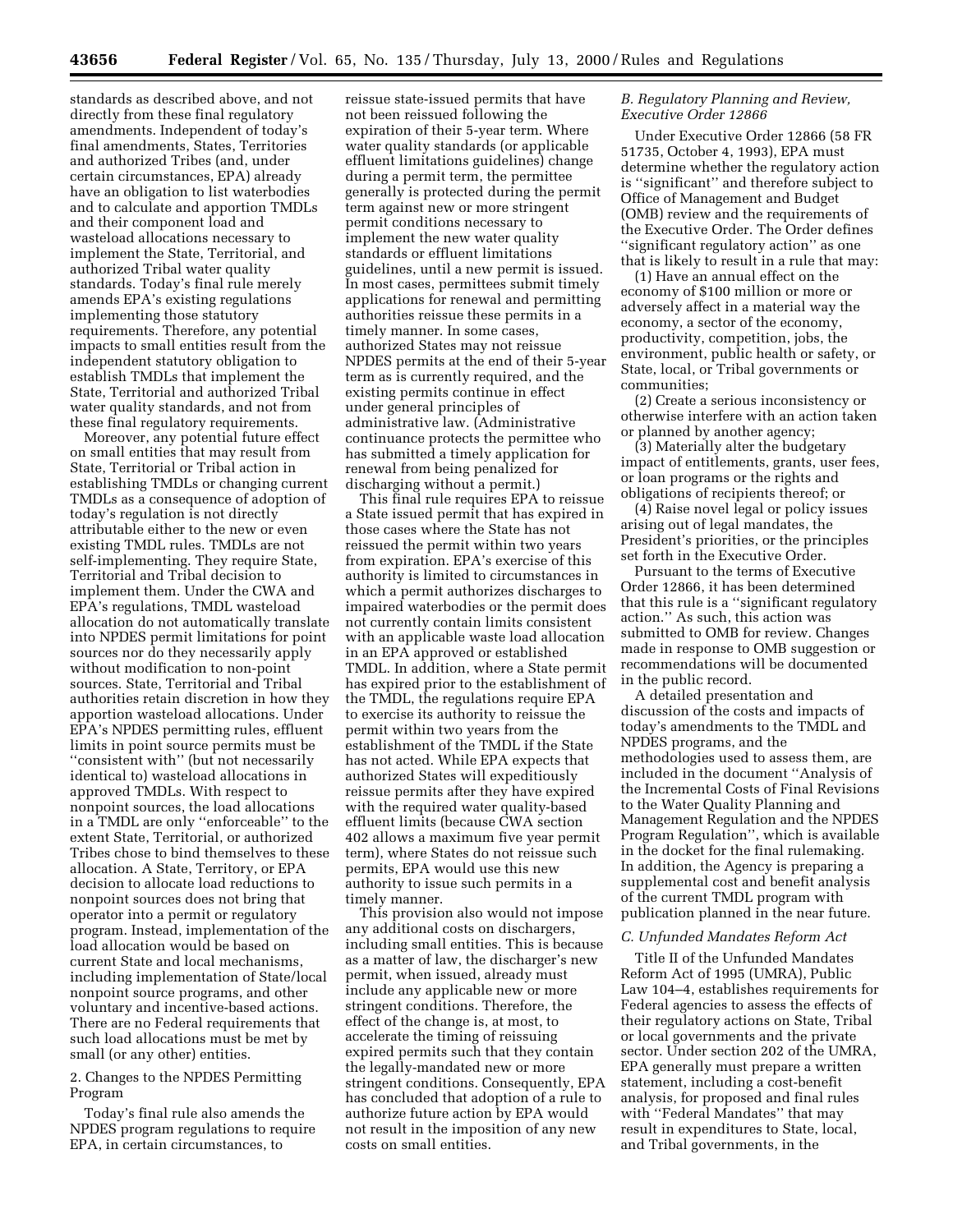aggregate, or to the private sector, of \$100 million or more in any one year. Before promulgating an EPA rule for which a written statement is needed, section 205 of the UMRA generally requires EPA to identify and consider a reasonable number of regulatory alternatives and adopt the least costly, most cost-effective or least burdensome alternative that achieves the objectives of the rule. The provisions of section 205 do not apply when they are inconsistent with applicable law. Moreover, section 205 allows EPA to adopt an alternative other than the least costly, most cost-effective or least burdensome alternative if the Administrator publishes with the final rule an explanation why that alternative was not adopted. Before EPA establishes any regulatory requirements that may significantly or uniquely affect small governments, including Tribal governments, it must have developed under section 203 of the UMRA a small government agency plan. The plan must provide for notifying potentially affected small governments, enabling officials of affected small governments to have meaningful and timely input in the development of EPA regulatory proposals with significant Federal intergovernmental mandates, and informing, educating, and advising small governments on compliance with the regulatory requirements.

EPA has determined that today's rule contains no Federal mandates (as defined by the regulatory provisions of Title II of the UMRA) for State, local, or Tribal governments or the private sector. The rule does not impose enforceable duties on any State, local or Tribal government or the private sector. If a State, territory or authorized tribe chooses not to implement this regulation, in whole or in part, EPA cannot compel or enforce compliance. Rather, EPA must undertake the actions the State, Territory, or authorized tribe has declined to implement.

As described in detail previously, the total incremental cost associated with today's rule is not expected to exceed \$22.88 million in any one year, and therefor does not exceed the \$100 million threshold of UMRA. Thus, today's rule is not subject to the requirements of sections 202 and 205 of UMRA.

EPA has determined that this final rule contains no regulatory requirements that might significantly or uniquely affect small governments, including Tribal governments. The requirements in today's rule relating to identification of impaired waters and establishment of TMDLs apply directly only to States, Territories and

authorized Tribes. They do not apply to small governments of cities, counties or towns. Such entities are not required by today's rule to establish lists of impaired waters or TMDLs. Thus, the requirements of today's rule do not significantly or uniquely affect them in any direct way. To the extent that such small governments might in some indirect way be affected by a State's application of these regulations (*e.g.,* its identification of a particular waterbody on a section 303(d) list, or its establishment of a TMDL for a particular waterbody with wasteload allocations that contemplate permit reductions for a particular small government's waste treatment plant), such indirect effects are not significant or unique to small governments. They are not unique because they might be felt by any entity covered by a wasteload or load allocation in a given TMDL.

Today's rule will not significantly or uniquely affect Tribal governments. As explained earlier in this preamble, the Clean Water Act authorizes EPA to treat an Indian Tribe in the same manner as a State for purposes of establishing lists of waters and TMDLs, and EPA today is clarifying the test an Indian Tribe must meet to be authorized to establish lists of impaired waters and TMDLs. Currently, there are no Tribes authorized to establish TMDLs under section 303(d). Further, there are only fifteen Tribes with EPA approved or promulgated water quality standards. In addition, there are no Tribes authorized to administer the NPDES program. Consequently, this final rule will not significantly or uniquely affect Tribal governments. However, as Tribes continue to build their Clean Water Act capacity and establish water quality programs, more Tribes are likely to adopt water quality standards and seek approval to administer the NPDES program and establish TMDLs. Therefore, EPA included a Tribal representative on the TMDL FACA Committee that developed a set of recommendations that served as the framework for EPA in developing the TMDL proposal. The Committee's final report addressed Tribal issues, and recommended that EPA increase efforts to educate Tribes about water quality programs, including TMDLs, and ensure that EPA and State water quality staff respect the government-to-government relationship with Tribes in all TMDL activities. Additionally, once this rule is in effect, EPA will participate in Tribal conferences and workshops to inform and educate Tribal participants about the TMDL program and offer training to Tribes interested in administering the

TMDL program on how to comply with the requirements of this rule.

# *D. Paperwork Reduction Act*

The Office of Management and Budget (OMB) has approved the information collection requirements contained in part 130 of this rule under the provisions of the Paperwork Reduction Act, 44 U.S.C. 3501 *et seq.* and has assigned OMB control number 2040– 0071.

The requirements of part 130 guide how States and Territories (there are no currently authorized Tribes) identify and rank waterbodies which do not attain and maintain water quality standards following implementation of technology-based controls and establish TMDLs for those waterbodies that do not meet standards as a result of pollutant discharges. These activities are required by section 303(d) of the CWA. EPA also uses the information submitted under section 303(d) to review the section 303(d) lists submitted to review whether they comply with the requirements of the statute and EPA's regulations and reflect an accurate accounting of waterbodies not meeting water quality standards after the application of technology-based controls. Also as required by section 303(d), EPA reviews TMDLs developed and submitted by the States and Territories to determine their technical sufficiency and whether they otherwise comply with the requirements of section 303(d) and the EPA regulations. Information collected through the proposed activities is not confidential because all respondents are State and Territorial agencies working entirely in a public forum.

The revisions to part 130 increase the burden to States and Territories for four activities related to preparation of the section 303(d) lists: revising the listing methodology, establishing schedules for TMDL development, increased public participation, and providing the listing methodology in a new format. The revisions also increase the burden for two activities related to establishing TMDLs: developing the implementation plans and writing responses to public comments. EPA's currently approved ICR for the period March 1999 through April 2003 was based on the burden to respondents of the current program and did not include consideration of the impact of the proposed regulations. The revised ICR include the increased section 303(d) listing burden to States and Territories that would result under the proposed regulations in the first three years following the effective date of the regulation.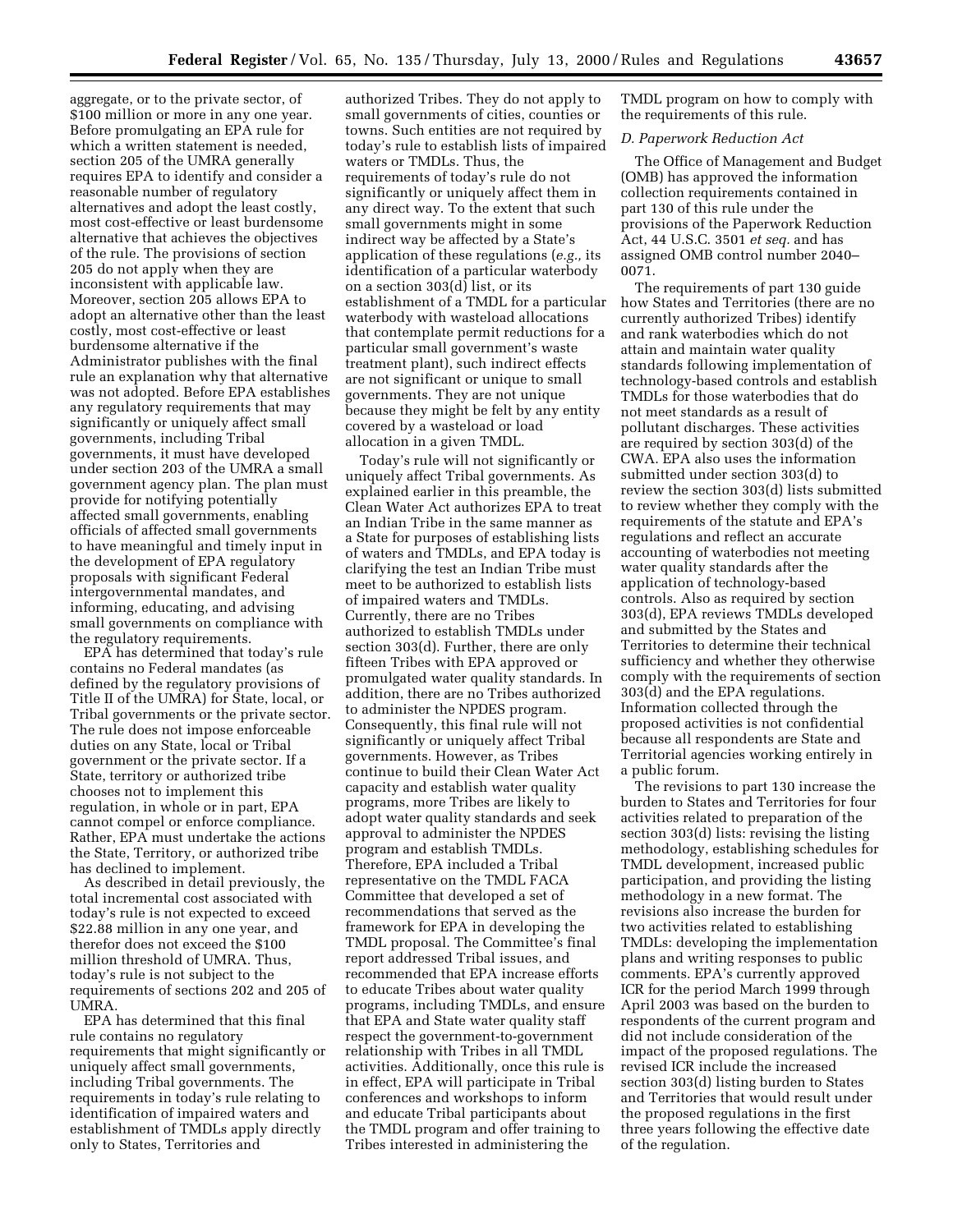The average additional burden associated with the revised 303(d) rule requirements is estimated to be 6,497 hours per respondent, and the total annual burden for all 56 respondents is estimated to be 363,845 hours. The information for lists of impaired waterbodies and the methodologies to develop those lists is required every four years. TMDLs are required consistent with schedules that are developed by States and Territories as part of the lists. The average additional cost associated with the revised 303(d) rule requirements is estimated to be \$252,676 per respondent, and the total annual cost for all 56 respondents is estimated to be \$14,149,932. This estimate is entirely labor costs, and thus does not include a total capital and start-up cost component annualized over its expected useful life, a total operation and maintenance component, or a purchase of services component.

Burden means the total time, effort, or financial resources expended by persons to generate, maintain, retain, or disclose or provide information to or for a Federal agency. This includes the time needed to review instructions; develop, acquire, install, and utilize technology and systems for the purposes of collecting, validating, and verifying information, processing and maintaining information, and disclosing and providing information; adjust the existing ways to comply with any previously applicable instructions and requirements; train personnel to be able to respond to a collection of information; search data sources; complete and review the collection of information; and transmit or otherwise disclose the information.

An Agency may not conduct or sponsor, and a person is not required to respond to a collection of information unless it displays a currently valid OMB control number. The OMB control numbers for EPA's regulations are listed in 40 CFR part 9 and 48 CFR Chapter 15. EPA is amending the table in 40 CFR part 9 of currently approved ICR control numbers issued by OMB for various regulations to list the information requirements contained in this rule.

#### *E. Federalism, Executive Order 13132*

Executive Order 13132, entitled ''Federalism'' (64 FR 43255, August 10, 1999) requires EPA to develop an accountable process to ensure ''meaningful and timely input by State and local officials in the development of regulatory policies that have federalism implications.'' ''Policies that have federalism implications'' is defined in the Executive Order to include regulations that have ''substantial direct

effects on the States, on the relationship between the national government and the States, or on the distribution of power and responsibilities among the various levels of government.''

Under section 6 of Executive Order 13132, EPA may not issue a regulation that has federalism implications, that imposes substantial direct compliance costs, and that is not required by statute, unless the federal government provides the funds necessary to pay the direct compliance costs incurred by State and local governments, or EPA consults with State and local officials early in the process of developing the proposed regulation. EPA also may not issue a regulation that has federalism implications and that preempts State law, unless EPA consults with State and local officials early in the process of developing the proposed regulation.

EPA received numerous comments asserting that today's rule does have federalism impacts and that the Agency had not met the requirements specified under E.O. 13132. Some commenters stated that EPA has no statutory or regulatory authority to require States to develop implementation plans as one of the required elements of TMDLs, and that such a requirement does substantially alter the relationship between EPA and the States in the TMDL Program. Other commenters believed that EPA did not work closely enough with the States or enable them to provide input on the rule. EPA also received comments claiming that the Agency's part 122 provisions enabling EPA to reissue State-issued expired and administratively-continued permits represents a significant intrusion into the functioning of State authorities and a substantial revision of existing relationships. Others stated that the NPDES provisions would lead to a shift in the traditional relationship between States and the federal government beyond what was intended by Congress in the Clean Water Act. EPA disagrees with these comments that today's rule has federalism implications, for the reasons described below.

Today's final rule amends the existing TMDL rule to clarify how impaired waters are identified and how TMDLs are established so that they can more effectively contribute to improving the nation's water quality. The regulation establishes new requirements for the content and format of the lists and the methodology for developing lists. It also establishes new requirements for the content and development of TMDLs, including development of an implementation plan as a required element of a TMDL and new public participation elements. These new

requirements continue to allow the States, Territories and authorized Tribes to better tailor their water quality programs to address the characteristics, problems, risks and implementation tools available in individual watersheds, with meaningful involvement from stakeholders in the local community. Under this new rule, States continue to have primary responsibility for identifying impaired waters, setting priorities, and developing TMDLs. EPA's role continues to be one of reviewing State actions and exercising its authority to identify waters and develop TMDLs only in the face of inadequate State action or in unique circumstances where there are interstate waters or Federal water quality standards.

As explained previously in the preamble, EPA has estimated that the total incremental costs to the States associated with parts 130 and 123 of the rule, are estimated to be \$22.88 million per year, with no direct costs being incurred by local governments.

After careful consideration, EPA does not believe that this final rule has federalism implications within the meaning of the Executive Order. However, EPA places great value on the views of state, local, and tribal governments, and in the spirit of the Executive Order undertook a consultation process along the lines specified in the Executive Order. EPA initiated or participated in many meetings, teleconferences and exchanges or correspondence with state, local, and tribal governments. Hundreds of hours of in-depth discussions with state, tribal and local officials and organizations representing them preceded and followed the August proposals. Prior to the proposal, EPA convened a Federal Advisory Committee to make recommendations for improving the efficiency and effectiveness of TMDLs. The TMDL FACA Committee was comprised of 20 members, including four senior level State officials, an elected local official, and a Tribal consortium representative. Over a period of one and one-half years, the TMDL FACA Committee held six meetings at locations throughout the country. These meetings were open to the general public, as well as representatives of State, local, and Tribal governments, and all included public comment sessions. The TMDL FACA Committee focused its deliberations on four broad issue areas: identification and listing of waterbodies; development and approval of TMDLs; EPA management and oversight; and science and tools. On July 28, 1998, the TMDL FACA Committee submitted its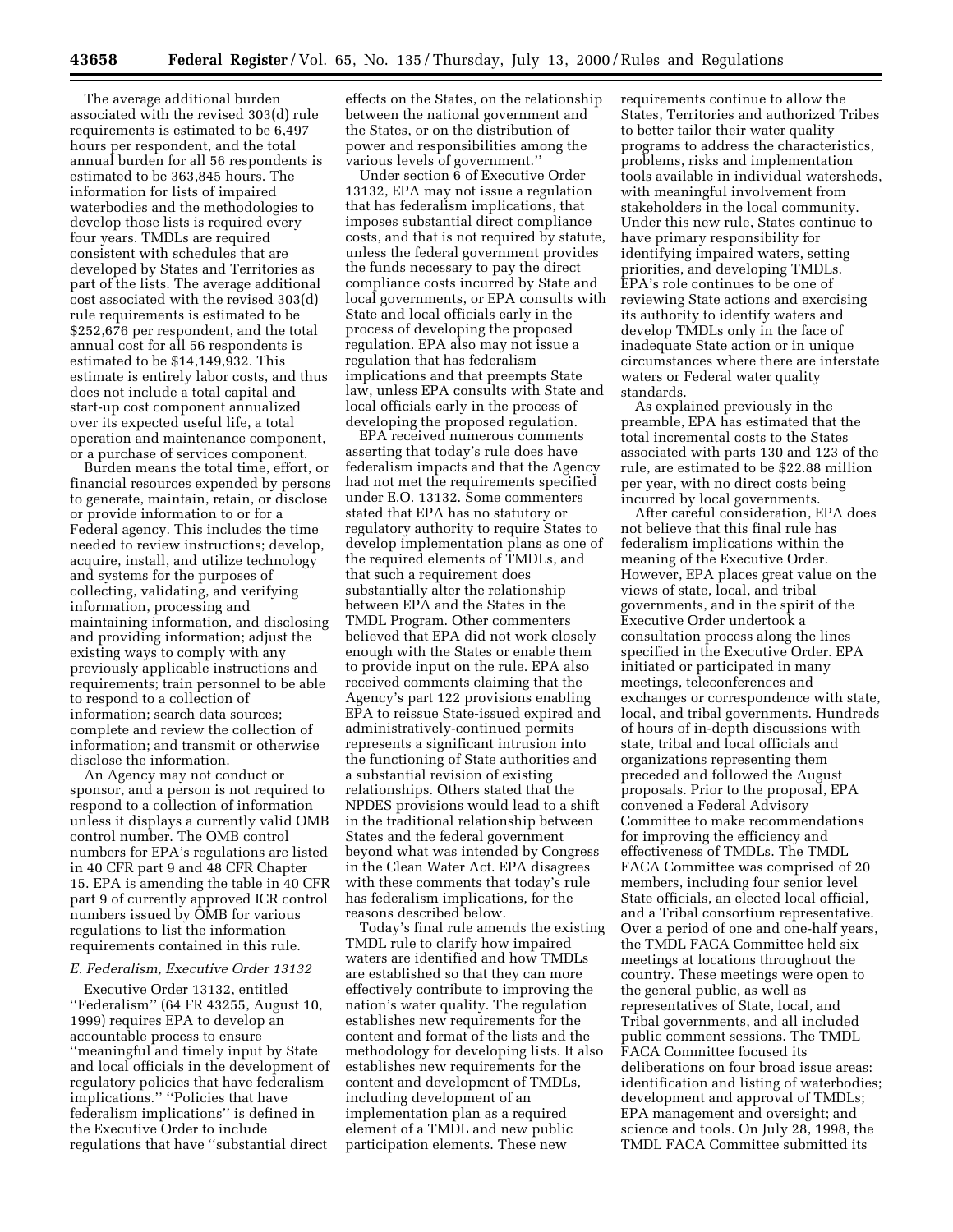final report to EPA containing more than 160 recommendation (100 of them were consensus recommendations) advocating changes and improvements to the existing TMDL rules. EPA notes that the one local elected official did file a minority report taking exception with major portions of the Report. As explained throughout this preamble, EPA carefully reviewed the TMDL FACA Committee's recommendations and incorporated, in whole or in part, most of the majority recommendations in this proposal.

Following completion of the FACA Committee process, EPA continued to meet with State and local government officials to seek their views on needed changes to the TMDL regulations and the NPDES regulations in support of TMDLs. Following the proposal, the Agency sponsored and participated in six public meetings nationwide, to better inform the public on what was included in the proposed rules, and to get informal feedback from the general public. These meetings took place in Denver, CO; Atlanta, GA; Kansas City, MO; Seattle, WA; Manchester, NH; and Los Angeles, CA. In addition, EPA has participated in numerous other meetings, conferences and public fora to discuss the proposed rule and listen to alternative approaches to achieving the nation's clean water goals. The Agency has had an ongoing dialogue with State and local officials and their national/ regional organizations throughout the development of this rule. In particular, EPA has met with organizations representing State and local elected officials including: National Governors' Association, Western Governors' Association, Conference of State Legislatures, National Association of Counties, National League of Cities, and EPA's Local Government Advisory Committee. EPA also participated in numerous Congressional briefings and hearings on the proposed rule. There were numerous meetings with members and staff of organizations representing appointed officials of state government who play key roles in implementing the Clean Water Act, including the Environmental Commission of the States, the Association of State and Interstate Water Pollution Control Administrators, the Coastal States Organization, and International City Managers Association.

While expressing support for many of the final changes being considered by EPA, State officials and their representatives also expressed concerns about the capacity of State governments to carry out the new requirements in today's final rule. In particular, States were concerned about the capacity of

the State governments to carry out any new requirements beyond those in the current regulations. Local government officials expressed concerns in particular about any TMDL allocation approaches that could in their view, result in municipal point sources having to bear an inequitable share of the pollutant load reductions need to attain water quality standards. Both levels of government were concerned that, by including the requirement for an implementation plan, EPA was directing specific activities that States and local governments must use to implement TMDLs. The final rule does not direct specific activities that State and local governments must use to implement TMDLs. In developing implementation plans State and local governments are accorded significant flexibility to choose which management measures and other activities whey will undertake to implement the load and wasteload allocations in a TMDL. In developing today's rule, EPA considered the concerns of State, local and Tribal governments and determined the need to revise the TMDL regulations to provide States, Territories and Tribes with clear, consistent, and balanced direction for listing waters and developing TMDLs and thereby improve the effectiveness, efficiency and pace of TMDL establishment and water quality improvement.

States were also concerned about the role of EPA in reissuing State-issued expired and administratively-continued NPDES permits. EPA determined that the exercise of its authority in limited circumstances is necessary to assure reasonable further progress in impaired waterbodies prior to the establishment of a TMDL and to provide reasonable assurance that TMDLs will be implemented. In developing today's final rule, EPA considered the concerns of State and local governments and determined the need to revise the NPDES and Water Quality Standards regulations to provide opportunities for further progress toward meeting water quality standards in impaired waterbodies and to provide reasonable assurance of effective TMDL development. Today's rule improves the effectiveness, efficiency and pace of water quality improvement and TMDL establishment.

# *F. Executive Order 13084: Consultation and Coordination With Indian Tribal Governments*

Under Executive Order 13084, EPA may not issue a regulation that is not required by statute, that significantly or uniquely affects the communities of Indian tribal governments, and that

imposes substantial direct compliance costs on those communities, unless the Federal government provides the funds necessary to pay the direct compliance costs incurred by the tribal governments, or EPA consults with these governments. If EPA complies by consulting, Executive Order 13084 requires EPA to provide to OMB, in a separately identified section of the preamble to the rule, a description of the extent of EPA's prior consultation with representatives of affected tribal governments, a summary of the nature of their concerns, and a statement supporting the need to issue the regulation. In addition, Executive Order 13084 requires EPA to develop an effective process permitting elected and other representatives of Indian tribal governments ''to provide meaningful and timely input in the development of regulatory policies on matters that significantly or uniquely affect their communities.''

As explained above in the discussion of UMRA requirements, today's rule does not significantly or uniquely affect the communities of Indian tribal governments. In addition, today's rule does not impose any direct compliance costs on Tribes. There are no currently authorized tribal section 303(d) programs; therefore there are no current costs. To the extent that a Tribe decides to apply for section 303(d) authorization, EPA expects that the Tribe will consider the costs in its decisions to apply. Since Tribal assumption of section 303(d) programs is voluntary, the costs of the program are voluntarily assumed. Accordingly, the requirements of section 3(b) of Executive Order 13084 do not apply to this rule. Nonetheless, as stated in the discussion of UMRA, EPA intends to comply with the requirements of section 203 once the rule goes into effect by participating in Tribal conferences and workshops to inform and educate Tribal participants about the TMDL program and offer training to Tribes interested in administering the TMDL program on how to comply with the requirements of this rule.

# *G. Executive Order 13045: Protection of Children From Environmental Health Risks and Safety Risks*

Executive Order 13045 (62 Fed. Reg. 19885, April 23, 1997) applies to any rule that: (1) Is determined to be ''economically significant'' as defined under Executive Order 12866, and (2) concerns an environmental health or safety risk that EPA has reason to believe may have a disproportionate effect on children. If the regulatory action meets both criteria, the EPA must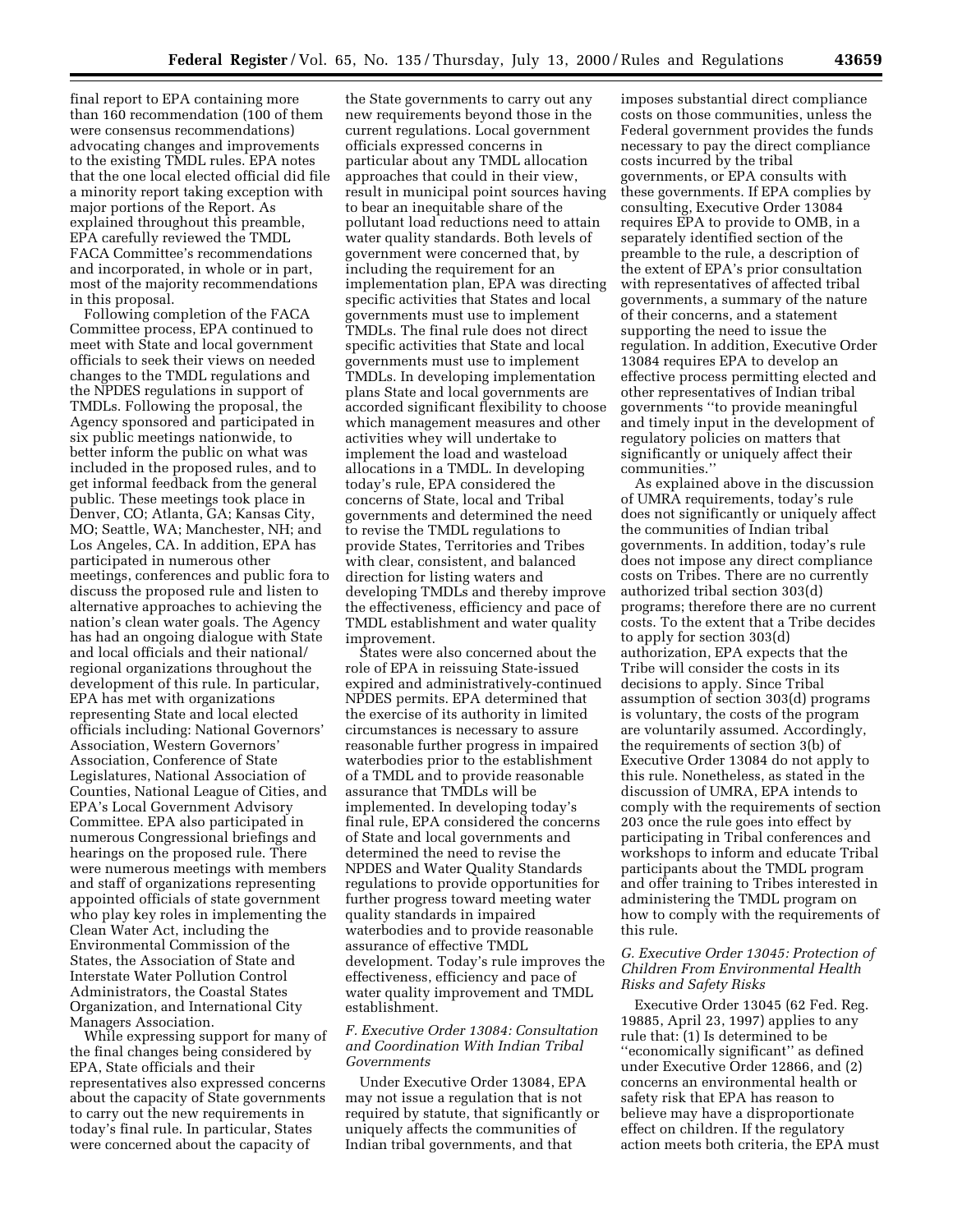evaluate the environmental health or safety effects of the planned rule on children, and explain why the planned regulation is preferable to other potentially effective and reasonably feasible alternatives considered by EPA.

This final rule is not subject to Executive Order 13045 because it is not ''economically significant'' as defined under Executive Order 12866. Further, it does not concern an environmental health or safety risk that EPA has reason to believe may have disappropriate effect on children.

# *H. National Technology Transfer and Advancement Act*

As noted in the proposed rule, Section 12(d) of the National Technology Transfer and Advancement Act of 1995 (''NTTAA''), Pub L. No. 104–113, § 12(d) (15 U.S.C. 272 note) directs EPA to use voluntary consensus standards in its regulatory activities unless to do so would be inconsistent with applicable law or otherwise impractical. Voluntary consensus standards are technical standards (*e.g.,* materials specifications, test methods, sampling procedures, and business practices) that are developed or adopted by voluntary consensus standards bodies. The NTTAA directs EPA to provide Congress, through OMB, explanations when the Agency decides not to use available and applicable voluntary consensus standards. This final rulemaking does not involve technical standards. Therefore, EPA did not consider the use of any voluntary consensus standards.

## *I. Congressional Review Act*

Under the Congressional Review Act, a rule is ''major'' if the Administrator of the Office of Information and Regulatory Affairs (OIRA) finds that it is likely to result in: an annual effect on the economy of \$100 million or more; a major increase in costs or prices for consumers, individual industries, Federal, State, or local government agencies, or geographic regions; or significant adverse effects on competition, employment, productivity, innovation, or on the ability of United States-based enterprises to compete with foreign-based enterprises in domestic and expert markets. The OIRA Administrator finds that this rule is major because it will impose a major increase in costs on State and local government agencies.

# *J. H.R. 4425 and Implementation of this Rulemaking*

Pending for the President's signature is an enrolled bill, H.R. 4425, which among other provisions includes the

following, hereafter referred to as the ''TMDL rider.

None of the funds made available for fiscal years 2000 and 2001 for the Environmental Protection Agency may be used to make a final determination on or implement any new rule relative to the Proposed Revisions to the National Pollutant Discharge Elimination System Program and Federal Antidegradation Policy and the Proposed Revisions to the Water Quality Planning and Management Regulations Concerning Total Maximum Daily Load, published in the **Federal Register** on August 23, 1999.

EPA is carefully evaluating this provision, with the assistance of the Office of Legal Counsel, Department of Justice. There is virtually no legislative history which accompanies this provision. The Statement of Managers in the Conference Report simply repeats the bill language with the statement that the provision was added.

H.R. 4425 is an appropriations bill, and if it becomes law, it will remain in effect until October 1, 2001, at which time barring other action by Congress this rule would be allowed to be implemented. The TMDL rider in HR 4425 could also be repealed prior to that time. To accommodate this uncertainty, the final rule has an effective date of 30 days after Congress allows the rule to be implemented, which will be more than 30 days after the rule is published in the **Federal Register**. In this way, the effective date of today's rule will comply with section 553(d) of the Administrative Procedure Act, the Congressional Review Act requirements for major rules, and HR 4425. *In the time period before Congress allows EPA to implement this regulation, the preexisting regulations will remain in place and EPA will continue to implement those regulations.* 

Most of the unique elements of the new rules are scheduled to be phased in after October 1, 2001, such as new listing requirements in 2002, and new elements of TMDLs 18 months after publication of the rule. The only requirement of the new rule that would normally come into effect prior to October 1, 2001, is the requirement for providing the listing methodology to EPA by May 1, 2001. If the rider is in effect on that date, the rule is not effective and States, Territories, and authorized Tribe are not required to provide the methodology by that date. For this reason, if the rider is in effect at that time and the rule is not effective, the final rule requires States, Territories, and authorized Tribes to provide EPA at the time of submission of their year 2002 lists a description of the methodology used to develop their 2002 lists and a description of the data and

information used to identify waters (including a description of the existing and readily available data and information used by the State, Territory, and authorized Tribe). These are the requirements of § 130.7(b), which is the listing requirement of the rules in effect prior to today's rule.

In addition, today's rule adjusts the date on which States, Territories, and authorized Tribes must comply with the new TMDL requirements. That date is either 18 months after the date of publication in the **Federal Register**, or nine months after effective date of the rule, which ever occurs later. This approach reflects a balance between providing sufficient time for States, Territories, and authorized Tribes to revise their procedures consistent with the new TMDL requirements and implementing the new requirements as quickly as practicable. As discussed previously in today's preamble, EPA believes 18 months provides States, Territories, and authorized Tribes sufficient time to complete TMDLs underway at the time today's rule is published. Also, States, Territories, and authorized Tribes will have sufficient notice of Congress' action, and thus will have sufficient time to complete TMDLs currently underway.

## **List of Subjects**

## *40 CFR Part 9*

Reporting and recordkeeping requirements.

## *40 CFR Part 122*

Environmental protection, Administrative practice and procedure, Confidential business information, Hazardous substances, Reporting and recordkeeping requirements, Water pollution control.

## *40 CFR Part 123*

Environmental protection, Administrative practice and procedure, Confidential business information, Hazardous substances, Indians-lands, Intergovernmental relations, Penalties, Reporting and recordkeeping requirements, Water pollution control.

#### *40 CFR Part 124*

Environmental protection, Administrative practice and procedure, Hazardous substances, Indians-lands, Reporting and recordkeeping requirements, Water pollution control, Water supply.

#### *40 CFR Part 130*

Environmental protection, Intergovernmental relations, Reporting and recordkeeping requirements, Water pollution control.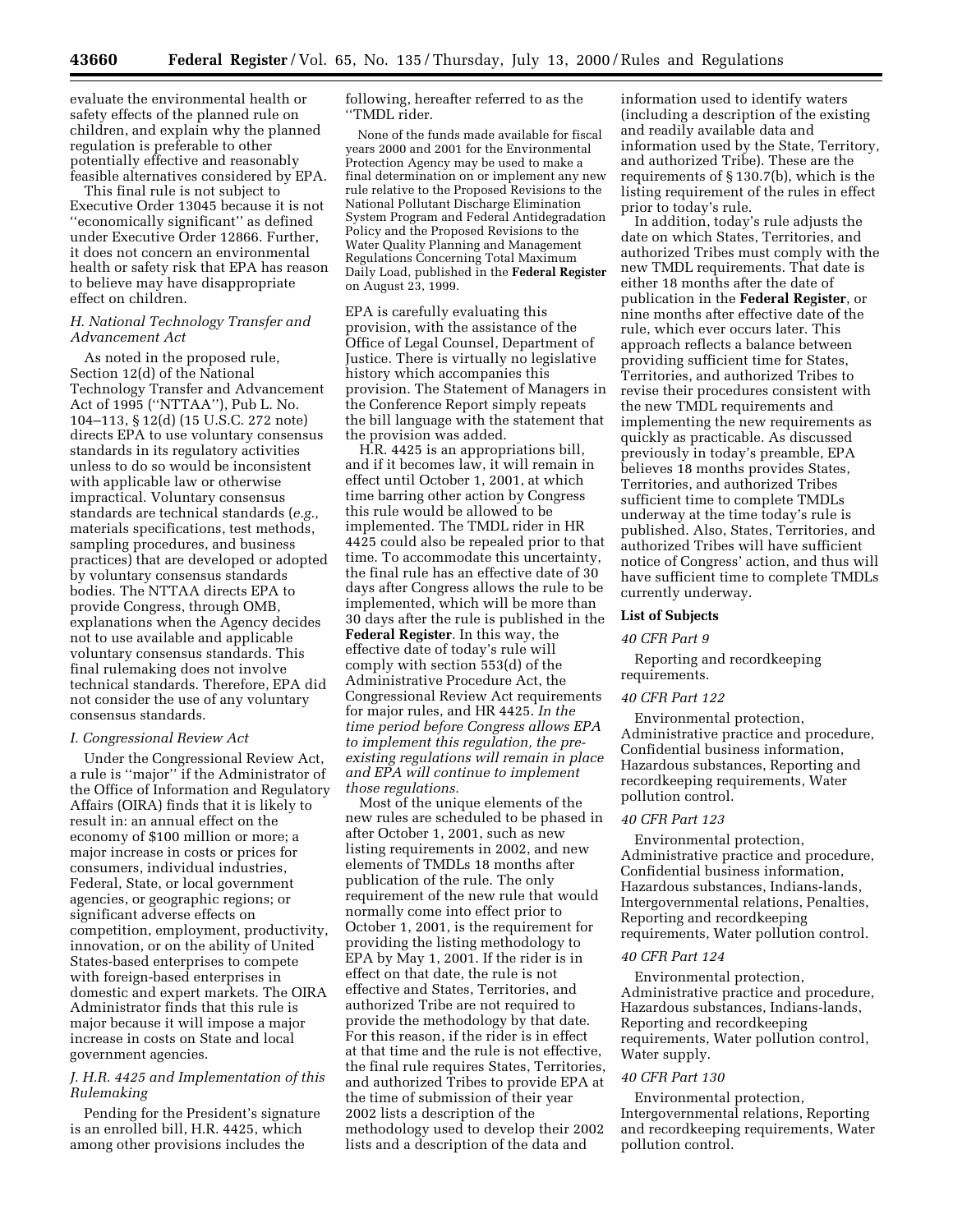Dated: July 11, 2000. **Carol Browner,**

# *Administrator.*

For the reasons set forth in the preamble, EPA amends 40 CFR parts 9, 122, 123, 124, and 130 as follows:

# **PART 9—OMB APPROVALS UNDER THE PAPERWORK REDUCTION ACT**

1. The authority citation for part 9 continues to read as follows:

**Authority:** 7 U.S.C. 135 *et seq.*, 136–136y; 15 U.S.C. 2001, 2003, 2005, 2006, 2601–2671; 21 U.S.C. 331j, 346a, 348; 31 U.S.C. 9701; 33 U.S.C. 1251 *et seq.*, 1311, 1313d, 1314, 1318, 1321, 1326, 1330, 1342, 1344, 1345 (d) and (e), 1361; E.O. 11735, 38 FR 21243, 3 CFR, 1971–1975 Comp. p. 973; 42 U.S.C. 241, 242b, 243, 246, 300f, 300g, 300g–1, 300g–2, 300g–3, 300g–4, 300g–5, 300g–6, 300j–1, 300j–2, 300j–3, 300j–4, 300j–9, 1857 *et seq.*, 6901–6992k, 7401–7671q, 7542, 9601–9657, 11023, 11048.

2. In § 9.1, amend the table by removing the entries ''130.6–130.10'' and ''130.15'', and adding new entries in numerical order under the indicated heading to read as follows:

#### **§ 9.1 OMB approvals under the Paperwork Reduction Act.**

\* \* \* \* \*

| 40 CFR citation                              |         |  |         |  | OMB con-<br>trol No. |  |
|----------------------------------------------|---------|--|---------|--|----------------------|--|
|                                              | $\star$ |  | $\star$ |  | ÷                    |  |
| <b>Water Quality Planning and Management</b> |         |  |         |  |                      |  |
|                                              |         |  |         |  | 2040-0071            |  |
|                                              |         |  |         |  | 2040-0071            |  |
|                                              |         |  |         |  | 2040-0071            |  |
|                                              |         |  |         |  | 2040-0071            |  |
|                                              |         |  |         |  | 2040-0071            |  |
|                                              |         |  |         |  | 2040-0071            |  |
|                                              |         |  |         |  |                      |  |

```
* * * * *
```
# **PART 122—EPA ADMINISTERED PERMIT PROGRAMS: THE NATIONAL POLLUTANT DISCHARGE ELIMINATION SYSTEM**

1. The authority citation for part 122 continues to read as follows:

**Authority:** The Clean Water Act, 33 U.S.C. 1251 *et seq.*

2. Amend § 122.44 to revise paragraphs (d) introductory text and (d)(1) introductory text to read as follows:

#### **§ 122.44 Establishing limitations, standards, and other permit conditions (applicable to State NPDES programs, see § 123.25).**

\* \* \* \* \* (d) *Water quality standards and State requirements:* any requirements in addition to or more stringent than promulgated effluent limitations guidelines or standards under sections

301, 304, 306, 307, 318 and 405 of CWA necessary to:

(1) Achieve water quality standards established under section 303 of the CWA, including State narrative criteria for water quality and State antidegradation provisions. \* \* \* \* \*

# **PART 123—STATE PROGRAM REQUIREMENTS**

1. The authority citation for part 123 continues to read as follows:

**Authority:** The Clean Water Act, 33 U.S.C. 1251 *et seq.*

2. Amend § 123.44 to add paragraph (k) to read as follows:

# **§ 123.44 EPA review of and objections to State permits.**

\* \* \* \* \* (k)(1) Where a State fails to submit a new draft or proposed permit to EPA within 90 days after the expiration of the existing permit, EPA may review the administratively-continued permit, using the procedure described in paragraphs (a)(1) through (h)(3) of this section, if:

(i) The administratively-continued permit allows the discharge of pollutant(s) into a waterbody for which EPA has established or approved a TMDL and the permit is not consistent with an applicable wasteload allocation; or

(ii) The administratively-continued permit allows the discharge of a pollutant(s) of concern into a waterbody that does not attain and maintain water quality standards and for which EPA has not established or approved a TMDL.

(2) To review an expired and administratively-continued permit under this paragraph (k) EPA must give the State and the discharger at least 90 days written notice of its intent to consider the expired permit as a proposed permit. At any time beginning 90 days after permit expiration, EPA may submit this notice.

(3) If the State submits a draft or proposed permit for EPA review at any time before EPA issues the permit under paragraph (h) of this section, EPA will withdraw its notice of intent to take permit authority under this paragraph (k) and will evaluate the draft or proposed permit under this section.

# **PART 124—PROCEDURES FOR DECISIONMAKING**

1. The authority citation for part 124 continues to read as follows:

**Authority:** Resource Conservation and Recovery Act, 42 U.S.C. 6901 *et seq.*; Safe Drinking Water Act, 42 U.S.C. 300f *et seq.*; Clean Water Act, 33 U.S.C. 1251 *et seq.*; Clean Air Act, 42 U.S.C. 7401 *et seq.*

2. Revise § 124.7 to read as follows:

## **§ 124.7 Statement of basis.**

(a) EPA shall prepare a statement of basis for every draft permit for which a fact sheet under § 124.8 is not prepared. The statement of basis shall briefly describe the derivation of the conditions of the draft permit and the reasons for them or, in the case of notices of intent to deny or terminate, reasons supporting the tentative decision. In particular, the statement of basis shall include:

(1) In cases where a TMDL has not been established for an impaired waterbody, an explanation of how permit limits and/or conditions were derived for all pollutants in the discharger's effluent for which the waterbody is impaired; and

(2) In cases where a TMDL has been established for an impaired waterbody, any TMDL that has been established for a pollutant contained in the discharger's effluent; the applicable wasteload allocation derived for the pollutant in the TMDL for that discharger; and an explanation of how permit limits for the pollutant of concern were derived as well as how those limits are consistent with the applicable wasteload allocation.

(b) The statement of basis shall be sent to the applicant and, on request, to any other person.

3. Amend § 124.8 by adding paragraphs (b)(4)(i) and (b)(4)(ii) to read as follows:

# **§ 124.8 Fact sheet.**

# \* \* \* \* \*

- (b) \* \* \*
- $(4) * * * *$

(i) In cases where a TMDL has not been established for an impaired waterbody, an explanation of how permit limits and/or conditions were derived for all pollutants in the discharger's effluent for which the waterbody is impaired; and

(ii) In cases where a TMDL has been established for an impaired waterbody, any TMDL that has been established for a pollutant contained in the discharger's effluent; the applicable wasteload allocation derived for the pollutant in the TMDL for that discharger; and an explanation of how permit limits for the pollutant of concern were derived as well as how those limits are consistent with the applicable wasteload allocation.

\* \* \* \* \*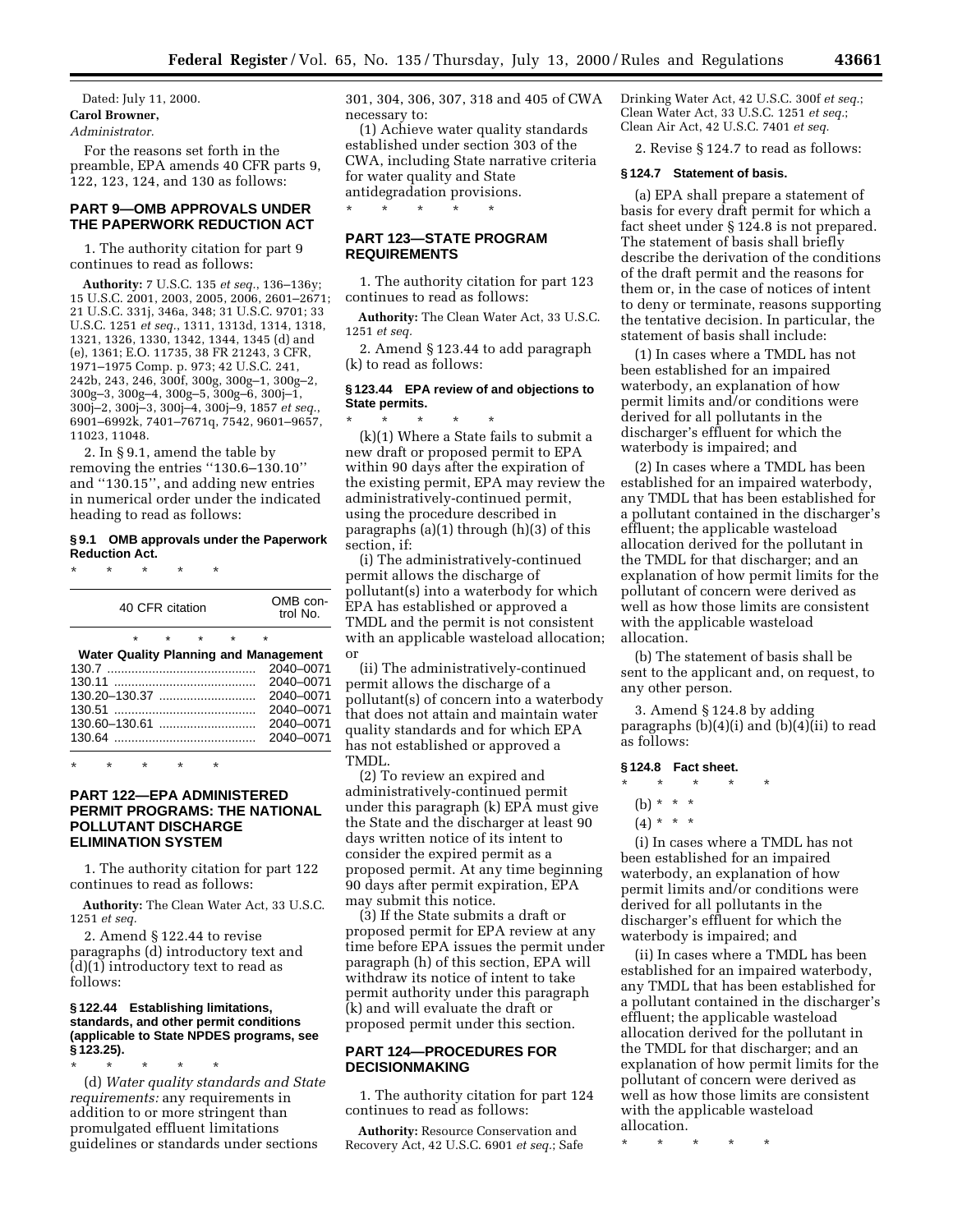## **PART 130—WATER QUALITY PLANNING AND MANAGEMENT**

1. The authority citation for part 130 continues to read as follows:

**Authority:** 33 U.S.C. 1251 *et seq.*

2. Redesignate §§ 130.4 through 130.6, and 130.8 through 130.15 as follows: *§§ 130.4 through 130.15 [Redesignated]*

| Old section | New section |
|-------------|-------------|
|             | 130.10      |
|             | 130.50      |
|             | 130.51      |
|             | 130.11      |
|             | 130.60      |
|             | 130.61      |
|             | 130.62      |
|             | 130.63      |
|             | 130.64      |
|             |             |

#### **§ 130.3 [Removed]**

3. Section 130.3 is removed.

## **§§ 130.0 through 130.2 and § 130.7 [Redesignated as Subpart A]**

4. Sections 130.0 through 130.2 and 130.7 are designated as Subpart A and a subpart heading is added to read as follows:

# **Subpart A—Summary, Purpose and Definitions**

# **§§ 130.10 and 130.11 [Redesignated as Subpart B]**

5. Sections 130.10 and 130.11 are designated as Subpart B and a subpart heading is added to read as follows:

# **Subpart B—Water Quality Monitoring and Reporting**

#### **§§ 130.50 and 130.51 [Redesignated as Subpart D]**

6. Sections 130.50 and 130.51 are designated as Subpart D and a subpart heading is added to read as follows:

# **Subpart D—Water Quality Planning and Implementation**

#### **§§ 130.60 through 130.64 [Redesignated as Subpart E]**

7. Sections 130.60 through 130.64 are designated as Subpart E and a subpart heading is added to read as follows:

#### **Subpart E—Miscellaneous Provisions**

8. Amend § 130.1 to revise paragraph (a) as follows:

#### **§ 130.1 Applicability.**

(a) This part applies to all State, eligible Indian Tribe, interstate, areawide and regional and local CWA water quality planning and management activities undertaken on or after February 11, 1985 including all updates and continuing certifications for approved Water Quality Management

plans developed under sections 208 and 303 of the Act.

9. Amend § 130.2 to revise paragraphs (c) (d), (e), (f), (g), (h), (i), (j), and (m), and add paragraphs (o), (p), (q), and (r) as follows:

# **§ 130.2 Definitions.**

\* \* \* \* \*

\* \* \* \* \* (c) *Pollution.* The man-made or maninduced alteration of the chemical, physical, biological, and radiological integrity of water. (See Clean Water Act section 502(19).)

(d) *Pollutant.* Dredged spoil, solid waste, incinerator residue, sewage, garbage, sewage sludge, munitions, chemical wastes, biological materials, radioactive materials (except those regulated under Atomic Energy Act of 1954, as amended (42 U.S.C. 2011 *et seq.*)), heat, wrecked or discarded equipment, rock, sand, cellar dirt, and industrial, municipal, and agricultural waste discharged into water. This term does not mean: ''sewage from vessels'' within the meaning of section 312 of the Clean Water Act; or water, gas, or other material that is injected into a well to facilitate production of oil or gas, or water derived in association with oil or gas production and disposed of in a well, if the well used either to facilitate production or for disposal purposes is approved by authority of the State in which the well is located, and if the State determines that such injection or disposal will not result in the degradation of ground or surface water resources. (See Clean Water Act section 502(6).)

(e) *Load or loading.* An amount of matter or thermal energy that is introduced into a receiving water; to introduce matter or thermal energy into a receiving water. Loading of pollutants may be either man-caused or natural (natural background loading).

(f) *Load allocation.* The portion of a TMDL's pollutant load allocated to a nonpoint source, storm water source for which a National Pollutant Discharge Elimination System (NPDES) permit is not required, atmospheric deposition, ground water, or background source of pollutants.

(g) *Wasteload allocation.* The portion of a TMDL's pollutant load allocated to a point source of a pollutant for which an NPDES permit is required. For waterbodies impaired by both point and nonpoint sources, wasteload allocations may reflect anticipated or expected reductions of pollutants from other sources if those anticipated or expected reductions are supported by reasonable assurance that they will occur.

(h) *Total maximum daily load (TMDL).* A TMDL is a written, quantitative plan and analysis for attaining and maintaining water quality standards in all seasons for a specific waterbody and pollutant. TMDLs may be established on a coordinated basis for a group of waterbodies in a watershed. TMDLs must be established for waterbodies on Part 1 of the list of impaired waterbodies and must include

the following eleven elements:<br>
(1) The name and geographic location<br>
of the impaired waterbody;

(2) Identification of the pollutant and the applicable water quality standard; (3) Quantification of the pollutant

load that may be present in the waterbody and still ensure attainment and maintenance of water quality standards;

(4) Quantification of the amount or degree by which the current pollutant load in the waterbody, including the pollutant load from upstream sources that is being accounted for as background loading, deviates from the pollutant load needed to attain and

maintain water quality standards; (5) Identification of source categories, source subcategories or individual

(6) Wasteload allocations;

(7) Load allocations;

A margin of safety;

(9) Consideration of seasonal variations;

(10) Allowance for reasonably foreseeable increases in pollutant loads including future growth; and (11) An implementation plan.

(i) *Total Maximum Daily Thermal Load (TMDTL).* A TMDTL is a TMDL for impaired waterbodies receiving a

(j) *Impaired waterbody*. Any waterbody of the United States that does not attain and maintain water quality standards (as defined in 40 CFR Part 131) throughout the waterbody due to an individual pollutant, multiple pollutants, or other causes of pollution, including any waterbody for which biological information indicates that it does not attain and maintain water quality standards. Where a waterbody receives a thermal discharge from one or more point sources, impaired means that the waterbody does not have or maintain a balanced indigenous population of shellfish, fish, and wildlife.

\* \* \* \* \* (m) *Management measures.* Best practical and economically achievable measures to control the addition of pollutants to waters of the United States through the application of nonpoint pollution control practices, technologies, processes, siting criteria, operating methods, best management practices, or other alternatives. \* \* \* \* \*

(o) *Thermal discharge.* The discharge of the pollutant heat from a point source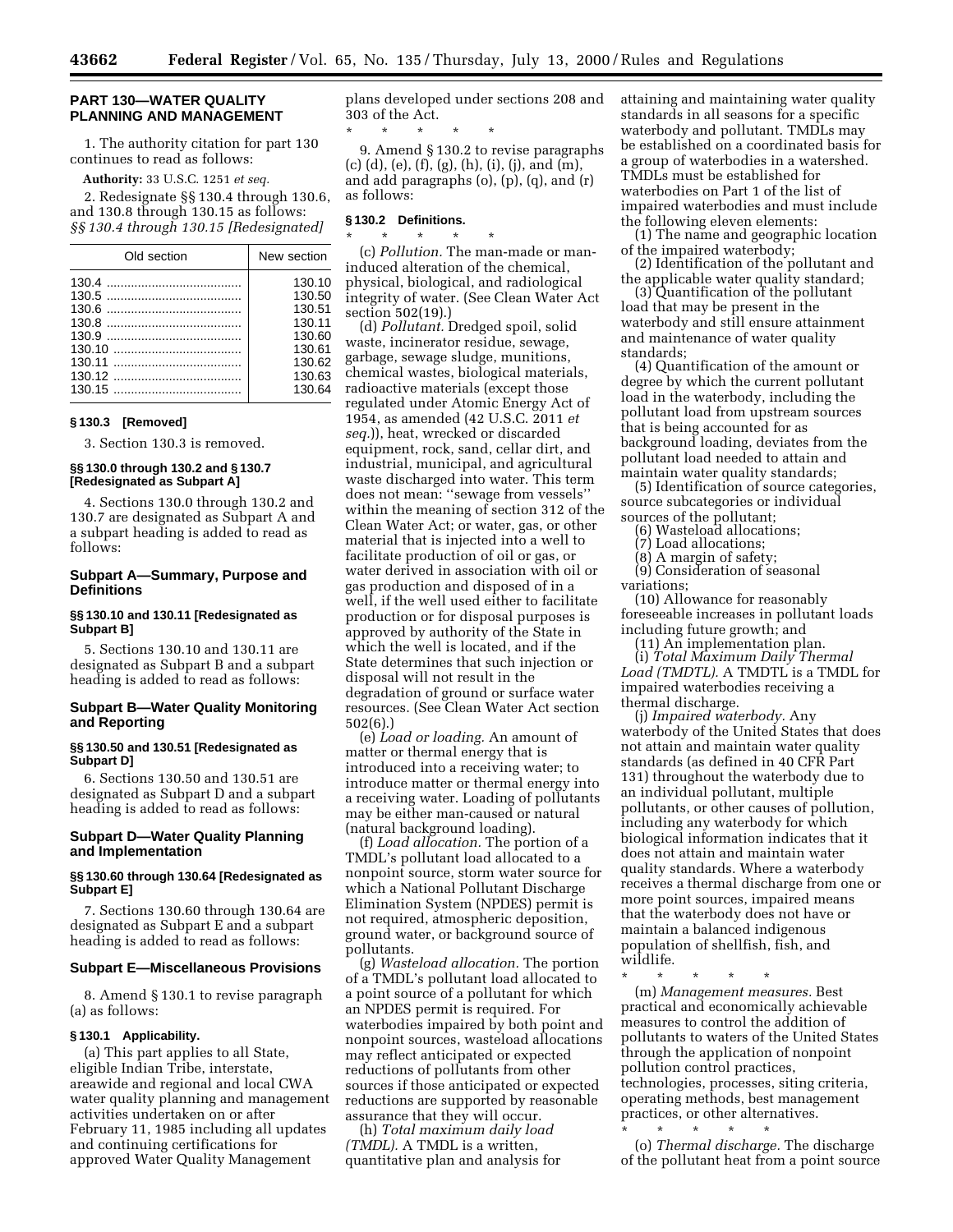that is required to have an NPDES permit.

(p) *Reasonable assurance.* Reasonable assurance means a demonstration that TMDLs will be implemented through regulatory or voluntary actions, including management measures or other controls, by Federal, State or local governments, authorized Tribes, or individuals.

(1) For point sources regulated under section 402 of the Clean Water Act, the demonstration of reasonable assurance must identify procedures that ensure that NPDES permits will be issued, reissued, or revised as expeditiously as practicable to implement applicable TMDL wasteload allocations for point sources.

(2) For nonpoint sources, storm water sources for which an NPDES permit is not required, atmospheric deposition, ground water or background sources of a pollutant, the demonstration of reasonable assurance must show that management measures or other control actions to implement the load allocations contained in each TMDL meet the following four-part test: they specifically apply to the pollutant(s) and the waterbody for which the TMDL is being established; they will be implemented as expeditiously as practicable; they will be accomplished through reliable and effective delivery mechanisms; and they will be supported by adequate water quality funding.

(i) Adequate water quality funding means that the State, Territory, or authorized Tribe has allocated existing water quality funds from any source to the implementation of the TMDL load allocations to the fullest extent practicable and in a manner consistent with the effective operation of its clean water program. In the event that existing funding is not adequate to fully implement the TMDL load allocations, you may satisfy the funding requirement of reasonable assurance by including an explanation of when adequate funds will become available and the schedule by which these funds will be used to implement the TMDL load allocations. When EPA establishes a TMDL, EPA must show there is adequate funding. It may do so by conditioning Clean Water Act grants to the fullest extent practicable and in a manner consistent with effective operation of other Clean Water Act programs.

(ii) Voluntary and incentive-based actions, or existing programs, procedures or authorities are acceptable means of demonstrating reasonable assurance if they satisfy the four-part test. Examples of voluntary and incentive-based actions include: State, Territorial, or authorized Tribal

programs to audit implementation of agricultural or forestry best management practices; memoranda of understanding between States, Territories, authorized Tribes, and organizations representing categories, subcategories, or individual sources; or State-, Territory-, or authorized Tribe-approved programs for categories, subcategories or individual sources to ensure effectiveness of best management practices.

(iii) Examples of existing programs, procedures or authorities that may be reliable delivery mechanisms include State, Territorial, and authorized Tribal programs approved by EPA under section 319 of the Clean Water Act; participation in existing United States Department of Agriculture conservation or water quality protection programs; participation in existing programs under the Coastal Zone Act Reauthorization Amendments; regulations; local ordinances; performance bonds; contracts; cost-share agreements; memoranda of understanding; sitespecific or watershed-specific voluntary actions; and compliance audits of best management practices.

(q) *Waterbody.* A geographically defined portion of navigable waters, waters of the contiguous zone, and ocean waters under the jurisdiction of the United States, made up of one or more of the segments of rivers, streams, lakes, wetlands, coastal waters and ocean waters. Identifications of waterbodies should be consistent with the way in which segments are described in State, Territorial, or authorized Tribal water quality standards.

(r) *List of Impaired Waterbodies or ''List.''* The list of all impaired waterbodies submitted by a State, Territory, or authorized Tribe. This list consists of Parts 1, 2, 3, and 4 described in § 130.27 and the prioritized schedule described in § 130.28. Part 1 of the list consists of the identification of the waterbodies for which TMDLs must be established and a prioritized schedule for establishing TMDLs.

10. Revise § 130.7 as follows:

## **§ 130.7 Total maximum daily loads (TMDL) and individual water quality-based effluent limitations.**

(a)–(b) [Reserved]

(c) *Development of TMDLs and individual water quality based effluent limitations.* This paragraph will expire January 11, 2002 or nine months from the effective date of this rule, whichever occurs later.

(1) Each State shall establish TMDLs for the waterbodies identified at § 130.27(a) and in accordance with the priority ranking. For pollutants other

than heat, TMDLs shall be established at levels necessary to attain and maintain the applicable narrative and numerical WQS with seasonal variations and a margin of safety which takes into account any lack of knowledge concerning the relationship between effluent limitations and water quality. Determinations of TMDLs shall take into account critical conditions for stream flow, loading, and water quality parameters.

(i) TMDLs may be established using a pollutant-by-pollutant or biomonitoring approach. In many cases both techniques may be needed. Site-specific information should be used wherever possible.

(ii) TMDLs shall be established for all pollutants preventing or expected to prevent attainment of water quality standards as identified pursuant to § 130.27(a). Calculations to establish TMDLs shall be subject to public review as defined in the State CPP.

(2) Each State shall estimate for the waterbodies identified at § 130.27(a) that require thermal TMDLs, the total maximum daily thermal load which cannot be exceeded in order to assure protection and propagation of a balanced, indigenous population of shell-fish, fish and wildlife. Such estimates shall take into account the normal water temperatures, flow rates, seasonal variations, existing sources of heat input, and the dissipative capacity of the identified waters or parts thereof. Such estimates shall include a calculation of the maximum heat input that can be made into each such part and shall include a margin of safety which takes into account any lack of knowledge concerning the development of thermal water quality criteria for protection and propagation of a balanced, indigenous population of shellfish, fish and wildlife in the identified waters or parts thereof.

11. Amend newly designated § 130.10 in paragraph (a) by adding a note to the paragraph, and revise paragraph (b) as follows:

# **§ 130.10 Water quality monitoring.**

 $(a) * * * *$ 

**Note to paragraph (a):** EPA recommends that you use ''Policy and Program Requirements to Implement the Mandatory Quality Assurance Program'', EPA Order 5360.1, April 3, 1984, as revised July 16, 1998, or subsequent revisions.

(b) The State's water monitoring program shall include collection and analysis of physical, chemical and biological data and quality assurance and control programs to assure scientifically valid data. The uses of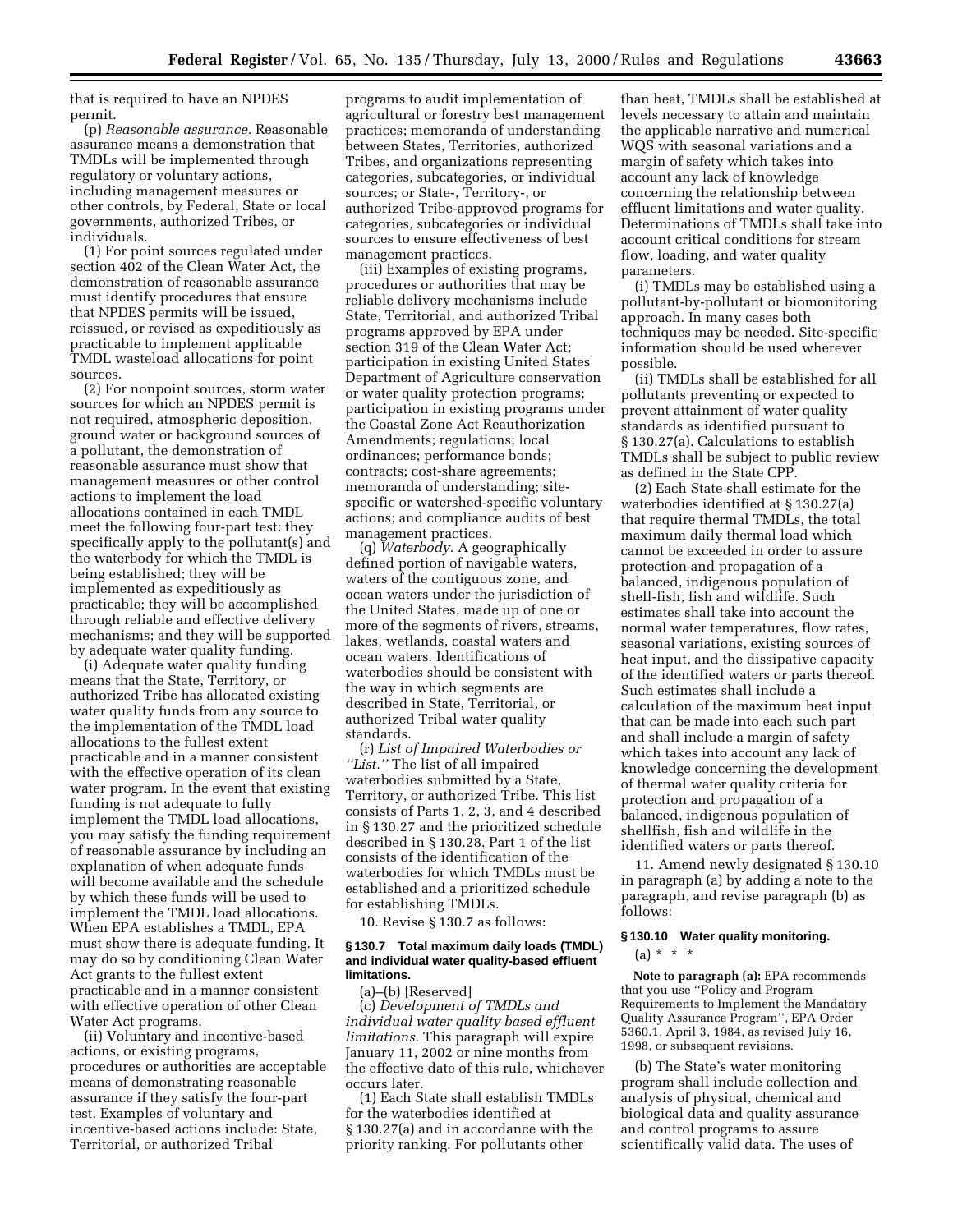these data include determining abatement and control priorities; developing and reviewing water quality standards, total maximum daily loads, wasteload allocations and load allocations; assessing compliance with National Pollutant Discharge Elimination System (NPDES) permits by dischargers; reporting information to the public through the section 305(b) report and reviewing site-specific monitoring efforts and source water assessments conducted under the Safe Drinking Water Act.

12. Amend newly designated § 130.11 to revise paragraph (a) as follows:

#### **§ 130.11 Water quality report.**

(a) Each State shall prepare and submit biennially to the Regional Administrator a water quality report in accordance with section 305(b) of the Act. The water quality report serves as the primary assessment of State water quality. Based upon the water quality data and problems identified in the 305(b) report, States develop water quality management (WQM) plan elements to help direct all subsequent control activities. Water quality problems identified in the 305(b) report should be analyzed through water quality management planning leading to the development of alternative controls and procedures for problems identified in the latest 305(b) report. States may also use the 305(b) report to describe ground-water quality and to guide development of ground-water plans and programs. Water quality problems identified in the 305(b) report should be emphasized and reflected in the State's WQM plan and annual work program under sections 106 and 205(j) of the Clean Water Act and where the designated use includes public water supply, in the source water assessment conducted under the SDWA.

\* \* \* \* \* 13. Add Subpart C consisting of §§ 130.20 through 130.37 as follows:

#### **Subpart C—Identifying Impaired Waterbodies And Establishing Total Maximum Daily Loads (TMDLs)**

## **What This Subpart Covers**

Sec.

- 130.20 Who must comply with subpart C of this part?
- 130.21 What is the purpose of this subpart?

#### **Listing Impaired Waterbodies, and Documenting Your Methodology for Making Listing Decisions**

- 130.22 What data and information do you need to assemble and consider to identify and list impaired waterbodies?
- 130.23 How do you develop and document your methodology for considering and evaluating all existing and readily

available data and information to develop your list?

- 130.24 When must you provide your methodology to EPA?
- 130.25 What is the scope of your list of impaired waterbodies?
- 130.26 How do you apply your water quality standards antidegradation policy to the listing of impaired waterbodies?
- 130.27 How must you format your list of impaired waterbodies?
- 130.28 What must your prioritized schedule for submitting TMDLs to EPA contain?
- 130.29 Can you modify your list?<br>130.30 When must you submit yo
- When must you submit your list of impaired waterbodies to EPA and what will EPA do with it?

# **Establishment and EPA Review of TMDLs**

- 130.31 Which waterbodies need TMDLs?
- 130.32 What are the minimum elements of a TMDL submitted to EPA?
- 130.33 How are TMDLs expressed? 130.34 What actions must EPA take on
- TMDLs that are submitted for review? 130.35 How will EPA assure that TMDLs
- are established?

#### **Public Participation**

130.36 What public participation requirements apply to your lists and TMDLs?

#### **TMDLs Established During the Transition**

130.37 What is the effect of this rule on TMDLs established during the transition?

# **Subpart C—Identifying Impaired Waterbodies And Establishing Total Maximum Daily Loads (TMDLs)**

#### **What This Subpart Covers**

#### **§ 130.20 Who must comply with subpart C in this part?**

(a) Subpart C applies to States, Territories, and authorized Tribes. The term ''you'' in this subpart refers to these three governmental entities.

(b) Portions of this subpart apply to the United States Environmental Protection Agency (EPA). When this is the case, the rule specifies EPA's responsibilities and obligations.

## **§ 130.21 What is the purpose of this subpart?**

(a) This subpart explains how to identify and list impaired waterbodies and establish TMDLs in accordance with section 303(d) of the Clean Water Act. The subpart also explains how EPA reviews and approves or disapproves your lists and TMDLs. Specifically, the subpart explains how to:

(1) Assemble all existing and readily available water quality-related data and information;

(2) Document your methodology for considering and evaluating all existing and readily available water qualityrelated data and information to make

decisions on your list and provide the methodology to EPA and the public;

(3) Identify impaired waterbodies to be included on the list and decide which of those waterbodies will have TMDLs established for them;

(4) Identify the pollutant or pollutants causing the impairment for all waterbodies on Part 1 of your list;

(5) Develop a prioritized schedule for establishing TMDLs for waterbodies on Part 1 of your list;

(6) Establish TMDLs for waterbodies on Part 1 of your list and submit them to EPA for review;

(7) Provide public notice and an opportunity for public comment on your methodology, your list, and TMDLs prior to final submission to EPA.

- (b) It also explains how EPA must:
- (1) Review and approve or disapprove your list of impaired waterbodies;
- (2) Develop a list where you fail to do so or if EPA disapproves your list;
- (3) Review and approve or disapprove your TMDLs;

(4) Establish TMDLs if you have not made substantial progress in establishing TMDLs in accordance with your approved schedule, or if EPA disapproves your TMDLs .

# **Listing Impaired Waterbodies, and Documenting Your Methodology for Making Listing Decisions**

# **§ 130.22 What data and information do you need to assemble and consider to identify and list impaired waterbodies?**

(a) You need to assemble and consider all existing and readily available water quality-related data and information when you develop your list of impaired waterbodies.

(b) Existing and readily available water quality-related data and information includes at a minimum the data and information in and forming the basis for the following:

(1) Your most recent EPA approved section 303(d) list;

(2) Your most recent Clean Water Act section 305(b) report;

(3) Clean Water Act section 319 nonpoint source assessments;

(4) Drinking water source water assessments under section 1453 of the Safe Drinking Water Act;

(5) Dilution calculations, trend analyses, or predictive models for determining the physical, chemical or biological integrity of streams, rivers, lakes, and estuaries; and

(6) Data, information, and water quality problems reported from local, State, Territorial, or Federal agencies (especially the U.S. Geological Survey National Water Quality Assessment (NAWQA) and National Stream Quality Accounting Network (NASQAN)), Tribal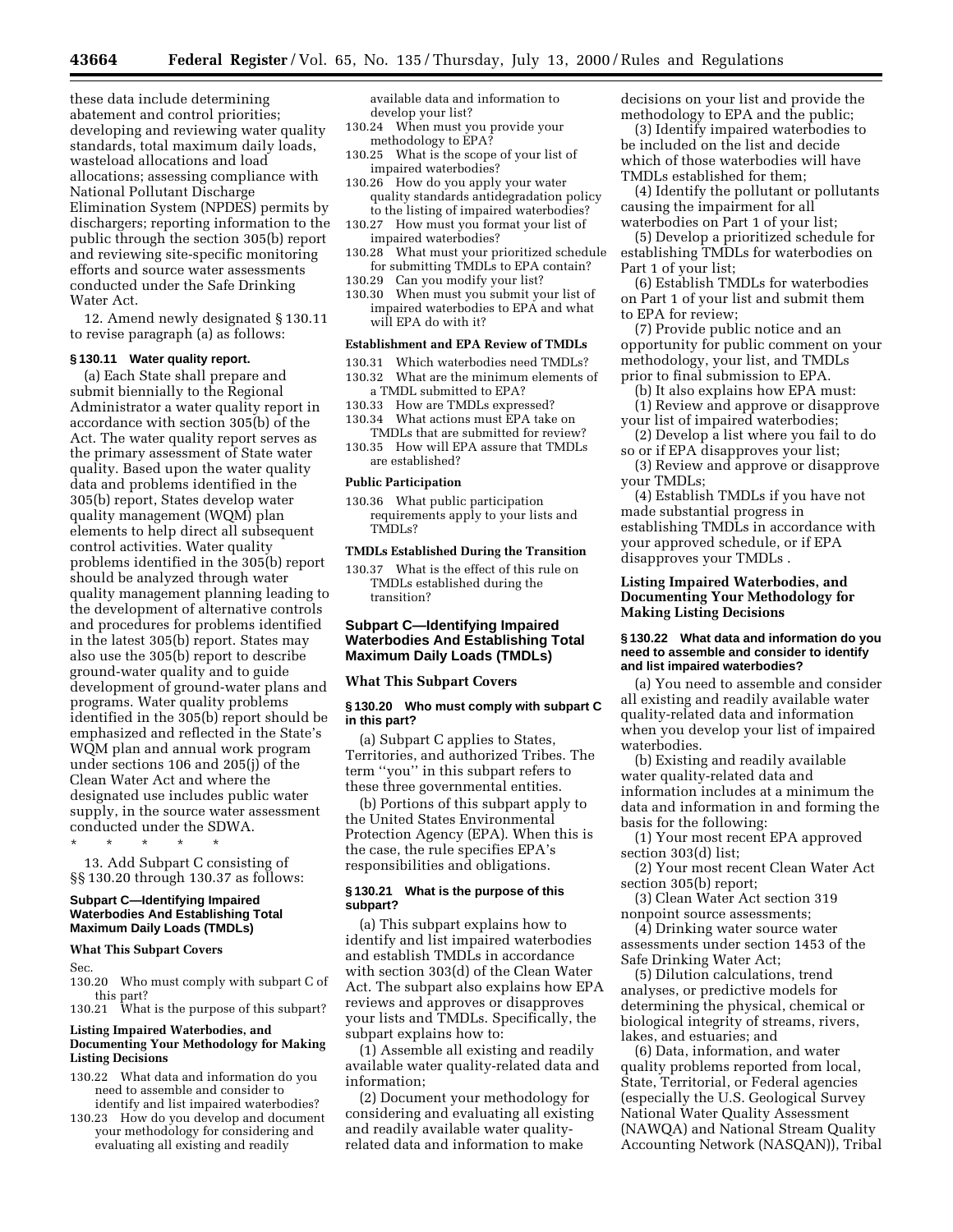governments, members of the public, and academic institutions.

#### **§ 130.23 How do you develop and document your methodology for considering and evaluating all existing and readily available data and information to develop your list?**

(a) Your methodology needs to explain how you will consider and evaluate all existing and readily available water quality-related data and information to determine which waterbodies you will include on Parts 1, 2, 3, and 4 of your list, and to determine how you will prioritize your schedule for establishing TMDLs for waterbodies on Part 1 of your list. You must develop a draft methodology and notify the public of the availability of the draft methodology for review and comment. You should notify directly those who submit a written request for notification. You must provide the public an opportunity to submit comments on the draft methodology for no less than 60 days. You must provide a summary of all comments received and your responses to significant comments when you provide a copy of the final methodology to EPA, as required by § 130.24 of this subpart. You must make your final methodology available to the public when you provide a copy to EPA.

(b) The methodology should explain how you will consider and evaluate the following types of data and information when you make listing decisions and develop your prioritized schedule for TMDL establishment:

(1) Physical data and information;

(2) Chemical data and information;

(3) Biological data and information; (4) Aquatic and riparian habitat data

and information; and (5) Other data and information about waterbody impairments, including

drinking water susceptibility analyses. (c) Your methodology should, at a minimum, identify those types of data and information that you will treat as ''existing and readily available'' and explain how you consider the following factors in making listing decisions and in developing your prioritized schedule for TMDL establishment:

(1) Data quality and age;

(2) Degree of confidence you have in the information you use to determine whether waterbodies are impaired, including a description of the quality assurance/quality control factors you will apply to data and information; and

(3) Number and degree of exceedances of numeric or narrative criteria and periods of nonattainment of designated uses or other factors used to determine whether waterbodies are impaired.

(d) Your methodology should describe the procedures and methods you will

use to collect ambient water quality information.

(e) Your methodology should, at a minimum, also include the following:

(1) A description of the selection factors you will use to include and remove waterbodies from your list;

(2) A process for resolving disagreements with other jurisdictions involving waterbodies crossed by State, Territorial, Tribal or international boundaries; and

(3) A description of the method and factors you will use to develop your prioritized schedule for establishing TMDLs.

## **§ 130.24 When must you provide your methodology to EPA?**

(a)(1) If this section is not effective by May 1, 2001, you must provide to EPA a description of the methodology used to develop your 2002 list and a description of the data and information used to identify waters (including a description of the existing and readily available data and information used by the State, Territory, and authorized Tribe) by April 1, 2002. The provisions of § 130.23(b) through (e) do not apply to this methodology.

(2) If this section is effective on or before May 1, 2001, you must provide your final methodology for your 2002 list and a summary of public comments on your methodology by November 1, 2001. This methodology will apply to the list required in 2002.

(b) You must provide to EPA the final methodology and a summary of public comments for your 2006 and subsequent lists submitted under § 130.30(a) no later than two years before you submit your next list, beginning in the year 2004. For example, you provide to EPA the methodology for your 303(d) list for 2006 on or before April 1, 2004. When providing final methodologies to EPA, you need to provide only the parts of the previous methodology you are revising; however, prior to submitting your final methodology to EPA, the entire methodology must be available to the public.

(c) EPA will review your final methodology and will provide you with comments within 60 days of receiving it. EPA will not approve or disapprove your methodology. EPA will consider your methodology in its review and approval or disapproval of your next list.

# **§ 130.25 What is the scope of your list of impaired waterbodies?**

(a) Your approvable list of impaired waterbodies includes, based on all existing and readily available water quality-related data and information

using appropriate quality assurance/ quality control:

(1) Waterbodies that are impaired by individual pollutants, multiple pollutants, or pollution from any source, including point sources, nonpoint sources, storm water sources for which a National Pollutant Discharge Elimination System (NPDES) permit is not required, ground water, and atmospheric deposition.

(2) Waterbodies for which biological information indicates that they do not attain and maintain water quality standards.

(3) Waterbodies that are impaired by point sources only, nonpoint sources only, or by a combination of point and nonpoint sources.

(b) Your list may include, at your option, waterbodies that are not impaired, but which, based on expected changes in loadings or conditions, you anticipate will become impaired in the next four years.

#### **§ 130.26 How do you apply your water quality standards antidegradation policy to the listing of impaired waterbodies?**

(a) Water quality standards as defined at 40 CFR Part 131 include several requirements, including one for a State antidegradation policy. Your list must include waterbodies consistent with your antidegradation policy as described below.

(1) Any waterbody is impaired if it is not maintaining a designated use or more protective existing use that was attained on or after November 28, 1975.

(2) Any Tier 3 waterbody is impaired when the level of water quality that existed at the time the waterbody was designated as Tier 3 has declined. Tier 3 waters are waters you have designated as outstanding national resource waters.

(b) [Reserved]

## **§ 130.27 How must you format your list of impaired waterbodies?**

(a) Your list of impaired waterbodies must include the following four parts:

(1) *Part 1.* Waterbodies impaired by one or more pollutant(s) as defined by § 130.2(d), unless listed in Part 3 or 4. Waterbodies identified as impaired through biological information must be listed on Part 1 unless you know that the impairment is not caused by one or more pollutants, in which case you may place the waterbody on Part 2 of the list. Where the waterbody is listed due to biological information, the first step in establishing the TMDL is identifying the pollutant(s) causing the impairment. Waterbodies must also be included on Part 1 where you or EPA have determined, in accordance with §§ 130.32(c)(1)(v), (2)(vii), and (3)(i),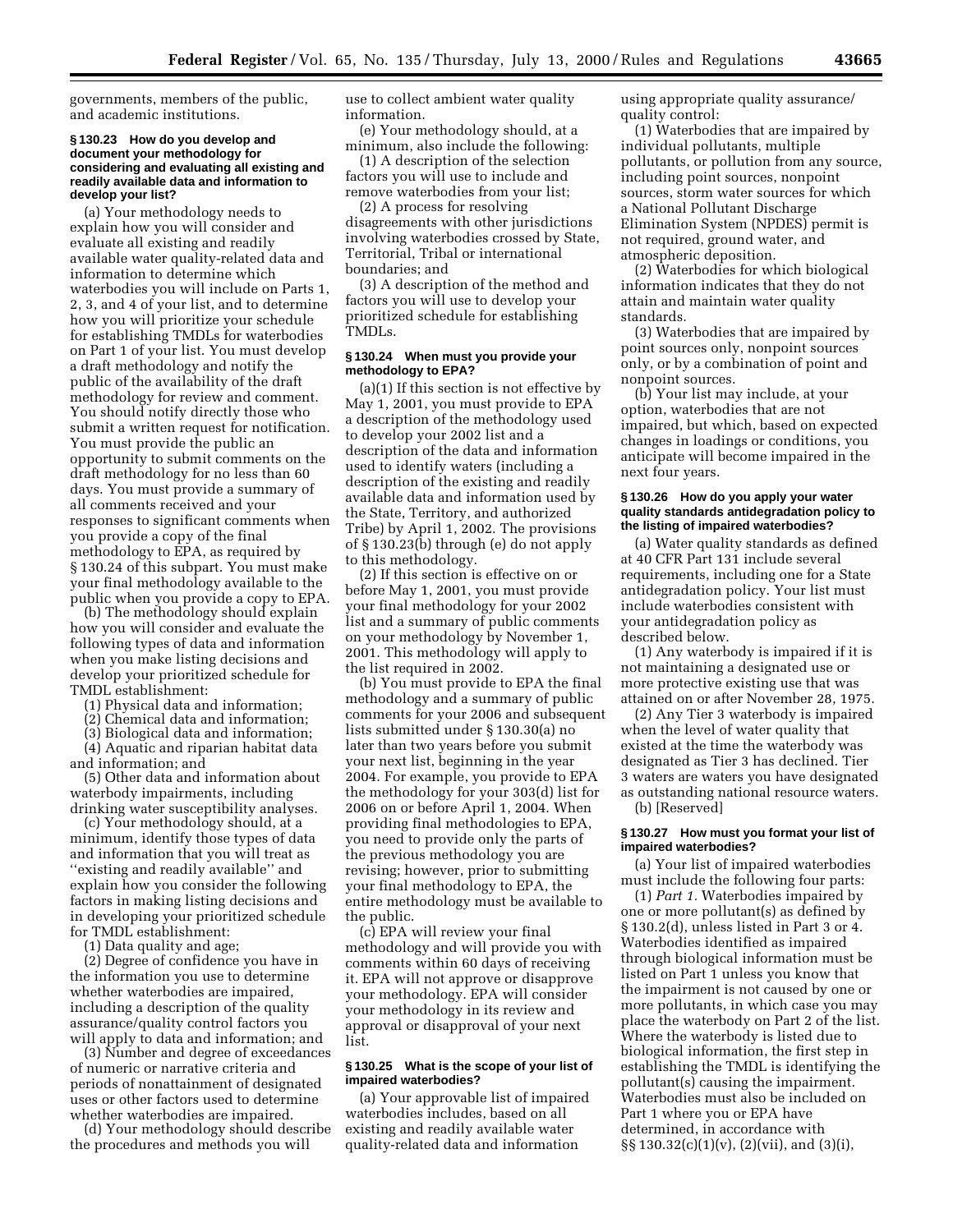that a TMDL needs to be revised. Waterbodies that you chose to list pursuant to § 130.25(b), because you anticipate that they will become impaired by one or more pollutant(s), must be included on Part 1 of your list. A TMDL is required for waterbodies on Part 1 of the list.

(2) *Part 2.* Waterbodies impaired by pollution as defined by § 130.2(c) but not impaired by one or more pollutants. A TMDL is not required for waterbodies on Part 2 of the list.

(3) *Part 3.* Waterbodies for which EPA has approved or established a TMDL and water quality standards have not yet been attained. The waterbody must be placed on Part 1 of the list and scheduled for establishment of a new TMDL if you or EPA determine that substantial progress towards attaining the water quality standard is not occurring.

(4) *Part 4.* Waterbodies that are impaired, for which the State, Territory, or authorized Tribe demonstrates that water quality standards will be attained by the date of submission of the next list as a result of implementation of technology-based effluent limitations required by sections 301(b), 306, or 307 of the Clean Water Act or other controls enforceable by State, Territorial or authorized Tribal or Federal law or regulation (including more stringent water quality-based effluent limitations in NPDES permits). A TMDL is not required for waterbodies on Part 4. If a waterbody listed on Part 4 does not attain water quality standards by the time the next list is required to be submitted to EPA, such waterbody must be included on Part 1 unless you can demonstrate that the failure to attain water quality standards is due to failure of point source dischargers to comply with applicable NPDES permit effluent limitations, which are in effect. TMDLs for waterbodies moved from Part 4 to Part 1 of the list must be scheduled for establishment in accordance with the requirements of § 130.28(b).

(b) You must identify:

(1) The pollutant or pollutants causing the impairment for each waterbody on Part 1 of the list, or for waterbodies for which the impairment is a result of biological information, the pollutant or pollutants if known.

(2) The type of pollution causing the impairment for each waterbody on Part 2.

(3) The geographic location of each waterbody on the list, using the National Hydrography Database or subsequent revisions, or a compatible georeferenced database.

(c) Any one of the three reporting formats described in this paragraph are acceptable.

(1) *Separate section 303(d) list.* You may submit your list as a separate fourpart section 303(d) list.

(2) *Consolidated section 303(d) list and section 305(b) report.* You may submit your list as a component of your water quality report (section 305(b) report) . You must clearly identify the parts of your water quality report you are submitting as your four-part section 303(d) list.

(3) *Part 1 waterbodies in section 303(d) report and Parts 2, 3, and 4 waterbodies in section 305(b) report.* You may submit Part 1 of your list as a separate section 303(d) list, provided you include Parts 2, 3, and 4 of your list as a component of your section 305(b) water quality report and clearly identify the parts of your water quality report that you are submitting as Parts 2, 3, and 4 of your section 303(d) list.

(d) EPA will approve or disapprove your four-part section 303(d) list regardless of the reporting format that you use.

#### **§ 130.28 What must your prioritized schedule for submitting TMDLs to EPA contain?**

(a) Your list must include a prioritized schedule for establishing TMDLs for all waterbodies and pollutant combinations on Part 1 of your list.

(b) You must schedule establishment of TMDLs:

(1) as expeditiously as practicable, evenly paced over the duration of the schedule;

(2) no later than 10 years from July 10, 2000, if the waterbody and pollutant was listed on any part of the list before that date or 10 years from the due date of the first subsequent list after July 10, 2000, on which the waterbody and pollutant is initially included. You may extend the schedule for one or more TMDLs by no more than five years if you explain to EPA as part of your list submission that, despite expeditious actions, establishment of all TMDLs on Part 1 of your list within 10 years is not practicable.

(c) You must identify each specific TMDL you intend to establish and the one year period during which it is scheduled to be established. Your schedule should provide for the coordinated establishment of TMDLs within a watershed to the fullest extent practicable.

(d) You must:

(1) explain how you considered the severity of the impairment and the designated use of the waterbody in

prioritizing waterbodies for TMDL establishment on your schedule.

(2) Identify waterbodies:

(i) That are designated in water quality standards as a public drinking water supply, or are used as a source of drinking water, and are impaired by a pollutant that is contributing to a violation of a national primary drinking water regulation (NPDWR) by a public water system or causes a public water system to be vulnerable to a violation of a NPDWR; or

(ii) Where species listed as threatened or endangered under section 4 of the Endangered Species Act are present in the waterbody.

(3) Waterbodies identified in this subsection must be given a higher priority unless you explain why a different priority is appropriate.

(e) When identifying and scheduling your waterbodies for TMDL establishment, you may also consider the presence of sensitive aquatic species and other factors such as the historical, cultural, economic and aesthetic uses of the waterbody. You may consider other factors in prioritizing your schedule, including the value and vulnerability of particular waterbodies; the recreational, economic, and aesthetic importance of particular waterbodies; TMDL complexity; the degree of public interest and support; State, Territorial and authorized Tribal policies and priorities; national policies and priorities; or the efficiencies that might result from coordinating the establishment of TMDLs for multiple waterbodies located in the same watershed. If you are using a rotating basin approach, you may take that approach into account when prioritizing waterbodies on your schedule because of the inherent efficiencies of such an approach.

(f) If you consider other factors, you should identify each factor and explain how you used each factor in prioritizing your schedule.

#### **§ 130.29 Can you modify your list?**

(a) You may modify your list at times other than those required by § 130.30, in accordance with this section. If you modify your list and prioritized schedule, you must submit your list to EPA as a modification to your list under this section and follow the public participation requirements of § 130.36, except that such requirements shall apply only to waterbodies and issues addressed by the modification. The requirements of subsections (b), (c), (d), and (e) of this section apply to lists submitted under § 130.30(a) or at any other time.

(b) You must keep each impaired waterbody on your list for a particular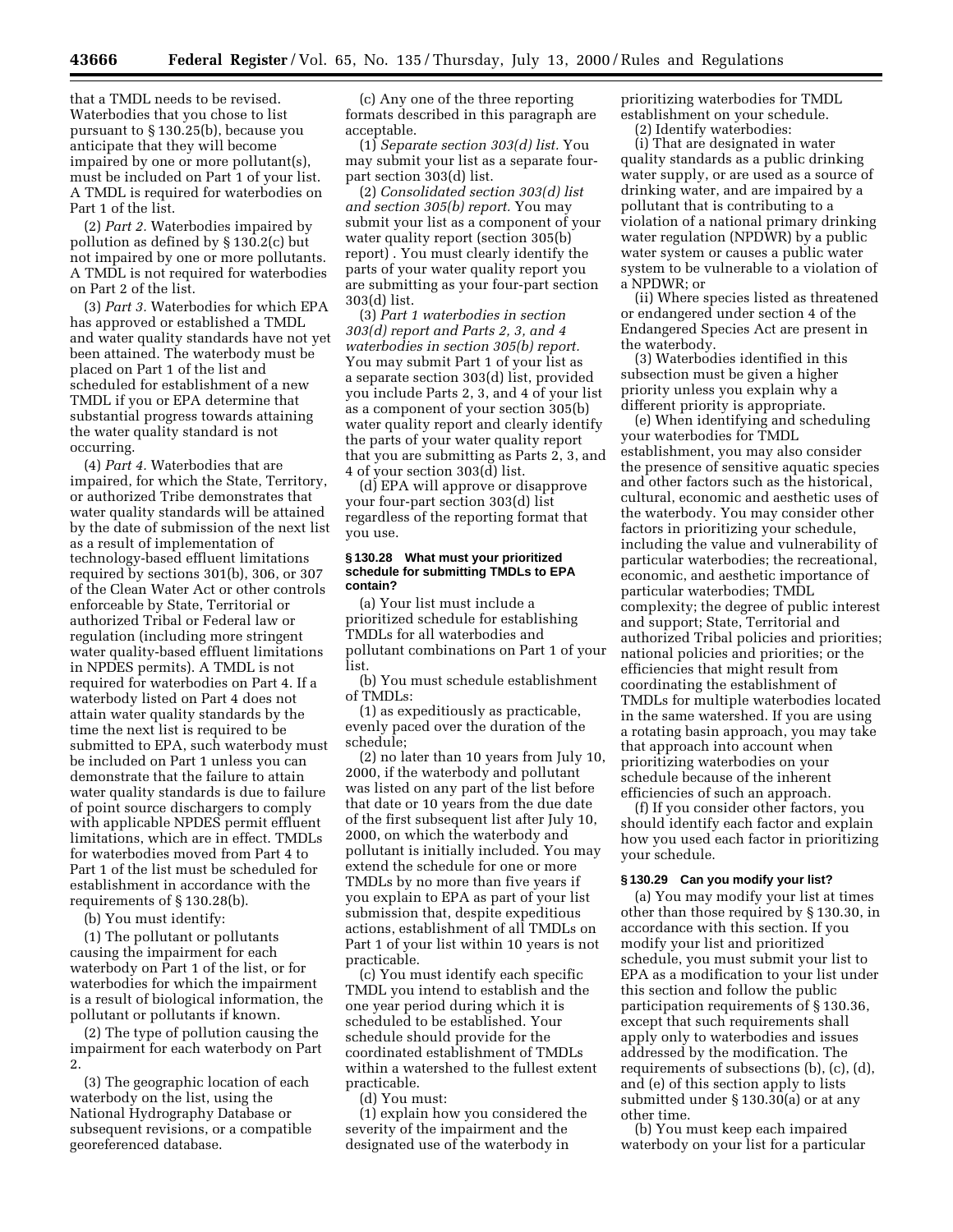pollutant until it is attaining and maintaining applicable water quality standards for that pollutant.

(c) You may remove a listed waterbody for a particular pollutant if new data or information indicate that the waterbody is attaining and maintaining the applicable water quality standards for that pollutant.

(d) You may add a waterbody to your list if you have data or information indicating that it is impaired.

(e) You may modify your prioritized schedule for establishing TMDLs in accordance with § 130.28 based on new information provided that the modification does not reduce the number of TMDLs scheduled for completion during the first four years of the current approved schedule.

(f) EPA must issue an order approving or disapproving the modification of your list or prioritized schedule in accordance with § 130.30(b).

(g) EPA may also issue an order modifying a list consistent with the provisions of paragraphs (c), (d) and (e) of this section, after providing notice and an opportunity for public comment.

#### **§ 130.30 When must you submit your list of impaired waterbodies to EPA and what will EPA do with it?**

(a) You must submit your list of impaired waterbodies to EPA by April 1 of every fourth year, beginning in the year 2002.

(b) EPA must:

(1) Issue an order approving or disapproving your list or modification of your list, within 30 days of receipt, in whole or in part if it is not consistent with the requirements of §§ 130.25 through 130.29.

(2) By order, within 30 days of disapproval, issue a new list consistent with §§ 130.25 through 130.29 if EPA disapproves or partially disapproves your list or modification of your list.

(3) Publish the order required by paragraph (b)(2) of this section in the **Federal Register** and a general circulation newspaper in your State, Territory, or where your Tribe is located and request public comment for at least 30 days.

(4) Issue a subsequent order revising the new list after the close of the public comment period, as appropriate, if EPA revises its initial order required by paragraph (b)(2) of this section based on public comment.

(5) Send you a copy of its order(s). (6) Establish a list of impaired waterbodies for your State, Territory, or authorized Tribe consistent with §§ 130.25 through 130.29 if you fail to do so by April 1 of every fourth year.

(c) EPA may establish lists of waterbodies that do not attain and maintain Federal water quality standards.

(d) You must incorporate into your water quality management plan those portions of your list that EPA approves or establishes.

# **Establishment and EPA Review of TMDLs**

# **§ 130.31 Which waterbodies need TMDLs?**

(a) You must establish TMDLs for all waterbodies and pollutant combinations on Part 1 of your list in accordance with your approved schedule and submit the TMDLs to EPA.

(b) You do not need to establish TMDLs for waterbodies on Parts 2, 3, and 4 of your list.

# **§ 130.32 What are the minimum elements of a TMDL submitted to EPA?**

(a) A TMDL is a written, quantitative plan and analysis for attaining and maintaining water quality standards in all seasons for a specific waterbody and pollutant. TMDLs may be established on a coordinated basis for a group of waterbodies in a watershed. A TMDL provides the opportunity to compare relative contributions of pollutants from all sources and consider technical and economic trade-offs between point and nonpoint sources.

(b) You must include the following minimum elements in any TMDL submitted to EPA:

(1) The name and geographic location, as required by § 130.27(b)(3), of the impaired waterbody for which the TMDL is being established and, to the extent known, the names and geographic locations of the waterbodies upstream of the impaired waterbody that contribute significant amounts of the pollutant for which the TMDL is being established;

(2) Identification of the pollutant and the applicable water quality standard for which the TMDL is being established;

(3) Quantification of the pollutant load that may be present in the waterbody and still ensure attainment and maintenance of water quality standards;

(4) Quantification of the amount or degree by which the current pollutant load in the waterbody, including the pollutant load from upstream sources that is being accounted for as background loading, deviates from the pollutant load needed to attain and maintain water quality standards;

(5) Identification of source categories, source subcategories, or individual sources of the pollutant consistent with the definitions of load and wasteload allocation in §§ 130.2(f) and (g), respectively, for which the wasteload

allocations and load allocations are being established;

(6) Wasteload allocations assigned to point sources permitted under section 402 of the Clean Water Act discharging the pollutant for which the TMDL is being established that will, when implemented in conjunction with assigned load allocations, if any, result in the attainment and maintenance of water quality standards in the waterbody. Wasteload allocations that reflect pollutant load reductions for point sources needed to ensure that the waterbody attains and maintains water quality standards must be expressed as individual wasteload allocations for each source. Wasteload allocations that do not reflect pollutant load reductions from point sources needed for the waterbody to attain and maintain water quality standards may be expressed as an individual wasteload allocation for a source or may be included within a wasteload allocation for a category or subcategory of sources. Wasteload allocations for sources subject to a specified general permit, regardless of whether they reflect pollutant reductions, may be allotted to categories of sources. You should submit supporting technical analyses demonstrating that wasteload allocations, when implemented in conjunction with necessary load allocations, will result in the attainment and maintenance of the water quality standard(s) applicable to the pollutant for which the TMDL is being established;

(7) Load allocations, ranging from reasonably accurate estimates to gross allotments, for nonpoint sources of a pollutant, storm water sources for which an NPDES permit is not required, atmospheric deposition, ground water or background sources of a pollutant that, when implemented in conjunction with assigned wasteload allocations, if any, result in the attainment and maintenance of water quality standards in the waterbody. If feasible, a separate load allocation must be allocated to each source of a pollutant. Where this is not feasible, load allocations may be allocated to categories or subcategories of sources. Pollutant loads from sources that do not need to be reduced for the waterbody to attain and maintain water quality standards may be included within a category of sources or subcategory of sources. You should submit supporting technical analyses demonstrating that load allocations, when implemented in conjunction with necessary wasteload allocations, will result in the attainment and maintenance of water quality standards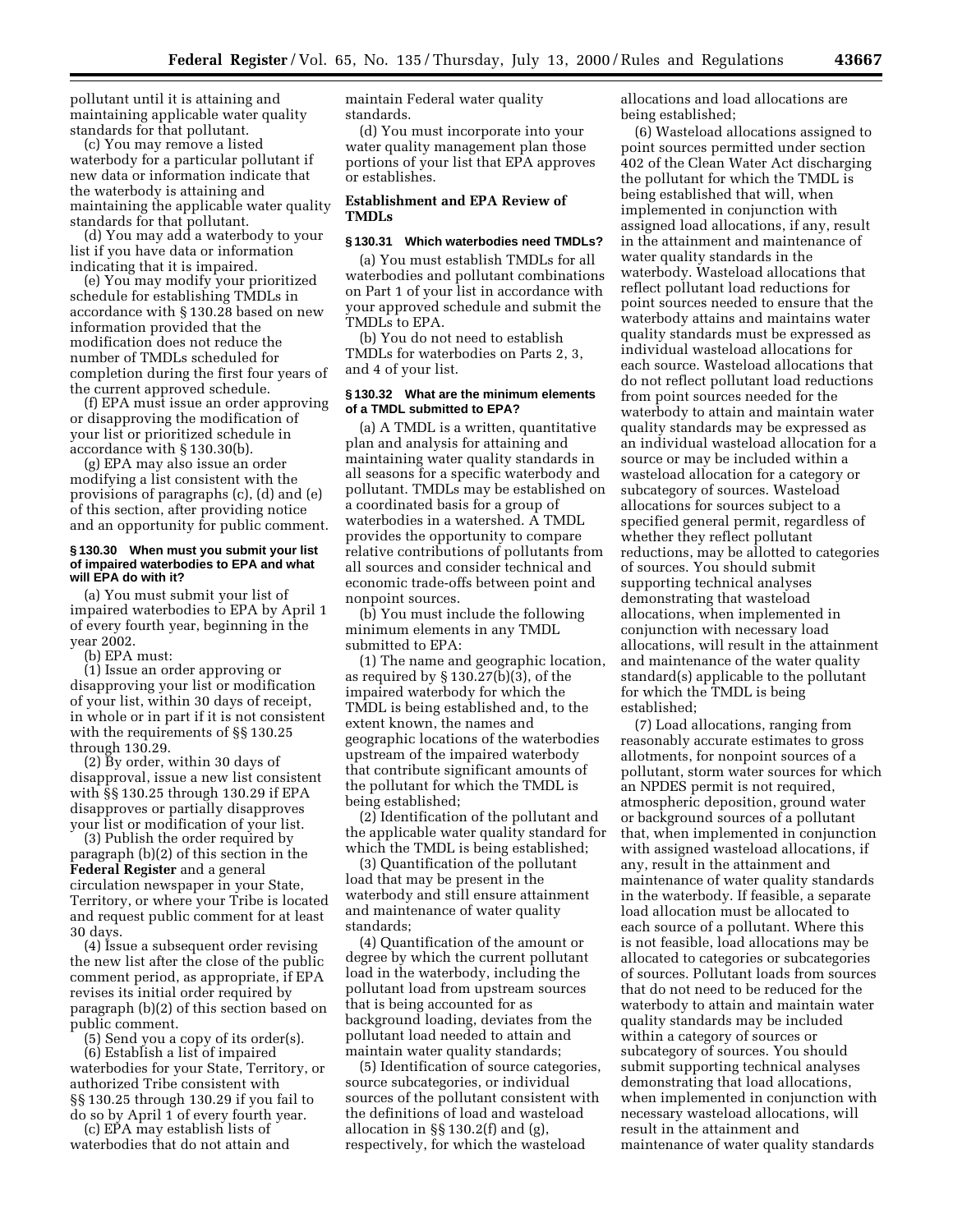applicable to the pollutant for which the TMDL is being established;

(8) A margin of safety that appropriately accounts for uncertainty related to the TMDL, including uncertainties associated with pollutant loads, modeling water quality, and monitoring water quality. A margin of safety may be expressed as unallocated assimilative capacity or conservative analytical assumptions used in establishing the TMDL;

(9) Consideration of seasonal variations, stream water flow levels, and other environmental factors that affect the relationship between pollutant loadings and water quality impacts, such that the allocations will result in attainment and maintenance of water quality standards in all seasons of the year and during all flow conditions;

(10) Allowance for reasonably foreseeable increases in pollutant loads including future growth; and

(11) An implementation plan which meets the requirements of paragraph (c) of this section.

(c) The purpose of the implementation plan is to provide a description, in a level of detail appropriate to the circumstances, of actions necessary to implement the TMDL so that the waterbody attains and maintains water quality standards. EPA does not expect the implementation plan to be a complex, lengthy document.

(1) For waterbodies impaired only by point sources for which NPDES permits will implement the TMDL, an implementation plan must include:

(i) An identification of the wasteload allocation(s) that the effluent limitation(s) must be consistent with pursuant to  $\S 122.44(d)(1)(vii)(B)$  in the NPDES permit(s) that will be issued, reissued, or revised. In all instances, the NPDES permit effluent limitation(s) must be consistent with the applicable wasteload allocation(s). You must identify:

(A) The point sources that are or will be regulated by individual permits and the categories or subcategories of point sources that are or will be regulated by general permits that will be subject to such effluent limitations.

(B) The permit, if you intend to implement the wasteload allocation by requiring a point source to apply for coverage under an existing NPDES general permit.

(C) The elements of the general permit necessary to ensure implementation of the wasteload allocation, if you intend for a point source to be regulated by a new general permit.

(ii) A schedule for issuing, reissuing or revising the NPDES permit(s) as

expeditiously as practicable to include effluent limits consistent with the wasteload allocation(s) in the TMDL. EPA must:

(A) Reissue or revise the permit(s) within two years after the establishment of the TMDL where EPA is the NPDES permitting authority.

(B) Notify the NPDES Director of EPA's intent to object to the permit pursuant to the provisions of § 123.44(k) within one year after expiration of the permit term, or where the permit term expired prior to the establishment of the TMDL, within one year from establishment of the TMDL where the State is the NPDES permitting authority, and the permit term has expired.

(C) Issue an NPDES permit that incorporates effluent limitations based on wasteload allocation(s) in the TMDL within one year thereafter where the State has not done so. Nothing in this paragraph (c)(1)(ii) limits EPA's authority to reissue a permit after the expiration of the two-year time frame set forth in this paragraph (c)(1)(ii), or invoke the mechanism described in § 123.44(k) after the expiration of either of the one-year time frames set forth in this paragraph (c)(1)(ii).

(iii) The date by which the implementation plan will result in the waterbody attaining and maintaining applicable water quality standards and the basis for that determination;

(iv) A monitoring and/or modeling plan designed to measure the effectiveness of the controls implementing the wasteload allocations and the progress the waterbody is making toward attaining water quality standards; and

(v) The criteria you will use to determine that substantial progress toward attaining water quality standards is being made and if not, the criteria for determining whether the TMDL needs to be revised.

(2) For waterbodies impaired only by nonpoint source(s), storm water sources for which an NPDES permit is not required, atmospheric deposition, ground water or background sources of a pollutant where no NPDES permit will implement the TMDL, the implementation plan must include:

(i) An identification of the source categories, source subcategories, or individual sources of the pollutant which must be controlled to implement the load allocations;

(ii) A description of specific regulatory or voluntary actions, including management measures or other controls, by Federal, State or local governments, authorized Tribes, or individuals that provide reasonable assurance, consistent with § 130.2(p),

that load allocations will be implemented and achieve the assigned load reductions. Your selection of management measures for achieving the load allocation may recognize both the natural variability and the difficulty in precisely predicting the performance of management measures over time;

(iii) A schedule, which is as expeditious as practicable, for implementing the management measures or other control actions to achieve load allocations in the TMDL within 5 years, when implementation within this period is practicable;

(iv) The date by which the implementation plan will result in the waterbody attaining and maintaining applicable water quality standards, and the basis for that determination;

(v) A description of interim, measurable milestones for determining whether management measures or other control actions are being implemented;

(vi) A monitoring and/or modeling plan designed to measure the effectiveness of the management measures or other controls implementing the load allocations and the progress the waterbody is making toward attaining water quality standards, and a process for implementing stronger and more effective management measures if necessary; and

(vii) The criteria you will use to determine that substantial progress toward attaining water quality standards is being made and if not, the criteria for determining whether the TMDL needs to be revised.

(3) For waterbodies impaired by both point sources and nonpoint sources where NPDES permits and management measures or other control actions for nonpoint or other sources will implement the TMDL, the implementation plan must include:

(i) The elements of paragraphs (c)(1) and (2) of this section; and

(ii) A description of the extent to which wasteload allocations reflect expected achievement of load allocations requiring reductions in loadings.

(4) For all impaired waterbodies, the implementation plan must be based on a goal of attaining and maintaining the applicable water quality standards within ten years whenever attainment and maintenance within this period is practicable.

(d) TMDTLs must meet all the requirements of paragraphs (b) and (c) of this section, except that, rather than estimating a TMDTL at a level necessary to attain and maintain water quality standards, you must estimate the TMDTL as required by statute at a level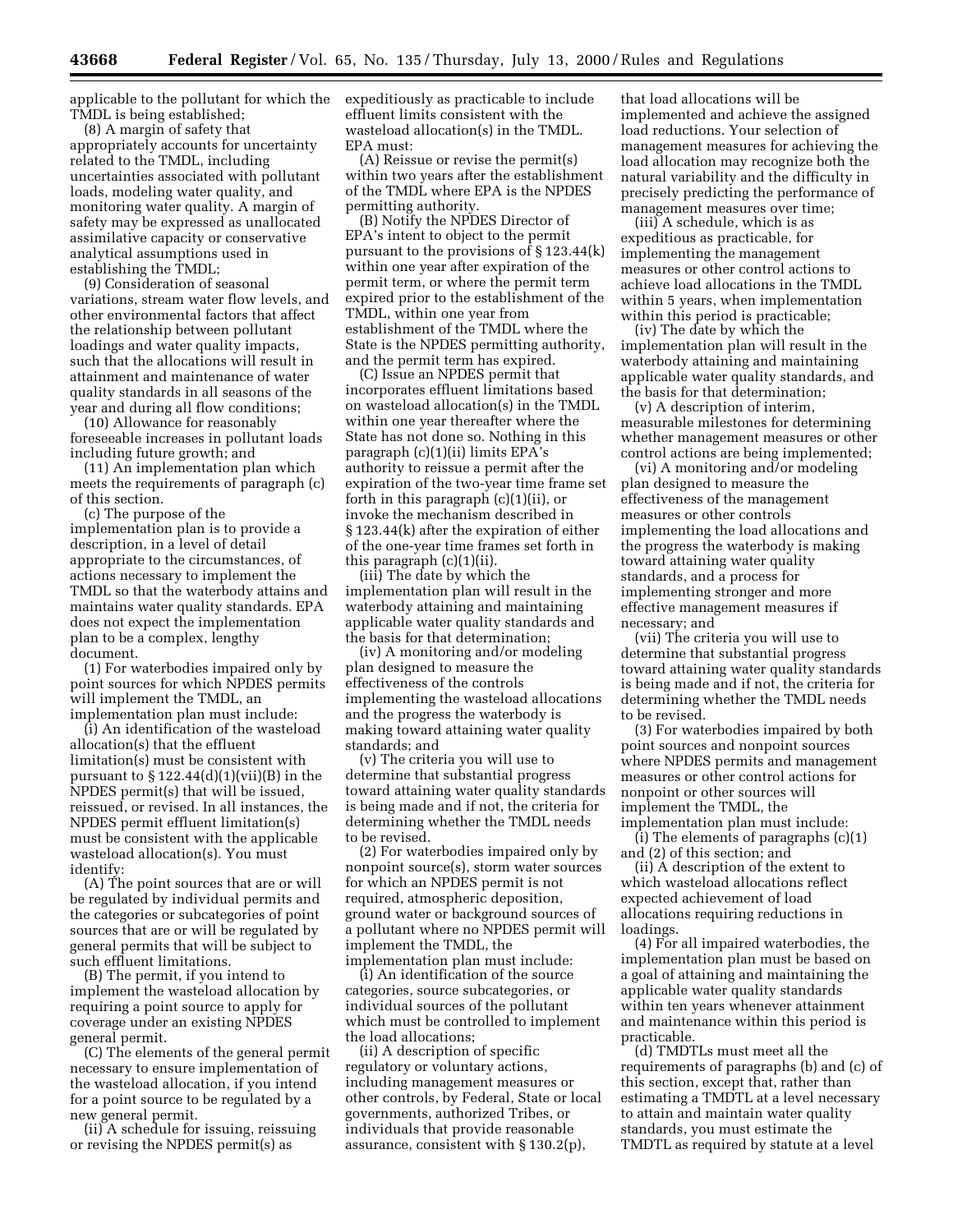necessary to ensure protection and propagation of a balanced indigenous population of shellfish, fish, and wildlife, taking into account the normal water temperatures, flow rates, seasonal variations, existing sources of heat input, and dissipative capacity of the waterbody for which the TMDTL is being established. Estimates for those waterbodies must include a calculation of the maximum heat input and a margin of safety that takes into account any lack of knowledge concerning the development of thermal water quality criteria.

(e) A TMDL must not be likely to jeopardize the continued existence of an endangered or threatened species listed under section 4 of the Endangered Species Act or result in the destruction or adverse modification of its designated critical habitat.

# **§ 130.33 How are TMDLs expressed?**

(a) A TMDL must contain a quantitative expression of the pollutant load or load reduction necessary to ensure that the waterbody will attain and maintain water quality standards, or, as appropriate, the pollutant load or load reduction required to attain and maintain aquatic or riparian habitat, biological, channel or geomorphological or other conditions that will result in attainment and maintenance of water quality standards.

(b) As appropriate to the characteristics of the waterbody and pollutant, the pollutant load or load reduction may be expressed in one or more of the following ways:

(1) The pollutant load that can be present in the waterbody and ensure that it attains and maintains water quality standards;

(2) The reduction from current pollutant loads required to attain and maintain water quality standards;

(3) The pollutant load or reduction of pollutant load required to attain and maintain aquatic, riparian, biological, channel or geomorphological measures so that water quality standards are attained and maintained;

(4) A quantitative expression of a modification of a characteristic of the waterbody, *e.g.,* aquatic and riparian habitat, biological, channel, geomorphological, or chemical characteristics, that results in a pollutant load or reduction of pollutant load so that water quality standards are attained and maintained; or

(5) In terms of either mass per time, toxicity or other appropriate measure.

# **§ 130.34 What actions must EPA take on TMDLs that are submitted for review?**

(a) EPA must:

(1) Review each TMDL you submit to determine if it meets the requirements of §§ 130.31, 130.32 and 130.33 and issue an order approving or disapproving each TMDL you submit within 30 days after you submit it.

(2) Disapprove the TMDL if it does not meet all those requirements.

(3) Issue an order establishing a new TMDL for a waterbody and pollutant within 30 days of EPA's disapproval or determination of the need for revision, if EPA disapproves a TMDL you submit or determines that an existing TMDL needs to be revised.

(4) Publish this order in the **Federal Register** and a general circulation newspaper and request public comment for at least 30 days.

(5) Issue a subsequent order revising the TMDL after the close of the public comment period, as appropriate, if EPA revises its initial order based on public comment.

(6) Send you the final TMDL EPA establishes. You must incorporate any EPA-established or EPA approved TMDL into your water quality management plan.

(b) When EPA establishes a TMDL it must provide reasonable assurance. It may satisfy the adequate funding requirement of reasonable assurance by conditioning Clean Water Act grants to the fullest extent practicable and in a manner consistent with effective operation of other Clean Water Act programs.

(c) EPA may also use any of its statutory or regulatory authorities and voluntary, incentive-based programs, as it determines appropriate, to supplement conditioning Clean Water Act grants in demonstrating reasonable assurance.

# **§ 130.35 How will EPA assure that TMDLs are established?**

(a) EPA must assure that TMDLs for waterbodies and pollutants identified on Part 1 of your list are established. EPA must do this by:

(1) Working with you to assure that TMDLs are established in accordance with your schedule; and

(2) Establishing a TMDL if you have not made substantial progress in establishing the TMDL in accordance with your approved schedule. Substantial progress means that you have established a TMDL not later than the end of the one-year period during which it was scheduled to be established. EPA must establish the TMDL within two years of the date on which you fail to make substantial progress. The Administrator may extend this period for no more than two years on a case-by-case basis if there is a

compelling need for additional time. Notice of such extension shall be published in the **Federal Register**.

(b) EPA may establish TMDLs under other circumstances including:

(1) You request that EPA do so; or (2) EPA determines it is necessary to establish a TMDL for an interstate or boundary waterbody or to implement Federal water quality standards.

(c) In establishing any TMDL pursuant to this section, EPA shall provide notice and an opportunity for public comment on such order.

#### **Public Participation**

#### **§ 130.36 What public participation requirements apply to your lists and TMDLs?**

(a) You must provide public notice and allow the public no less than 30 days to review and comment on your list of impaired waterbodies and TMDLs prior to submission to EPA. You should notify directly those who submit a written request for notification.

(b) At the time you make your submission to EPA, you must provide EPA with a summary of all public comments received on your list and TMDLs and your response to all significant comments, indicating how the comments were considered in your final decision.

(c) Prior to your submission to EPA, and at the time that you provide the public the opportunity to review and comment on your list and TMDLs:

(1) You must provide a copy of each of these documents to EPA, the U.S. Fish and Wildlife Service, and to the National Marine Fisheries Service where appropriate (*e.g.,* coastal areas), unless you request EPA to provide these documents to the Services, in which case EPA will do so.

(2) You are encouraged to establish processes with both the U.S. Fish and Wildlife Service and the National Marine Fisheries Service that will provide for the early identification and resolution of threatened and endangered species concerns as they relate to your list and TMDLs. To facilitate consideration of endangered and threatened species in the listing and TMDL process, EPA will ask the U.S. Fish and Wildlife Service and the National Marine Fisheries Service, where appropriate, to provide you and EPA with any comments that they may have on your lists and TMDLs.

(3) You must consider any comments from EPA, the U.S. Fish and Wildlife Service, or the National Marine Fisheries Service in establishing your list and TMDLs and document your consideration of these comments in